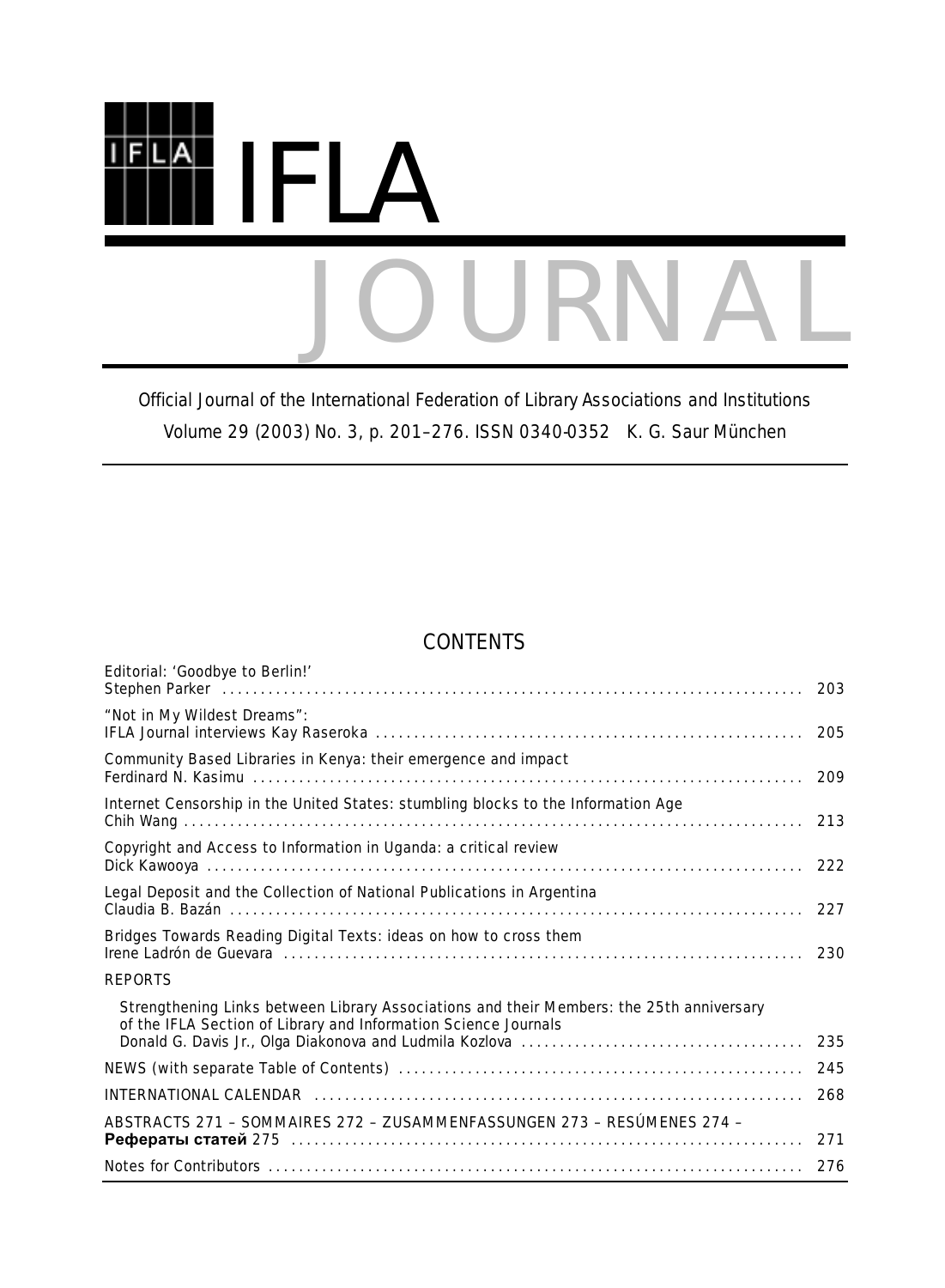### IFLA Journal

Official Journal of the International Federation of Library Associations and Institutions ISSN 0340-0352

Published 4 times a year in March, June, September and December.

#### Editor (responsible): Ross Shimmon, Secretary-General

Editor: Stephen Parker, Tel. +31 (71) 561-9880, Fax: +31 (71) 561-5081, E-mail: zest@bart.nl

#### Editorial Offices

IFLA Headquarters, POB 95312, 2509 CH The Hague, Netherlands Tel. +31 (70) 3140884, Fax: +31 (70) 3834827, E-mail: ifla@ifla.org., Website: http://www.ifla.org

#### Publisher

K.G. Saur Verlag GmbH,

Ortlerstr. 8, D-81373 München, Federal Republic of Germany

Tel. (+49-89) 7 69 02-0, Fax (+49-89) 7 69 02-150/250, E-mail: info@saur.de, http://www.saur.de

### Editorial Committee

Ramón Abad Hiraldo (Chair).

Instituto Cervantes Library, London, UK. E-mail: smunson@interport.net

#### Charles Batambuze,

National Library of Uganda, Kampala, Uganda. E-mail: library@imul.com

#### Lis Byberg,

Faculty of Journalism, Library and Information Science, Oslo University College, Norway. E-mail: lis.Byberg@jbi.hio.no Heinz Fuchs,

Niedersächsische Staats- und Universitätsbibliothek, Göttingen, Germany. E-mail: fuchs@mail.sub.uni-goettingen.de Yoshitaka Kawasaki,

Professor, Library and Information Science, Graduate School of Education, Kyoto University, Japan. E-mail: czs04500@nifty.ne.jp

Ludmila F. Kozlova,

Department of Foreign Library Science and International Library Relations, Russian State Library, Moscow, Russian Federation. E-mail: Lkozlova@rsl.ru

#### Víctor Federico Torres,

Biblioteca Regional del Caribe y de Estudios, Universidad de Puerto Rico, USA. E-mail: vtorres@upracd.upr.clu.edu Maria Witt

Médiatheque de la Cité des Sciences et de l'Industrie, Paris, France. E-mail: witt@cite-sciences.fr

Nancy Gwinn, *(Chair, Publications Committee, ex officio)*,

Smithsonian Institution Libraries, Chevy Chase, MD, USA. E-mail: gwinnN@si.edu

Stephen Parker (United Kingdom) (Editor, ex officio)

### **Subscriptions**

Free to IFLA members. Non-members: subscription rates to Volume 29, 2003 EUR 198.00 plus postage; single issues: EUR 52.00 plus postage. Subscription enquiries, orders and claims should be sent to the publishers at the above address. Remittances should be payable to K.G. Saur Verlag GmbH, München.

#### Bank transfers

Postbank München 2061 41-804 (BLZ 700 100 80); SWIFT: PBNKDEFF IBAN: DE04 7001 0080 0206 1418 04

#### Advertising enquiries

Constanze Güldner (responsible), K.G. Saur Verlag, München: Tel. +49 (89) 7 69 02-321, E-mail: c.gueldner@saur.de.

∞

Printed on acid-free paper

© 2003 by International Federation of Library Associations and Institutions, The Hague

Production editor and typesetting: Dr. Rainer Ostermann, Jakob-Klar-Str. 3, D-80796 München

Printed by Strauss Offsetdruck, Robert-Bosch-Str. 6-8, 69509 Mörlenbach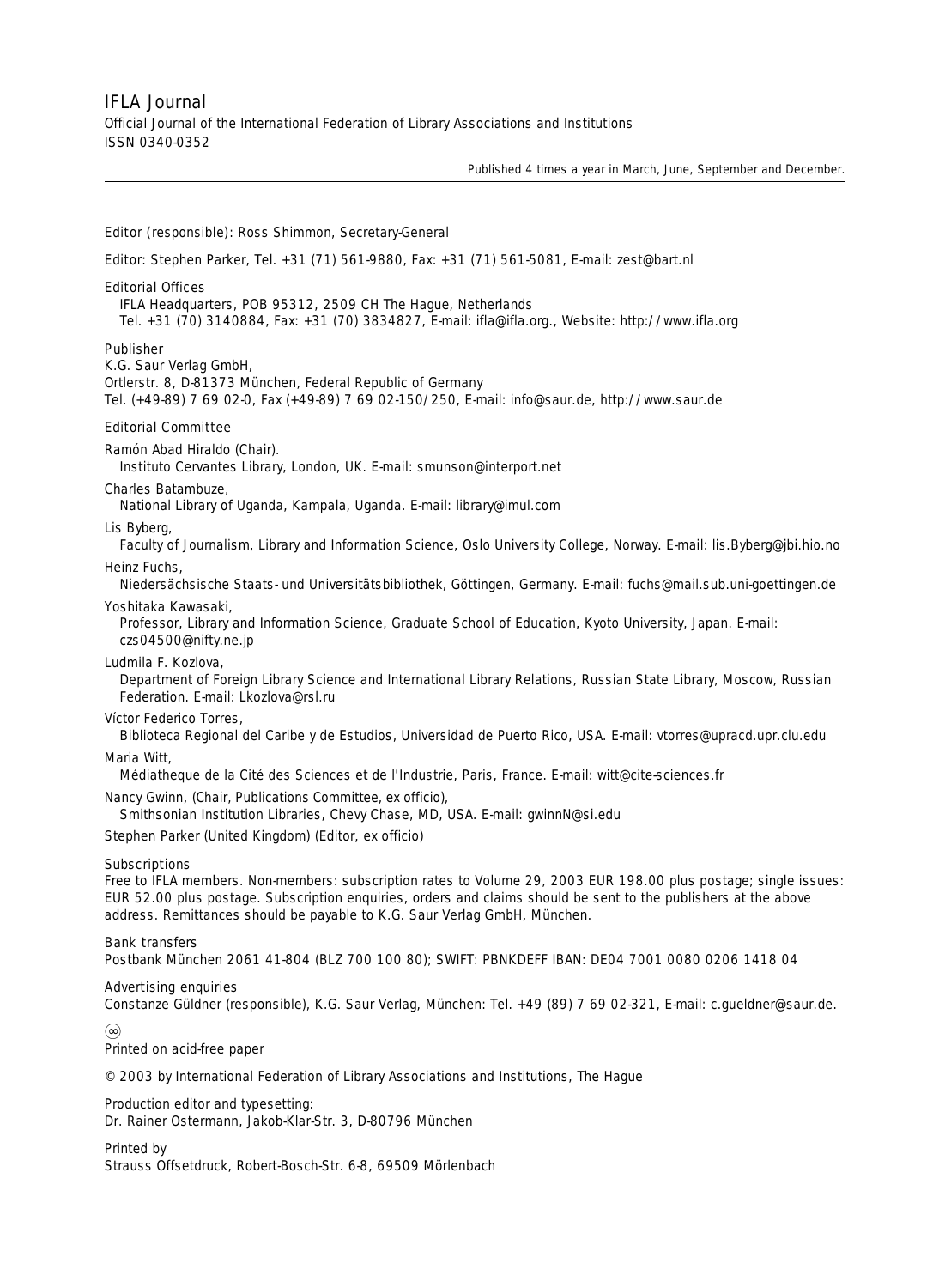# **EDITORIAL 'Goodbye to Berlin!'**

### *Stephen Parker*



*WLIC Berlin 2003* (Photo: BDB-IFLA 2003/Dirk Deckbar)

And a sad goodbye it was for most of the more than 4,500 participants in the World Library and Information Congress – the  $69<sup>th</sup>$  IFLA General Conference and Council – held in Berlin from 1–9 August 2003. Delegates from 133 countries enjoyed a full and varied professional and social programme, a first-rate conference centre and wonderful weather, with almost endless sunshine and temperatures in the mid-30s or even higher for most of the week. More than 1,120 participants were 'first-timers' attending their first IFLA Conference, and more than 80 of these – mainly from developing countries – were able to attend thanks to financial support from a variety of donor organizations. The generous support received in the past from the Danish International Development Agency, DANIDA, is still sorely missed, but other agencies – in particular, the German organization, Bibliothek & Information International (BII) – did much to fill the gap. As the brief extracts from BII grantees' reports in the News section of this issue show, this assistance was very much appreciated.

A selection of papers from the Berlin Congress will be published in the next issue of *IFLA Journal* (Vol. 29, no. 4, December 2003).

The IFLA Council meetings held in conjunction with the Congress were marked by a number of important changes in IFLA's governing bodies. One President, Christine Deschamps, stepped

down at the end of her six-year term of office and handed over the President's gavel to the new President, Kay Raseroka. Kay in turn was replaced as President-Elect by Alex Byrne, while Derek Law completed his term of office as Treasurer and was replaced by Ingrid Parent. Four new members, from Egypt, Estonia, Russia and Spain, were elected to the Governing Board, which also includes elected members from Argentina, Canada, China, Germany, Norway and South Africa as well as a coopted member from Sweden and members of the Professional Committee from Denmark, Kenya, the Netherlands, Norway, Spain, the United Kingdom and the United States. The truly international character of IFLA is thus being increasingly reflected, not only in the growing number of countries represented among the conference delegates, but also in the composition of its governing bodies; a development which itself reflects, as Christine Deschamps said in her opening address in Berlin, IFLA's "fierce determination to bring together librarians of all countries, including the least privileged".

The international character of IFLA is also, we hope, reflected in the pages of the *IFLA Journal*; and this issue – appropriately, in the year in which IFLA's first African President takes office – includes two papers from Africa, two from Latin America and one from North America, as well as the record of an interview with Kay Raseroka, "Not in My Wildest Dreams", with which we begin.

In the previous issue (Vol. 29, no. 2, pp. 109– 112), IFLA's new President expounded her Presidential theme for 2003–2005, 'Libraries for Lifelong Literacy'. In her interview with *IFLA*  Journal in the present issue, Kay describes how she came to be involved with IFLA and why she decided to stand for election as President, gives her views on geographical representation on IFLA governing bodies, explains the background to her choice of Presidential theme for 2003– 2005, and outlines her hopes and plans for IFLA. (In a forthcoming issue, we hope to hear from Alex Byrne about his own choice of Presidential theme for 2006–2008, and to interview Christine Deschamps about her six-year Presidency of IFLA).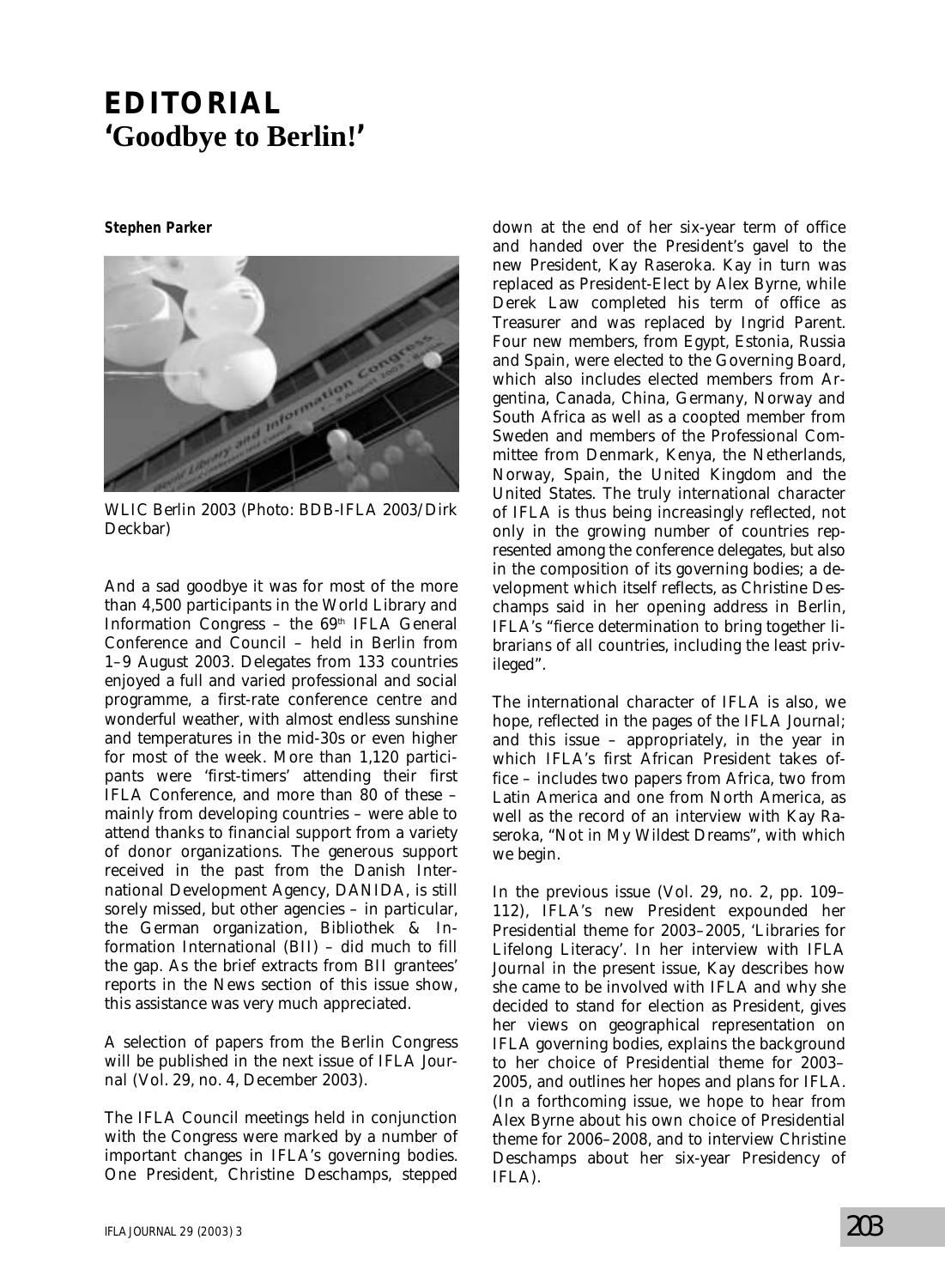The second paper in this issue, by Ferdinard N. Kasimu of the Kenya National Library Service, describes the emergence and impact of Community Based Libraries in Kenya. Faced with a growing thirst for the book and non-book materials among an increasing population, the Kenya National Library Service (KNLS) is encouraging community leaders to organize their communities to share with the KNLS the costs of establishing Community Based Libraries as a way of making KNLS services available to the community at lower cost than through the establishment of regular branch libraries. The paper concludes with a look at the way forward for Community Based Libraries in Kenya.

The next paper, by Chih Wang of the University of Guam, addresses the very different, but highly topical subject of Internet censorship in the United States, which the author sees as responsible for creating serious 'stumbling blocks to the Information Age'. The paper reviews recent cases of Internet censorship in the United States, including legislative acts relating to child Internet pornography protection and national security, and concludes that these attempts at Internet censorship have hindered the full dawn of the new information age, even in the United States, and have obstructed the free flow of information in the new world.

We return to Africa with the next paper, a critical review by Dick Kawooya of the situation with regard to copyright and access to information in Uganda. Uganda's intellectual property legal regime has not provided the necessary protection to intellectual output since it was not tailored to the country's predominantly oral tradition. The paper assesses weaknesses in Uganda's copyright legislation, proposes the formation of an agency to administer copyrights and suggests that a new law should guarantee fair use in libraries and educational institutions and also address international copyright obligations.

Similar issues are raised in the next paper, a brief review by Claudia Bazán of the Universidad Nacional de Mar del Plata of some of the problems associated with legal deposit and the collection of national publications in Argentina – the host for next year's World Library and Information Congress. The paper analyses legal deposit legislation in Argentina in the light of international recommendations, which the national law does

not properly observe. Actions to ensure the development of the national publications collection and the production of the Argentinian national bibliography are proposed.

The final paper in this issue also comes from Latin America. 'Bridges Towards Reading Digital Texts: ideas on how to cross them' is an edited version of a paper presented by Irene Ladrón de Guevara at last year's IFLA Conference in Glasgow. The paper reviews the experience of the Banco del Libro [Book Bank] in Venezuela and its strategies for helping readers 'cross the bridge' from reading paper documents to reading in digital formats. The methods used include training and recreational workshops, work projects in schools and other activities, all of which are carried out under the auspices of an evaluation committee. The creation of a 'digital readers' network' has been defined as a new goal for Banco del Libro.

The Reports Section of this issue contains an extensive account of the work of IFLA's Library and Information Science Journals Section during the past 25 years, prepared by Donald G. Davis Jr., Olga Diakonova and Ludmila Kozlova.

The main emphasis in the News section is on the World Library and Information Congress and IFLA Council meetings in Berlin, where even the hardworked members of IFLA Headquarters staff were sometimes able to find the time to put their feet up and relax …



*Magda Bouwens, IFLA Office Manager, snatches a moment's relaxation in Berlin.* (Photo: Sophie Felföldi)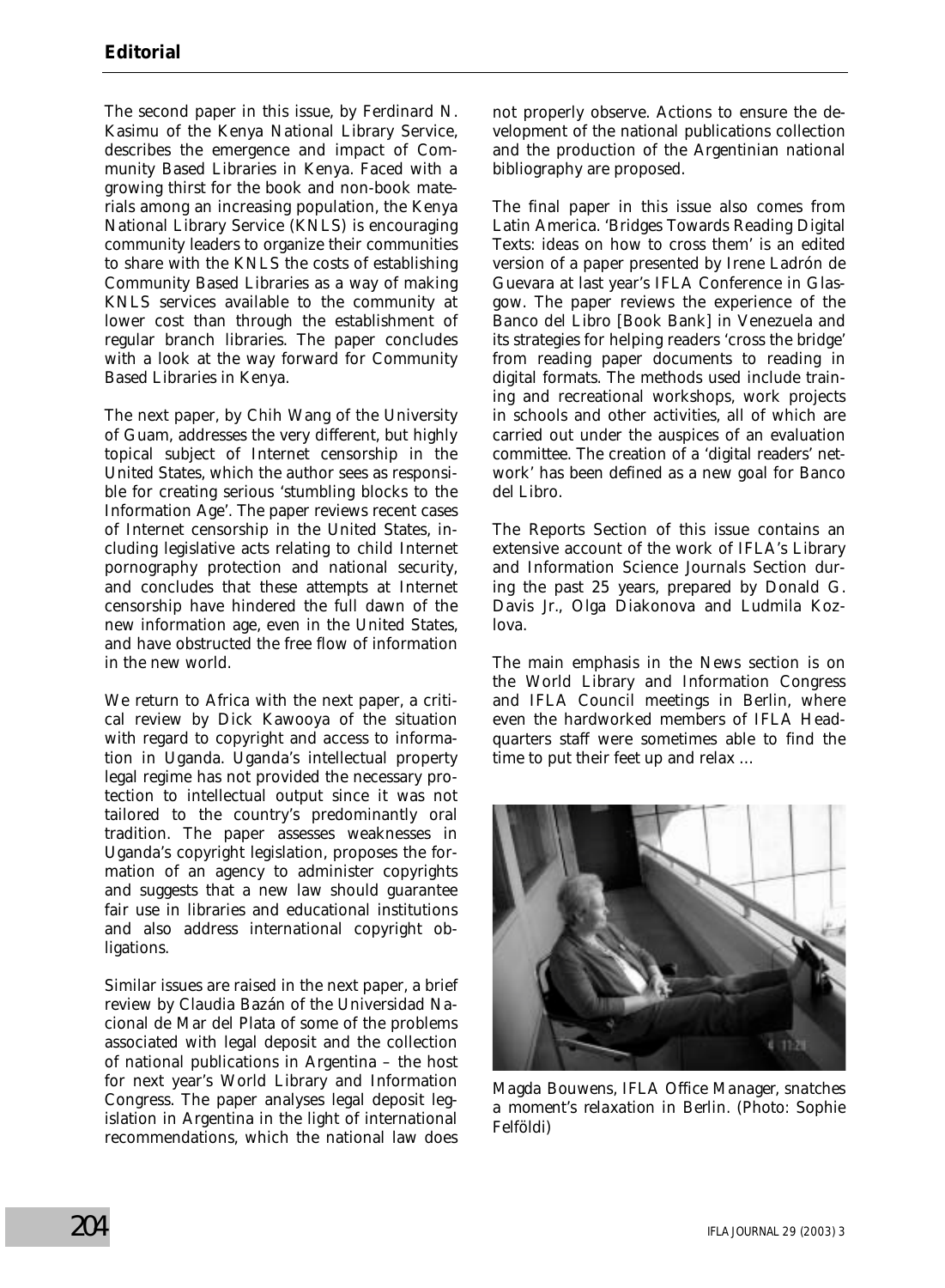# **"Not in My Wildest Dreams":**  *IFLA Journal* **interviews Kay Raseroka**

### *Kay Raseroka*



Kay Raseroka was born in Kwazulu-Natal in South Africa. She is a citizen of Botswana and has been in librarianship for more than two decades, during which she has made great contributions to the profession. She is currently Director, University of Botswana Library Services. She has served IFLA in many capacities, including membership of the Governing Board. In 2001 she was voted President-Elect of IFLA, and took office as President at the World Library and Information Congress: 69<sup>th</sup> IFLA General Conference and Council, in Berlin, Germany, in August 2003. Email: RASEROKA@mopipi.ub.bw.

*During the World Library and Information Congress in Berlin, IFLA Journal spoke with IFLA's new President, Kay Raseroka, about her career as a librarian and her hopes and plans for IFLA:*

- *IJ:* Becoming President of the world's leading international library and information association must be the apex of any librarian's professional career. Did you ever envisage, when you entered librarianship, that you would one day come to occupy this position?
- *KR:* Not in my wildest dreams did I imagine what an opportunity the profession of librarianship would avail to me in the form of this prestigious position. I only began to know of the existence of IFLA when I attended the IFLA/UNESCO Pre-Session Seminar on University Libraries in Developing Countries in Munich from 16–19 August 1983. During the Munich Conference, officers of the University and other General Research Libraries Section and the Africa Section introduced participants to IFLA as an organization. My participation began as a corresponding member, and culminated in my contribution as an officer of the Africa Section and member of the University and other General Research Libraries.
- *IJ:* The President's role is a very demanding one. What made you decide to stand for election?
- *KR:* In May 1996 I declared my intention to stand for the Executive Board, "so that I may infuse into IFLA's policy making process perspectives of librarians from the developing world". The decision to stand for the position of President-Elect, four years later, was influenced heavily by my desire to encourage IFLA to adopt integrative approaches to professional principles, policies and practice in varied cultural contexts, as we strive to fulfil our shared core values.
- *IJ:* You are IFLA's first President from a developing country. Do you expect other colleagues from outside Europe and North America to follow your example in the future?
- *KR:* The process has already begun with the election of Alex Byrne from Australia as President-Elect for 2003–2005. The new Governing Board also has a broader representation of members from the various sub-regions than ever before. I think this is indicative of the wishes of IFLA members. It may become a trend because wider geographical representation fulfils the broad objectives of the restructuring of the Federation as articulated in the Horton report, which sought to capitalize on the international character of IFLA and legitimized the postal or electronic ballot as the primary mode of electing the Governing Board. So I think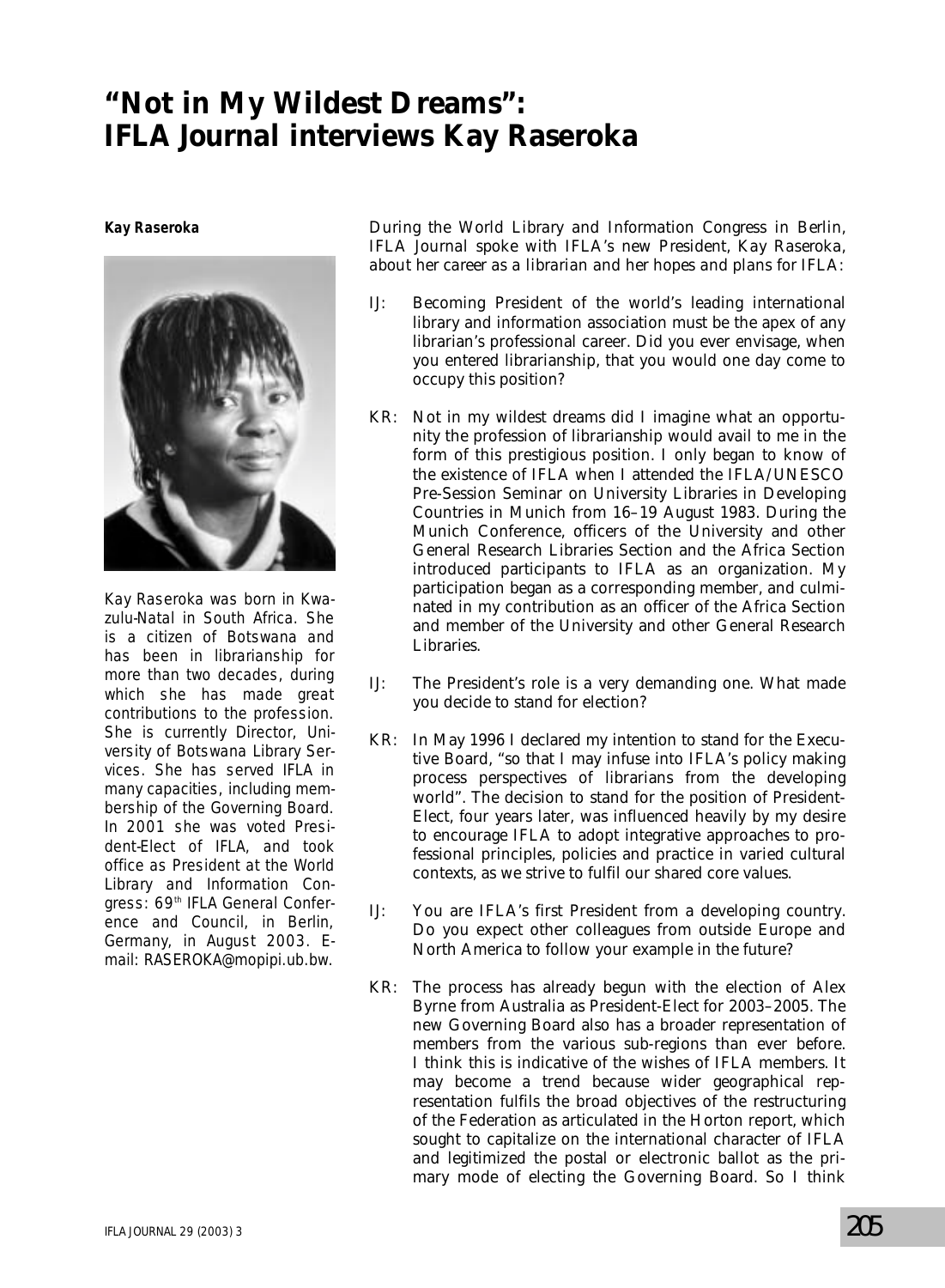it is probable that there will be future IFLA Presidents from other parts of the world.

- *IJ:* Your formal adoption of a Presidential theme, and the process of consultation which helped you to formulate it, were both innovations, which, I think, have not been adopted by any previous President. What made you decide to take these steps?
- *KR:* The new position of President-Elect offers a golden opportunity for the incumbent to observe how IFLA works and how far it meets with the ideals reflected in the restructured IFLA, and to explore ways of enhancing or revising operational processes and practice. My experience in IFLA indicated that most professional activities during the annual conference and throughout the year centre on the activities of individual IFLA sections. There is limited lateral cross-fertilization among sections or synergy around shared themes or topics, unless the officers of different sections deliberately plan joint activities. Such activities, however, are very few. Indeed, this situation was reflected in the analysis of the operations of Division 8 and its relationships to the other Divisions, resulting in strong recommendations for deliberate efforts to facilitate programmatic interaction.

Although broad-based consultations on section activities are ideal, they are difficult to realize. Contributions from the general membership are affected by a number of factors: an individual should first of all have a deep interest in IFLA and its operations at section levels, and secondly, should become a member of a specific section in order to influence programme activities. Without such involvement it is not easy to for the general membership's views to be heard or to influence IFLA's programme of activities.

IFLA has pronounced on its Core Values, but members do not seem to use them as a shared framework of operation. The Core Values thus seemed to me to provide a good focus for broad consultation with members in general. The consultative process was chosen after much discussion with the Governing Board and colleagues with related experience, a brainstorming

session for a self-selected group of conference participants, with opportunities for other members to contribute electronically, seemed to be the best way of ensuring an inclusive approach.

The brainstorming approach was adopted for special sessions in both Glasgow and Berlin, and proved to be a successful method of raising awareness on the significance of the Core Values both for the general membership and for their infusion into professional activities.

The objectives of the Glasgow brainstorming session were to break down the communication barriers that may be attributed to section-focused activities and conference programming, and to involve interested participants directly in a process of influencing the way in which IFLA works. The idea was to reach a consensus on what the IFLA Core Values mean, how they could ultimately be integrated as an underpinning to the strategic planning process, and how they could influence the formulation of the President's theme for 2003– 2005. Based on the recommendations of the brainstorming, the IFLA Core Values could be re-articulated in an acceptable format and reinstated as shared values that underpin all IFLA activities.

- *IJ*: The Core Values are already among the stated aims of IFLA. What new approach does the adoption of your Presidential theme imply?
- *KR:* The theme 'Libraries for Lifelong Literacy' builds on the Core Values on freedom of access to information and freedom of expression and on IFLA's Professional Priorities on providing unrestricted access to information and promoting literacy, reading and lifelong learning.

The choice of theme was influenced by the apparent lip-service approach that IFLA members seem to take towards the realization of these ideals. The library and information profession's focus on printed information to the exclusion of orally communicated information contributes, in no small measure, to the failure to realize this Core Value. The exclusion of millions of people who cannot read in any language, who are unable to read in a particular lan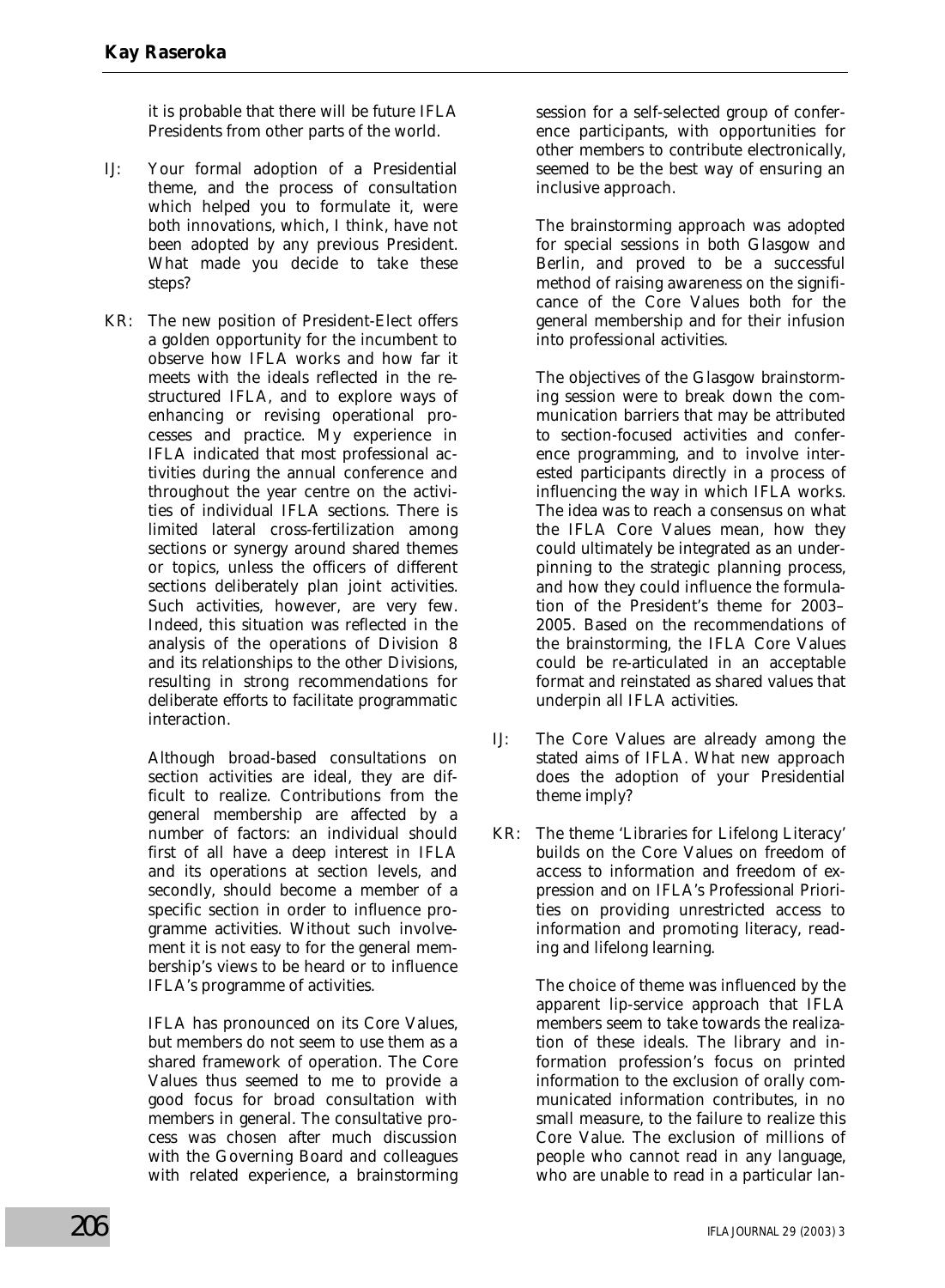guage required for access to needed information, or who have sight disabilities, needs to be addressed by IFLA members from the various perspectives, and using the varied expertise, that are represented in sectional and divisional activities.

It is my belief that the Federation embodies expertise and creativity that can be exploited and harnessed innovatively to make use of available technologies as a means of providing access to information for the neglected sections of the world's population. Indeed, where the depth of expertise is wanting, librarians are empowered, as information brokers, to search for expertise elsewhere and form partnerships that facilitate the exploitation of ICTs for the benefit of the communities they serve. What seems to be lacking among IFLA members is either a general awareness of the seriousness of this omission or a commitment to the Core Values to which we profess to subscribe.

IFLA needs to lay a sound framework within which information and communication technologies may be harnessed fruitfully for the realization of 'equitable access to information, ideas and works of imagination' for the 'social, educational, cultural, democratic and economic well being' of all peoples – regardless of language – and so contribute significantly to the realization of the ideal envisaged by the information and knowledge society.

The Presidential theme, 'Libraries for Lifelong Literacy', challenges IFLA members to redress the neglect of the human rights of marginalized communities in terms of freedom of access to information and its potential for enhancing the quality of lifelong learning in oral communities. It asks members to take account of the following critical factors:

- that information continues to exist in forms that are not captured and shared
- that literacy itself is an issue for more than 20 percent of the world's population, even in developed countries, who do not benefit from library and information services focused only on the printed word
- that with the development of audiovisual information sources, it is likely

that there will be an increase in the numbers of people who do not benefit from the printed word

that failure to appreciate and address these trends will slowly enshrine the irrelevance of libraries.

The second brainstorming session held in Berlin called on the Divisions and Sections to reflect on the theme and consider specific ways in which they could support it in their strategic plans for 2003–2005. The aim this time was to translate the general aims and objectives of the overall theme into specific actions which would produce concrete results.

- *IJ:* The Berlin brainstorming session focused specifically on actions to be taken by IFLA; but the focus of IFLA's Core Values and Professional Priorities is very much on the information user. How can the thematic actions proposed for the IFLA Divisions and Sections be translated into actions that will directly benefit the user?
- *KR:* All IFLA Divisions are potential stakeholders in these proposed action plans, as they address a critical crosscutting issue of continuing professional development among library and information professionals – that of sustaining lifelong literacy in various areas, but specifically in service to users and as service providers to the knowledge society. The Division of General Research Libraries, for example, has already indicated its intention to establish action plans on the training of trainers of information literacy skills and developing an 'information literacy driving licence' by defining levels of information competence and identifying ways of attaining them.

The ultimate challenge to the Divisions and Sections, and, indeed to IFLA members in general, is to exploit and apply the Core Values, and the standards, guidelines, manifestos and other policy statements that they have developed and propagated, for the benefit of the people they should serve through library and information services. One way of doing this is through forging strong partnerships between different kinds of library services – for example, public and school libraries – and between libraries and other organizations concerned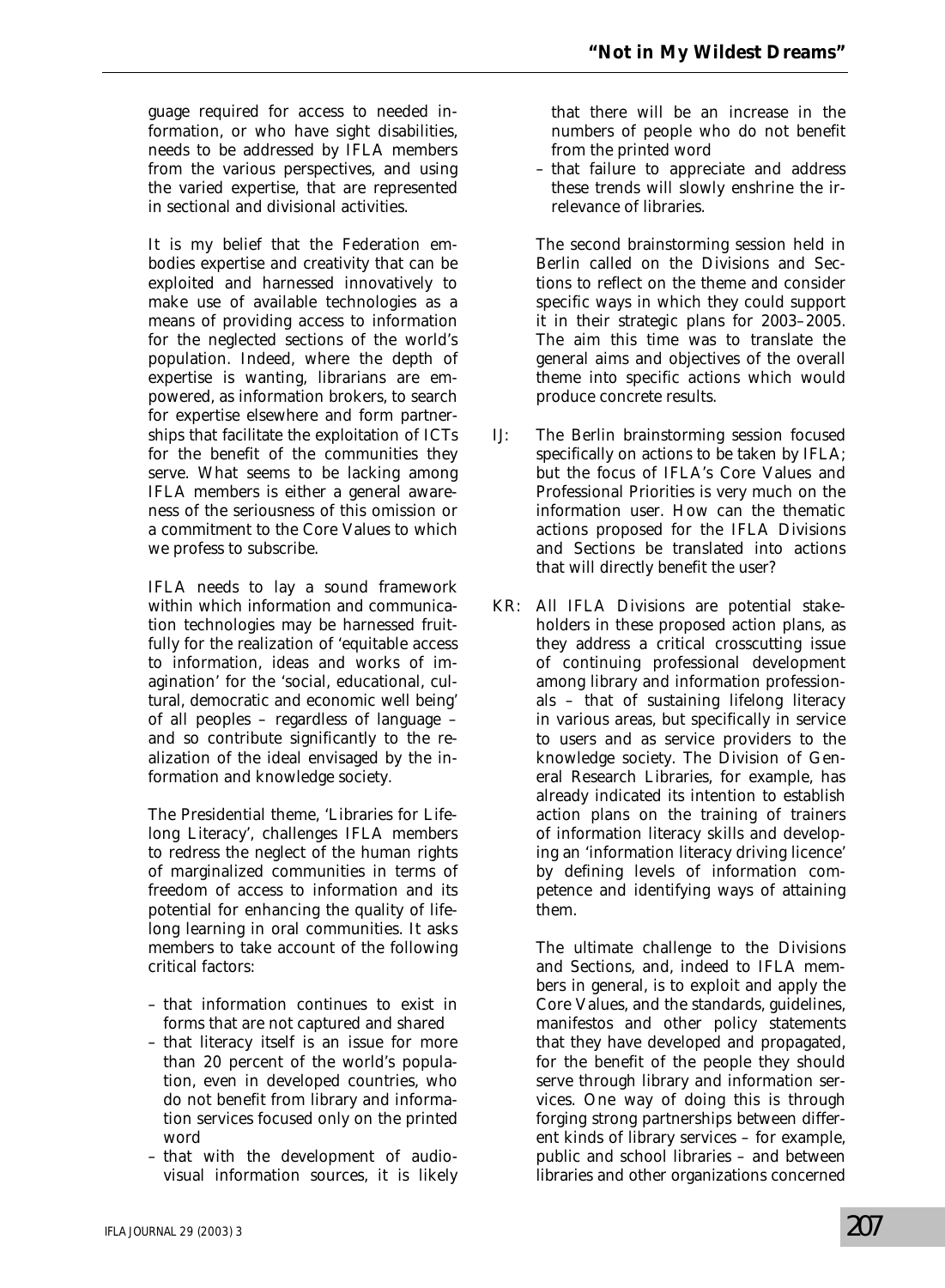with providing access to information such as, for example, community telecentres.

- *IJ:* How could libraries and community telecentres work more closely together?
- *KR:* Generally community telecentres have been established in areas where there are no library services, although there are also places where they are seen as an alternative to library and information service. They aim to foster broad access, social use and the appropriation of digital technologies to meet the information needs of their communities; so they also, in practice, support the IFLA Core Values. It thus behoves IFLA members to explore partnerships and complementary activities with telecentres. The IFLA membership has information organizational skills and practical skills in the exploitation of complex search engines for the benefit of user access to information, as well as some ability to transfer information literacy skills. Telecentres, on the other hand, tend to have good people skills, particularly in meeting the information needs of those who are marginalized. Public and school libraries, in particular, might use the Presidential theme for 2003–2005 as a vehicle for promoting closer working relations with telecentres. Both types of information services facilitate lifelong learning and freedom of access to information for entire communities through the exploitation of ICTs.
- *IJ:* Can you give an example of how the Presidential theme might be applied in practice – for example in your own country, Botswana?
- *KR:* In Botswana the theme is used to empower children, who will in future constitute the knowledge society. Children have been selected as the target group because of the impact on them of the HIV/AIDS pandemic – whether they are infected themselves or affected through the loss of parents or other relatives. Children, parents, elders, librarians, teachers, relevant government authorities and UNICEF are all involved in a pilot collaborative information service activity which aims to educate children to appreciate the need for and use of information for the development of personal life skills and values to help them resolve life issues, particularly in relation to the effects of HIV/AIDS. The expected outcomes of this multi-pronged project include the production of documents with local content stories or information of high interest to the target group, the development and reinforcement of reading skills and culture, and of skills in writing and the use of technology, as well as support for resourcebased learning approaches and the development of local content databases.
- *IJ:* And a final word, Kay?
- *KR:* Through the theme 'Libraries for Lifelong Literacy', let us focus on people and reach out to marginalized communities. Through paying attention to the information needs of the entire spectrum of communities, we facilitate the self-empowerment of people who are then enabled to participate meaningfully in the emerging knowledge society of the twenty-first century. In this way, we will fulfil our commitment to the IFLA Core Values.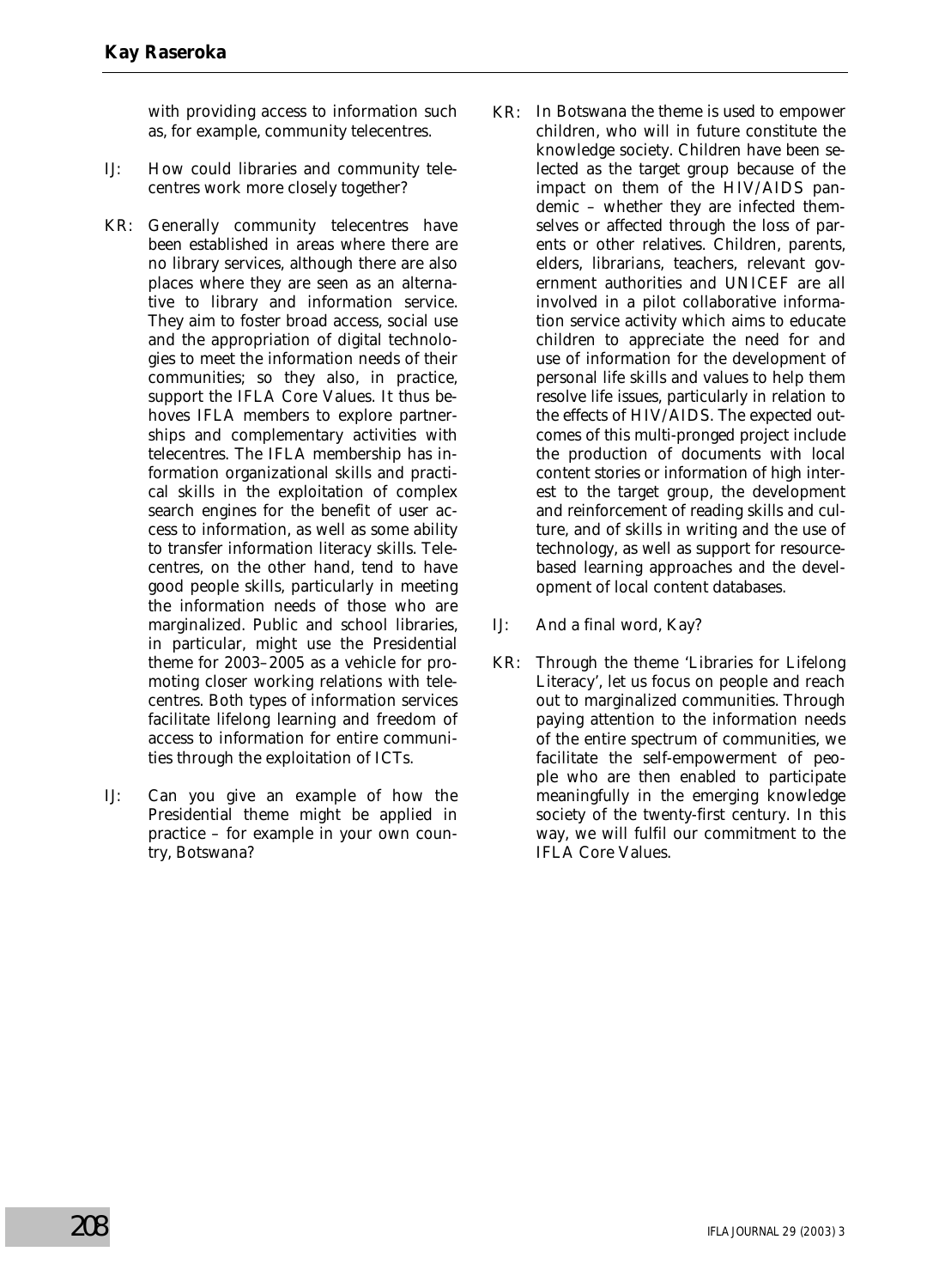# **Community Based Libraries in Kenya: their emergence and impact**

### *Ferdinard N. Kasimu*

Ferdinard N. Kasimu is a librarian with Kenya National Library Service (KNLS). He has worked for the service for the past eleven years in different managerial capacities and in different provinces of Kenya. Currently he is based at the collection development and book distribution department at KNLS headquarters. He has a wealth of experience in different aspects of librarianship. He holds a bachelor's degree in anthropology and is looking forward to formal training in his chosen career – librarianship. E-mail: fkasimu@yahoo. com

### **Introduction**

The idea of establishing community-based libraries (CBLs) in Kenya was mooted and started in the early 1990s by the Kenya National Library Service (KNLS) in response to many invitations and applications from various communities asking KNLS to open branch libraries in their areas. This was not possible for financial reasons. However, the pressures of inflation in the country at that time encouraged a trend towards cost-sharing between central government and local bodies, and the idea that the KNLS Board could share the responsibility for establishing, equipping and running local libraries with the communities in need of library services began to gain prominence.

# **Establishment and Operation of Community-based Libraries**

Community-based libraries in Kenya can be defined as libraries established with the full participation and input of the community on one side, and the KNLS Board (the service provider) on the other. This can be described as a joint venture, where the community owns the project and KNLS only comes in to stock and run the facility.

The CBLs were started due to the thirst for knowledge experienced by most Kenyan communities. Along with the population explosion in the country (the total population now stands at 30 million) came the expansion of the education sector. More schools were opened and with them came the need for more books and other reading materials. However, most communities found themselves with inadequate educational tools to assist their populations to attain desired literacy levels. There was a lack of basic reference materials at all levels of education, whether primary, secondary, tertiary or university. It was against this background that several communities came up with the idea of establishing their own libraries and approaching the KNLS Board for partnership, thus creating the CBLs.

Due to the high rate of unemployment and inflation in Kenya, a great number of people find themselves lacking anything to do. Libraries help these people to kill time constructively, as they provide a forum for reading, both informally (e.g. for pleasure) as well as formally (e.g. for examinations). Thus CBLs came in as both community and recreational centres where the community could be involved constructively, either in reading or playing indoor games such as draughts, chess, Ajua (a local indoor game), etc. In this way, the libraries cater for the whole community through all age groups.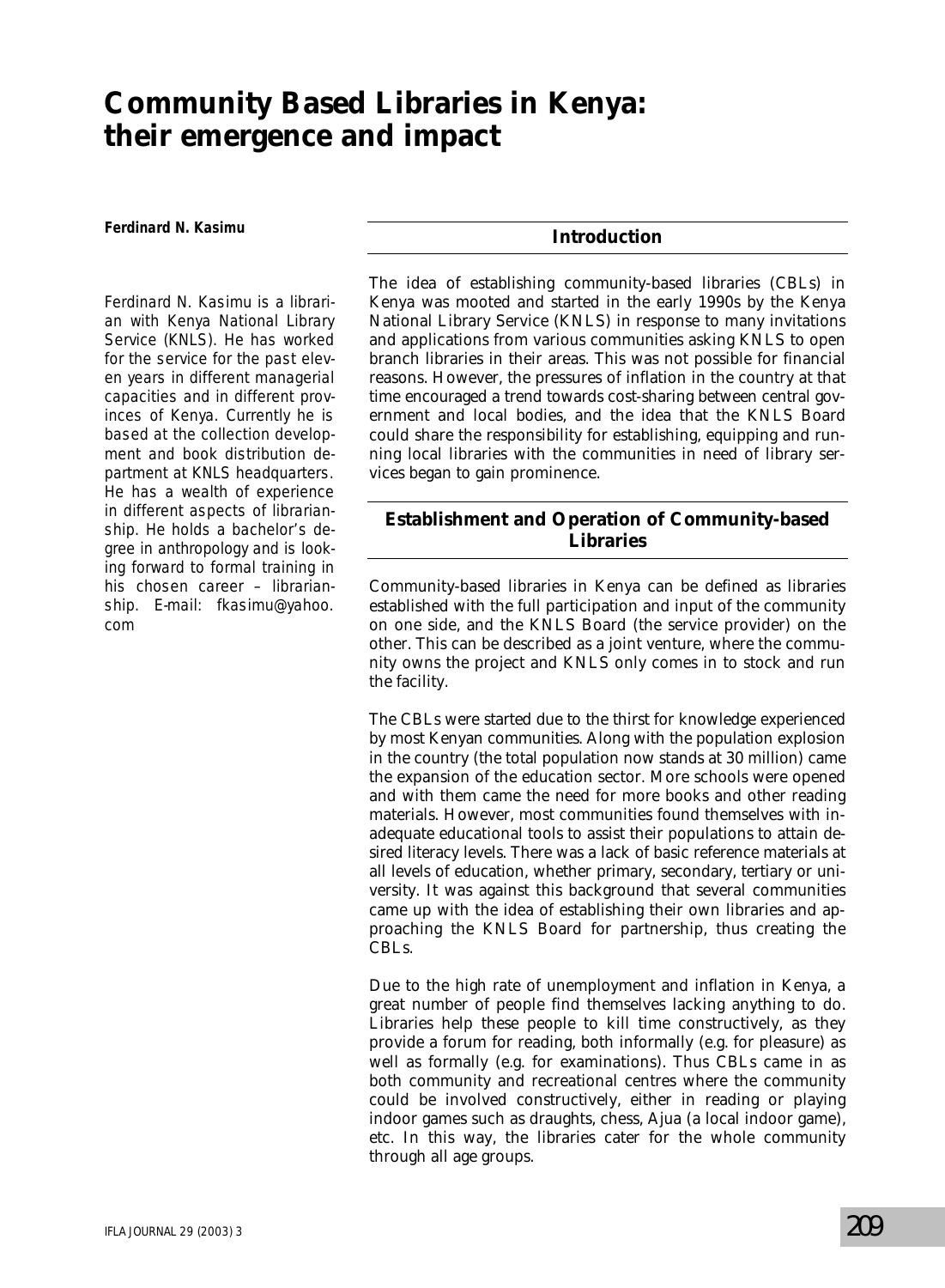By establishing a community-based library (CBL), the community gets involved in the project which, once complete and running, truly brings the sense of ownership to them. Thus, such libraries not only become reading centres, but community-owned projects which bring both direct benefits as well as a lot of pride and a sense of togetherness to the community.

On the other hand, by establishing CBLs, the KNLS furthers its objective and goal of wiping out illiteracy and eradicating the poor reading culture in the country. This is one of its main objectives, as set out in the parliamentary act (Cap.225) that set it up. Again, due to the limited financial resources the KNLS Board gets from the central government, the idea of CBLs had quite some appeal, as they could use the little they got from the exchequer to expand the regular branch library network.

By developing CBLs, the KNLS enters into partnerships with a cross-section of different Kenyan tribes which brings a closer interaction with, and ownership of its services by, these communities. The CBLs also ensure that KNLS' outreach is expanded by using the CBLs as focal points for mobile services carried out through the use of donkeys, handcarts, motorcycles, camels and even bicycles. Thus the KNLS manages to reach communities which would otherwise be unreachable.

Through the CBLs, the staff of KNLS are able to reach out to and intermingle with teachers and other educationists. The KNLS Branch Librarians run teacher-librarian workshops to encourage teachers to carry out extension work through their schools, some of which are situated in very remote areas. Thus the teachers and other educationists became partners with the KNLS in the task of wiping out illiteracy in the country, promoting a reading culture and creating interest in books, thus nurturing and developing writing, reading and creative skills, especially in the tender and formative years of our children.

In order to establish a CBL several steps are followed, starting with the initial show of interest by the community in need of a library. This takes the form of an application to the KNLS Board, which then deliberates on the technicalities and financial implications of such a venture. If the Board approves, one of its own staff is sent to assess the site and the building, if the community has one. It is from this assessment that the KNLS representatives will advise the community leaders

on how to go about reconstructing the premises in accordance with model plans prepared by KNLS. Once the community has done this, it then equips the library with shelves, librarian's desk and chairs and other items. The KNLS Board then provides the reading materials, staff and one or two security guards. It may also provide support equipment such as typewriters, computers, etc. Once the KNLS Board has become involved in this way, it has the mandate of running the CBL as one of its own branches for as long as it takes. However, the community must surrender the title deeds of the plot on which the library stands, as this ensures noninterference in the CBL and guards against claims of ownership by land grabbers in future.

The CBLs are run in exactly the same way as any of the other branches of the KNLS. They provide a wide range of services to their communities, including:

- adult and junior reading and lending services
- reader's advisory services
- community information
- children's activities, e.g. story telling
- consultancy services, e.g. on setting up of school libraries
- mobile book services through donkeys, camels, motorbikes, etc.
- HIV/AIDS information
- services to the visually impaired persons, e.g. through Braille and large print books
- community recreation facilities, e.g. chess, draught and other local indoor games such as Ajua.

### **Problems Encountered**

The concept of CBLs in Kenya faces several drawbacks, including political warring between different political personalities such as members of parliament, councillors, village heads, chiefs, provincial administrators and the interests of the community itself. This brings about delays, and at times the total failure, in establishing a CBL.

There is inequitable distribution of the CBLs in Kenya today because some communities are quick to agree and execute a CBL project, while others are slow and don't agree amicably. This brings complaints, as some communities accuse the KNLS Board of being biased.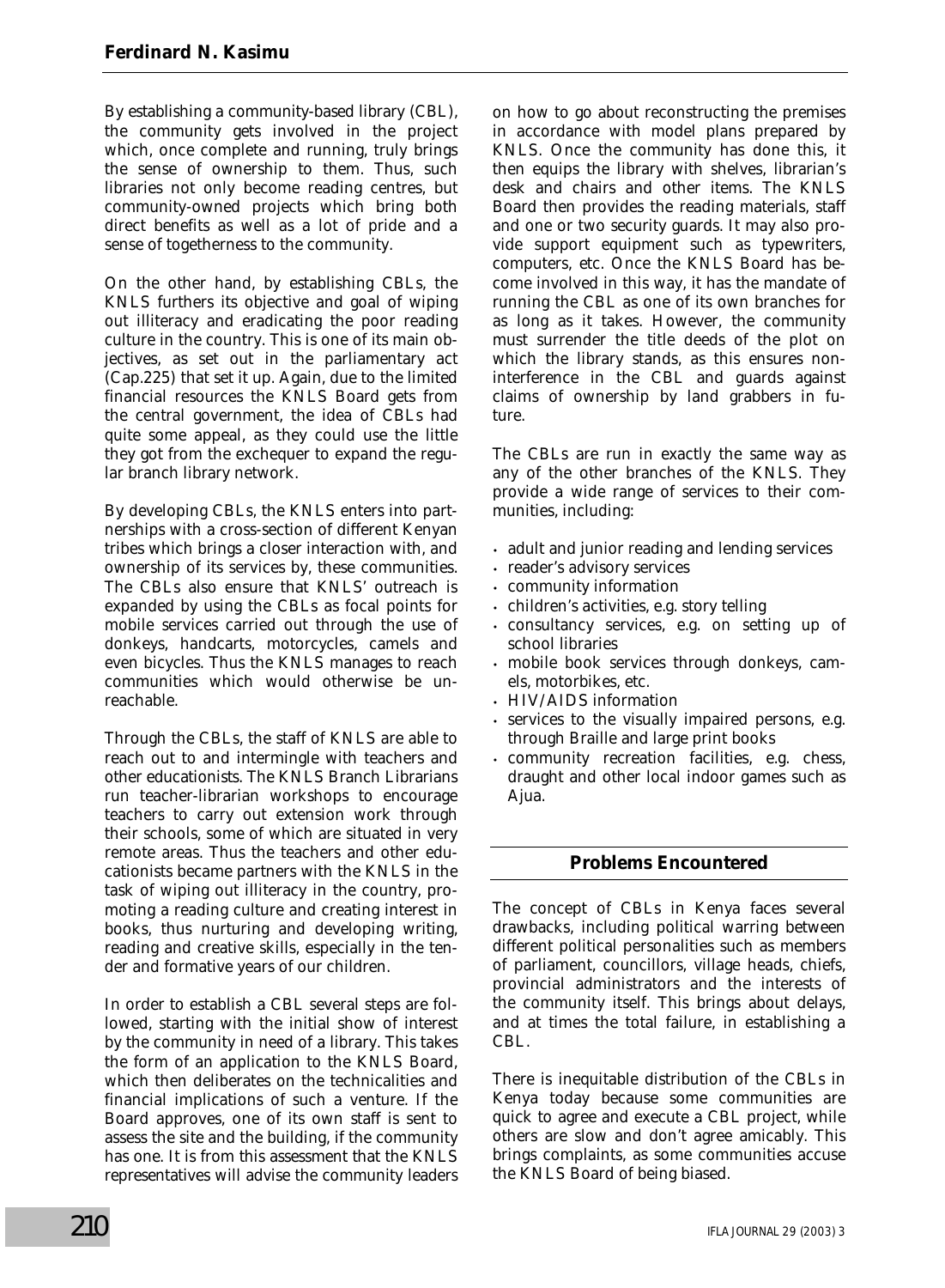Sometimes on completion of a CBL, the community leaders are reluctant to hand over the title deeds of the library plots, which in turn delays the opening of the library. The title deeds act as security for the KNLS Board, and this reluctance to hand them over creates bad blood between the Board and the communities involved.

After the completion and official opening of some CBLs, the Board sometimes faces security problems through breakages, stealing of books or security fencing wire and other security lapses. This makes the running of such branches difficult.

One of the biggest problems facing the KNLS Board as concerns the CBLs is the inadequate book base to equip all upcoming CBLs and others under construction. Thus the Board only selects a few, those it feels it can adequately stock, start and run.

Due to the hard economic times faced by our government, budgetary allocations to the KNLS Board are not enough to employ and train all the staff required to open and run the growing number of CBLs in the country. The Board thus has to make do with the existing staff, which is already inadequate in numbers.

Despite these problems, the concept of the CBLs has been quite a success in Kenya. The Board has so far managed to open eleven functional CBLs in four of the eight provinces in the country: four in Eastern Province, three in Rift Valley Province, two in Nyanza Province and two in North-eastern Province. The idea is catching on like a bush fire and applications continue to flow in day after day. This shows that the country is undergoing a serious awakening to the need of educating the people and thus wiping out illiteracy, which in turn promotes a reading culture in the country. This awakening can be used as a gauge to measure the success the KNLS Board is achieving in meeting its objectives.

# **The Way Forward**

After deliberating on the drawbacks and the success the KNLS Board has achieved so far in the area of CBLs, the question is: what is the way forward? It is my strong belief that with vigorous publicity and marketing plans in place using all the organs of the media, a lot of awareness can be achieved on this concept. This will explain how the idea works and what its benefits are and can answer a lot of questions raised by communities who want to establish their own libraries.

The government itself, through its officials in both the parent ministry and the Ministry of Finance, can be sensitized on the importance of libraries and their role in community development through workshops and seminars as well as through the media. This will, it is hoped, ensure an increase in the budgetary allocations to the KNLS board, enabling it to meet its obligations in opening and running CBLs.

Donor and partner funding should be sought and sourced through friendly countries, organizations and friends of the library committees. This should be able to provide funds, equipment and reading materials. Local organizations like publishers should be approached to donate reading materials such as books and magazines.

Community education before and after the opening of a CBL should be given priority. This should ensure that the community knows what is involved in starting and running a CBL and what its part is in the running of these projects.

A lot of emphasis should be put on training the existing staff, especially the managers, as they will be entrusted with the day-today running of these establishments. This should be done through normal government training allocations and through donor funding.

Communities which are slow to understand the concept of establishing CBLs should be approached through their elected leaders and sensitized on the importance of CBLs. This would go a long way towards alleviating the inequitable distribution of CBLs in the country and help to stop unnecessary blame being placed on the KNLS Board.

Communities without existing CBLs should be encouraged and given priority once they show interest. This ensures that they are guided and advised, step-by-step, towards achieving a CBL of their own and thus ensure an equitable distribution of the CBLs in the country.

The Kenyan idea of pooling together resources, popularly known as *Harambee*, should be en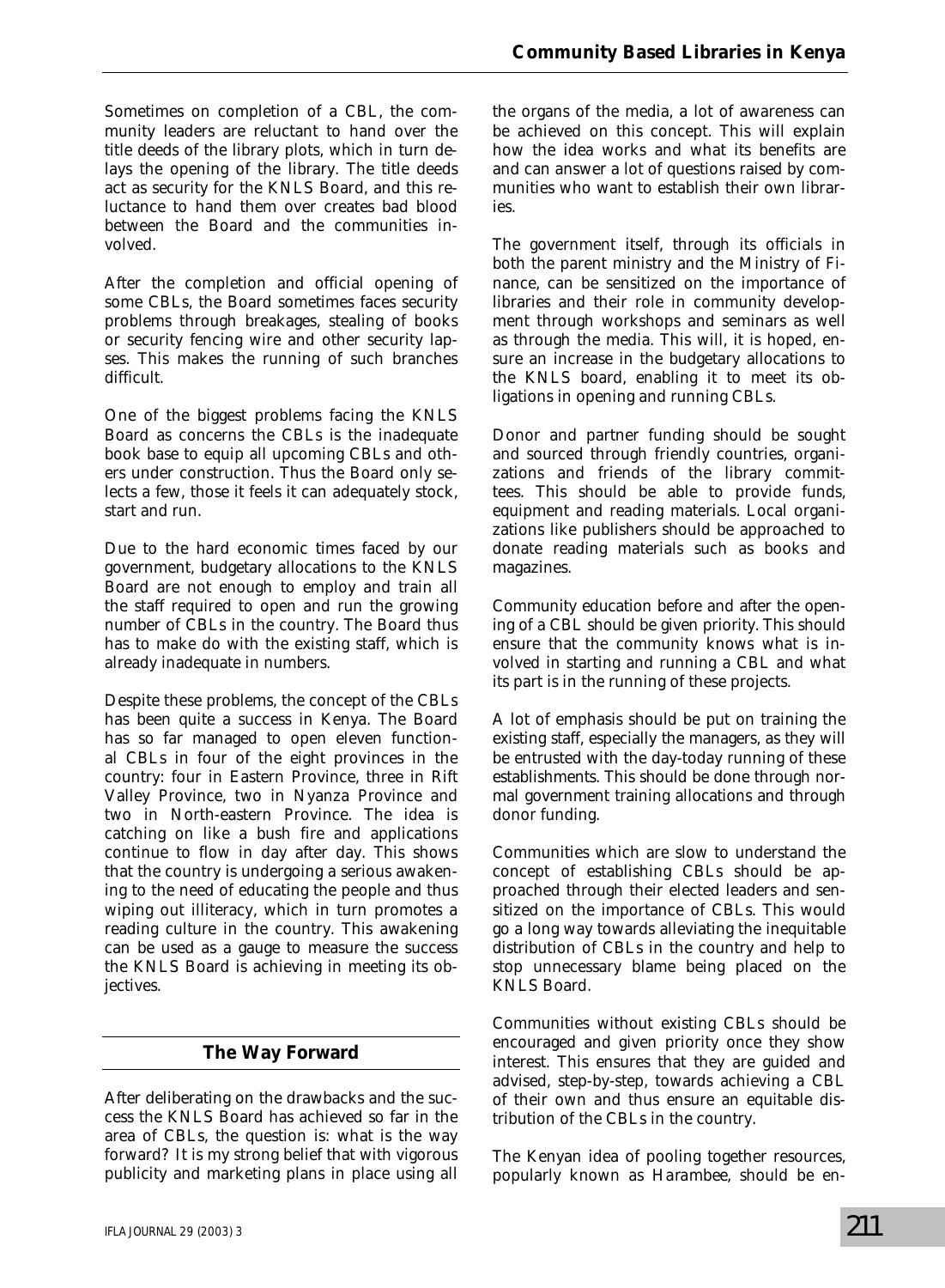couraged to raise funds and resources towards the construction and equipping of the CBLs once a community agrees to set one up. This will help to lighten, not only the burden faced by the community, but also that which the KNLS Board shoulders once it starts running the libraries.

Priority should be given to the local clans when it comes to recruiting staff for the KNLS, especially when opening CBLs. This will lessen the friction and accusations directed to the KNLS Board, especially in those communities which have very strong clan ties.

# **Conclusion**

In conclusion, the idea of Community Based Libraries is a very noble idea in Kenya today. The Kenya National Library Services Board, which is entrusted with establishing and promoting libraries in the country as one of its main objectives, should be encouraged and supported by all the stakeholders in this noble venture. This will ensure that the expansion of library services is done effectively and equitably, thus wiping out illiteracy and ignorance in our country and promoting a reading culture in the process.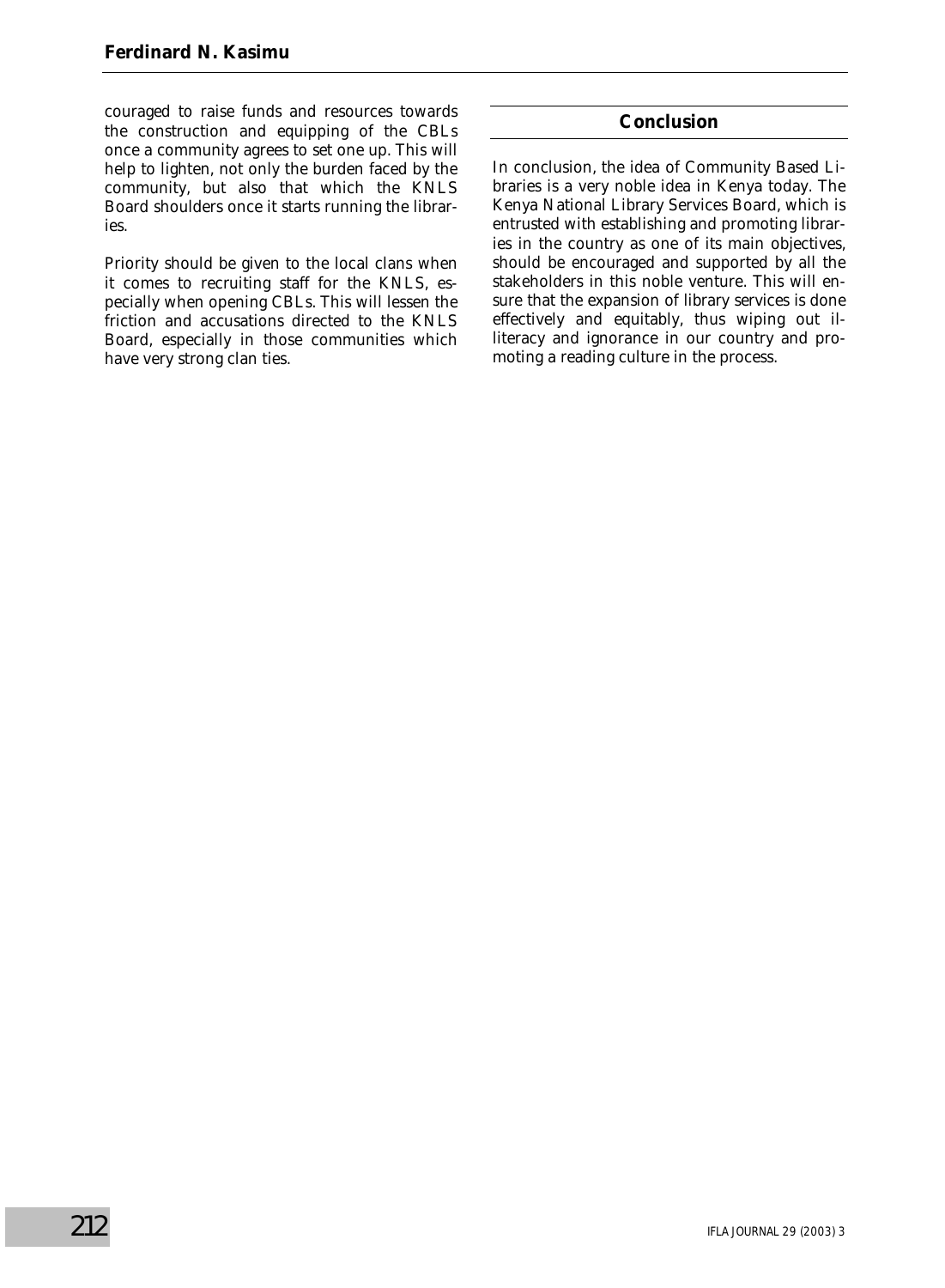# **Internet Censorship in the United States: stumbling blocks to the Information Age**

*Chih Wang* 



Dr Chih Wang is Professor of Library Science, Learning Resources, University of Guam, Mangilao, Guam, 96923, USA. Tel. 671-735-2342. Fax: 671- 734-6882; E-mail: cwang@ uog9.uog.edu

### **Introduction**

Since the Internet established its first node in 1969, it has grown rapidly and persistently.1 Today it is continuously expanding at an average rate of 69 new hosts and 23 new domains per minute and is expected reach a total of one billion hosts in 2005.<sup>2</sup> Following the accelerated growth of the Internet, the World Wide Web (WWW) has now become a global juggernaut, to which billions of people in the world now connect for business, information, learning, research, entertainment and many other purposes.

Technologically, the Web is now accessible in many principal languages, by people of many different backgrounds, and by various types of computers in the world. It appears that the miraculous development of the Internet has brought forth the dawn of the information age and the coming of the cyberworld. In reality, there are still many human obstructions that block or intend to block the full realization of the new information age. The stumbling blocks include, among many other things, national and international regulatory restrictions, economic limitations, and technical barriers.3 This paper will review one primary hindrance, Internet censorship. Because of the vastness and complication of the issue, the paper will limit itself to reporting selected cases of Internet censorship seen in the United States, especially those recently established statutes related to child Internet pornography protection and national security.

Under the provisions of the US Constitution and its First Amendment, American citizens are supposed to enjoy all kinds of freedom. By the constitutional rights given to the citizens, the Internet should be a virtual world for free speech and free expression. However, even in this free land of the most high-tech nation, the full dawn of the information age has been shadowed or even barricaded and access to the Internet for information and for expression is still limited or restricted. Identified in the literature are a large number of reports on cases of Internet censorship in this country, involving various restrictions of access to Internet information and filtering, screening, and the removal of web pages. Some of these cases are reviewed below.

It was reported that as early as in 1991, the homework of Jeff Noxon, a Westbury High School student, was rudely interrupted ... when he stumbled across the world's most sophisticated pornography ring. Joe Abernathy's article, which revealed the interruption, led to a heated debate for many years.<sup>4</sup> At Carnegie Mellon University, students were once banned from participating in Internet newsgroups. The concerns were that they might access files relating to sexual acts and there was a law that incriminated anyone who distributed obscene materials. The ban was later repealed based on the First Amendment rights to free speech.<sup>5</sup> Based on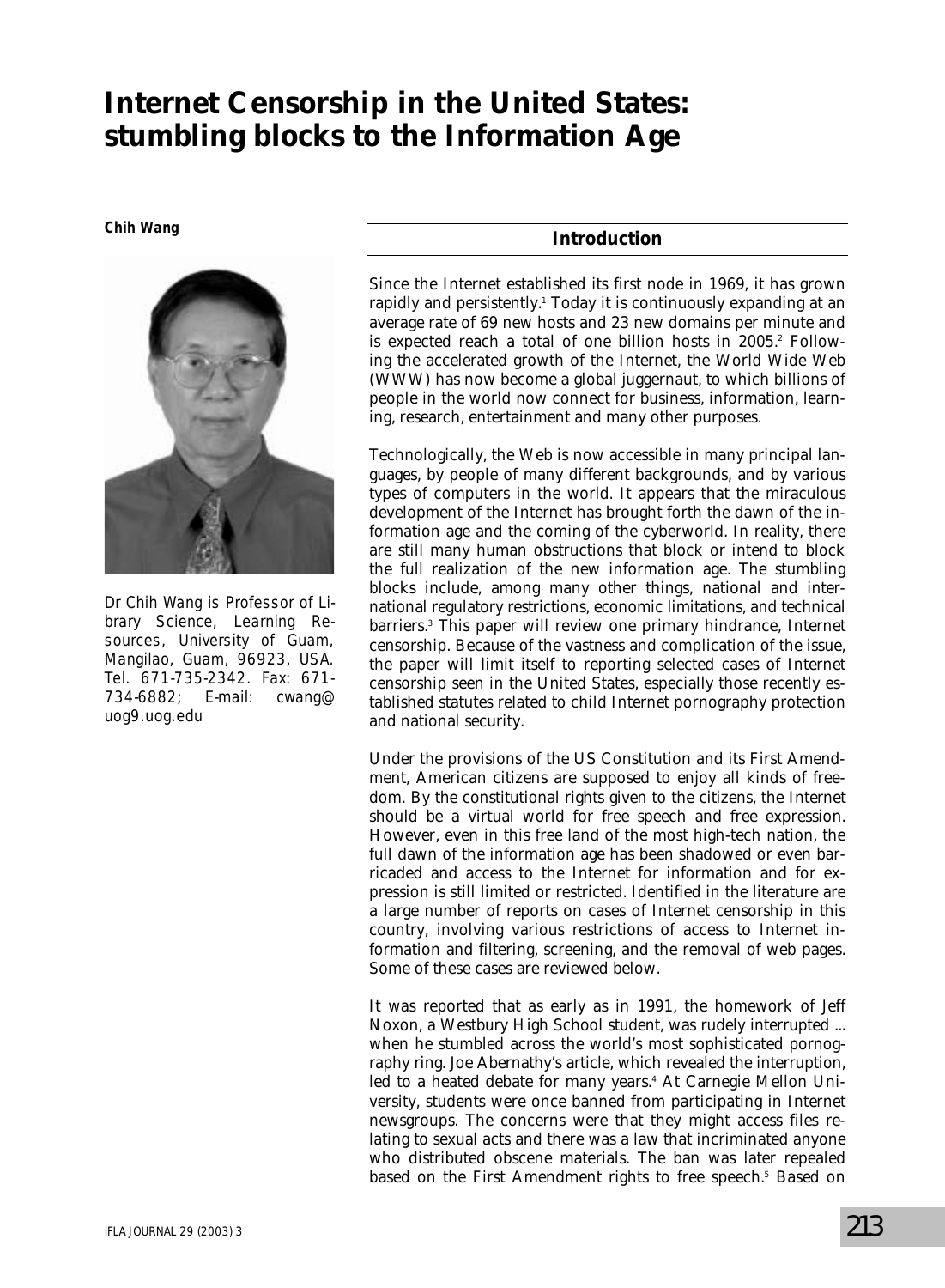the civil standard of the state, in Tennessee, two Californians were convicted for posting X-rated materials on the Internet.6

# **CDA, CPPA, COPA and CHIPA**

Historically, communications and broadcasting in the United States were regulated by the Communications Act of 1934. To accommodate the needs of new technology, the law was overhauled and became the Telecommunications Act of 1996, which contained a provision known as the Communications Decency Act (CDA). The updated CDA provided articles against harassment, obscenity, and indecency to minors by means of telecommunications devices; made it a crime to knowingly transmit to minors materials deemed obscene, lewd, lascivious, filthy, or indecent; and allowed for fining violators up to USD 100,000 and sentencing them to up to two years in prison.<sup> $7, 8$ </sup>

The Act sparked a furor among civil liberties groups and Internet users. The American Civil Liberties Union (ACLU) promptly filed a suit against the CDA in the US district court in Philadelphia on the day when the Act was signed into law, challenging its constitutional grounds.<sup>9</sup> Overwhelmed by many court challenges, civil rallies and demonstrations, the US Supreme Court finally recognized that the CDA indecency standards were vague and too broad, declared the provision unconstitutional, and struck down the statute in 1997.<sup>10,11</sup>

In the same year in which CDA was created, the US Congress also enacted the Child Pornography Prevention Act (CPPA) of 1996, which prohibits the possession, production, distribution or advertising, by any means including computers, of material or images that appear to show a minor engaging in sexually explicit conduct. A person who knowingly violates the prohibition could be fined and imprisoned for up to 30 years.12, 13 In January, 1997, the Free Speech Coalition (FSC), along with other supporting groups, filed a suit in the US federal court in San Francisco, contending that the CPPA provisions "are too vague and represent prohibitions of specific speech content, which therefore violate the First Amendment".14 The US Supreme Court agreed with the FSC and handed down in April 2002 a decision that the CPPA was unconstitutional. It found that the law was

overbroad, prohibiting legal and non-obscene images depicting teenagers engaging in sexual activity; and the prohibition on child pornography was based on the link between the creation of the image and the sexual abuse of the children shown in the image.15

Soon after CDA was voided, the US Congress passed in 1998 the Child Online Protection Act (COPA), known as CDA II or son of CDA, also intended to curb Internet pornography. The new statute restricts access by minors – any person under 17 years of age – to materials commercially distributed by means of the World Wide Web that are harmful to minors, and would fine a web operator USD 50,000 and sentence him to six months in prison, should he knowingly distribute these harmful materials to minors.<sup>16</sup> The ACLU, joined by many other civil liberties groups, challenged the COPA in court, stating that "the Act's constitutional flaws are identical to the flaws that led the Supreme Court to strike down the Communications Decency Act". $17$ 

To clarify the operation, functions, and goals of the WWW, Tim Berners-Lee, creator of the Web, made a declaration summarizing the background and design of the Web and suggesting that the most effective point of control over the flow of content to children is at the user end of the information chain, rather than at the content provider end.18 In May 2002, the Supreme Court upheld the COPA partially and returned the litigation back to the lower court for further review. The high court held that COPA reliance on community standards to identify what material is harmful to minors does not by itself render the statute substantially overbroad for First Amendment purposes, but ruled that the government should refrain from executing the COPA before the lower court takes further action.19

After several unsuccessful attempts to control children's access to information over the Internet, the US Congress enacted on 21 December 2000 another law, the Children's Internet Protection Act (CHIPA or CIPA, Public Law 106-554). The Act directs schools and libraries receiving federal funds to have

a policy of Internet safety for minors that includes the operation of a technology protection measure with respect to any of its computers with Internet access that protects against access through such computers to visual depictions that are (I) obscene;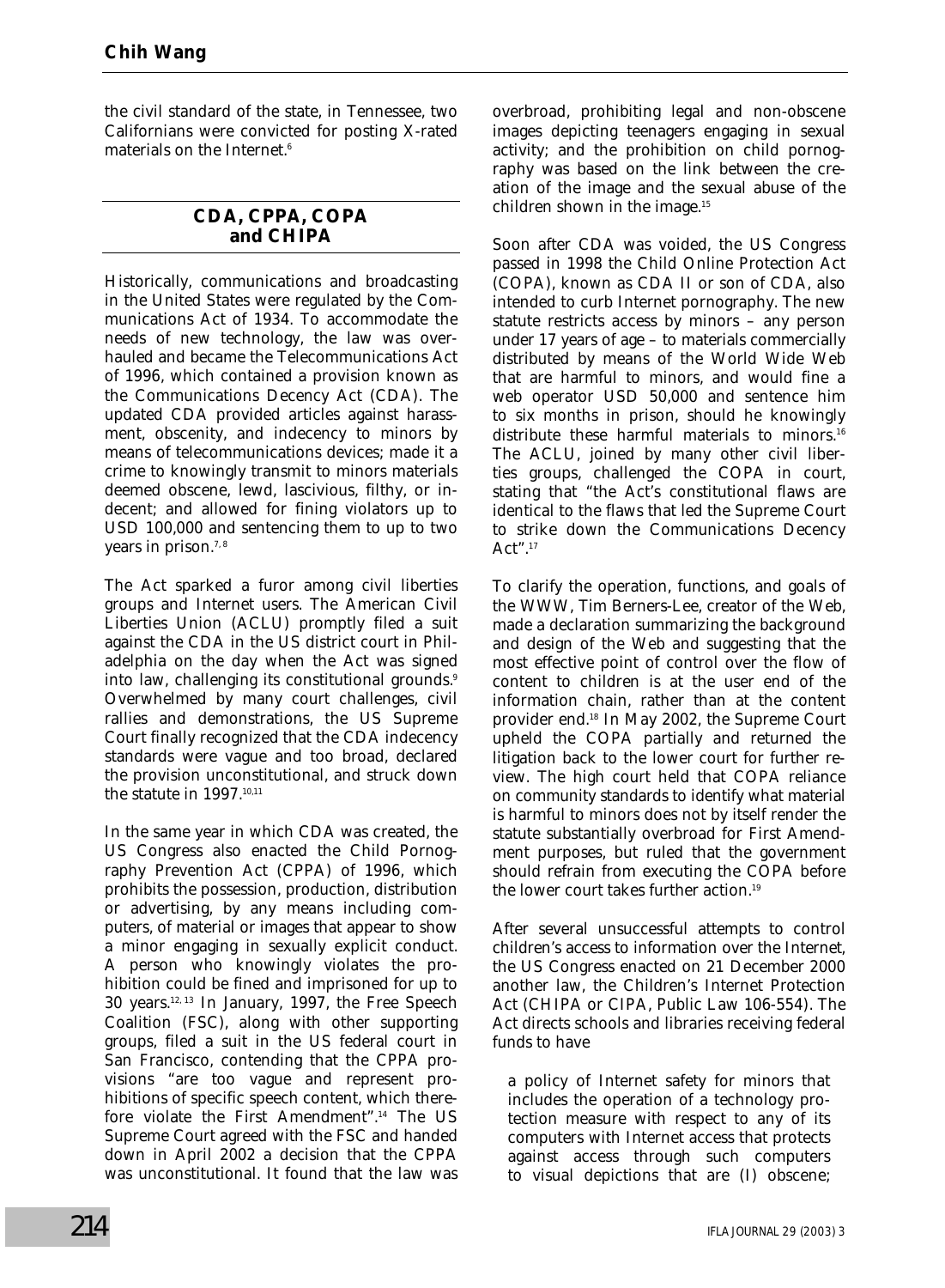(II) child pornography; or (III) harmful to minors;  $\ldots$   $\frac{1}{20}$ ,  $21$ 

In compliance with the law, the Chesterfield County Board of Supervisors in Virginia ordered the county library to install filters on all computers, initially blocking even sex education; <sup>22</sup> and the Metropolitan Library Commission of Oklahoma City required all libraries to install filters on their computers.<sup>23</sup> South Carolina also required most libraries in the state to have Internet filters.24 In order not to lose federal funding because of the penalty articles set in the CHIPA, many more libraries were filtered in 2001: 43 percent of libraries surveyed by *Library Journal* did so in that year, compared to only 31 percent of these libraries having used filters in 2000.25

In January 2001, following the CHIPA enactment, many civil liberties groups and individuals made a 'Joint Statement Opposing Legislative Requirements for School and Library Internet Blocking Technologies'. They claimed that blocking technologies would not work; that government-mandated censorship would not solve problems; and said that they would "commit to a public education campaign on the effects of blocking technology on online access, free speech rights, and civil liberties of students and library patrons".26 At the same time, the American Library Association (ALA) Executive Board voted to take legal action challenging the new legislation. It contended that the Act "is unconstitutional and creates an infringement of First Amendment protections".27

Two months later in March, ALA, in conjunction with the Freedom to Read Foundation (FTRF), other plaintiffs<sup>28, 29</sup> and the ACLU, acting on behalf of the Multnomah County Public Library in Oregon and many others,<sup>30, 31</sup> filed separate lawsuits in the US District Court of Pennsylvania, challenging the constitutional ground of the CHIPA. The ALA and FTRF contended that CHIPA violates the First and Fifth Amendments because it makes access to funding and discounts for Internet use in public libraries contingent on the acceptance of content and viewpoint restrictions on constitutionally protected speech. Along with these and other court challenges, there were strong protests against the CHIPA Internet blocking law in many US cities. They protested that the CHIPA's cybernet censorship was unconstitutional, un-American, and unacceptable; that the government-mandated requirement for Internet blocking in schools and

libraries violated the free expression rights of Americans; and so on.<sup>32</sup>

Then on 1 May 2002, one month before the congressionally imposed deadline for libraries to install filters or lose federal Internet funding, the US District Court in Pennsylvania handed down a decision in favor of the plaintiffs to the effect that the CHIPA violated the First Amendment, and overturned the library filtering law. The decision stated that any software filter that is effective in blocking access to web pages that fall within its category definitions will necessarily erroneously block a substantial number of web pages that do not fall within its category definitions, and accordingly ordered the government not to enforce the provisions.<sup>33, 34</sup>

Despite the ruling of the district court, Prince William County in Virginia decided to retain Internet filters in its public-access Internet stations, claiming that its library patrons were concerned about inappropriate content being accessible to minors.35 It was also said that the ruling had no impact on schools across the nation; in other words, they are still subject to the CHIPA provisions. The thought was that in First Amendment jurisprudence, teenagers do not have equal rights to those enjoyed by adults in this case.

At the time, 74 percent of K-12 schools in the United States used Internet filters.<sup>36</sup> The US Supreme Court, in a 6-3 ruling, upheld the CHIPA in June 2003, one year after it was suspended by the lower Pennsylvania court. In the court discussion, all nine judges agreed that "restricting children's access to pornographic materials did not ... pose a constitutional problem" and recognized that "filters ... block more material than the statute contemplates". The court decision, however, maintained that libraries could easily turn off the software upon request so that their patrons could have access to those websites improperly blocked out, and that "the law operates as a condition on receiving federal money rather than a criminal prohibition". The ruling is a major setback to the free flow of information in the new information age, to freedom of information in the land of the free, and to the free-speech rights of citizens in the civil world. The three dissenting judges opined that "an abridgment of speech by means of a threatened denial of benefits can be just as pernicious as an abridgment by means of a threatened penalty". They said that "public libraries would violate the First Amendment if they blocked the Internet on their own initiative". In reality, the law has turned "librar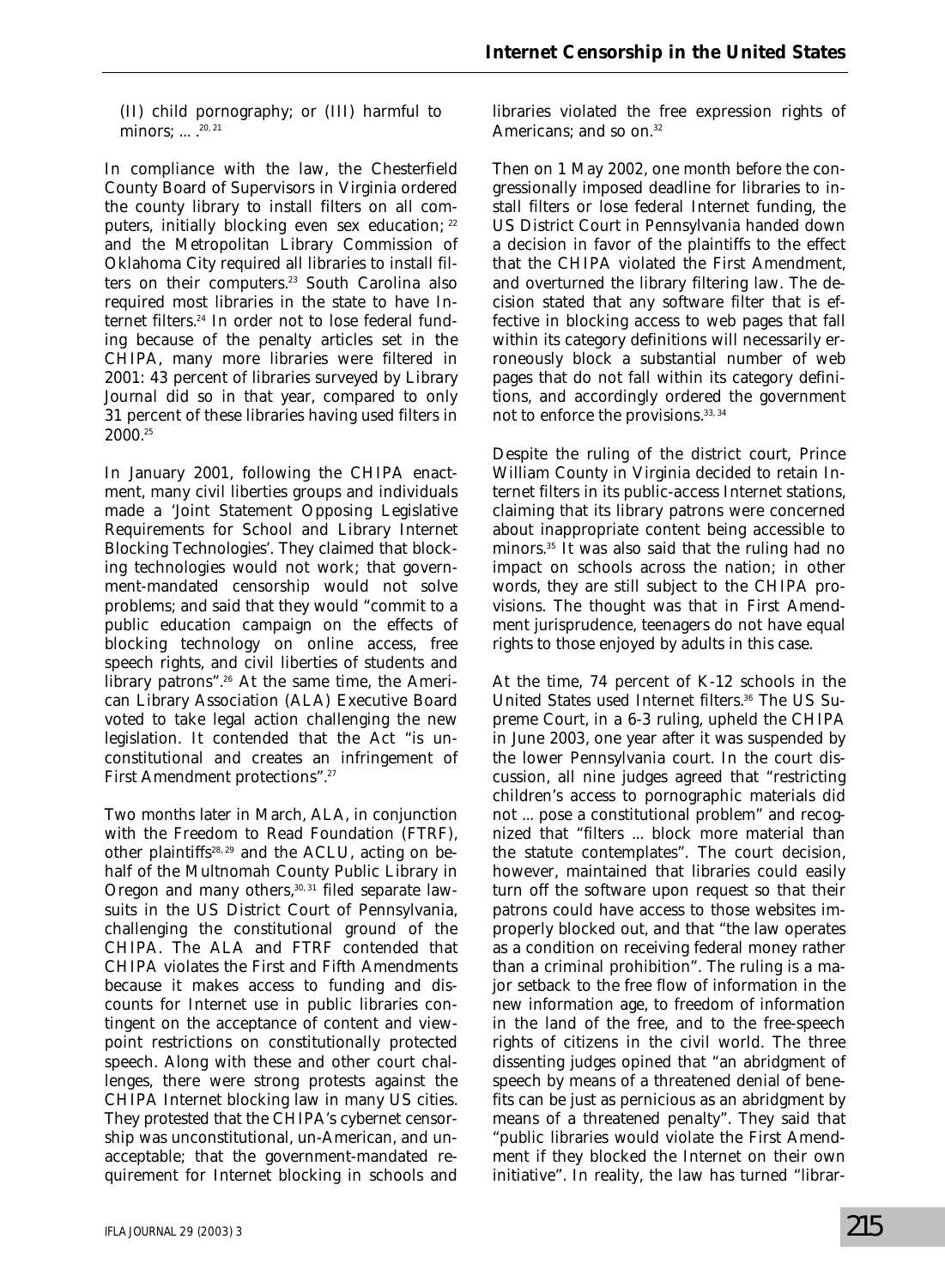ies into censors".37, 38 Many libraries, nevertheless, will skip federal grants to avoid using filters.<sup>39</sup>

# **USAPA, Cybersecurity, and Homeland Security**

Traditionally, the US government has always had its hands on the traffic of communications among American citizens and its eyes over their daily activities. It has enacted various laws and issued many executive orders, such as the National Security Act of 1947, the Foreign Intelligence Surveillance Act (FISA) of 1978, the Executive Order 12139 – Foreign Intelligence Electronic Surveillance, etc. to watch the suspicious activities of target people, foreign agents as well as American citizens.<sup>40</sup> The government has also worked for a while on a cybersecurity plan,<sup>41</sup> which will certainly affect the free flow of information among computers and over the Internet when it is fully implemented.

The terrorist attacks on the Twin Towers in New York City and on the Pentagon in Washington DC, in a nation of superpower, terrified the United States as well as the entire world. Overwhelmed by the horrific attacks, Internet service providers (ISPs) quickly and decisively pulled down many *jihad* and anti-Islamic websites that posted "the objectionable images, the advocacy of violence and the venomous pronouncements" which were shielded under free-speech protections earlier.42 A report indicated that ISPs were working with the Federal Bureau of Investigation (FBI) to monitor Internet traffic and that "Hotmail was cooperating with FBI requests for information about a few accounts with messages in Arabic".43

According to the Electronic Frontier Foundation, "the right to free speech faces the strongest challenges during times of crisis". It reported that in response to the September 11 attacks, a profuse number of websites were threatened, monitored, or shut down by the US government. A library assistant at the University of California at Los Angeles was suspended for one week after sending a mass e-mail message criticizing US policies on the Middle East. And the Cable News Network (CNN) blocked the word 'IndyMedia' in its online discussion groups, perhaps due to a report that it expressed its opinion on the Palestinians celebration of the September 11 attacks.<sup>44</sup>

"To deter and punish terrorist acts ... [and] … to enhance law enforcement investigatory tools..." the US Congress, without the usual discussion, debate and hearing, hastily enacted the 'Uniting and Strengthening America by Providing Appropriate Tools Required to Intercept and Obstruct Terrorism Act' or USA PATRIOT Act (USAPA) of 2001. The Act expanded government power quite beyond what the FISA of 1978 had allowed. With the expanded legal authority of wiretaps, search warrants, pen-registers, trap-and-trace orders and subpoenas, the government can now legitimately conduct surveillance of American citizens as well as foreign agents on their daily tasks.<sup>45</sup>

Accordingly, FBI agents were given much more latitude to monitor Internet sites, libraries, and religious institutions. Without any evidence of potential criminal activity, they may enter public places and surf the Internet to observe and to search for suspicious information.<sup>46</sup> With Carnivore, an Internet wiretapping program, and the techniques of sniffer, tcpdump, trap-and-trace, and others, they can capture all traffic, e-mails, passwords, files, etc., to and from a target web address.47 Recently, "a secret appellate court has met for the first time in its 24-year history to consider a request from the Justice Department for more power to wiretap suspected terrorists and spies".48 Cited as violating the USAPA, the Che Caf Collective, regarded as a leftist student group, at the University of California at San Diego, was ordered in September 2002 to take down its website that had links to FARC or Fuerzas Armadas Revolucionárias de Colombia, one of the organizations included in the US Department of State's terrorist list.49

It might be normal that in times of war, Americans are more willing to give up some of their rights in order to honor curfews, martial law and even restrictions on speech. So, when the war in Afghanistan was going on, Yahoo and many other ISPs prohibited posting of anything that was "unlawful, harmful, threatening, abusive, harassing, tortuous, defamatory, vulgar, obscene, libelous, invasive of another's privacy, hateful, or racially, ethnically or otherwise objectionable".50 Although not directly related to the terrorist attacks, but for fear of hacking, a court ruling shut down the popular websites provided by the US Interior Department, leaving the public in the dark about its online information on camp sites, research, public lands, wildlife, etc.<sup>51</sup> And in November 2002, the US Department of Energy, in response to corporate complaints that the gov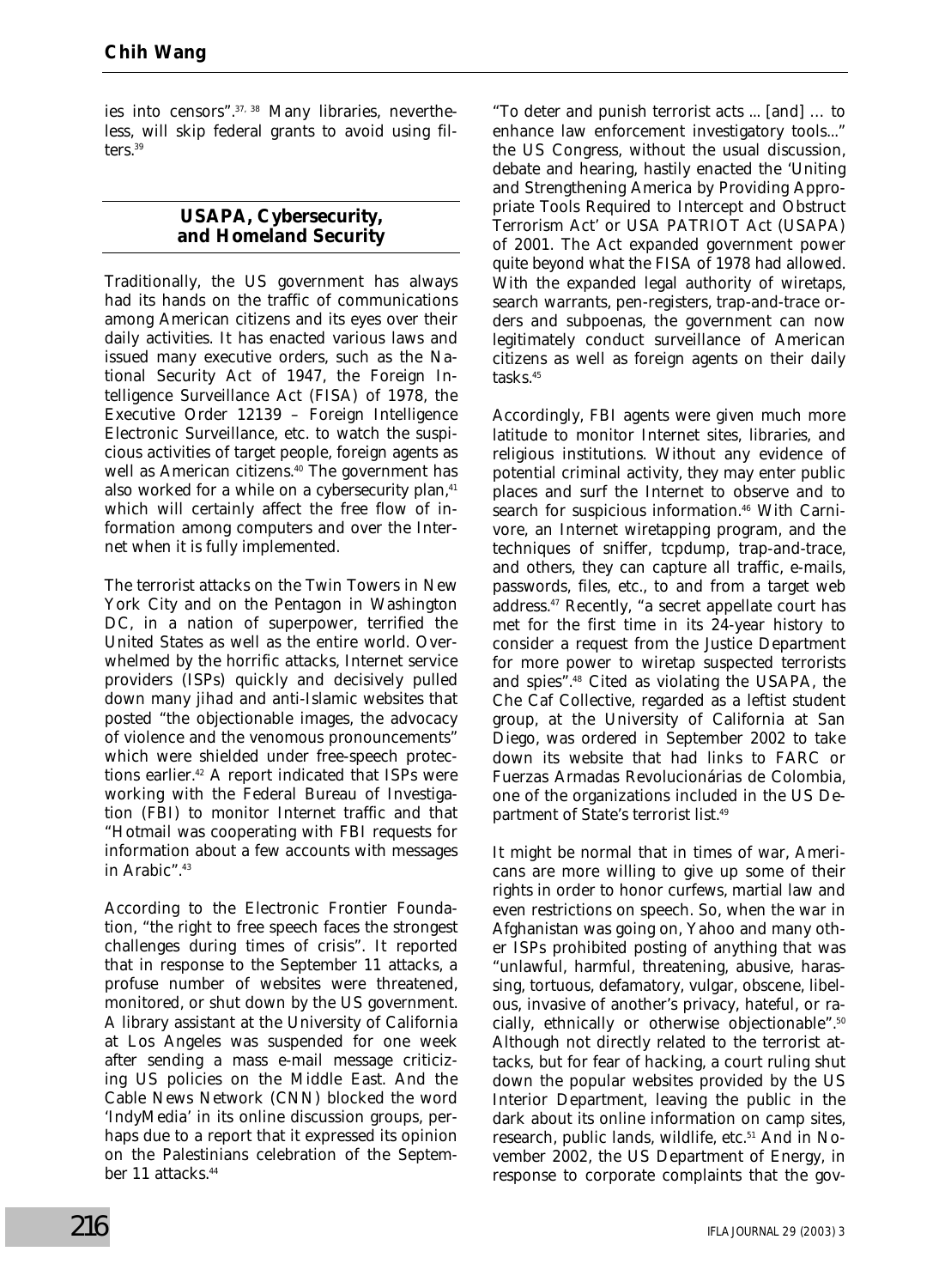ernment competed with their services, shut down its PubScience, a popular Internet site that catalogued government and academic science research.<sup>52</sup>

In the meantime, the US federal government also expeditiously took dramatic steps to limit access to sensitive government information that might be used by terrorists. In addition to the USAPA, Congress received about other 30 pieces of legislation seeking to narrow the rights of freedom of information. In compliance with government requests, some organizations removed data of many government sites. One librarian at George Mason University destroyed a CD-ROM on the US water supply.53 In March 2002 the White House ultimately ordered all federal agencies to scrub their websites of sensitive, even if unclassified, information; directing that government information, regardless of its age, that could be expected to assist in the development or use of weapons of mass destruction should not be disclosed inappropriately.54 The recent terrorist attacks further alarmed Americans that a cyberattack would be real and that it could inflict an even more devastating situation than the September 11 attacks had done. Cybersecurity had immediately become a top priority with Congress and the White House.<sup>55</sup> In February 2002 the Senate had a briefing on the subject, in which the participants stressed the importance of "securing computer networks by implementing effective monitoring, detecting and response mechanisms" in order to counter cyberattacks.<sup>56</sup> The White House promptly drafted a list of 53 questions, seeking proposals that would help the government work out an acceptable national strategy to secure cyberspace.<sup>57</sup> It sponsored a series of cybersecurity meetings, one of which was in Atlanta, in which it was announced that the new National Strategy to Secure Cyberspace (NSTSC) would be an online version, "designed to be a plug-and-play type document".58

Following the USAPA requirements, nine Electronic Crimes Task Forces were created in US major cities to coordinate and assist the cybersecurity efforts of local security officers.<sup>59</sup> Business corporations across the United States also became nervous about the threats of cyberattacks and beefed up measures to protect their cyberspheres. $60, 61$  The NSTSC was officially approved by US President at the end of January 2003.<sup>62</sup>

In September 2002, the White House formally issued a cybersecurity plan with a goal "to empower all Americans to secure their portions of cyberspace".63 In November, the US Congress passed the Cyber Security Research and Development Act<sup>64</sup> and allocated more than USD 900 million to cybersecurity research in the next five years.<sup>65</sup> In the meantime, Congress also passed the Homeland Security Bill, by which a new department was created to be in charge of national security matters which were currently spread over 22 federal agencies. The new legislation allows for sentencing dangerous electronic attackers to life in prison and includes special Internet provisions.<sup>66, 67</sup> The US Congress is expected to introduce a cybersecurity bill at the end of 2003 to regulate businesses to secure their cyberspaces.<sup>68</sup>

While the US government, Yahoo, and other ISPs subjectively and successively shut down a great number of websites, the spontaneous 'chilling effects' were that not only was a "toll on freedom of information"69 exacted in the name of national security, but also the availability of information over the Internet was severely decreased or abridged.70 While access to Internet information was screened, filtered, and under close surveillance for fear of terrorist activities, the concern was that the extraordinary advance of information technology made in the last decade turned out to be meaningless to American citizens in terms of freedom and the free flow of information.71 As a public utility operated like a telephone, the Internet was once a haven for free speech and openness; now it became a for-profit enterprise, carrying 'a legal right to screen' its contents and exempted from liability for censorship.72

The White House order to shut down the federal websites of 'sensitive but unclassified' information particularly disturbed people. The order could be "potentially a catchall and an invitation to abuse" and because of the undefined term, "a concern about terrorism can be used as a pretext for withdrawing all kinds of information that has little or no national security sensitivity". Worse, the reality of the order told Americans that they no longer had the right to know and that the government would determine what they need to know; this totally altered the basic democratic principles of the nation.73

The USAPA was rushed through Congress and greatly expanded the FBI's powers of surveillance on American citizens. Critics contended that those who "give up essential liberty to obtain a little temporary safety deserve neither liberty nor safety". They worried that American citizens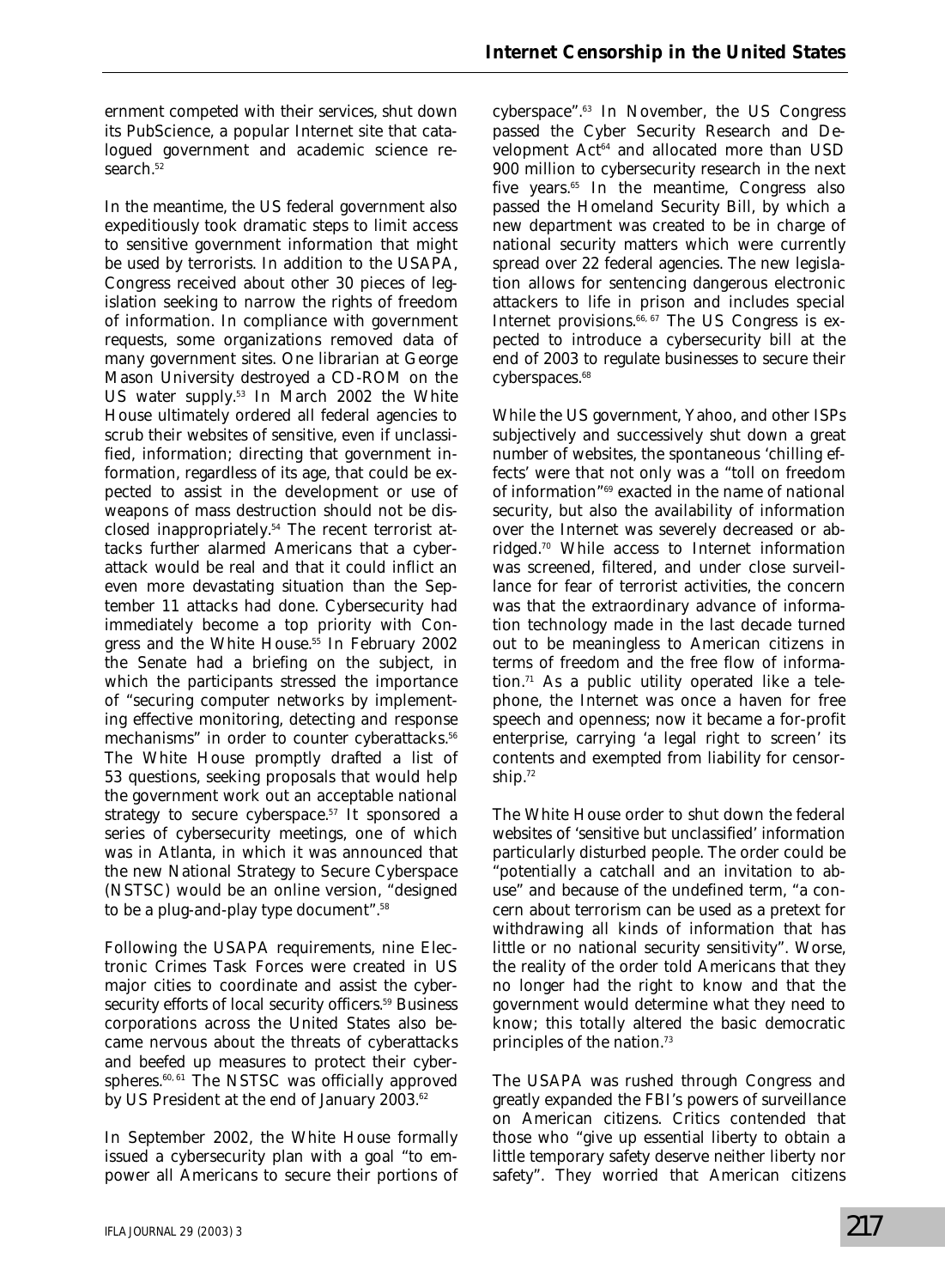could be erroneously convicted on charges of terrorism perhaps because of their legitimate protest activities, that the civil liberties of ordinary Americans could be enormously invaded and that the personal privacy of their online communications and activities, in particular, would be dangerously intruded upon.<sup>74</sup>

At the University of California, Che Caf has not removed its website linking to FARC. The students argued that an Internet link to the FARC could not be taken as evidence that they actually supported the group and, therefore, their website did not violate the USAPA. They claimed that even if they had a legal problem, US government, not the University, should bring a case again them; and that the action of the University was "an unmistakable, blatant, and egregious attempt at suppression and censorship".75

The White House promised that the government would commit to guarding privacy and civil liberties and would find "solutions that are not intrusive on our way of life" while the NSTSC is drafted. But it also said that in order to fight against terrorism and to secure cybersecurity of the nation, "some sacrifices are inevitable".76 That suggested, again, the abridgment of citizens' liberties and personal privacy. As reported, the NSTSC would include a plan of 'mandatory customer data collection and retention', which would require US ISPs to spy on their online users. Earlier, the European Parliament passed a controversial directive, allowing the fifteen European Union countries to force ISPs to collect and keep detailed logs of each customer's traffic for use by their law enforcement agencies.<sup>77</sup>

Now, the Homeland Security Bill actually has a provision that permits the government to trace e-mails and Internet traffic without the need of court approval.78 It was learned that in late 2002 the Pentagon was working on a cyber-snooping program known as Total Information Awareness. The largest and most intrusive electronic surveillance system in history would develop massive databases to "detect obscure behavioral patterns of individuals and then to suggest their potential terrorist activities".79 To calm public fears, the Pentagon later changed the name of the program to Terrorism Information Awareness.80 According to the latest report, the Defense Department might not, after all, be able to have this program as it had expected. To show its interest in safeguarding Americans' personal privacy, the US Senate will allocate no money to the controversial program in the coming Defense Funding Bill, which would at least postpone if not kill the program.81

When the sudden shock of the horror attacks gradually dissipated, the American public now began to question if they had sacrificed too much of their long-enjoyed rights of liberty and privacy 'to obtain a little temporary safety' and if they really were safe in Internet security and needed the recent patch of cybersecurity.<sup>82</sup> A survey report indicated that public support for government surveillance of electronic media was declining. It reported that "immediately after the September 11 attacks, 54 percent of Americans supported surveillance of e-mail ... and 63 percent favored government watching chat rooms ... Today those numbers are 44 and 55 percent respectively."83 Having filed 24 lawsuits for civil liberties violations since the September 11 attacks, ACLU began in October 2002 a campaign called 'Keep Americans Safe and Free', challenging government anti-terror policies.<sup>84</sup> Together with ALA, FTRF and others, ACLU has taken various actions demanding that the US Department of Justice disclose information on the government's use of extraordinary new surveillance powers.<sup>85</sup>

Earlier, the US Congress raised concern that cybersecurity measures were unduly secretive and thus the public would be kept blind about the secrets of business corporations. The issue was that corporations feared disclosure of information that they report to the government and that sharing such information might lead to liability lawsuits against them. Congress was concerned that in order to encourage business companies to report potential vulnerabilities to US cyberspaces, the White House might exempt them from the Freedom of Information Act requirement by not revealing to the American public details that they disclose to the government. The Internet provision in the Homeland Security Bill indeed does not require ISPs to turn over information of their subscribers to the government so that corporations could make reports anonymously if needed. The unusual protection, however, could become a loophole that corporations might use to hide information, even that which is harmful to the public, by claiming that it involves national cybersecurity.<sup>86, 87</sup>

### **Conclusion**

The rapid development of computer technology, global networking, Internet connection and the swift convergence of these innovations in past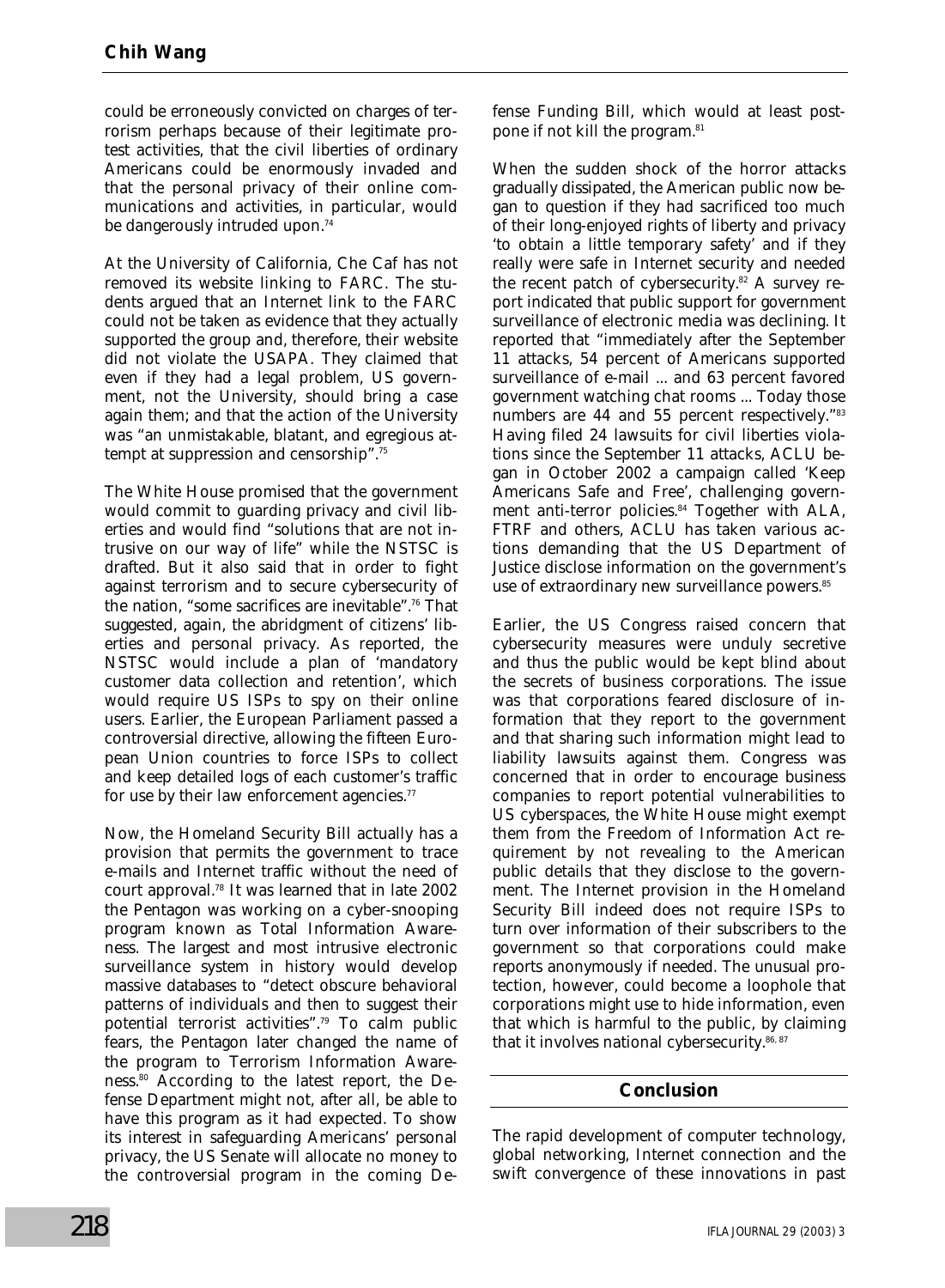decades have brought forth the dawn of the new information age.88 The creation and the 'great forward' expansion of the WWW in recent years have pushed forward a new cyberworld, where information should be accessible to all people in "different economic and political situations," of "different cultures," and of "different languages".89 It is, however, many of the social concerns of human beings that block them from reaching the full realization of the information age and restrict them from entertaining the free flow of information in cyberspace.

It is understood that to many people, organizations, communities and governments, sexual expositions are offensive, foreign cultures or alien beliefs are intolerable, hate speech causes racial tension, and terrorist activities certainly pose threats to national security. Because of these different human concerns, even in the United States, many laws and regulations, such as CDA, COPA, CPPA, CHIPA, USAPA, the Cybersecurity Bill, the Homeland Security Bill, and so on have been enacted in the name of upholding the civil standards of society, maintaining the stability of the community, or protecting the security of the nation. But all these establishments have become effective means for Internet censorship, by which American citizens have been restricted from free access to information. These tools for legitimate surveillance on citizens have actually filtered, censored, or removed many web texts, images, or information deemed obscene, improper, or dangerous. In turn, these restrictions and censorship have become the stumbling blocks that have hindered the full dawn of the new information age even in the United States and obstructed the totally free flow of information in the new promised world.

### **References**

- 1. Lawrence Roberts. 'Internet Growth Trends.' http:// www.ziplink.net/%7Elroberts/IEEEGrowth/Trends/ IEEEComputer12-99.htm.
- 2. 'Internet survey reaches 72.4 million internet host level.' http://www.mids.org/press/amr200001.html.
- 3. Tim Kelly. 'Global Internet connectivity: a critical success factor in the information economy.' http:// www.itu.int/ti/casestudies.
- 4. Steve Cisler. 'Protection and the Internet.' *Apple Library Users Newsletter,* Fall 1993.
- 5. Phillip Elmer-Dewitt. 'Censoring Cybercity: Carnegie Mellon's attempt to ban sex from its campus computer network sends a chill along the infohighway.' *Time*, November 21, 1994. pp. 103–104.
- 6. Lisa Mason. 'The Elephant and the net cruiser: regulating communication on the net.' *Information Technology and Libraries, December* 14, 1995. p. 237.
- 7. 'Title V Obscenity and Violence.' *United States Statutes at Large … 1996 and Proclamations.* Vol. 110, part 1. pp. 133–161.
- 8. 'Net porn: control in the USA Communications Decency Act.' http://www.cultsock.ndirect.co.uk/ MUHome/cshtml/ media/comdec.html.
- 9. 'June 12, 1996 Decision in "ACLU vs. Reno" CDA Challenge.' http://www.deaf-magazine.org/freespeech. html.
- 10. 'Reno, Attorney General of the United States, et al v. American Civil Liberties Union, et al.' http://supct. law.cornell.edu/supct/html/96-511.ZS.html.
- 11. 'Void! Declared unconstitutional by the US Supreme Court – June 26, 1997.' http://www.epic.org/cda/ cda.html.
- 12. 'Child Pornography Prevention Act of 1996 ... .' *United States Statutes at Large ... 1996 and Proclamations.*  vol. 110, part 4. pp. 26–31.
- 13. 'Child Pornography Prevention Act.' http://www. politechbot.com/docs/cppa.text.html.
- 14. Stacie A. Cass and Margaret Bull Kovera. 'Research on the effects of child pornography is needed.' *APA Monitor,* 32: 4 (April 2001). http://apa.org/monitor/ apr01/jn.html.
- 15. 'Supreme Court of the United States Syllabus: Ashcroft … v. Free Speech Coalition … .' http://www. cdt.org/speech/020416cppa.pdf.
- 16. 'Title XIV Child Online Protection.' *United States Statutes at Large ... 1998 and Proclamations.* vol. 112, part 4. pp. 736–741.
- 17. 'American Civil Liberties Union ... v. Janet Reno... : Complaint for Declatory [sic] and Injunctive Relief.' http://www.aclu.org/court/acluvrenoII\_complaint. html.
- 18. Tim Berners-Lee. 'Declaration presented by Tim Berners-Lee.' http://www.w3.org/People/Berners-Lee/ 9602affi.html.
- 19. 'Supreme Court of the United States Syllabus: Ashcroft ... v. American Civil Liberties Union, et al.' http://supct.law.cornell.edu/supct/html/00-1293.ZS. html.
- 20. 'Children's Internet Protection Act' (Public Law 106- 554). http://165.201.8.19/protectionactext.htm.
- 21. 'CHIPA (CIPA) H.R. 4577 Excerpts, Final (December 21, 2000).' http://eff.org/Censorship/Censorware/ 20001221\_hr4577\_censorware\_excerp...
- 22. 'LJ News.' *Library Journal*, August, 2001. p. 15.
- 23. *Ibid.* p. 16.
- 24. 'LJ News.' *Library Journal*, 126 (October 1, 2001). p. 18.
- 25. 'More libraries filtered in 2001.' *Newsbytes,* January 9, 2002.
- 26. 'Joint Statement Opposing Legislative Requirements for School and Library Internet Blocking Technologies.' http://onlinepolicy.org/network/statement. htm; http://www.ncac.org/issues/cipa.html; http://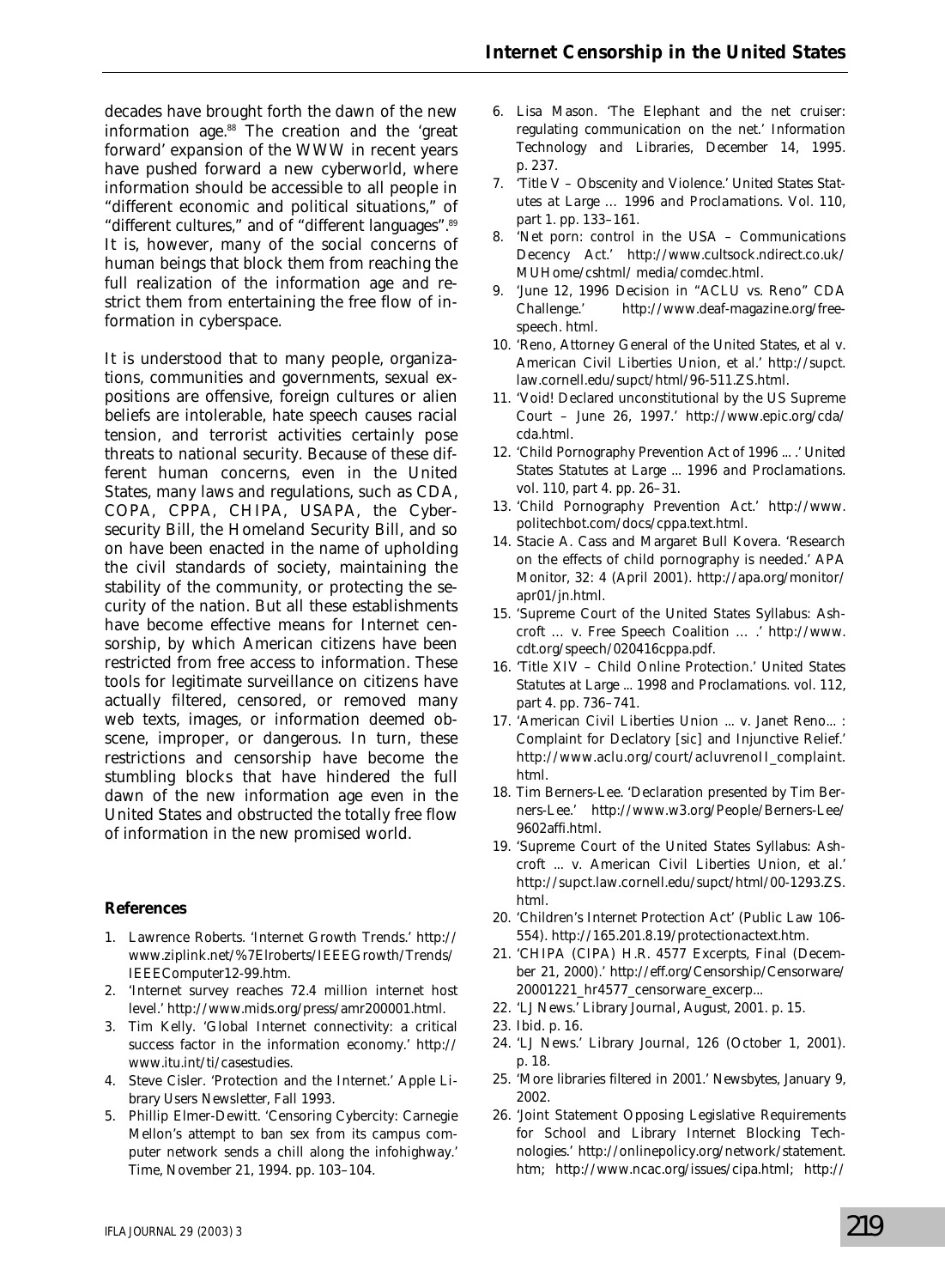www.eff.org/Censorship/Censorware/20010117joint\_ censorware\_statement.html.

- 27. 'American Library Association votes to challenge CIPA.' *ALA News Release.* 7:1 (January, 2001). http://www.ala.org/news/v7n1/cipa.html.
- 28. 'American Library Association files lawsuit challenging Children's Internet Protection Act.' *ALA News Release.* March 20, 2001. http://www.eff.org/ Legal/Cases/ALA\_v\_US/20010320\_ala cipa\_suit\_pr. html
- 29. 'ALA, FTRF challenge Children's Internet Protection Act.' *Freedom to Read Foundation News.* 25:4 – 26:1 (April 1, 2001). http://ftrf.org/vol25no4andvol26no1. html.
- 30. 'ACLU files challenge to library Internet censorship: in case tracked for Supreme Court Review.' http:// www.eff.org/Legal/Cases/ALA\_v\_US/20010320\_aclu \_ chipa\_suit\_pr.html.
- 31. 'Multnomah County Public Library ... v. United States ... : Complaint for Declaratory & Injunctive Relief.' http://www.eff.org/Legal/Cases/ALA\_v\_US/ 20010320\_multnomahaclu\_complaint.pdf. http:// www.eff.org/Legal/Cases/ALA\_v\_US/20010402\_ multnomah\_complaint.html.
- 32. 'Nationwide protects counter CHIPA Internet blocking law: growing opposition to Internet blocking in schools and libraries.' *EFF Press Release.* April 20, 2001. http://www.eff.org/Censorship/Censorware/ 20010420\_eff\_ chipa\_protest\_pr.html.
- 33. 'Court overturns library filtering law.' http://news. com.com/2100-1023-929577.html.
- 34. John Schwartz. 'Court overturns law mandating Internet filters for public libraries.' *New York Times.*  June 1, 2002. http://cronkite.pp.asu.edu/russo/ MCO402.html.
- 35. 'Library opts to keep filters.' http://www. washingtonpost.com/wp-dyn/articles/A34873- 2002Jun1. html.
- 36. 'CIPA ruling: no effect on schools.' *School Library Journal.* 48 (July 2002). pp. 16–17.
- 37. Lisa M. Bowan. 'Supreme court backs library net filters.' *CNETNews.com.* June 23, 2003. http://news. com/2100-1028\_3-1019952.html.
- 38. Linda Greenhouse. 'Justice back law to make libraries use Internet filters.' *New York Times Store.* http:// www.nytimes.com/2003/06/24/politics/24INTE.html ?th.
- 39. Julie Sevrens Lydons. 'Many libraries will skip grants to avoid using net filters.' *SiliconValley.com.* http:// www.siliconvalley.com/mld/siliconvalley/news/local/ 6158188.htm?tem/printstory.js.
- 40. United States Senate Committee on Intelligence. 'Statutes/ Laws ... Executive Orders.' http:// intelligence.senate.gov/statutes.htm.
- 41. 'Concerns voiced about cybersecurity plan.' *USA Today Tech Report.* June 22, 2000. http://www. usatoday.com/life/cyber/tech/cti138.htm.
- 42. Steve Lohr. 'Websites: Internet access providers curb both terrorist postings and on anti-Islamic backlash.' *New York Times.* September 17, 2001. p. C8.
- 43. 'Web crackdown coming.' *Library Journal.* 126 (October 1, 2001). p. 17.
- 44. 'Chilling effects of anti-terrorism: 'national security' toll on freedom of expression.' http://www.eff.org/ Privacy/Surveillance/Terrorism\_militias/antiterrorism \_chill.html. http://web.mit.edu/cms/reconstructions/ repercussions/ chillingeffect.html.
- 45. 'USA PATRIOT Act (H.R. 3162): 107<sup>th</sup> Congress, 1st Session ... in the Senate of the United States, October 24, 2001.' http://www.epic.org/privacy/terrorism/ hr3162.html.
- 46. Susan Schmidt and Dan Eggen. 'FBI given more latitude: new surveillance rules remove evidence hurdle.' *Washington Post.* May 30, 2002. p. A01.
- 47. 'Carnivore FAQ (Frequently Asked Questions).' http://www.robertgraham.com/pubs/carnivore-faq. html.
- 48. 'Secret appellate court met this week to consider broader wiretap powers for government.' *USA Today.* September 10, 2002.
- 49. Scott Carlson. 'University orders student group to remove online link to a rebel group web site. *Chronicle of Higher Education.* September 27, 2002.
- 50. Ariana Eunjung Cha. 'Screening free speech: online companies draw fire for removing 'offensive' postings.' *Washington Post.* November 18, 2001. p. H01. http://www.restoringamerica.org/archive/constitution /screening\_free\_speech.
- 51. Deborah Schoch. 'Popular US web sites remain shut: judge's order hurts tourists, others who visit Interior Department pages.' *Los Angeles Times.* January 3, 2002. p. A1.
- 52. Jonathan Krim. 'Free web research link closed under pressure from sites.' *Washington Post.* November 21, 2002.
- 53. Ariana Eunjung Cha. 'Risks prompt US to limit access to data: security, rights advocates clash over need to know.' *Washington Post.* February 24, 2002. p. A1.
- 54. Bill Sammon. 'Web sites told to delete data.' *Washington Times.* March 21, 2002. http://washtimes.com/ national/20020321-16859342.html.
- 55. 'Cybersecurity concerns take center stage.' *USA Today.* November 11, 2001.
- 56. Hilary Goldmann. 'Senators host cybersecurity briefing.' *AACRAO Transcript.* February 18, 2002. http:// www.aacrao.org/transcript/index.cfm?fuseaction= show\_print&doc\_id\_637.
- 57. US President's Critical Infrastructure Protection Board. *A national strategy to secure cyberspace.*  Washington, DC: SANS Institute, March 20, 2002. http://sans.org/nationalstrategy.php.
- 58. Dan Verton. 'Bush cybersecurity strategy to be a living document.' *Computerworld.* June 19, 2002.
- 59. Gretel Johnston. 'Secret Service expands cybersecurity task forces.' *Computerworld.* August 23, 2002.
- 60. Jim Hopkins. 'Firms beef up cybersecurity as breaches soar.' *USA Today.* August 20, 2002.
- 61. Lisa M. Bowman. 'Microsoft hires national security honcho.' *CNET News.com.* November 13, 2002. http://news.com.com/2100-1001-965649.html.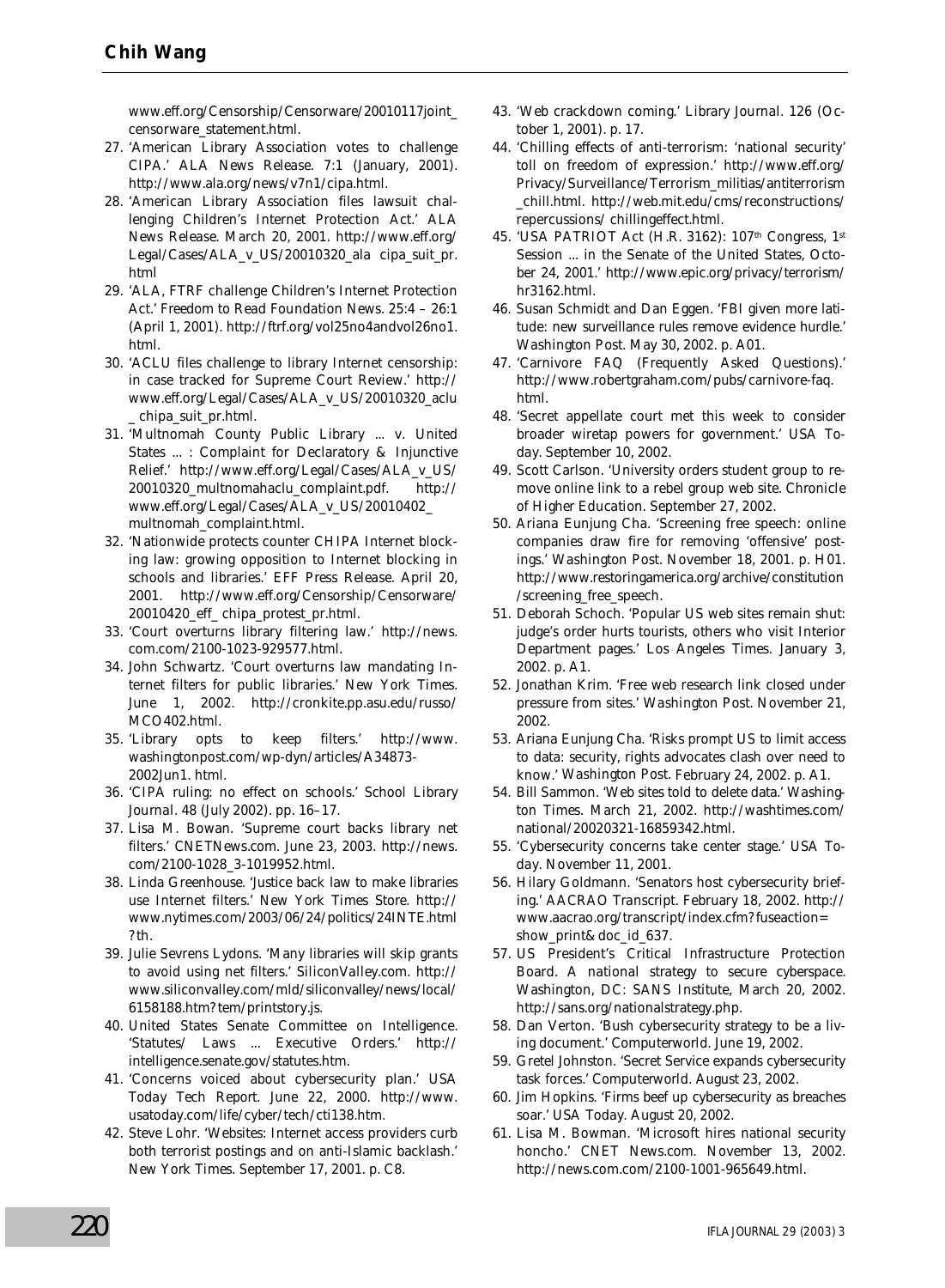- 62. Brian Krebs. 'Bush approves cybersecurity strategy.' *Washington Post.* January 31, 2003. http://www. washingtonpost.com/wp-dyn/articles/A6320-2003Jan 31.html.
- 63. 'White House issues cybersecurity plan.' *Government Security. Online Exclusive.* September 24, 2002. http://govtsecurity.securitysolutions.com/ar/security white house issues
- 64. Cynthia L. Webb. 'Priming the cybersecurity pump.' *Washington Post.* November 13, 2002. http:// washingtonpost.com/ac2/wp-dyn?pagename=article &node=&contentId=1/13/02.
- 65. Brian Krebs. 'Bush signs USD 900 million Cybersecurity Act.' *Washington Post.* November 27, 2002. http://www.washingtonpost.com/wp-dyn/articles/ A47264-2002Nov27.html.
- 66. Kelly Wallace and Dana Bash. 'House passes Homeland Security Bill ... .' *CNN.com/Insidepolitics.*  September 9, 2002. http://www.cnn.com/2002/ ALLPOLITICS/07/26/homeland.security/?related.
- 67. 'Bush signs Homeland Bill.' *CBSNEWS.com.* November 25, 2002. http://www.cbsnews.com/stories/ 2002/09/19/politics/main522605.shtml.
- 68. Grant Gross. 'Cybersecurity laws expected.' PCWORLD.COM. July 11, 2003. http://www. pcworld.com/resource/printable/article/0,aid,111535, 00.asp.
- 69. 'Chilling effects of anti-terrorism ... .' *op. cit.*
- 70. Cha. 'Risks prompt US to limit access to security ... .' *op. cit.*
- 71. 'Cybersecurity concerns take center stage.' *op. cit.*
- 72. Cha. 'Screen free speech ... .' *op. cit.*
- 73. Sammon, *op. cit.*
- 74. 'Commentary: Representative Lois Tochtrop ...' http://www.abateofcolo.org/Legislative/Patriot%20A ct.htm.
- 75. Carlson, *op. cit.*
- 76. Brian Krebs. 'Civil liberties stressed in homeland security plans.' *Washington Post.* May 30, 2002.
- 77. Kevin Poulson. 'CyberSecurity plan contemplates US data retention law.' *Security Focus Online News.*  June 18, 2002. http://www.securityfocus.com/news/ 586.
- 78. Ted Bridis. 'Internet provisions in Homeland Security Bill.' *Security Focus Online.* November 21, 2002. http://online.securityfocus.com/news/1701.
- 79. 'ACLU applauds Senate efforts to put a hold on Total Information Awareness.' *American Civil Liberties Union News.* January 16, 2003. http://www.aclu.org/ news/NewsPrint.cfm?ID=1629&c=206.
- 80. Ryan Singel. "Pentagon Defends Data Search Plan." *Wired News*. May 21, 2003. http://www.wired. com/news/privacy/0,1848,58936.00.html.
- 81. *The New Scientist*. July 19, 2003. p. 8.
- 82. Chris Evans. 'Are you sure you need the latest security patch?' *Voice of Free Speech.* April 6, 2002. http://www.netfreedom.org/news.asp?item=181.
- 83. 'Support wanes for government surveillance.' *NewsFactor Network.* April 4, 2002. http://www. newsfactor.com/perl/story/17111.html.
- 84. Julia Scheeres. 'ACLU acts against Patriot Act.' *Wired News.* October 16, 2002. http://wired.com/ news/conflict/0.2100,55838,00.html.
- 85. 'ACLU presses for full disclosure on government new snoop powers.' *American Civil Liberties Union News.* January 17, 2003. http://www.aclu.org/ SafeandFree/safeandFree/cfm?ID=11638&c=206
- 86. 'Concerns voiced about cybersecurity plan.' *USA Today.* June 22, 2000.
- 87. 'Rep.: cybersecurity measure unduly secretive.' *USA Today.* July 25, 2002.
- 88. Chih Wang. 'Global networking, Internet and the Global Information Infrastructure (GII).' *FID News Bulletin.* 46 (December, 1996). pp. 362–363.
- 89. Tim Berners-Lee. *Weaving the Web.* San Francisco, CA: Harper San Francisco, 1999. pp. 163–175.

### **Acknowledgement**

The author wishes to thank his colleague at the University, Professor Mark Goniwiecha, a wellknown expert on burned books and freedom to read, for his reading the paper and his many suggestions.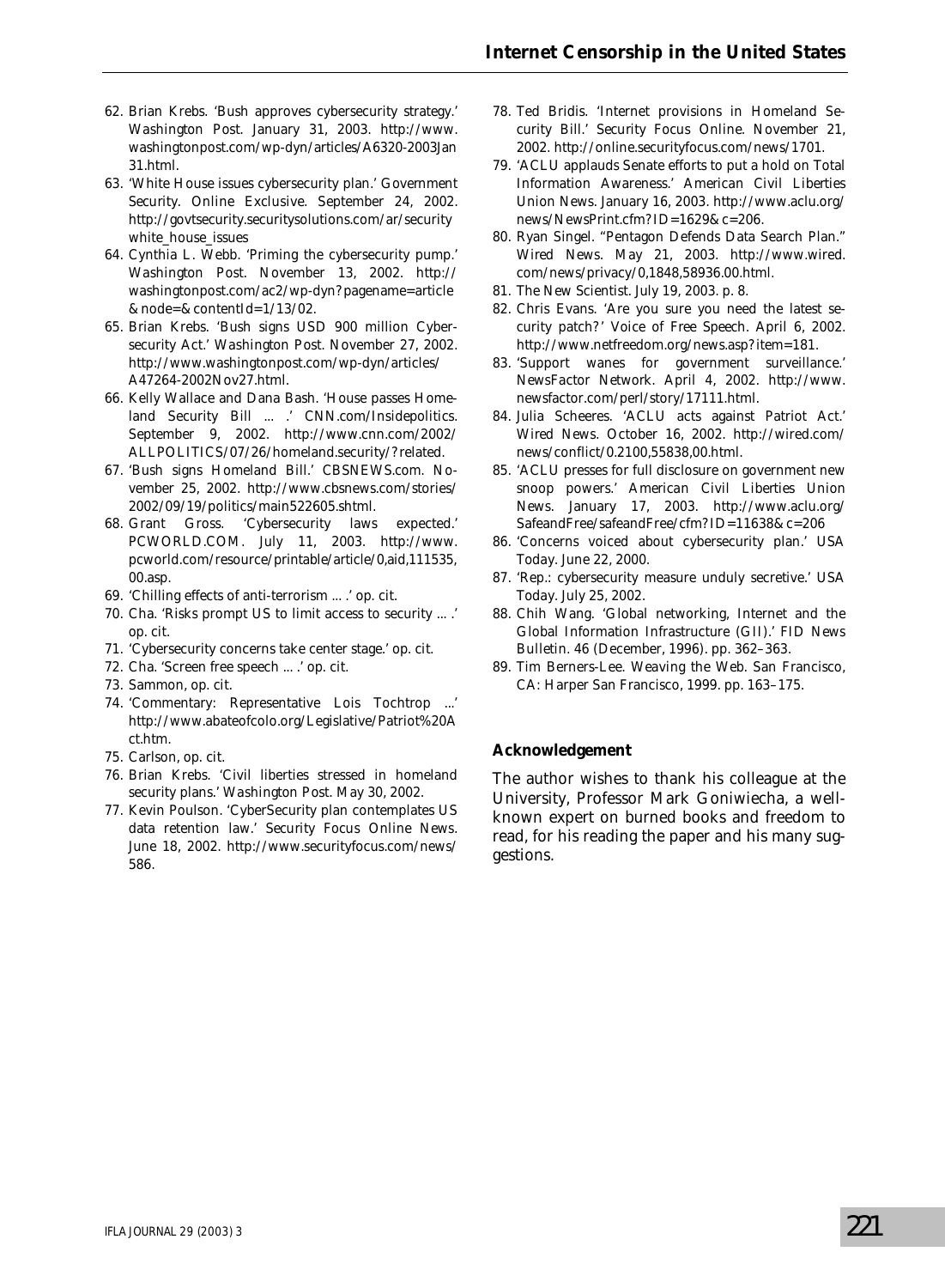# **Copyright and Access to Information in Uganda: a critical review**

*Dick Kawooya* 



Dick Kawooya is a doctoral student at the School of Information Sciences, University of Tennessee, Tennessee, USA. E-mail: dkawooya@utk.edu

### **Introduction**

Up until the mid-1980s, Uganda's post-independence era was characterized by political instabilities that crippled the country's economic, social and political structures. The political upheavals significantly affected the country's development path of the early 1960s leaving a crippled public services sector. No attempt is made to entirely blame the colonial legacy for all Uganda's problems but it is evident that colonialism had significant impact on post-colonial Africa. Sturges and Neill (1998) note that

while it's no longer fashionable to blame every current misfortune on the colonial past, it is nevertheless true that the entire continent is still firmly tied to that past. (Sturges and Neill 1998, 52).

Uganda is no exception to that observation. The period 1966 to the early 1980s saw illiteracy rates reach an all time high, exacerbated by a poor reading culture. Changes in political leadership in the mid-1980s introduced an era of governance based on the rule of law and respect for human dignity. Reference to Uganda's political and social past is necessary to a better understanding of the issues surrounding the awareness and protection of intellectual property (IP), of which copyright is part.

# **Copyright in Uganda**

Uganda embraced the copyright tradition long before independence under Britain's Copyright Ordinance of 1915 and subsequently the Copyright Act of 1956. Uganda's current legislation was passed soon after independence; the Copyright Act 1964 repealed the Copyright Act 1956 of the United Kingdom. For a long time, the creators of intellectual property in the country were few; hence it is logical to assume that these legislations were to protect 'foreign' authors. Legislations were of little relevance to the greater population, which relied on oral tradition and culture for information access. Batambuze and Kawooya, (2002) observed that:

in such a society, information is shared among the communities with no direct economic gains except for information in possession of groups like traditional healers as a source of livelihood. Whereas such information is 'socially patented' meaning it may only be unique to a particular family or group, the spirit of sharing in the society usually overrides economic gains. Probably this explains the widespread culture of reproduction of protected materials with little regard to benefits of copyright owners. (Batambuze and Kawooya, 2002).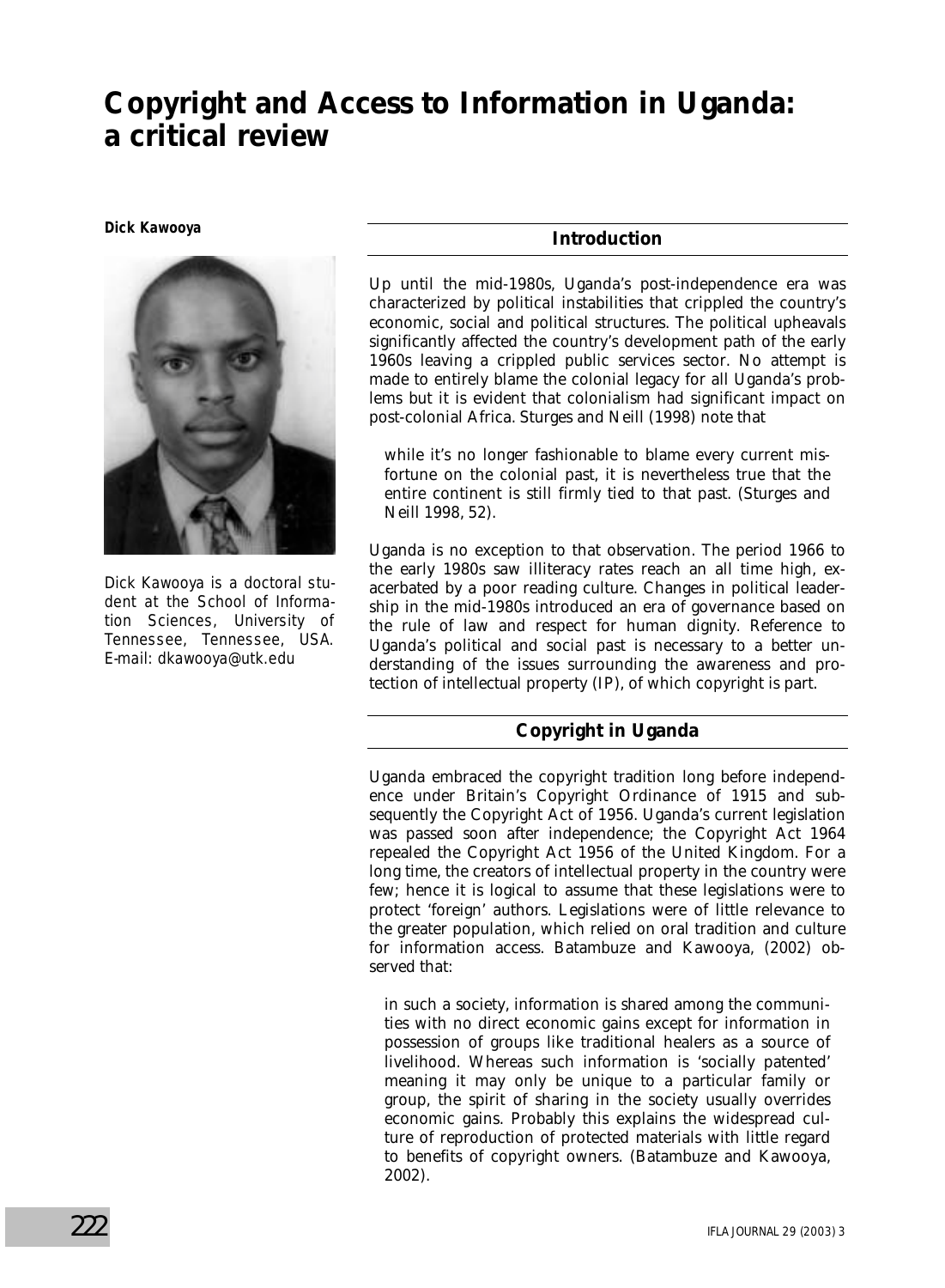During the colonial administration, only a small percentage of the population was educated and this educated group essentially had graduated from catechism classes (Bible studies) run by missionary societies. It was in the interests of the colonial establishment that the literary output of authors 'back home' was jealously protected.

The Uganda Copyright Act of 1964 was the first copyright legislation passed by the newly independent government and remains in force to date. Like all legislation passed then, it was a direct 'reproduction' of the 1956 British law, and was hastily passed, like other legislations, as a sign of sovereignty. Therefore, enactment of the 1964 law was not so much a question of addressing the weaknesses of the earlier laws, the Copyright Ordinance 1915 and the Copyright Act of 1956. It is not surprising that the law remained irrelevant in protecting copyright and promoting creativity, fuelling recent criticism from both creators and users of intellectual property. In the light of emerging technological innovations and media, the effectiveness of copyright legislation to protect IP and creativity is suspect because technologies and media evolve new means for content reproduction and transfer. This is an opportunity for creators of IP but also a threat to their work (Lehman, 1995).

### **Weaknesses in the Law**

The law prescribes very negligible penalties to offenders, with infringement carrying payment of a maximum of UGX [Ugandan shillings] 200 (USD 0.1). Such an environment facilitates rather than deters compliance. Lack of an enforcement mechanism on the part of the authorities and of awareness of the law on the part of the creators and users of IP is a major draw back to compliance. Libraries and other institutions involved in information services are not adequately protected through the fair use doctrine and even if they were, lack of awareness would not stop the rampant reproduction of protected materials with no regard to copyright regulations. The 'author' is only defined for cinematography films and not for other works. As might be expected, digital resources and environments are not covered. The law protects government or public information, thus making it difficult to check on the actions of holders of public offices. Various sections empower 'the Minister' to undertake certain actions, thus vesting control in one person rather than an

The above are easily detectable flaws and not necessarily a comprehensive list of weaknesses of the law. Besides, differences in perspective, depending on whether one is a creator, consumer or facilitator of access to intellectual property reveal differences in areas of concern. For instance, librarians, especially academic librarians, are concerned with what constitutes 'fair use' – a concept addressed next.

# **The Concept of Fair Use**

Mugasha (2000) warned of the need to explicitly determine what 'fair use' is, a concern recently raised at different fora by librarians and information workers in the country. However, no consensus has been reached on the legal and moral definition of fair use. Since there are efforts to revise the law in Uganda, Crews' (2000) assessment of the doctrine based on the United States' conception of the factors of fair use may help guide the process. According to Crews, the US code identifies four factors:

- purpose and character of the work
- nature of the work
- amount and substantiality
- effect of the use on potential market (Crews, 2000. 50–51).

On purpose and character, fair use leans towards nonprofit and educational as opposed to commercial use of the work. On nature, unpublished materials will not attract fair use doctrine like published materials would. On the amount and substantiality, fair use favors less qualitative and quantitative reproduction of the work in light of totality of the original. The factor emphasizes reproducing less of the material and where possible not substantially reproducing the core part of the material. Effect on the market or value is certainly the most critical and controversial because it directly affects revenues from intellectual output and 'effect on the market' may not be explicitly determined (Crews, 2000).

Not all factors may apply in Uganda's copyright environment and socioeconomic settings. However, they provide a general framework to carve out an appropriate definition of fair use which would be acceptable locally and internationally. Oral culture and tradition, alluded to earlier, is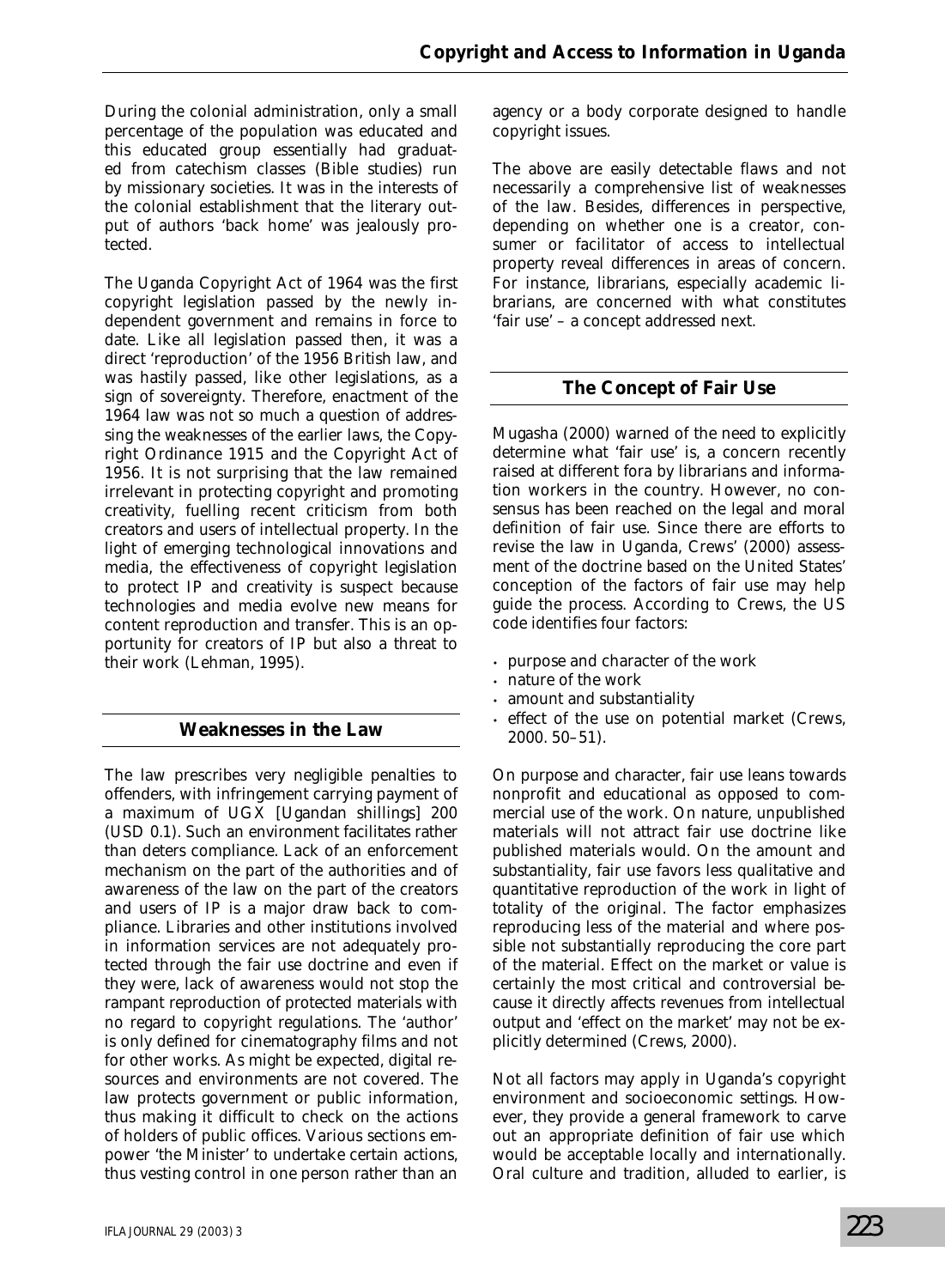an aspect of the country's cultural norms to be addressed.

A predominantly oral society and tradition, Ugandans and their appreciation and perception of copyrights and intellectual property ought to be accounted for in the copyrights and fair use discourse. This society freely shares information except that which is 'socially patented' where individuals in the community with unique information opt not to share it for economic or other reasons. In the recent past there was a dramatic increase in the commercial reproduction of protected materials. This has resulted in increased calls, mainly from the entertainment industry, for revamping of the legislation and making certain acts of non-compliance criminal activities. To librarians, this presents serious ethical concerns due to the need to strike a balance between professional service values shared by librarians on the one hand and the legal and ethical demands for protecting intellectual property likely to appear in the revised legislation on the other. But the outstanding ethical question is the rampant photocopying in libraries and information centers, sometimes in breach of the existing law and fair use doctrine, due to ignorance of the law, because the originals are not affordable to students, and because photocopying is a form of 'employment'.

Lately, the entertainment industry in Uganda has voiced concerns over the unprecedented reproduction of protected work produced by the young and fragile industry. Since most of the "entertainers" also double as presenters on FM stations, they have used the free airtime to alert the public about their grievances and lobby for quick amendment of the law. They have also used print media, as in this recent letter to the editor of *New Vision*, official newspaper of the government of Uganda, where Serumaga (2002) observed that

Ugandan artists for the last five years have been campaigning for a better copyright law to help protect earnings from their work from theft. There is one now in place, (thanks partly to behind-the-scenes work done by the Uganda National Cultural Center) (Serumaga, 2002).

These efforts, and pressure from international obligations like the Trade-Related aspects of Intellectual Property Rights (TRIPS), may result in a revised copyright legislation in the near future.

By virtual of Uganda's membership of the World Trade Organization (WTO) and being a signatory to a host of international treaties and conventions, the country is bound by the instruments to have in place internationally 'acceptable' legal and policy frameworks (Wangwe et al, 2000). The recent wave of change in terms of legal reform is a result of these international obligations, not necessarily of the efforts of the entertainment industry. For instance, the TRIPS agreement requires that all WTO member countries amend or pass legislations affecting all aspects of intellectual property. Uganda has since constituted a task force under auspices of the Uganda Law Reform Commission (ULRC) to tackle TRIPSrelated legislation, among which is the Copyright Act 1964. The process has been slow but will pick up as the 2005 deadline for compliance with TRIPS draws close.

# **The Way Forward and Copyright Administration**

The copyright review process is not taking place without contributions from the library fraternity. Stakeholders, including the Uganda Library Association (ULA), have engaged in revising the law that is a true reflection of the aspirations of Uganda society. The legislation under review by the Uganda Law Reform Commission will be presented to parliament for debate and enactment. For it to be effective, efforts must be made to address the following issues:

- establishment of the Uganda National Reproduction Rights Organization (UNRRO)
- establishment of a copyright registration agency or center with powers to enforce the law
- set stringent punishments for offenders to ensure compliance
- recognize and protect information institutions providing information services to the public like libraries and academic institutions
- protect digital or electronic resources like software and digital resources.

UNRRO may be a unit of the copyright registration center or an affiliate body of stakeholder organizations with functions of coordinating licensing agreements between the 'informal distributors' and copyright owners and receiving royalties on their behalf. The establishment of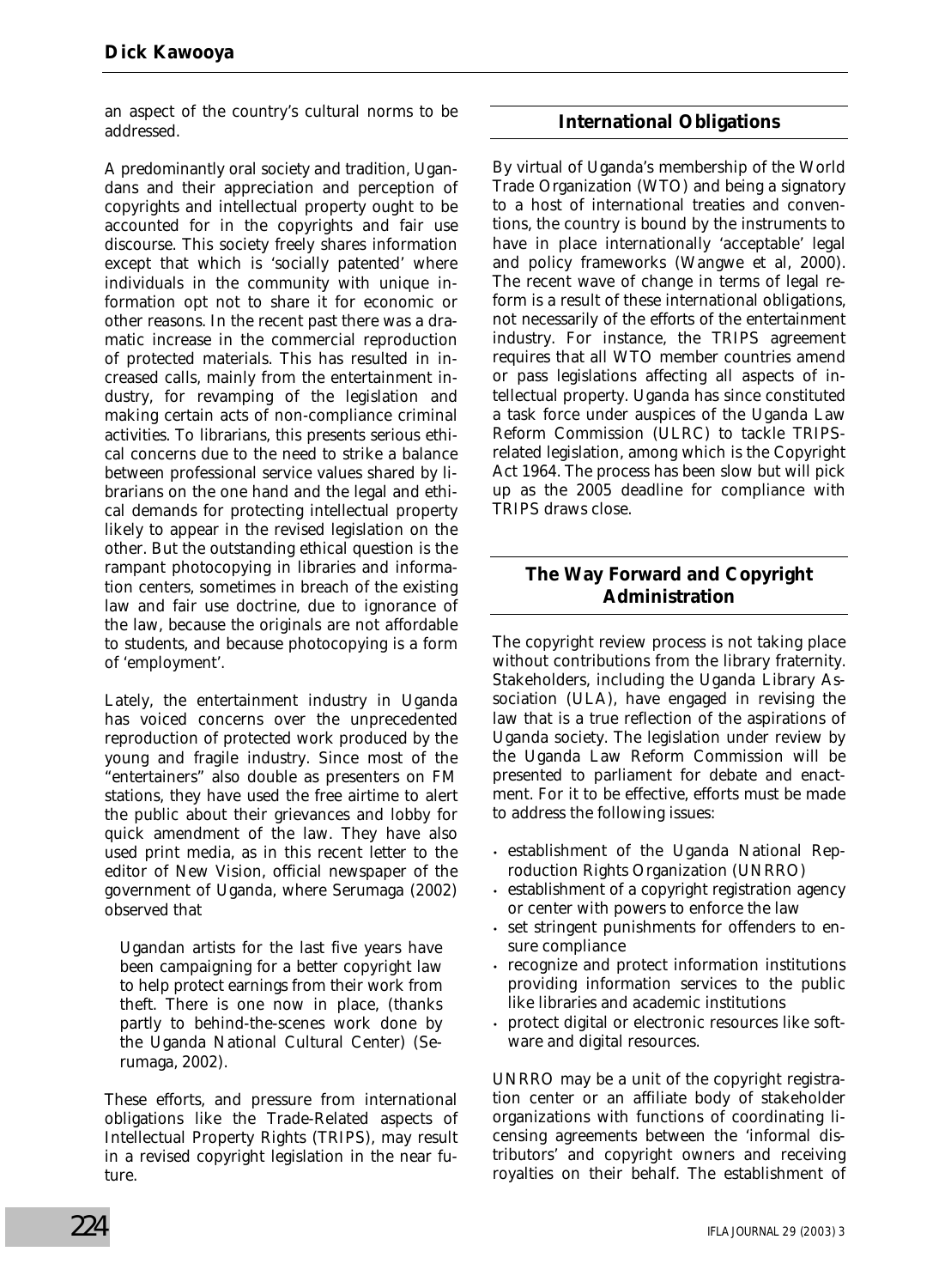the UNRRO is to recognize that the current 'illegal activities or distribution chain' for protected materials employs a sizable section of semiskilled Ugandans. The 'illegal distribution chain' may be a necessary evil for publishers, owners of intellectual property and distributors who may need it to reach more Ugandan consumers of intellectual property. The UNRRO will link the two groups and help collect royalties on behalf of copyright holders from the 'informal distributors'. The UNRRO will regulate activities of these individuals through registration and setting minimum standards of practice and representing the international interests of Ugandan creators of intellectual property through the International Federation of Reproduction Rights Organizations (IFRRO). The Uganda Women Writers' Association (FEMRITE), with observer status in IFRRO, cannot serve as Uganda's Reproduction Rights Organization (RRO) because it does not represent all stakeholders with interests in copyright in Uganda. The registration center will engage in activities like:

- processing applications for copyright of new materials
- maintaining a database of copyright holders
- carry out training of key stakeholders on copyright related issues
- carry out public awareness campaigns to ensure better compliance
- initiate copyright related policies and advise government on such issues
- oversee copyright activities in the country including regulating work of bodies like the UNRRO.

The powers vested in the Minister by the current law should be passed on to this agency. It should also be empowered to enforce the law, with quasi-legal powers to prosecute in the courts of law or better still through an internal commission with full powers to carry out hearings on cases of infringement. There was a proposal to entrust the national library with the above functions during the consultative meeting between the Parliamentary Committee on Social Services and stakeholders on the National Library Bill. What remains to be seen is whether other stakeholders will subscribe to this thinking, knowing that libraries and librarians are but part of the stakeholders with vested interests and opinions on the law and copyright in general. Generally, publishers in Uganda contend that there is a relationship between copyright and legal deposit, hence they supported the designation of the National Library as a copyright clearing center

alongside its legal deposit functions. The Registrar General's Office, previously designated as the clearinghouse, has consistently failed to deliver expected services due to lack of expertise and interest. However, if restructured, this office may concentrate on other intellectual property rights. Professionals representing a wide range of copyright interests like publishers, librarians, artists, distributors, attorneys and other stakeholders should run UNRRO. Ultimately the aim should be better coordination among stakeholders and enforcement of the law.

# **Technological Challenges**

The rate of technological diffusion in the Ugandan society has outpaced that in most countries in the Sub-Saharan region. However, this pace is not matched with the necessary legal and regulatory framework relating to intellectual property rights like copyright. This may deter foreign investment in information and communication technology (ICT) applications and services that require a 'favorable' copyright environment. Regarding copyright and technological applications and services, Uganda should not 're-invent the wheel' but draw from lessons of good practice elsewhere and apply those to local conditions in compliance with international and regional standards.

The copyright spirit should be promoting creativity and innovation for national development. This calls for a need to strike a balance between the needs of creators and users of intellectual property for the purpose of generating even more intellectual property. Therefore institutions like libraries and academic centers ought to be specially protected by the law to allow flexibility in access to information by the general public. The law should not in any way, except under special situations, cover government information, which is actually public information. Such information must be in the public domain to ensure proper accountability and democratic governance by the Ugandan leadership.

The above remedies do not address all issues requiring attention in the present law; besides, they are presented from a librarian's point of view. More discussions will reveal other issues that may not necessarily be of concern to librarians, hence the need for collaborative efforts in the revision exercise to engage as many stakeholders as possible. That way, the revised legisla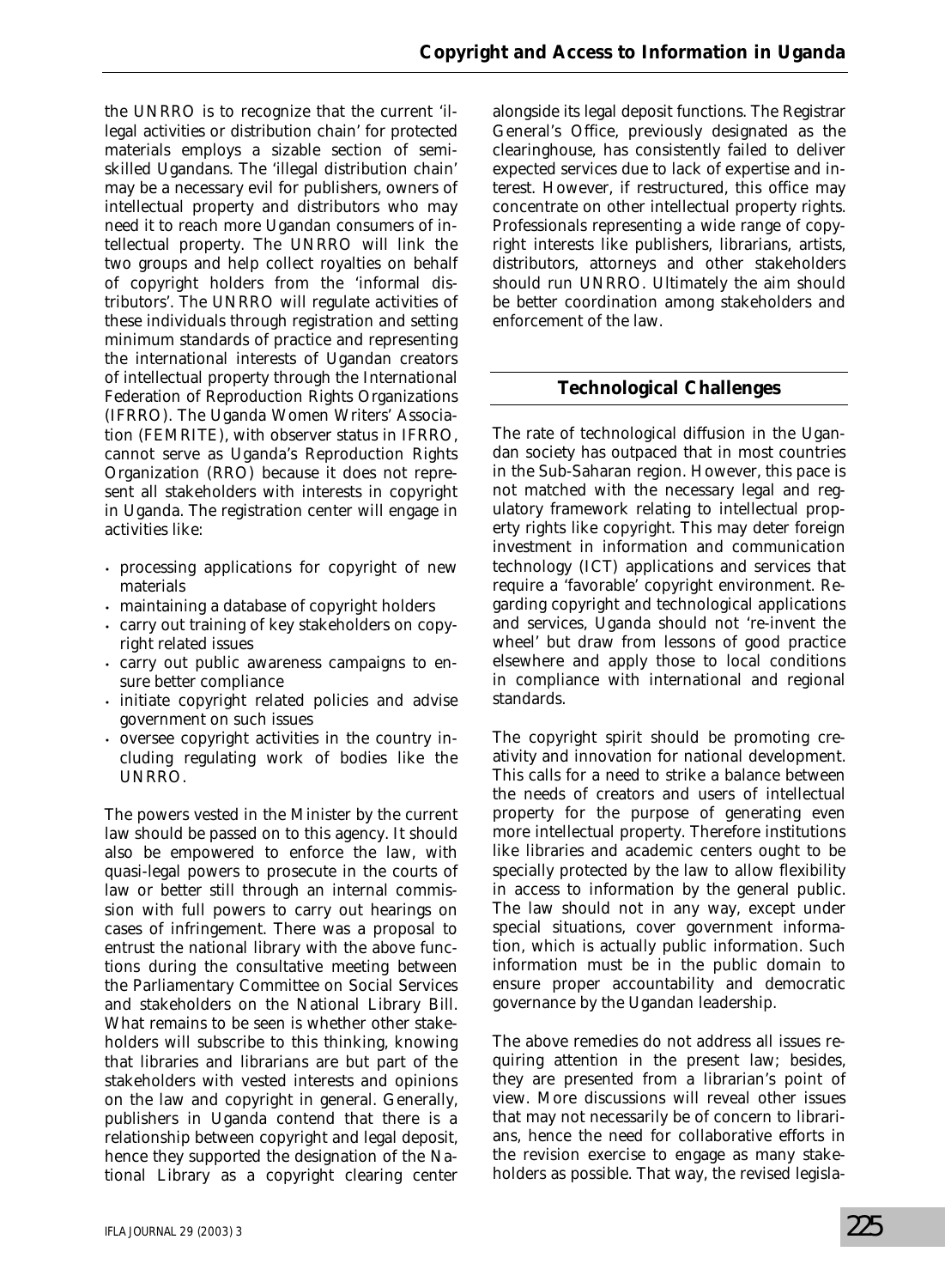tion will be acceptable to the vast majority of stakeholders. Anything short of this will lead to the earlier scenario of a useless and ineffective piece of legislation. UNESCO's efforts to bring all stakeholders to a round table to discuss the amendments are commendable. The Uganda Publishers' Association has also been instrumental in engaging all stakeholders in activities to amend the law, like seminars, workshops, and talk shows. As earlier mentioned, artists have used the radio stations and the print media to air their grievances, raising awareness in the process. Other stakeholders like the Uganda Library Association have discussed the issues at formal meetings like their 'Annual Library and Information Science Conference for Uganda' to get expert analysis of the issue by individuals in the academic, government and business worlds.

### **Conclusion**

The copyright laws of Uganda, passed during the colonial period, had little impact in terms of copyright observance. They were either weak or passed for the wrong reasons, thereby not addressing real copyright needs in a Ugandan context. The most recent of these laws, the Copyright Act of 1964, is now under review. The government's commitment to revise the law is a step in the right direction, but a lot remains to be done once the law is passed. One of the most critical actions should be the establishment of an independent agency to administer copyright in Uganda. This is important if the country is to protect local creators of intellectual property and also attract foreign investment in the information industry. The copyright scene in Uganda reflects the trend in much of Sub-Saharan Africa, where countries are positioning themselves to harness ICTs and

meet their international obligations in respect of intellectual property rights.

### **References**

- Batambuze, Charles and Kawooya, Dick 2002. Librarianship and Professional Ethics: the case for the Uganda Library Association. *In:* Robert Vaagan, ed. *The ethics of librarianship: an international survey.* K.G. Saur Verlag, Munich 2002.
- Crews, D. Kenneth. 2000. *Copyright essentials for librarians and educators.* Chicago: American Library Association.
- Lehman, Bruce A. 1995. *Intellectual property and the national information infrastructure.* [Internet]. Available from: http://www.ladas.com/NII/Background. html [Accessed May 05 2002].
- Mugasha, J. 2000. Harmonizing policies and laws on information in Uganda. *In: Proceedings of the 1st Annual Library and Information Science Conference for Uganda, 8–10 November, Kampala.* Kampala: Uganda Library Association. Available from: http://www.ou. edu/cas/slis/ULA/Assets/1st\_annual\_conference.rtf [Accessed 15 February, 2002].
- Serumaga, Kalunda. 2002. Crooks in Uganda have fleeced Saida Kalooli! [Internet] *The New Vision,* Kampala, Uganda. Available from: http://www.newvision. co.ug/detail.php?subCatId=49&subCatName=Letters& story=40494. [Accessed April 02 2002].
- Sturges, P. and Neill, R. 1998. *The quiet struggle: information and libraries for the people of Africa.* London: Mansell.
- Uganda Government. 1964. *The Copyright Act 1964.* [Internet]. Available from: www.unesco.org/culture/copy/ copyright/uganda/sommaire.html [Accessed May 02 2002].
- Wangwe, S. et al. 2000. *Country case study for study 9: institutional issues for developing countries in IP policy-making, administration and enforcement (Uganda).* Dar es Salaam: Economic and Social Research Foundation. Available from: http://www. iprcommission.org/papers/pdfs/study\_papers/sp9\_ Uganda\_case\_study.pdf [Accessed March 17, 2003].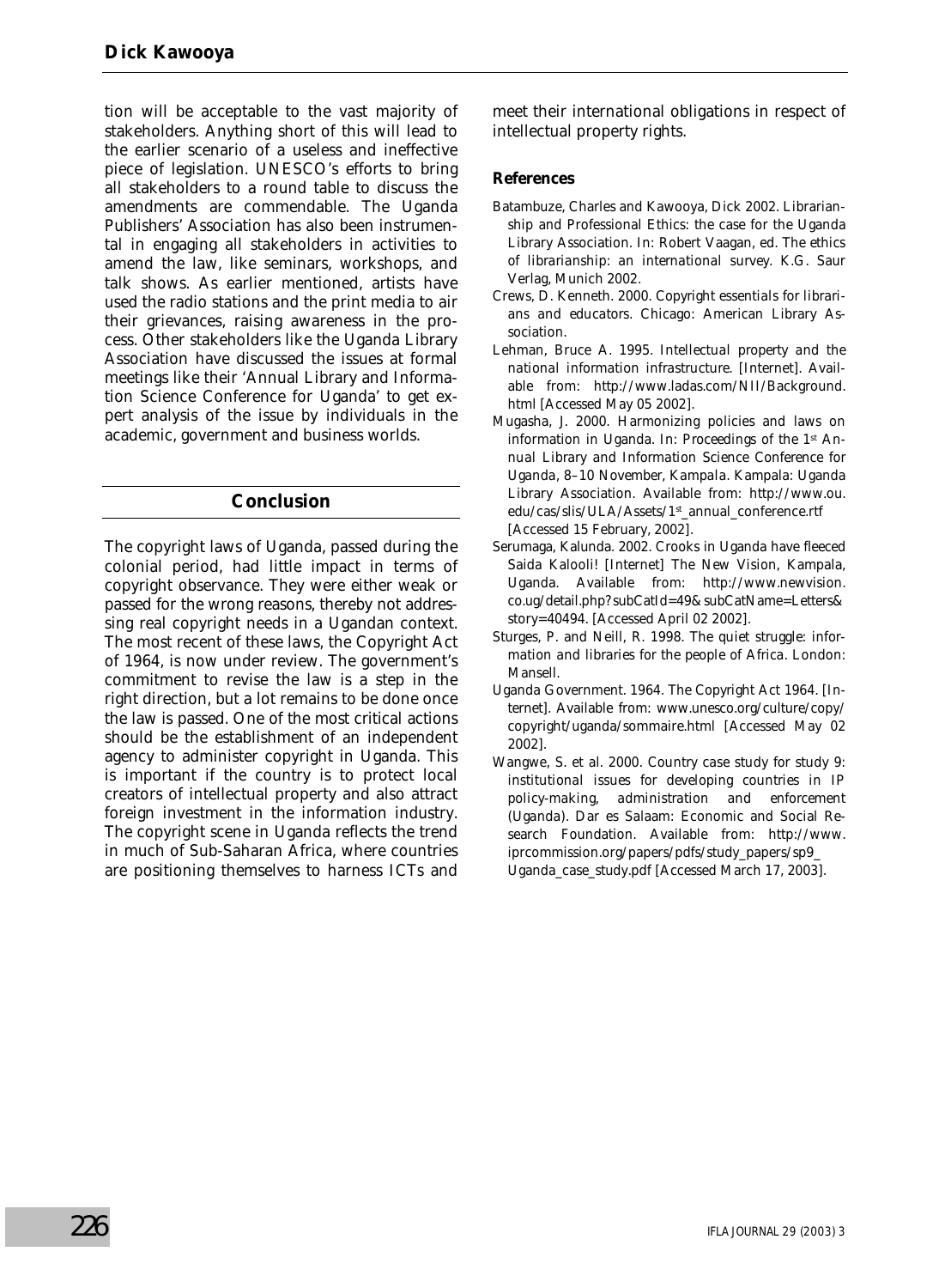# **Legal Deposit and the Collection of National Publications in Argentina**

*Claudia B. Bazán* 



Claudia B. Bazán is Licenciada en Bibliotecología y Documentación, a teacher and researcher in librarianship and a collaborator with the National Library of Argentina. She may be contacted at: Departamento de Documentación. Facultad de Humanidades de la Universidad Nacional de Mar del Plata. Funes 3350, (7600). Mar del Plata, Argentina. Tel./Fax. 0054- 223-475-2277. E-mail: cbazan @mdp.edu.ar

### **Introduction**

Between April and August 2001, the National Library of Argentina was the venue for a research project about the state of its national publication collection, through an analysis of legal deposit legislation and its enforcement. The conclusions of this study will be used as the basis for actions aimed to improve the gathering and conservation of Argentinian publications as part of an integrated plan of national collection management. This in turn will help to elaborate the Argentinian National Bibliography which is non-existent at present.

# **The Importance of Legal Deposit**

The publications issued within a country are the most important part of the collection of a National Library, which also includes foreign material that could be of interest for the nation. The gathering, recording and preservation of national publications depend on a correct legal deposit law. This legislation forces all publishers in a country to deposit copies of their publications in the care of a designated institution. Every failure to comply with the law will result in an incomplete national collection, and thus will hinder the production of a national bibliography and the preservation of publications as a heritage for future generations. In view of its importance, IFLA and UNESCO developed bibliographic control programs that have provided a framework for recommendations about legal deposit law in order to give all nations an efficient tool to build the national publications collection.

### **Argentinian Legal Deposit Legislation**

In order to carry out the analysis of Argentinian legislation on legal deposit, parameters were created on the basis of the recommendations from international congresses of national bibliographies in 1977 (Paris) and 1998 (Copenhagen) and the legislation models prepared by Jean Lunn in 1981 and by Jules Larivière in 2000. The Argentinian regulations were assessed considering these parameters. Some observations will be made below:

1. Legal deposit regulations in Argentina are not a law in themselves, but are included in the Intellectual Property law (Nº 11.723 and Decrees 41.233/34 and 3.079/57) as a formal requirement to register copyright. One article points out that legal deposit omission interrupts the material rights of authors; however, in practice that is not applicable because Argentina signed the Berne Convention – Brussels Act in 1967 and Paris Act in 1999, and those agreements do not set formal requirements for copyright registration.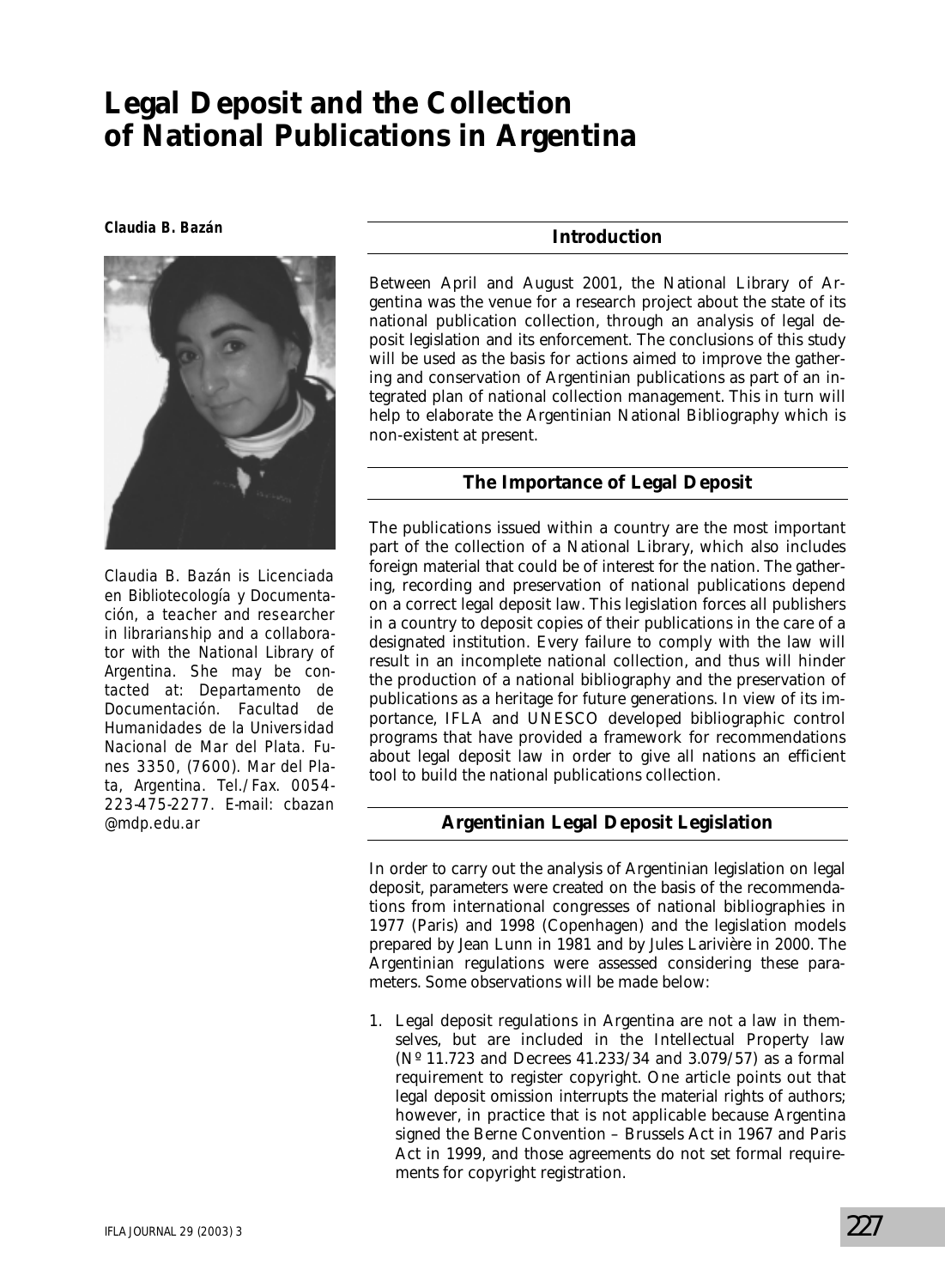- 2. The aim of law 11.723 is completely toward copyright protection, a very different aim from those of legal deposit, which are
	- to build and to develop the national publication collection
	- to help the national bibliography production
	- to preserve the collection for research and to ensure its transmission to future generations.
- 3. The law, together with its complementary decrees, does not constitute a flexible and organized legal body. The many amendments that it has undergone are not available in an official compiled text. The style is redundant and ambiguous.
- 4. The law mostly regulates the deposit of publications but, given its legislative orientation toward copyright, it also establishes procedures to deposit art objects and unpublished documents. This is beyond the demands of legal deposit.
- 5. The text of the law does not give comprehensive definitions of those documents affected by the deposit requirement. It does not define exactly what a publication is, but it includes all publications produced within the country (territorial criterion) and foreign ones produced by Argentinian publishers (editor's residency criterion).
- 6. The law has neither glossaries nor listings of included or excluded material.
- 7. The law does not give a common criterion for the deposit of all publications. Four copies are to be deposited in the case of books, but it does not state a similar requirement for other kinds of materials. There are omissions related to the deposit of some important types of publication, among them, whole titles of serials.
- 8. The persons and organizations obliged to deposit copies are not clearly defined in the text of the law; such definition should comprehend all those who publish within the country. There exists a strong emphasis on the book publishers, which could result in a lack of involvement on the part of other publication producers.
- 9. There is a variety of due dates, depending on the type of publication affected by the deposit.
- 10. The entity designated to receive the copies is the National Copyright Bureau, the organization in charge of the enforcement of the law although it does not play the role of a national depository of legal deposit materials. Sometimes, the copies (especially books) are distributed among three institutions in the Federal Capital (Buenos Aires): the National Library of Argentina, the General National Archive and the Library of the Argentinian Congress. The relationship among them is not one of cooperation, and to make things worse, there is no distribution of responsibilities for the recording and care of the collection.
- 11. The law does not ensure that two copies of all publications will be delivered to the National Library, the only institution which has the mission to preserve national documents. According to the law, the Library receives one copy of books, phonograms and scores; it gets neither serials nor special materials and electronic publications. The lack of a second copy hinders the building of a backup collection.
- 12. The information recorded in the copyright inscription forms is used only for that procedure and is not enough to describe the publication in its bibliographic aspects. Such data would be of little use as a pre-cataloging record of national bibliography, unless it is improved.
- 13. The benefits for observing the law are stated only in relation to copyright; nothing is said about preserving and developing the national collection to guarantee the legacy.
- 14. The sanctions for not obeying the law are not clearly pointed out. The National Copyright Bureau is the only entity with the power to enforce the law and penalize those not abiding by it; none of the beneficiary libraries of legal deposit has power over that matter.

### **General Conclusion**

What was developed above leads to the conclusion that the Argentinian legislation on legal deposit does not properly observe international recommendations. This could be considered as one of the main reasons for the lack of a collection of Argentinian publications which is complete and well preserved by the National Library. Given the fact that a national bibliography re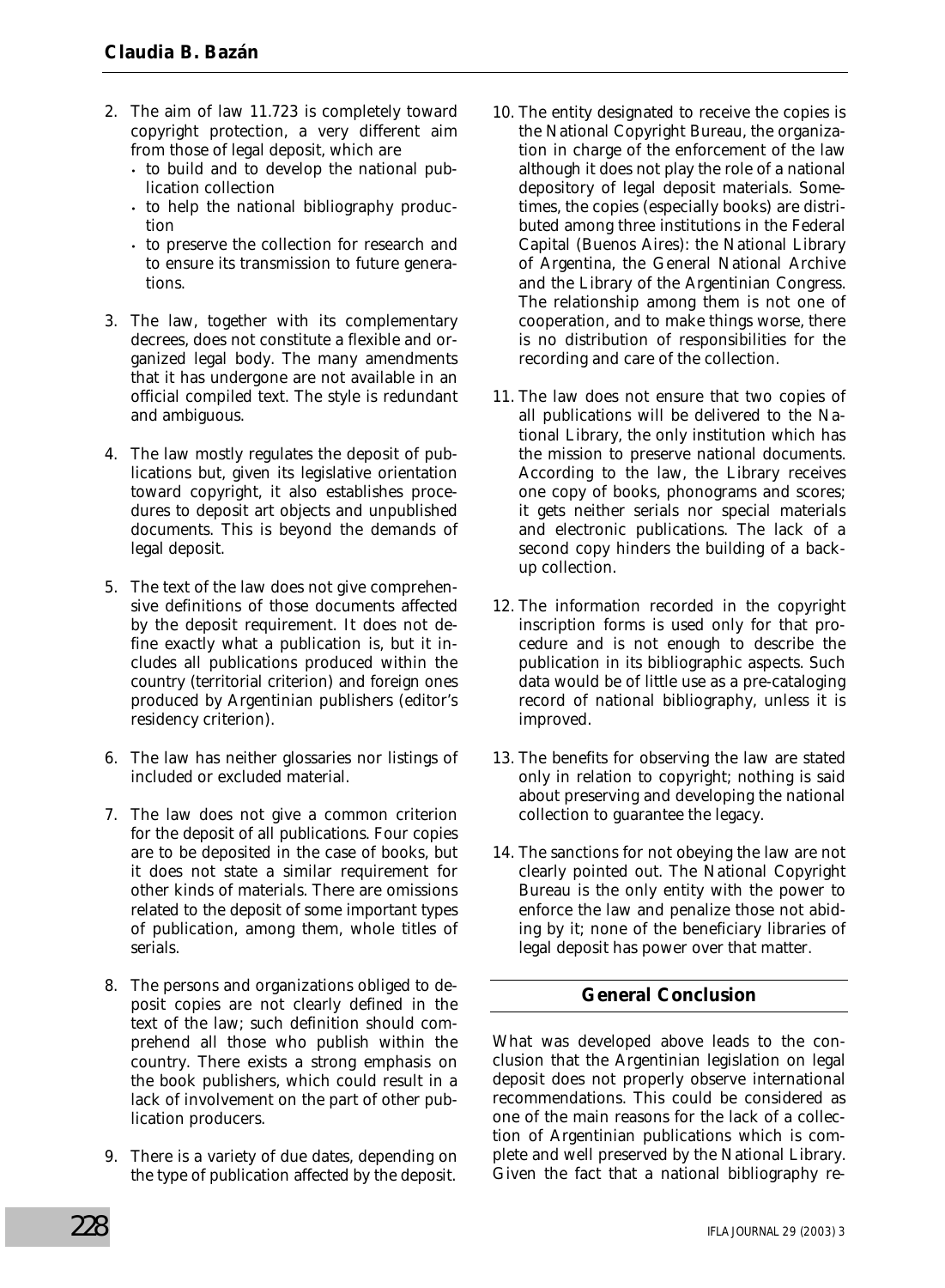flects a national collection, this lack could, in turn, explain the absence of a national bibliography in Argentina.

Any suggestions resulting from these observations should be focused mainly on the writing of a legal deposit law, separate from the Intellectual Property law 11.723, with its own goals about national collection development and able to empower the National Library so that it can carry out its mission as regards preservation and follow international recommendations. Agreement between the institutions presently involved in the deposit of materials – beneficiary libraries and the National Copyright Bureau – is needed to ensure that the goals of the law are fulfilled through cooperation in legal deposit procedures and in the preservation of the copies.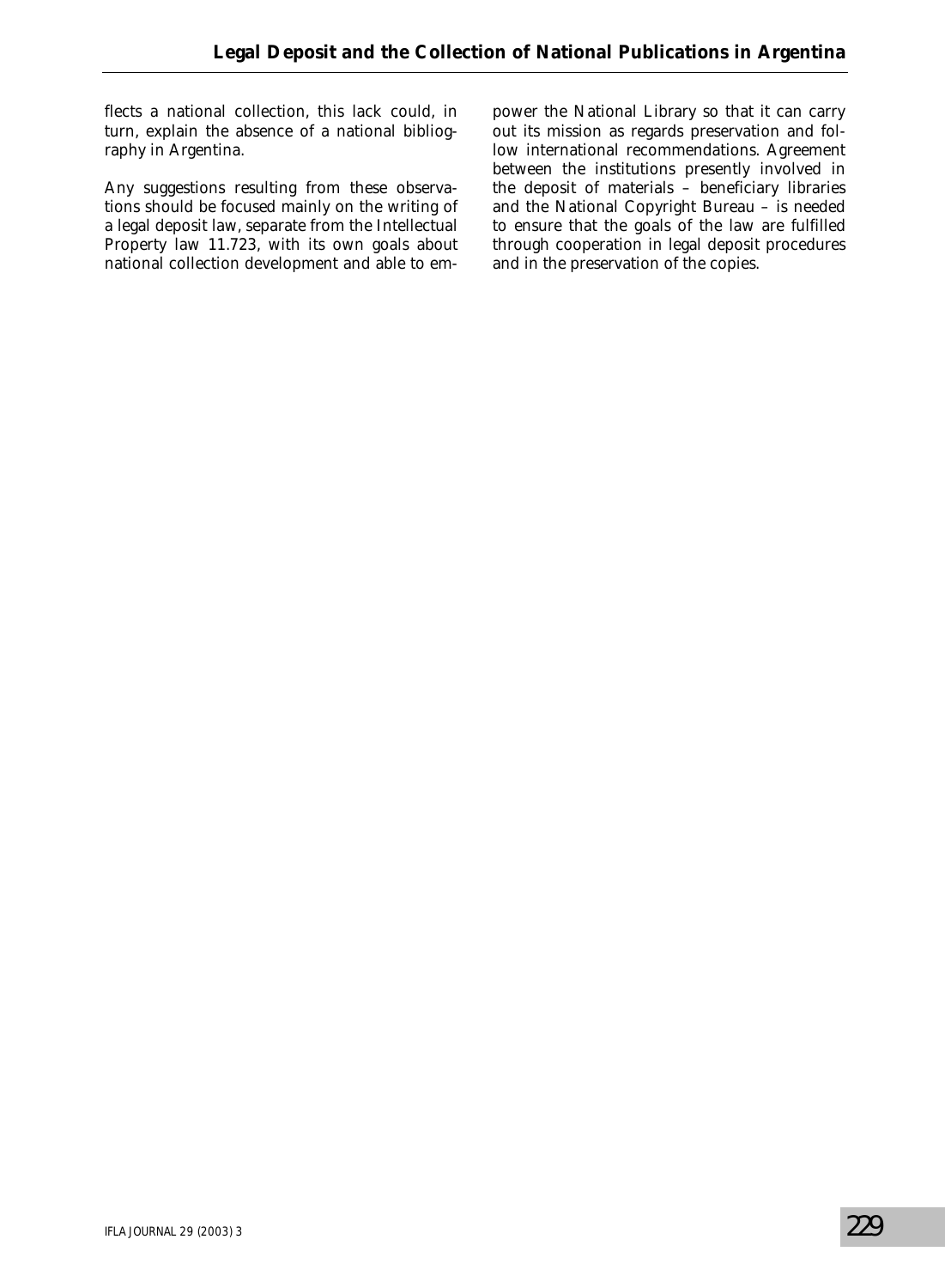# **Bridges Towards Reading Digital Texts: ideas on how to cross them**

### *Irene Ladrón de Guevara*

*Conjugating the future of the verb is the essential of the educational fact.* 

(E. Ferreiro<sup>1</sup>)

Irene Ladrón de Guevara works at the Banco del Libro in Venezuela. E-mail: ireneldeg@ cantv.net. Website: www. bancodellibro.org.ve

### **Introduction**

Banco del Libro has dedicated 42 years to reading promotion activities among children and youngsters in Venezuela, encouraging them to obtain pleasure and knowledge, but above all, offering them opportunities to become a part of the contemporary social and technological processes that are taking place in our country. It has been a dynamic story, filled with study, exercises, rearrangements, new visions and plans.

As evidence of this, last year we reported to this same audience the creation of the Digital Formats Evaluation Committee for children and youngsters: an answer to the idea that new publication forms are generating new reading possibilities. We described in detail every direction undertaken, every necessary turn, every achievement obtained (Cadenas, 2001). At that time, we had focused our interest on the creation of a multidisciplinary research group, on the creation of spaces for systematic reflection on new reading concepts that could be related to electronic publications, and on the disclosure of results through workshops and publications. More than enough work to keep us busy for more than three years and to set – as a logical consequence – the following goal: put action to the test.

We had the certainty that we had to expand our reading promotion concept. We were starting to think we could promote the reading of digital formats, such as CD-ROMs and websites, in schools, library services and communities; but we had to find accurate formulas to achieve it and make truly useful proposals. We had to build bridges towards new reading situations: those that involve the digital media. To achieve it, as the research activities continue non-stop, we have put some ideas into practice. We take this opportunity to share them.

### **Starting From Known Roads**

This strategy consists in promoting the reading of new formats, from known formats: the printed ones. We are using our publication lines to edit new titles, the reading of which does not necessarily demand new skills … but, indeed, new attitudes. We are designing printed texts to invite to the reading of the digital world, starting from – in our opinion – two essential premises.

The first is derived from one of the most revealing findings of the Digital Formats Evaluation Committee (which also confirms its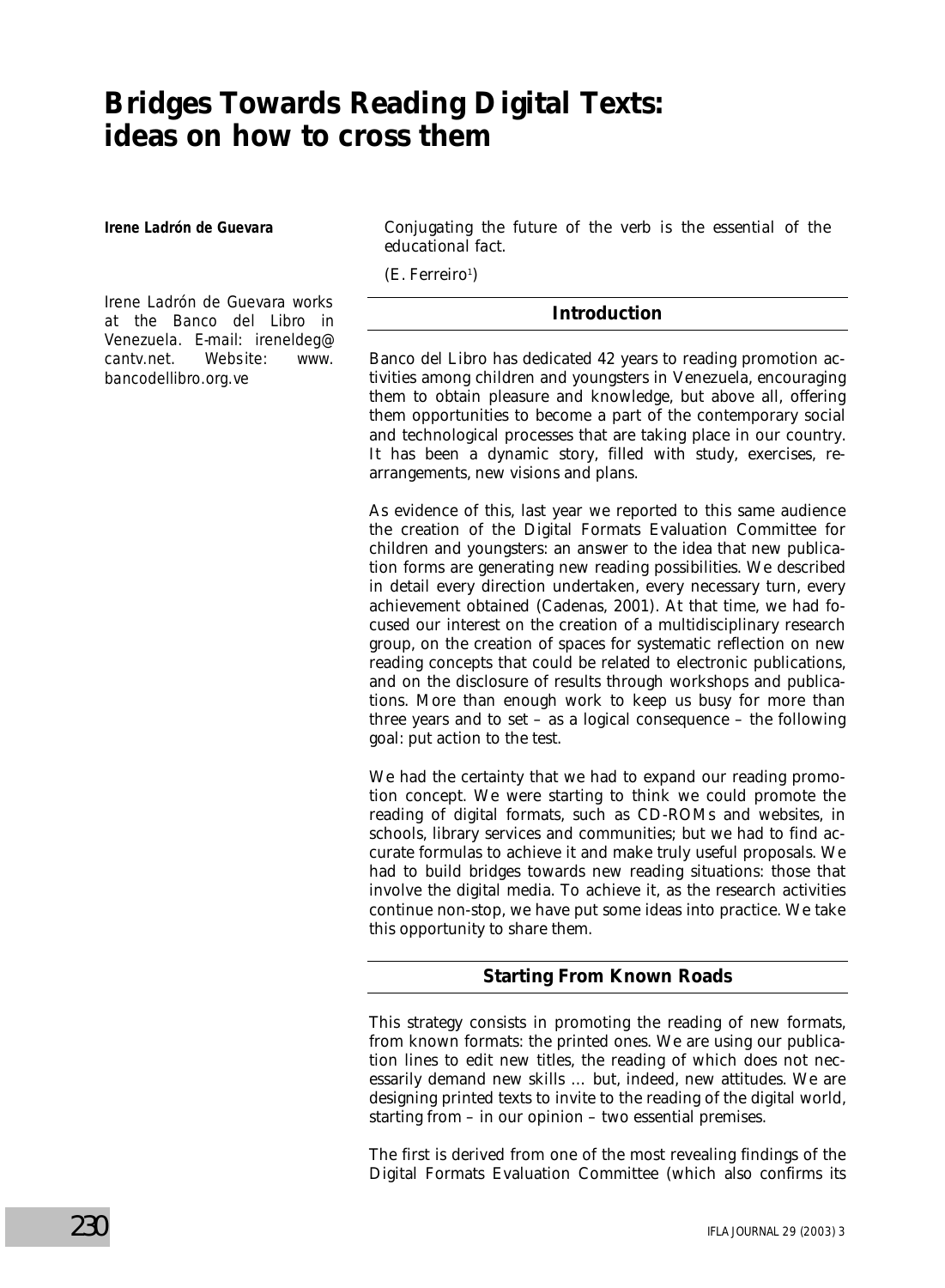relevancy): the fact that the dedication of a great portion of the groups which are investigating the new media as resources to obtain information, knowledge and recreation opportunities, is being transformed. In this context, how to develop good software or websites is not the main issue. How to recognize it among a large production, under what criteria to test it and how to take advantage of it, is the main issue (Cadenas, 1999). Therefore, part of our work is offering a panorama of the products, presenting their characteristics and suggesting many ideas to explore them in a personal way.

The second premise has been to maintain the conception of our publications, such as:

- 'live' and permanent resources: to be consulted and reread as many times as possible
- practical work instruments: to innovate, strengthen weak points and enrich achievements
- intellectual reflection tools: to become updated with regard to new topics, incorporate new concepts into practice, value new resources (such as technology), and develop new ideas.

To sum up and having understood that "… more and more, new technologies are imposing new ways of closeness, interpretation and interaction with the information and, above all, new reading rhythms" (Repiso, 2001); we have worked towards the creation of printed publications so that those interested in digital media and publications can get an overview of them, grasp their potentiality, recognize their value, and incorporate them in a critical and progressive way to their day-to-day, answering to the reading needs and interests of children and youngsters.

We have created two booklets in our *Formemos Lectores*<sup>2</sup> (Let's Build Readers) Series, whose titles express in an accurate way the trend we have mentioned: a guide to recognizing and naming CD-ROMs for children and adolescents (Ladrón de Guevara, 2000) and useful tips on how to choose CD-ROMs for children (Ladrón de Guevara, 2001).

In addition, we dedicated a booklet from *Enlaces con la Crítica*<sup>3</sup> (Critic's Liaisons Bulletin) to the presentation of some of the findings of the Digital Formats Evaluation Committee, highlighting the work of certain publishing houses, mentioning particular types of CD-ROM and reviewing particularly well-accomplished works.

Since halfway through the year 2000, and by means of our Education Coordination, we have carried out teacher's educational workshops on the same topics, in which the publications developed are actively used. In October 2001, the Reading Promotion Meeting in Los Llanos took place, in which updating professional activities for more than 170 public and scholastic librarians were carried out. There, a reading promotion workshop with electronic format materials was performed, and these booklets were also presented and handed out.

Likewise, these documents serve as handouts in seminaries and academic courses about children and youth's literature, as well as introductions to technologies in educational environments. For instance, they are being used as basic reference material by the students of the Metropolitan University School of Education and the Teacher's Updating Program, arranged by the Didactics Department of the same university.

# **Instead of Building Bridges, Helping Build Them**

The aforesaid experiences open the way to our second work strategy. The reading of digital formats can also be approached from real and concrete practice. In order to achieve this, we prefer to focus on the interested persons and leave room for their own contributions, instead of doing it for them (probably a slower and more expensive alternative, but also a safer one). We have put into practice two ideas:

- (a) to dedicate sufficient time to selecting the materials which are to be suggested as examples
- (b) to create educational spaces.

In *Proyecto Le@mos* (Let's Re@d), which has been in development since September 2001, we have given special emphasis to both aspects.

Let's Re@d has been implemented in more than 30 *Fe y Alegría*<sup>4</sup> (Faith and Joy) schools in Caracas, as a reading promotion program supported by the use of new technologies. It has included 28 workshops with the participation of 485 teachers, librarians and specialist teachers.

With the training, each school incorporated in the project received a collection of CD-ROM and access to a directory of websites. The selec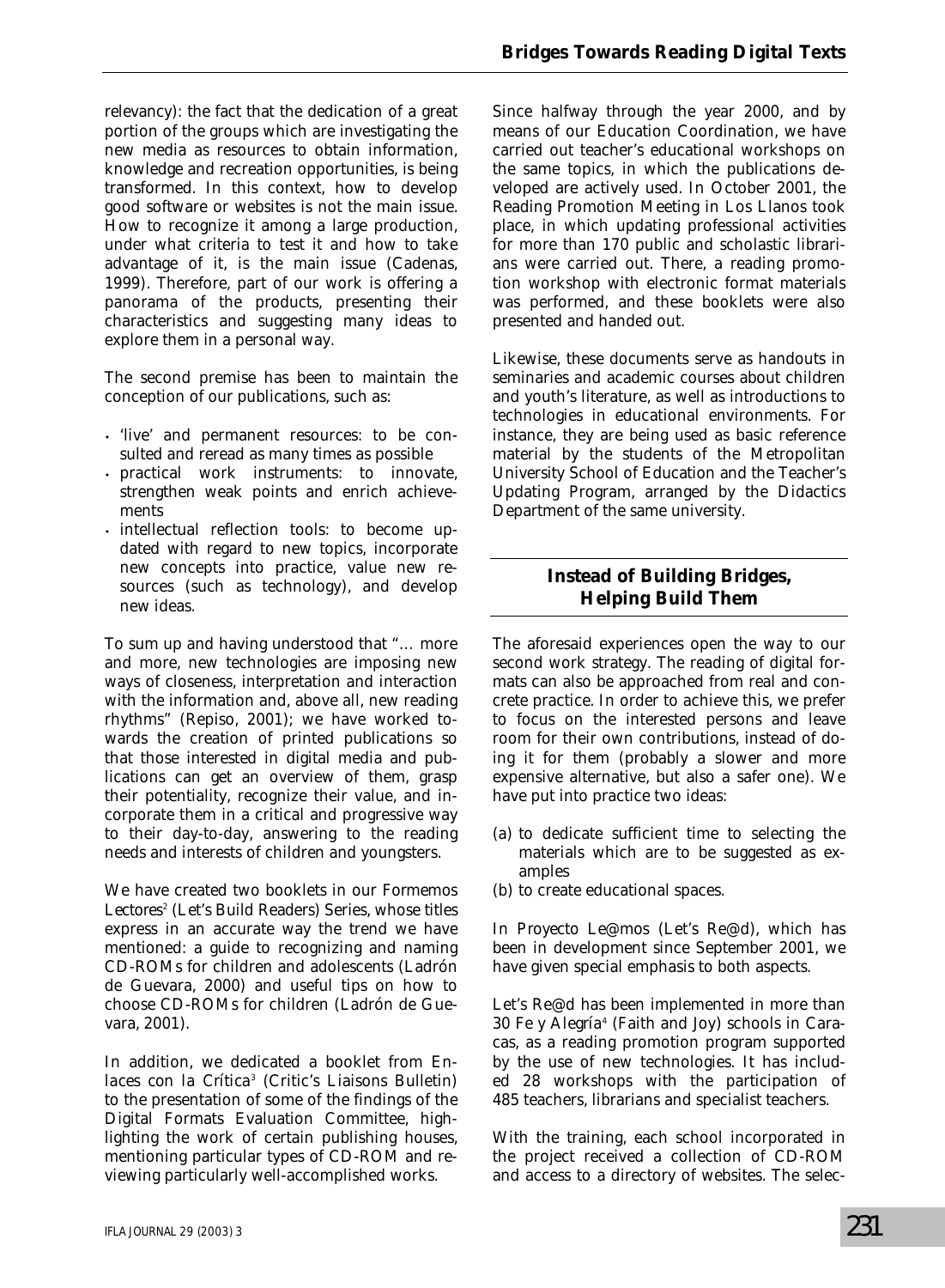tion of the CDs focused on applying quality criteria to national production and searching for new titles aimed at benefiting not only general knowledge in scientific areas, but also reading related to the art, history, customs and traditions of our country. The scholastic relevancy of the samples and the usefulness of their content were carefully considered. The design of the website directory followed the same orientation.

However … why did we offer the resources, instead of only offering orientation activities? Basically, because we were facing a proposal for real action and because for many specialists, the availability of good and concrete examples is a key factor in this type of initiative. Once they have gone beyond the phase of initial approach to the technological resources, teachers and librarians must be capable of evaluating and adjusting them, based on the context and the targeted population (Rangel, 2000). The critical appropriation of the tools only comes from a direct relationship with them (Gros, 2000).

In addition, the Let's Re@d workshops contemplated the joint design – between trainers and participants – of scholastic projects and activities; the definition of clear ideas on how to begin work with children and young people. Training in the use of technologies must be highly practical and linked to the concrete activities of the teacher. Technology must be in favour of the educator, the librarian, and the community, not the other way around. In the Let's Re@d workshops, our key help is based, as we believe, on:

- Consideration of trainers with ample experience in three areas: training of teachers, reading promotion and incorporation of technologies in scholastic environments. We have given a solid treatment to proposals.
- Working with groups not greater than 20 participants: we have guaranteed an adequate attention to the interests and doubts of each participant.
- Preparation of handouts: each teacher received a package of booklets, guides and complementary readings, as extension opportunities to the training events, for their individual study and application. The materials deal with subjects related to reading promotion in general and the new possibilities of reading in a digital format. Naturally, the publications mentioned above were included.

# **Crossing the Bridges Coming and Going, in a Permanent Way**

The third suggestion we make today is related to our conception of reading promotion as a set of actions that overcome the circumstantial. Medina (2001) says that reading promotion is formed through the systematization of activities that enable the beginning reader to encounter quality books, provided that it is for a sustained time. This also applies to the reading promotion of digital texts.

After the Let's Re@d training, for instance, we began to carry out monitoring activities as opportunities to evaluate the putting into practice of the ideas, the solution of difficulties and the exchange of joint achievements with the project's actors. Given the proven inefficacy of punctual formative interventions when trying to incorporate technological media and resources in schools and other community services (De Llano, 1996), this period is conceived as a space to carefully analyse the impact of proposals, 'listen' to the context, and adjust the ideas. The follow-up must involve 'coming and going' actions to allow the establishment of bi-directional links with reality.

In Let's Re@d, the monitoring has included:

- The reproduction of the workshops with the directing and coordinating staff of the schools, giving them the opportunity to review the CD-ROMs and site directories in detail, obtain their own reading experiences, participate in the same activities as their teachers and – above all – grasp the implications of the proposals.
- The organization of systematic meetings and gatherings of teachers and librarians to facilitate the analysis and enrichment of concrete ideas and experiences.
- The creation of electronic resources for ongoing, not face-to-face, exchange, such as electronic forums.

In the monitoring activities, printed texts can be used to reread concepts, establish their value, or condition them. We can go back to traditional practices to determine which have expired and which still have some innovative potential. In other words, the follow-up can follow the betterknown roads since this generates great security. However, new roads must also be tried. Cau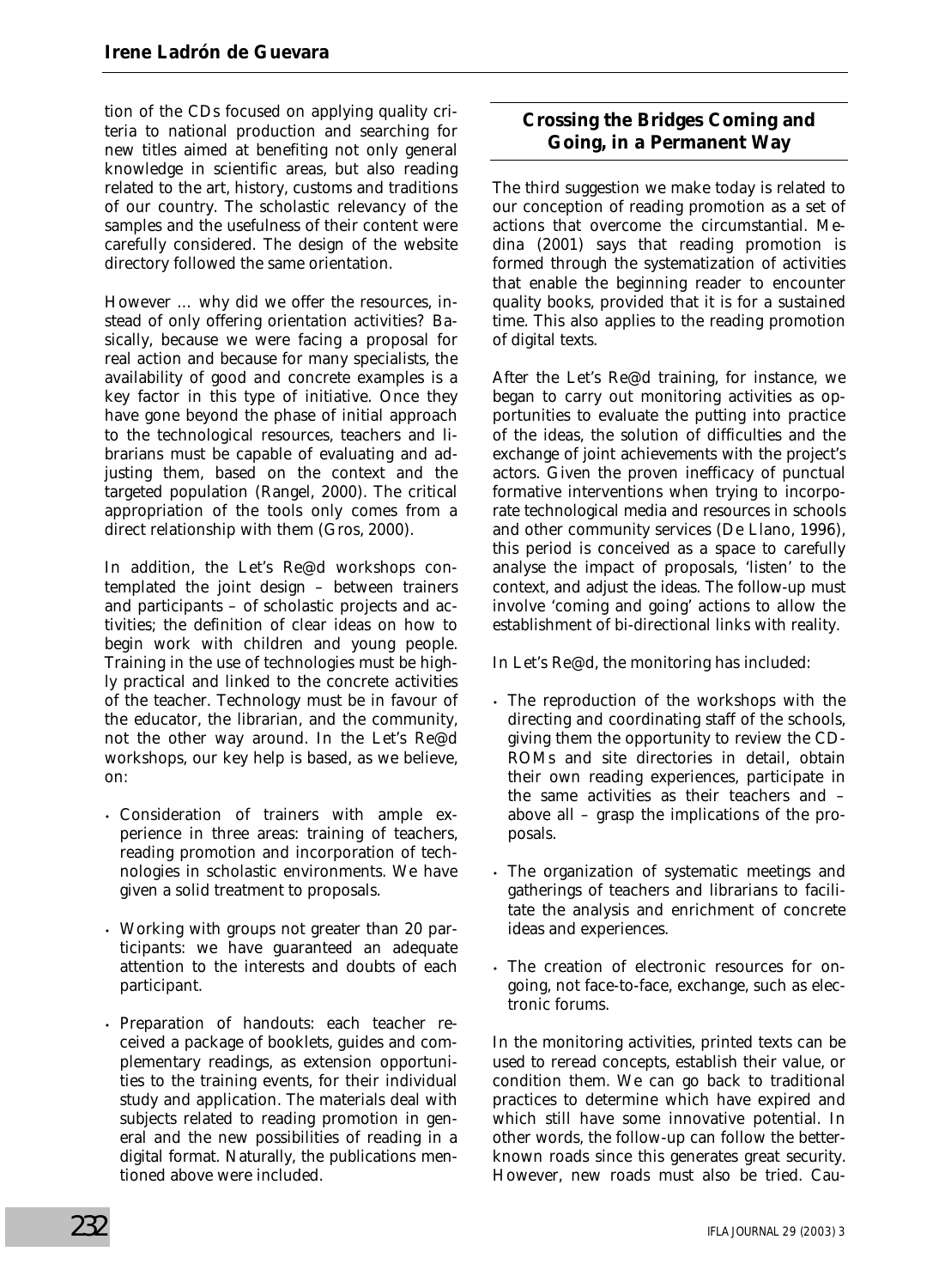tiously, narrow bridges, which allow a careful and slow step towards the use of technology as a context to promote recreational and informative reading, can be built. That is how it has been with the forums, our digital magazine *Caleidoscopio*<sup>5</sup> (Kaleidoscope) and other electronic resources. For now, they are used as means of consultation and not of practice. With complete security, this use will come later.

In the follow-up of our digital texts reading promotion projects, all the ideas we have shared are joined in a type of spiral, giving feedback to each other.

### **Inviting Everyone**

The last strategy is avoiding prejudices on who could be promoters of digital reading or who could lean on digital texts, to promote book reading. A promoter is one who reads, who researches texts and their characteristics; who mediates between publications and their readers; who is seduced by them and is capable of transmitting their values in an intimate way (Medina, 2001). For that reason, it is convenient to invite everyone: so that many discover in electronic texts an unsuspected pleasure, rich sources of knowledge and exchange and – above all – opportunities for development and transformation (Fuchs, 2000).

In February of this year, in the framework of the Agreement with the Chacao Municipality, we organized a social gathering called 'From town square stories to Internet chatting'. This activity, which was part of a very complete schedule of meetings, aimed at motivating a group of senior citizens and incorporating them in a training program as storytelling grandparents. We received more than 40 grandparents, surfed the net, described the visited pages, and offered them a directory of publications and websites on reading promotion, storytelling associations around the world and general information for the elderly. They promised to dedicate time and effort to get familiarized with it all. We do not want to simplify the implications that could be derived from this experience, since its analysis takes up a great part of the previous pages (as, for instance, that to promote the reading of digital formats, it is necessary to have skills in the handling of the products, with concrete proof of it and training in the area) … but you should have seen their eyes, when they discovered the possibilities those digital texts offered them.

Gros (2000) says that the greatest challenge for the appropriation of technology is, in fact, to make it invisible. While it is visible, we are preoccupied with its power; we study it 'without touching it'. The process towards invisibility begins when we integrate it into the day-to-day. Maybe we will refer to reading promotion once again, without specifying the format of the texts being used, be they printed or digital. Perhaps we will think of the value of reading, without taking into account the presentation of the letters and images. It is possible that, a few years from now, bridges between paper and bits will not be necessary. Meanwhile, we are testing these formulas. Try them yourselves and let us continue this exchange.

### **Notes**

- 1. Emilia Ferreiro makes this statement in 1999, paraphrasing G. Steiner.
- 2. The *Formemos Lectores* Series is aimed at parents, teachers and adults interested in stimulating children and youngsters in acquiring a taste for reading. Without a defined periodicity, every title approaches in a simple and pleasant manner a carefully chosen topic related to reading promotion. The content is in charge of a specialist, who is researching about the 'artistic state' of the topic to be covered; organizes and integrates concepts, reviews and proposes strategies to help strengthen the relationship between children, youngsters and books.
- 3. *Enlaces con la Crítica* is a quarterly publication aimed at specialists in the area of children's literature and to the general public, oriented to the disclosure of opinions, polemics, particular standpoints that can lead to reflection and critical analysis.
- 4. *Fe y Alegría* is the name of a Popular Education Movement, which seeks to offer a quality education model to the poorest sectors in Latin American countries.
- 5. Available at our official web site: www.bancodellibro. org.ve

### **References**

- Cadenas, P. (2001, agosto). *¿Cómo y por qué evaluar multimedia? Una expedición en tres viajes.* Ponencia presentada en el 67th IFLA Council and General Conference. Boston, EE.UU.
- Cadenas, P. (1999, noviembre). *Nuevos soportes ¿Nuevas formas de leer?* Ponencia presentada en el XXV Simposio de Docencia e Investigación de la Literatura Venezolana. UNA. Porlamar, Venezuela.
- De Llano, J.G. (1996). *La informática como factor de cambio educativo.* Centro de Estudios Sociales de la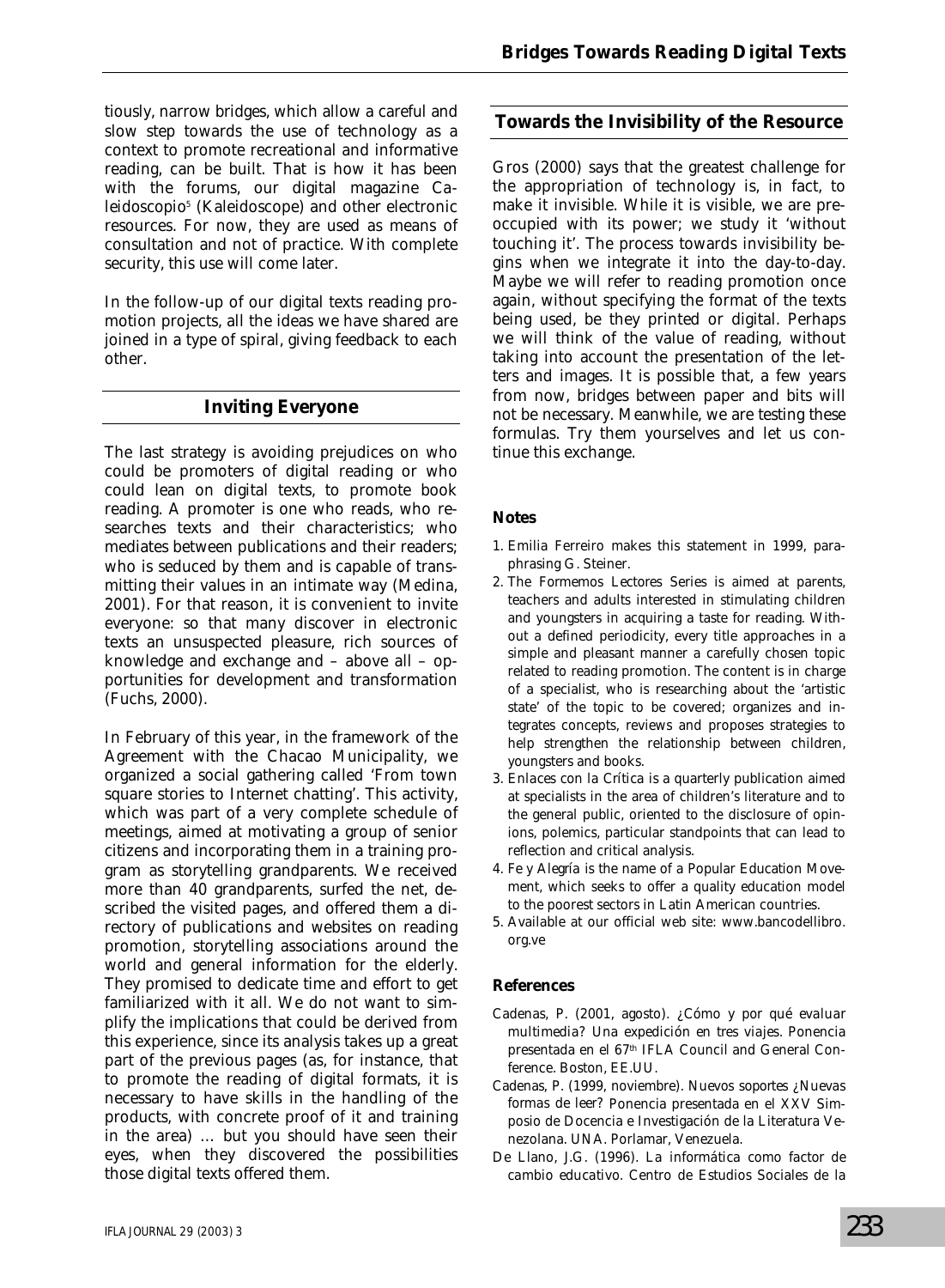Ciencia. Instituto Venezolano de Investigaciones Científicas IVIC. Caracas: Documento no publicado.

- Ferreiro, E. (1997). Pasado y futuro del verbo leer. *Libros de México,* 49. Octubre–Diciembre. México.
- Ferreiro, E. (1999). *Vigencia de Jean Piaget.* México: Siglo XXI Editores.
- Fuchs, R. (2000). Telecentros, Tecnología al alcance de todos. [En red] Disponible en: http://www.unesco. org/courier/2000\_03/sp/connex/intro.htm.
- Gros, B. (2000). El ordenador invisible. Hacia la apropiación del ordenador en la enseñanza. España: Gedisa.
- Ladrón de Guevara, I. (2000). Muchos CD-ROM's para niños y jóvenes. Una guía para reconocerlos y nombrarlos. *Colección Formemos Lectores.* Banco del Libro. Venezuela: Arte-Tip.
- Ladrón de Guevara, I. (2001). ¿Cómo elegir un buen CD-ROM para niños? Algunas recomendaciones útiles. *Colección Formemos Lectores.* Banco del Libro. Venezuela: Arte-Tip.
- Medina, M.B. (2001, noviembre). *El libro, la lectura y su promoción: Una experiencia bajo la lupa.* Ponencia presentada en el II Encuentro de la Fundación Sánchez Ruipérez. Madrid, España.
- Rangel, A.L. (2000). *La teoría tras la producción de software educativo y otras reflexiones.* Trabajo presentado para optar al ascenso de Profesor Agregado en el escalafón del personal docente de la Universidad Central de Venezuela. Documento no publicado.
- Repiso, M.E. (2001). Una imagen vale más de mil palabras. *Enlaces con la crítica.* No 3, abril–mayo, 2001.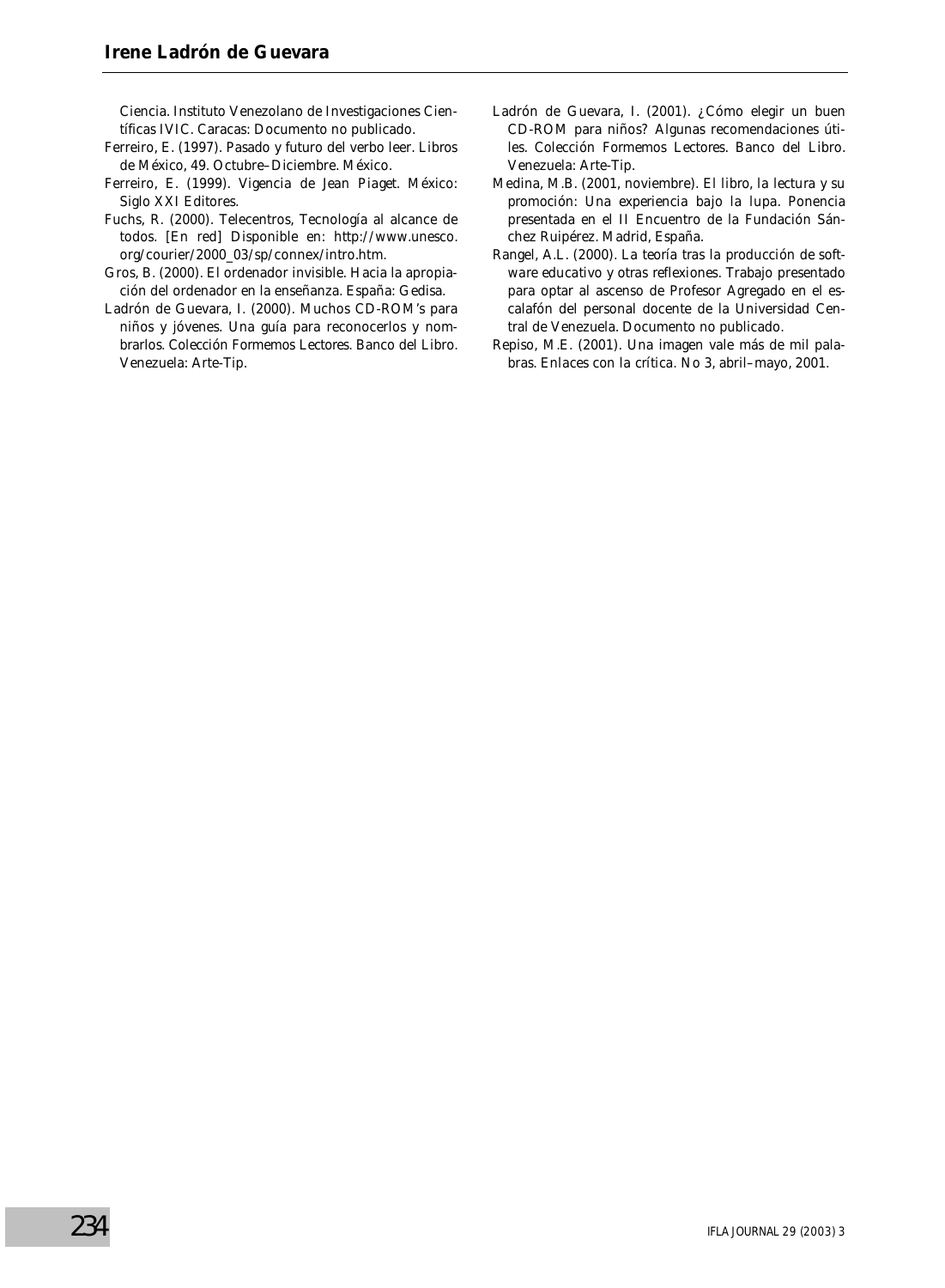# REPORTS

 Strengthening Links between Library Associations and their Members: the 25<sup>th</sup> anniversary of the IFLA Section of Library and Information Science Journals

Donald G. Davis Jr., Olga Diakonova and Ludmila Kozlova

### **Introduction**

A small unit in a large and complex organization seldom has the opportunity to look back and assess its origins, growth, change, and future. Yet for those colleagues committed to editing and publishing professional journals and newsletters in the worldwide profession of library and information science, a survey of the development of the IFLA Section of Library and Information Science Journals (LISJ) will be of interest. In reality, the entire profession has much to gain from the support provided by its journals.

Having become a large international professional organization, IFLA is now a forum for the exchange of ideas and experiences for librarians from many countries. The 75th anniversary of IFLA in 2002 coincided with the 25th anniversary of the founding of the LISJ Section, and this seems an appropriate moment at which to review the activities of the Section since its beginnings. Twenty-five years in the life of a human being is young, but for a specialist body like the LISJ Section it is the age of maturity.

During these past 25 years, this body has gone through very serious changes. Its name has changed twice: first, from 'Round Table of Editors of Library Journals' to 'Round Table of Library and Information Science Journals', as it became clear that its activities were of potential interest to more than just editors; then, as from 1 September 2002, from 'Round Table' to 'Section'. These changes reflect not only the scope and nature of the group's activities but also its enhanced status within IFLA.

Having traveled a long and complex path, the Section has become a forum where editors, publishers, librarians and users from many countries can share information and exchange ideas and also study urgent and complex problems of electronic journals and their future. The international scope of this forum is reflected in the fact that, over the years, 89 people from 34 countries, covering all of the world's continents, have spoken at its meetings.

A lot still remains to be done to raise the effectiveness of the Section's work in order to fulfil the aims of its Medium Term Programme (MTP) and to define more precisely its future objectives.

In the following text, the sections covering the period 1971–1990 are based on an article by Donald G. Davis entitled 'Better journals though cooperation: a short look at the IFLA Round Table of Editors of Library Journals' (published only in Russian in *Librarianship and Bibliography Abroad*, no. 129 (1991): 42–50). The sections covering the period 1991–2002 have been prepared by Olga Diakonova and Ludmila Kozlova, and are based on material which appeared in the 22 issues of the Section's *Newsletter* published in the twelve years that have passed since Davis' survey.

### **Origins, 1971–1978**

During the early 1970s an idea began to germinate among several active editors of library and information science journals who had ties to the international community through their affiliations with IFLA. They felt a need for better communication among themselves as well as an obligation to extend encouragement to their colleagues around the world, particularly in those regions that had a less developed professional infrastructure.

In 1972 UNESCO sponsored the first symposium of Editors of Documentation, Library and Archives Journals in Paris. Influenced by the discussions and recommendations of this meeting, the editors of IFLA-related journals, during the 1973 IFLA conference in Grenoble, began to think about an informal gathering for sharing information. As a result, at the Washington conference in 1974 a meeting was held for editors of library journals.

Chaired by Peter Havard-Williams, IFLA Vice-President, the 26 editors in attendance discussed the possibility and functions of a clearing-house for listing available unpublished articles on librarianship that might be considered for inclusion in library journals. They also considered a more formal organization for the planning of future meetings. A committee formed to oversee this consisted of Dietrich H. Borchardt (Australia), B. Guha (India), Peter Lewis (UK), M.L. Rautalin (Finland), Poori Soltani (Iran), and Peter Havard-Williams (UK).

At the next meeting of editors during the Oslo conference of 1975, Poori Soltani presented a paper on 'Problems of editing a library journal in a developing country'. Her emphasis on professional publishing in Iran set the tone for the group's emphasis on developing regions.

The Lausanne conference of 1976 was largely concerned with the passage and projected implementation of the new IFLA statutes, which provided a more clearly defined purpose for the organization.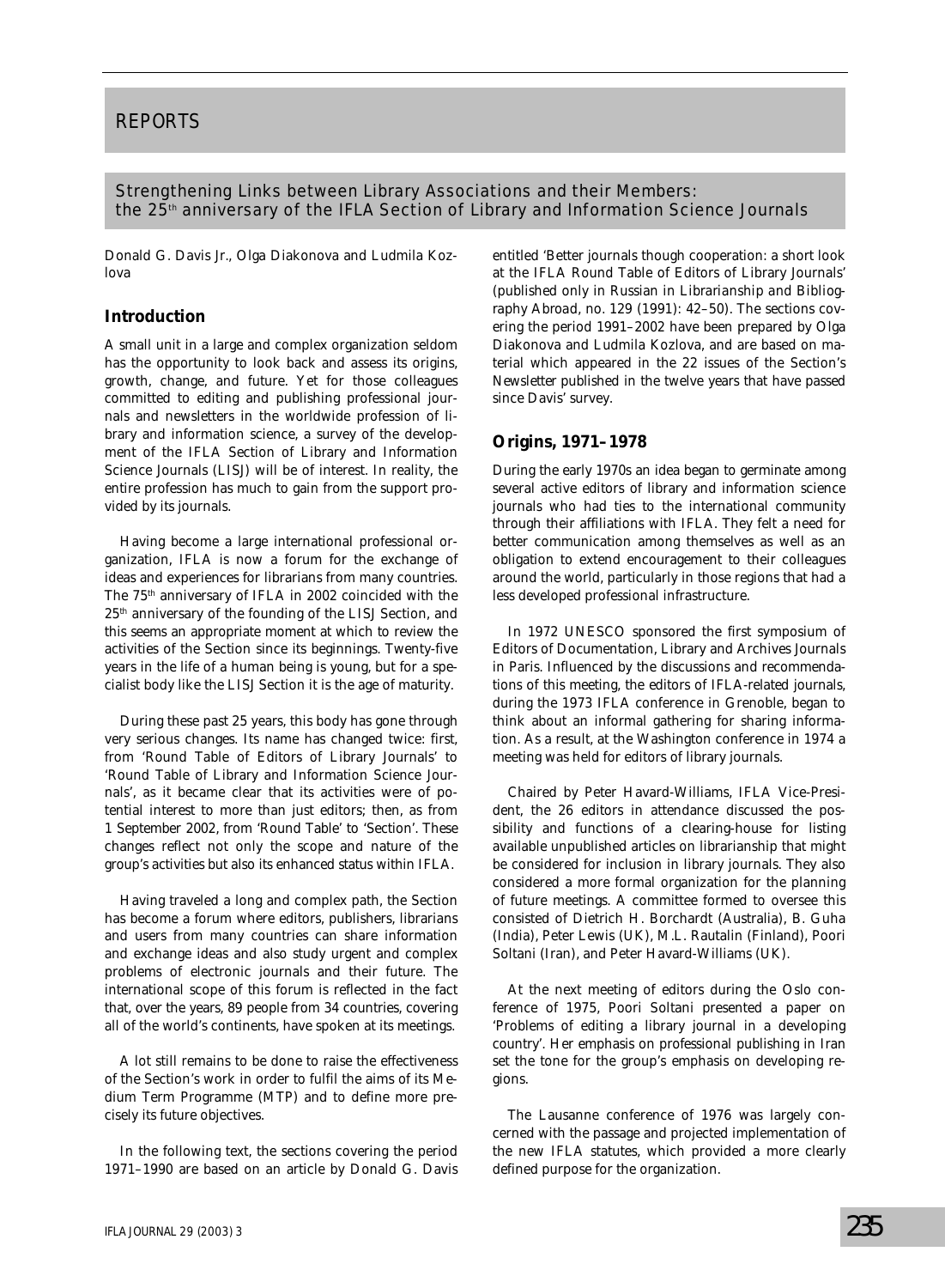The Brussels conference of 1977 put into place the new structural reforms for IFLA, among them the bringing of the professional groups into Divisions that

induced them to give up their more or less isolated activities and to direct them to closer cooperation.

In this spirit the Division of Education and Research was established, consisting of the Section on Education and Training (at the time, Section on Library Schools and other Training Aspects) and the Section on Library Theory and Research. The new Division agreed to apply for formal establishment of a Round Table of Editors of Library Journals (RTELJ) to be attached to the Division at large. Meanwhile, the editors discussed the implications of a paper presented by Antonio A. Briquet de Lemos (Brazil) on 'Editing a library journal in a developing country: *Revista de Biblioteconomia de Brasil*'.

### **Establishment and Initial Development, 1978–1985**

With the 44th IFLA conference in Strbské Pleso (Czechoslovakia) in 1978, the Round Table began its work in earnest. Twenty-five editors representing twenty-two journals were present. Under the leadership of Dietrich Borchardt, who was elected Chair, the first elected Executive Committee, composed of Russell Bowden (UK) as secretary, Antonio A. Briquet de Lemos (Brazil), Richard Dougherty (USA), Paul Kaegbein (Federal Republic of Germany), J.H. Kolodziejska (Poland) and K. Nyarko (Ghana) made plans. The purpose of the Round Table was defined as

to encourage the attainment of high standards for professional journals, the free flow of professional communication, and to provide a forum for the exchange of ideas on the contents, production, and indexing of professional journals.

The group also heard a paper by K. Nyarko entitled 'Library literature in English-speaking West Africa: its achievements, problems, and prospects'.

In September 1978, immediately after the Strbské Pleso conference, UNESCO sponsored a second symposium for editors of library journals. The recommendations resulting from this meeting included issues that were to be of concern for years to come. They called for:

- improvement of editing and publishing by improving quality and contents of articles, news
- achieving greater uniformity in presentation
- reducing delays in publications of manuscripts
- improving distribution
- improving the coverage of professional literature in abstracting and indexing journals
- promoting international cooperation between editors
- assistance to editors of journals in developing countries

• cooperation between international journals and between them and national journals.

These recommendations became the focus for discussion at the Round Table's meeting in Copenhagen in 1979. After hearing reports from Richard Dougherty on 'ISO standards in publishing and their relevance to developing country library journal publishing', Russell Bowden on 'A clearing house for library literature', and Antonio Briquet de Lemos on 'Librarianship journals in Latin America', the group decided to pursue investigation of relevant standards and the feasibility of establishing a clearing house. This would build on the recommendations of the UNESCO symposium in Berlin and focus on the needs of colleagues from developing countries. Despite some misgivings voiced articulately by Russell Bowden, the new Chair, these themes occupied the Round Table for several years.

The 46th IFLA conference at Manila in 1980 was a significant one for the Round Table. In addition to hearing papers by S. Nuotis and S. Verho (both Finland) on editing standards, Nick L. Moore (UK) on coverage of library journals of developing countries in major indexing and abstracting services, and George Chandler (Australia) on a clearing-house for articles established in connection with the *International Library Review* which he edited, the group reaffirmed its interest in standards. The launching at the Manila conference of a newsletter to appear before and after each conference indicated a serious effort to communicate among editors on a systematic basis.

Among the 40 participants in a half-day workshop held during the Manila conference were many editors from developing nations. They heard papers by Dietrich Borchardt on what is necessary to set up a journal and Lim Huck Tee (Malaysia) on his experience in editing in Southeast Asia, in addition to reports from other speakers. The success of this workshop led the Round Table to present three resolutions and statements to the IFLA leadership related to:

- 1. the need for support for a longer conference in 1982 for editors of professional journals in developing countries
- 2. the need for funds to conduct a survey of problems related to coverage of developing nation journals in standard indexing media, and
- 3. the need for national library associations to disseminate research and information regarding professional activities in developing countries in their journals.

The generally favorable response of IFLA to the Round Table initiatives was the focus of discussion at the Leipzig meeting in 1981, led by Russell Bowden and Richard Dougherty. The Round Table presented two recommendations to the IFLA Council. The first dealt with the proposed two-day post-conference workshop for editors of library journals in developing countries, scheduled for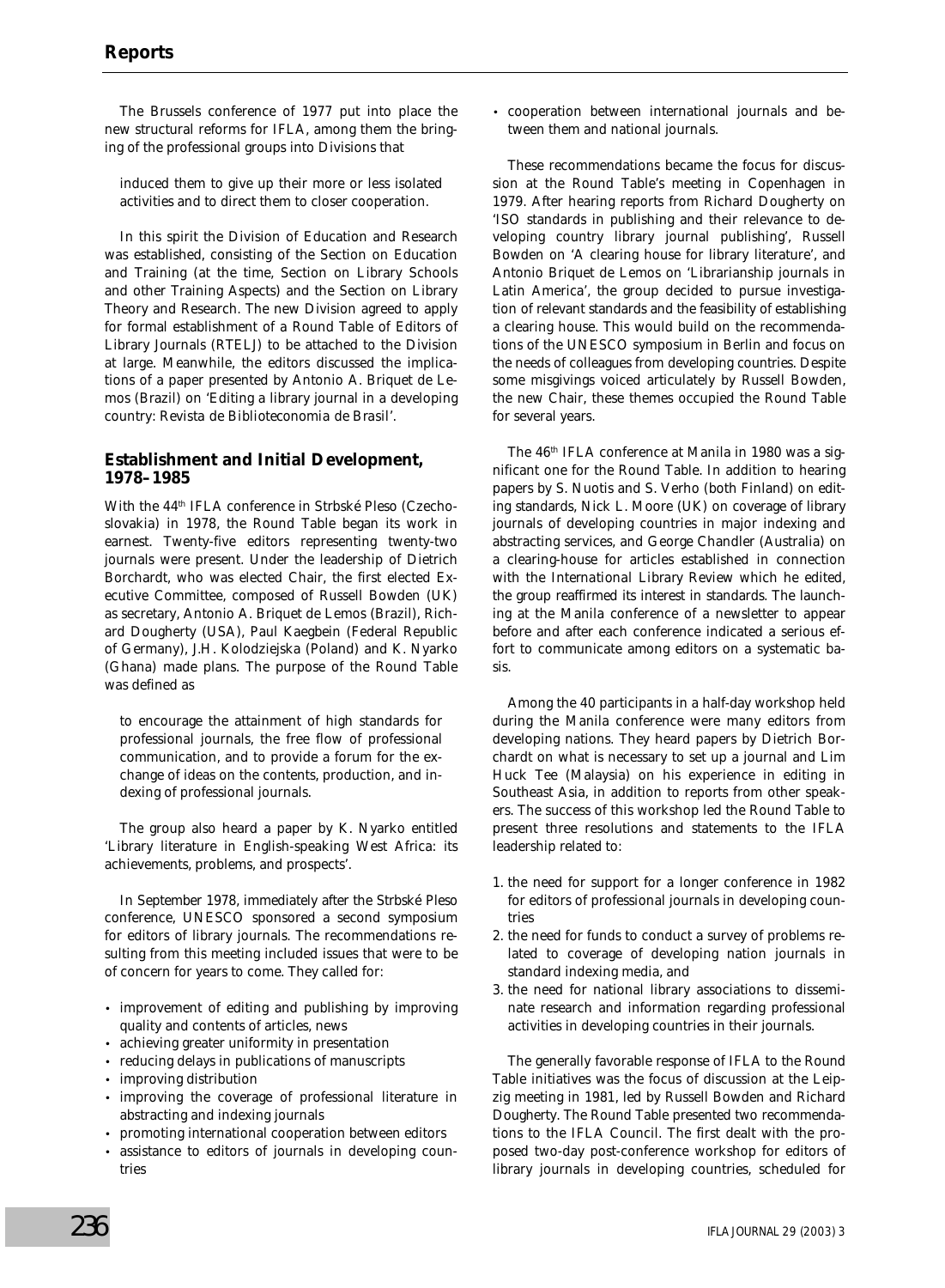the 1982 meeting in Montreal. The second recommended to the IFLA Professional and Executive Boards that

UNESCO be urged to award start-up grants to professional associations of developing countries that wish to begin a professional journal. Funds should be awarded only after the requesting association had submitted a plan describing how the journal would be funded after completion of the grant award.

The regular Round Table program at the 1982 Montreal meeting featured four speakers, including Barbara Buckley (UK) and Nick L. Moore on 'Library/information science periodicals from developing countries: coverage by the major abstracting and indexing services', Preben Kirkegaard (Denmark) on 'Problems and successes of editing *Libri*: some lessons', Antonio Miranda (Brazil) on 'Publishing in Latin America', and B. Bankole (Nigeria) on 'The life, death, and resurrection of a journal' that was published and not read. The Executive Committee considered that it had accomplished the majority of the objectives listed under IFLA's Medium-Term Plan and considered future plans that included a focus on professional journal publishing in various regions. From the early days, soon after the creation of the Round Table in Strbské Pleso in 1978, there had been a growing awareness of the need for guidelines to which editors of library journals, particularly in the Third World, could refer; and the future plans considered by the Executive Committee also included the further development of such guidelines.

The outstanding feature of the Montreal conference, however, was the post-session seminar for editors of library science journals in developing countries entitled 'Better Journals for the Library Profession' that was held at the Graduate School of Library and Information Science, McGill University. The conference was stimulating for those who joined in the discussion and informal conversations, although a disappointingly small number of editors from developing countries were able to participate.

In keeping with its attempt to deal with the publishing of professional journals throughout the world, efforts were made through the mid-1980s to complete the coverage to regions beyond Sub-Saharan Africa and Southeast Asia.

At the 49<sup>th</sup> conference in Munich in 1983, four papers on regional topics were presented. W. Korluss (GDR) discussed the problems of professional journal publishing in socialist countries of Europe; M. Ashoor (Saudi Arabia) dealt with library and information science journal publishing in the Arabic-speaking world; O. Dupuis (Canada) discussed similar problems in French-speaking Africa; and F. Nyarko (Nigeria) dealt with English-speaking Africa.

The 1984 Nairobi conference, IFLA's 50<sup>th</sup> meeting and the first in Africa, featured three accounts of the development of journals in three countries or regions. J. Peterson (Denmark) discussed the new *Scandinavian Public Library Quarterly*, E.B. Bankole (Nigeria) the *African Journal of Academic Librarianship*, and Y. Yuan (China) the *Bulletin of the China Society of Library Science*.

The 51<sup>st</sup> conference meeting in Chicago in 1985 featured only one paper, by M. Maack (USA), entitled 'The literature of librarianship in Francophone Africa'. The Round Table again put its major effort into the post-conference seminar entitled 'Current Issues in Publishing Professional Journals and Newsletters', held in the University of Chicago. The ten presentations dealt with segments of the forthcoming guidelines and stimulated lively discussion among the registrants from thirteen countries. Unfortunately, representation from developing countries was again, as in Montreal, very limited. Nevertheless the publication of the *Guidelines*, that was in process at the time, would be a tangible result of the Round Table's efforts from its inception. The Chicago efforts represented a kind of peak in Round Table activity and its officers began to search for other directions in which to go.

# **Consolidation and Assessment, 1985–1988**

The energies expended in the first years of the Round Table that were devoted to the needs of developing countries and that culminated in the workshops in Manila, Montreal and Chicago and the production of the *Guidelines* seemed to leave the early leadership of the group searching for a new focus. The publication of the *Guidelines* struggled through various phases until the work finally appeared as *Library journals: how to edit them. Guidelines* by Dietrich H. Borchardt (IFLA Professional Report no. 13) [out of print].

At the 1986 conference in Tokyo the Round Table's program consisted of a paper by H. Iwata (Japan) entitled 'Electronic publication in Japan' which dealt with technology for converting printed information into various media formats. The fact that the Round Table officers could not attend the conference and that no Executive Committee was held were not positive signs. The final issue of the newsletter appeared early in 1987.

The Round Table's program at the 53rd conference in Brighton in 1987 included a paper by M. Lougee (USA) on 'Scholarly writing and desktop publishing', which attracted a good audience. Another paper by R. Hjerppe (Sweden) was also scheduled. With both long-time officers retiring and a small Executive Committee, the situation looked bleak. But with hastily-elected new officers and an informal planning meeting for future programs, the Round Table looked guardedly to the future.

# **New Directions, 1988–1990**

The meeting at the IFLA conference in Sydney in 1988 showed that the Round Table still had life and could draw a good audience with its interesting and high quality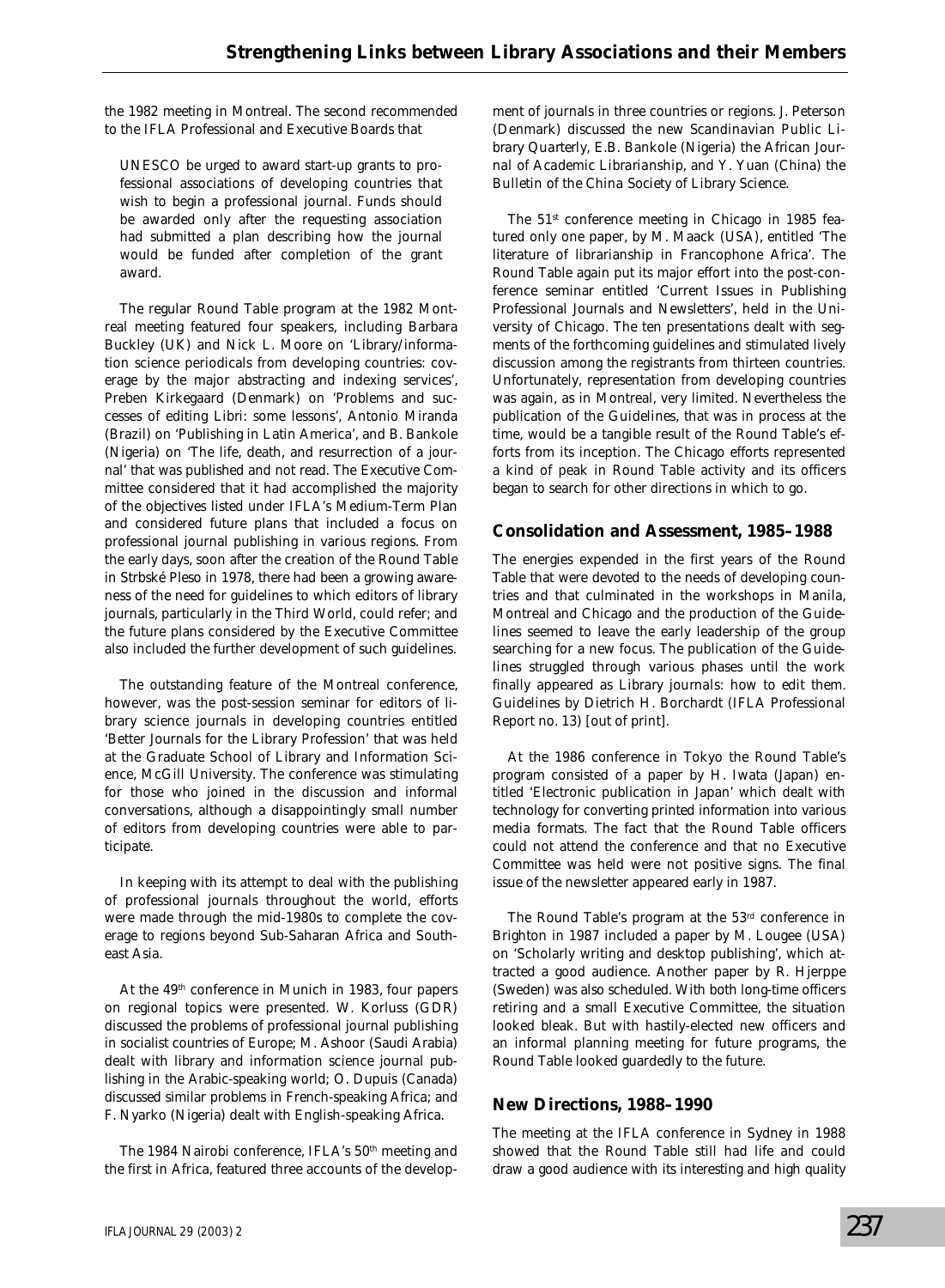programs. Carmel Maguire (Australia) spoke on the subject 'Good, bad, or irrelevant: quality, price and value of library journals', raising a number of questions that seemed worth following up in future meeting. T.S. Chan (Singapore) drew from his own experience and the needs of Southeast Asia when he spoke on 'Towards a regional library journal'. Despite the lack of a functioning secretary, the small Executive Committee laid plans for an ambitious program at its next meeting – a program that represented a departure from past practice.

At the 55th conference in Paris in 1989 the Round Table presented a panel and discussion of pricing policies among publishers, librarians, and the audience entitled 'Professional Library Journals — At What Cost?' Speakers represented commercial, association and scholarly publishers, as well as librarians from industrialized and developing countries. Moderated by Russell Bowden, the panel participants included P.S. Bolman (UK), J.W. Dykstra (Netherlands), E. Shavel (USA), Donald G. Davis, Jr., Maurice B. Line (UK), and Bart U. Nwafor. The unusually large audience entered into a spirited exchange with the panelists and the time period was exhausted. The program had touched some sensitive nerves, prompting interest in further such exchanges. The open Executive Board meeting drew seventeen people who re-elected the Chair and elected a Secretary.

Plans for the 1990 meeting at the IFLA conference in Stockholm included papers to be presented by Olga Diakonova, surveying the status of professional journals in the Soviet Union, and Tefko Saracevic (USA), describing and suggesting the relevance of recent advances in the delivery of medical information within developing regions by means of CD-ROM technology. In short, the officers and Executive Committee witnessed a rekindling of the flame of interest in the strategic role of serial publications in the profession of library and information science. In the paper by Olga Diakonova and Olga Timokhina, 'The serial *Librarianship and Bibliography Abroad* within the professional library press system in the USSR', an attempt was made to compare the role of the Russian serial with *International Library Review*, *IFLA Journal* and some other international journals.

# **Mature Growth, 1991–1996**

The resumed Round Table *Newsletter* (No. 1, March 1992) announced the election of new officers in Moscow. Michael Wise (UK), editor of *Focus on International and Comparative Librarianship*, was elected Chair and Olga Timokhina (Russia), Editorial Board member of *Librarianship and Bibliography Abroad*, Secretary. The Round Table's Medium Term Plan 1992–1997 was discussed and approved at the Moscow meeting of the Executive Committee. At the Round Table Open Meeting in Moscow a timely paper by Ludmila Inkova (Russia), deputy editorin-chief of *Sovetskoye Bibliotekovedeniye*, dealt with the increasing effect of perestroika on Russian library journals. Although the more liberal policies of recent years had given rise to a large number of publications in different fields, she was unable to report the launching of any new library science journals.

Writing of the attempted coup d'état which took place during the 1991 IFLA conference in Moscow, Donald G. Davis Jr. wrote, in a paper entitled 'IFLA and the putsch in Moscow: some thoughts on an unforgettable conference':

… As professional colleagues and long-time friends [of Russian librarians], in many cases, we were able and privileged to be with them and support them in their hour of testing – though some Americans and others left for home as soon as they could change their flights. As Bob Wedgeworth said in remarks at the IFLA closing ceremonies on Friday, 'They missed the best part!' The irrepressible joy of Wednesday night's Kremlin reception was unsurpassed in IFLA's history. There will never be another official reception quite like it. The entire IFLA family and the information professions around the world had everything to celebrate.

A commitment to international relations in our profession means partnership in good times and bad times. We were able to experience the range of emotions and feelings in a short period of time. In coming days we need to continue the solidarity that we shared briefly in Moscow. As delegates to this international meeting we were privileged to represent all of you at a critical moment in the life of a nation. In all societies – totalitarian or free – information and those who mediate it are a valued asset and ally. In free societies our role is clear and worth celebrating. (*RTELJ Newsletter,* No. 1, March 1992, p. 6.)

The second issue of the *Newsletter* (November 1992) reported that its re-establishment had evoked favorable comments from W. Roberts, Coordinator of Professional Activities, Russell Bowden, IFLA First Vice-President, Paul Nauta, IFLA Secretary General, E. Johansson, ALP Programme Officer, U. Montag, Chair of Division of Collections and Services, Donald G. Davis, Jr., former RTELJ Chair, and others.

At the IFLA conference in New Delhi in 1992 the RTELJ Open Meeting was devoted to the theme 'Who reads which library journals and to what effect?' Four papers were organized, with the assistance of Edward Dudley (UK), reviews editor of *Journal of Librarianship and Information Science*, who also contributed the first paper on this theme. Professor M. Gopinath (India) presented a paper 'Across the frontiers: impact of foreign journals in library science in India: a citation analysis'. Martine Poulain, Redactrice-en-chef of *Bulletin des bibliothèques de France*, spoke about 'The role of library and information science reviews in the development of the profession and services'. Finally, Lenrie O. Aina, writing as an expatriate Nigerian in Botswana, in his paper 'Jour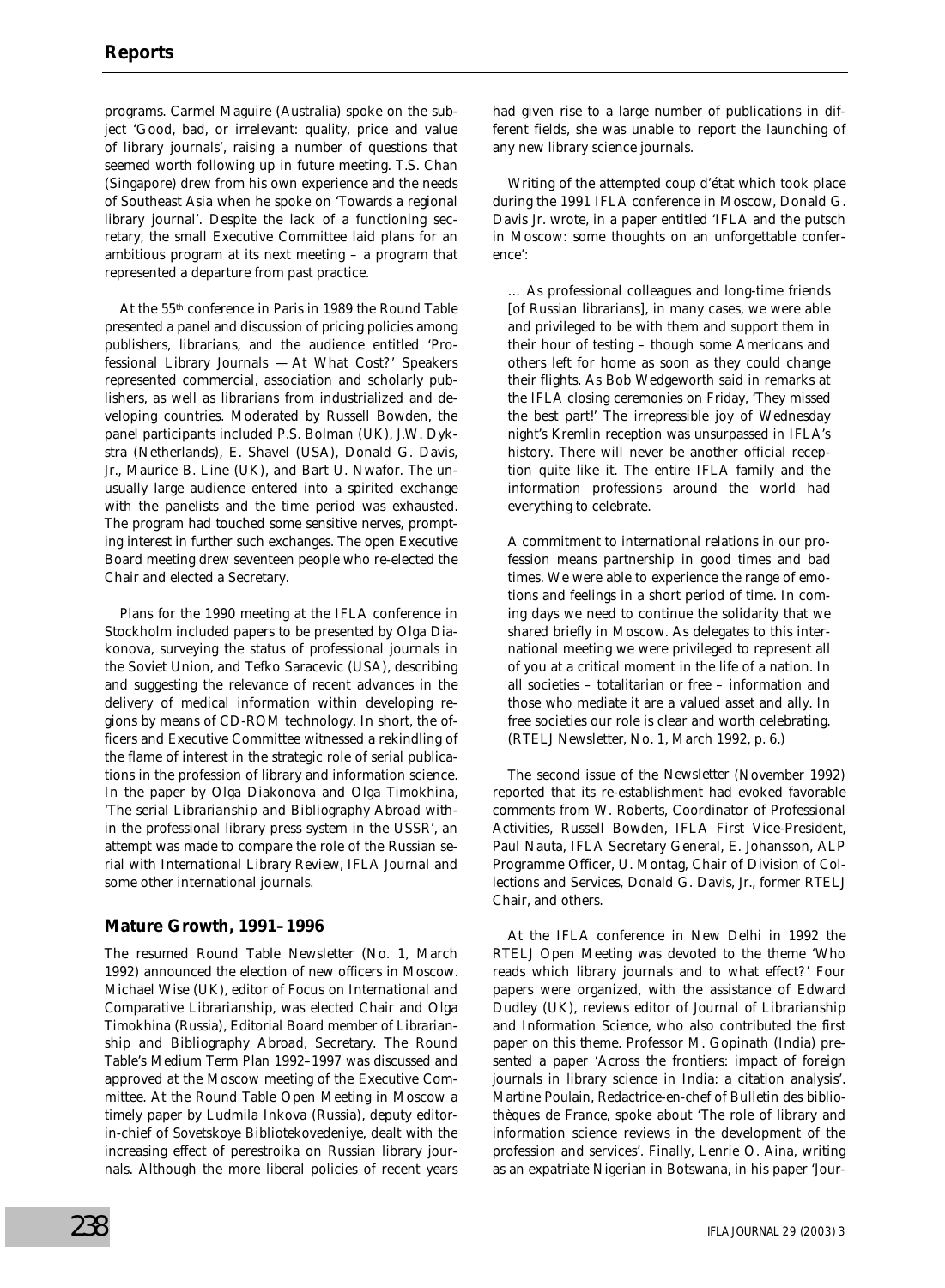nal publications in Africa: the trouble with authors and readers', noted the importance for Africa of journals, as they are the principal medium for exchange of ideas in a region where the volume of textbook publishing is low.

The third issue of the *Newsletter* (April 1993) announced that the RTELJ had assisted in the IFLA membership campaign: four library science journals had registered as institutional members. Issue number 4 (December 1993) announced that a new project 'Compilation of a manual/guidelines for use in the production of library science journals in developing countries and similar journals world–wide (mostly non–commercial) that have limited resources' had been approved by the Professional Board. Both Michael Wise, as Chair and Treasurer, and Olga Timokhina, as Secretary, were re-elected for 1993–1995.

Four papers were presented at the Barcelona Open Meeting in 1993. Jelena Hankova (Czech Republic), in her paper 'Free … but poor – or better: poor ... but free! (A Czech national LIS journal on its path from standing waters of communism to a turmoil of market economy)' spoke of the limited readership and circulation (in the Czech language) for her country's journals. The paper by David Stoker (UK) 'An academic library journal in the commercial environment: an account of the LIS Journal' recounted the managerial changes brought about by the sale to Bowker by the (British) Library Association of the *Journal of Librarianship and Information Science*. Donita Simmons (Fiji), a founder member of the Fiji Library Association, established in 1972, gave a paper on 'Fiji Library Association Publications: a triumph over adverse conditions?' from the viewpoint of an association and journal that had a very small membership, and was therefore obliged to operate on a modest scale. Ludmila Kozlova and Olga Timokhina, from the Russian State Library in Moscow, in their paper 'Russian library journals: facing new challenges' described a situation similar to that of the Czech Republic, magnified because of the size of the country and the number of information professionals.

In preparation for the IFLA conference in Cuba in 1994 on the theme 'Libraries and Social Development', *Newsletter* No. 5 (May 1994) published a 'List of library journals and serials in Latin American countries' (including Argentina, Barbados, Brazil, Colombia, Costa Rica, Cuba, Guyana, Jamaica, Mexico, Nicaragua, Panama, Paraguay, Peru, Puerto Rico, Trinidad & Tobago, Uruguay). A new section of the *Newsletter*, 'Promotion of Library Journals' was started with an extract from a letter from Maurice Line, Editor of *Alexandria, the journal of national & international library and information issues*, addressed to potential subscribers.

In *Newsletter* No. 6 (December 1994) the Chair, Michael Wise reported that the papers of a Round Table workshop held at Bayero University in Kano, Nigeria from 29–30 January 1992, had been published as 'Survival under Adverse Conditions: Proceedings of the African Library Science Journals Workshop' (IFLA Professional Report No. 38). The workshop was held as part of investigations into the viability of library science and other professional journals in Sub-Saharan Africa.

Extended abstracts of papers for the RTELJ Open Meeting on the theme 'The Library Science Journal Publishing Scene in Latin American Countries' in Havana were also in *Newsletter* No 6. Maria Margarita Leon-Ortiz presented a paper 'Library journals in Cuba' which described the development of the Cuban library journals from their emergence to date and pointed to the most characteristic features of these journals at different stages of their existence. The paper 'The publishing of library and information science journals in Brazil' by Susana Pinheiro Machado Mueller stated that the four main library and information science journals in Brazil had started publication almost at the same time (1972–1973), and they had all prospered. Anthony Olden (UK) expanded on the theme of his paper on 'Developing the book review section in library and information studies journals: some observations drawn from personal experience'. Michael Wise presented a paper entitled '*Focus on International & Comparative Librarianship*: editing a special interest journal that uses materials from developing countries, and is distributed internationally on smallscale funding'. Issue No. 6 also included, under the heading 'Promotion of Library Journals', information about two journals *Ciencias de la información* (Havana) and *LASIE (Library Automated Systems Information Exchange)* (Sydney), mentioned at the request of their editors.

*Newsletter* No. 7 (April 1995) noted that: the theme of the RTELJ Open Meeting for IFLA 1995 in Turkey was 'Library science journal production in the Asian countries'. The practice of IFLA 1994 was continued and a 'List of library journals and serials in the Asian countries' was published (including Bahrain, Bangladesh, China, Hong Kong, India, Indonesia, Iran, Israel, Japan, Jordan, Republic of Korea, Malaysia, Pakistan, Philippines, Singapore, Sri Lanka, Thailand, Turkey, and the United Arab Emirates).

The next issue of the *Newsletter*, No. 8 (September 1995), reported on the election of Round Table Officers at the Round Table Executive Committee meeting in Istanbul. Robert Holley, Editor of *Research Sharing & Information Networks* (USA), was elected Chair. To replace Olga Timokhina as Secretary, her colleague from the Russian State Library, Ludmila Kozlova, Deputy Editor of *Librarianship and Bibliography Abroad*, was elected. The Secretary's report, recorded a positive evaluation from the ALP Core Programme Office of the publication of two regional lists of library journals, in Latin American countries and Asian countries.

Abstracts of the four papers given at the RTELJ Open Meeting in Istanbul were included in this issue. Maxine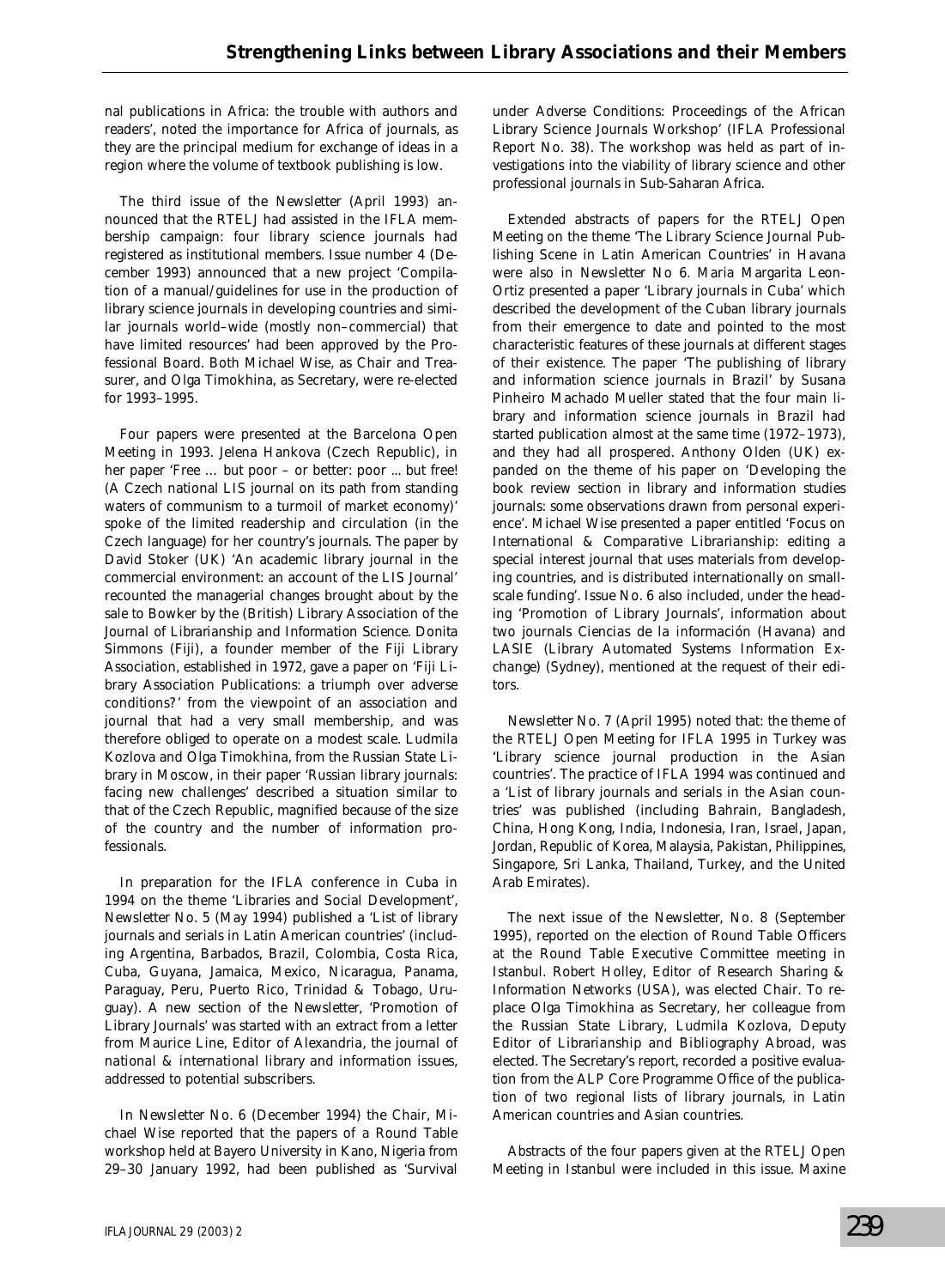Rochester (USA) in her paper 'Professional communication through journal articles' examined what is known about professional communication in the LIS field, particularly for journal articles. The paper by Rosa Berdigalieva (Kazakhstan), 'Journal for librarians of Central Asia and Kazakhstan: organization and development' briefly described the professional periodicals of the former Soviet Union with regard to the reflection of the national peculiarities and problems of developing librarianship in the Central Asia region. A paper 'The contribution of Turkish library journals to the future development of librarianship in Turkey' was presented by Professor Dogan Atilgan (Turkey). He stressed that Turkish librarianship aimed to play a very important role in the continuous education of librarians. Moshe Yitzhaki (Israel) presented a paper 'Variation in informativeness of titles of research papers in selected humanities journals: a comparative study'. The speaker attempted to assess the trend over the previous 50 years, concerning the number of substantive words in article titles in a large group of leading English-language humanities journals. Dan Stoica (Romania) in his paper 'Comparative librarianship as reflected in library journals' said that any comparison makes it possible to identify two classes of elements: those of interest to everybody and those of interest only to representatives of the particular country. Under the heading 'Towards the IFLA–96 RTELJ Open Meeting in Beijing', issue number 8 also included an article 'Research on library and information science journals in the mainland of China' by Meng Guangjun (China) was published. On the basis of the author's survey of 94 titles of current Chinese LIS journals, this paper gave a general analysis of the situation of the journals, their structures, disciplines, sponsors, starting years of publication, frequencies, languages, etc.

*Newsletter* No. 9 (April 1996) included the core paper for the RTELJ Open Meeting at IFLA 1996 in Beijing (with the main theme 'The Challenge of Change'). This paper, by Maurice Line, was entitled 'Access to library and information science journals from less developed countries and countries with non-European languages', and covered: The Problem, Bibliographic Access, Physical Access, Intellectual Access, Possible Solution, Bibliographic Control and Conclusion. An article by Barbara Sordylova (Poland) entitled 'Experiences of the managing editor of the *Library Review*' was published under the heading 'Sharing Experiences'. A questionnaire designed to evaluate Dietrich Borchardt's work *Library Journals: How to edit them. Guidelines*, was included in this issue as an appendix.

*Newsletter* No. 10 (December 1996) reported that a draft RTELJ Medium Term Plan 1998–2001 and an Action Plan for 1998–1999 had been discussed and favorably received by the audience at Beijing meeting. The abstracts of papers for the Beijing Open Meeting were published in this issue: 'Availability of library journals from Latin American countries' by Emilio Setien (Cuba); 'The journals of librarianship in developing countries: availability difficulties as seen by periodical jobless' by Lester Pourciau (USA); and '*Biblioteka*: leading periodical for Russian librarians' by Stanislav Samsonov and Oleg Borodin (Russia). An article by Ene Riet (Estonia) on the theme 'Library journal *Raamatukogu* as a mediator of professional information' was published under the heading 'Sharing Experiences'.

# **Facing the Electronic Future, 1997–2002**

The draft Medium Term Plan for 1998–2001 was published in *Newsletter* No. 11 (May 1997). Its first goal was defined as: to share information on new developments in library and information science journals, especially in the changing electronic environment.

The election of Maurice Line as Chair and the re-election of Ludmila Kozlova as Secretary were reported in *Newsletter* No. 12 (November 1997). It was also reported that the theme of the next Open Meeting at the IFLA conference in 1998 should be 'Critical Issues Facing LIS Journals'. The issues would be approached from the angle of editors, publishers, authors and readers.

Under the theme of the Open Meeting held at the IFLA conference in Copenhagen in 1997, ('Towards Electronic Journals') four papers were presented in issue no. 12: '*Cataloging and Classification Quarterly*: a web site for a professional journal in librarianship' by Roger Brisson (USA) (Editor for Network Access and Applications for *Cataloguing & Classification Quarterly*) and Ruth Carter (USA) (Editor of *Cataloguing & Classification Quarterly*  and Co-editor of *Journal of Internet Cataloguing*); 'Changing the galaxy: on the transformation of a printed journal to an electronic one – the case of *INSPEL*' by Professor Hans-Christoph Hobohm (Germany) (Editor-in-Chief of *INSPEL*); and 'The case for retaining printed LIS journals' by Maurice Line.

A new *Newsletter* heading 'Promotion of LIS Journals Cooperation' was introduced in issue number 12. The following journals were included: *IFLA Journal*, *Libri*, *Restaurator*, *Knowledge Organization*, *Journal of Library Archival Security*, *D-Lib Magazine*. Announcements for the last two journals were included in view of the main direction of the Medium Term Plan 1998–2001.

The final text of the RTELJ Medium Term Plan 1998– 2001, approved by the IFLA Professional Board, was published in *Newsletter* No. 13 (May 1998). It stated the scope of the Round Table as follows:

The Round Table of Editors of Library Journals is organized to bring together library and information science specialists to promote high standards for professional journals by encouraging the free flow of information and the exchange of ideas among editors, publishers, librarians and readers of library journals.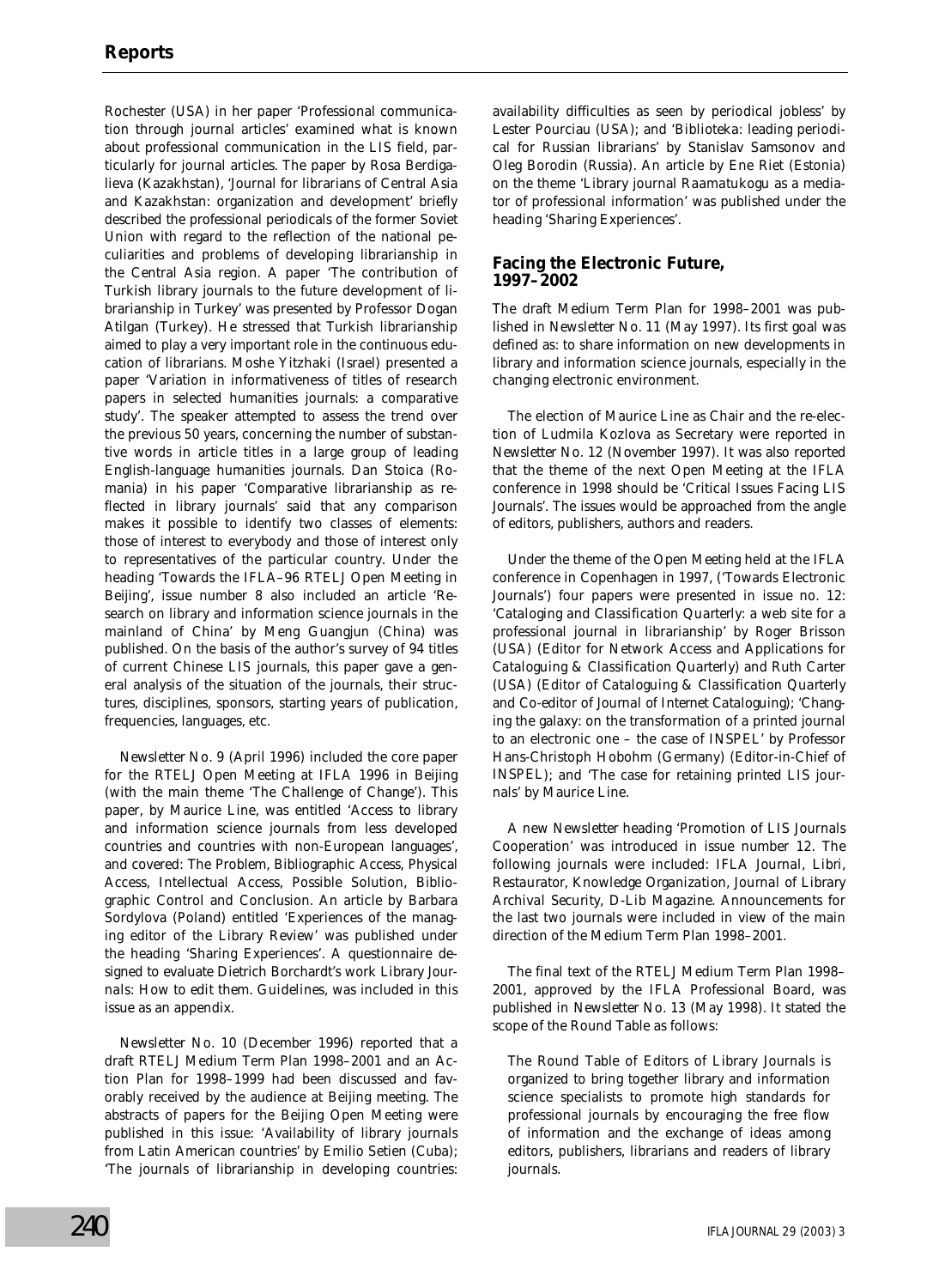In the same issue, under the heading 'Towards Strengthening Cooperation Between LIS Journals', two journals were introduced: *Noticiero de la AMBAC* (Asociación Mexicana de Bibliotecarios) and *Paginas a & b: Arquivos & Bibliotecas* (Lisboa).

*Newsletter* No. 14 (December 1998) reported that Maurice Line had introduced a draft project 'Study of leading LIS journals' at the Executive Committee. One of its goals was to evaluate the achievements of the leading LIS journals in order to share their approach with other journals. Round Table members were asked to send any proposals concerning leading journals in their countries and any ideas on criteria for their selection and evaluation. Maurice Line had also prepared a draft brochure to publicize the Round Table, which was approved for printing.

The Open Meeting at IFLA 1998 in Amsterdam had as its theme 'Critical Issues Facing LIS Journals'. The following papers were presented: 'A reader's view' by Maurice Line; 'A publisher's view' by Linda Hajdukiewicz (UK); 'An author's view' by Dr. Peter Lor (South Africa); and 'An editor's view' by Peter Szanto (Hungary). For the first time all four Round Table papers were recommended for publication in *IFLA Journal* and appeared in Vol. 25, No 1, 1999. The RTELJ project for 1998/1999, as formulated after discussion at the Open Meeting, was 'Features of successful LIS journals'. The project leader was the Round Table Chair, Maurice Line. The ultimate aim was to identify the features and characteristics associated with good or successful LIS journals, in order to provide some guidance to editors and publishers. The study would be a pilot study in several Eastern European countries, with the possibility of its being extended to other countries at a later stage.

For the Open Meeting at IFLA 1999 in Bangkok the theme 'LIS Journals in Southeast Asia' was chosen. A proposal by Maurice Line to change the name of the Round Table to 'Round Table of Library and Information Science Journals' (RTLISJ), in order to better reflect the scope of the Round Table, which was wider than just journal editors, was approved by the Professional Board.

In memory of former Round Table Chair Michael Wise, who passed away on 11 November 1998, a note with great regrets was published:

M. Wise was closely involved in the activities of our Round Table over several years. He served as the Round Table Secretary in 1990–91 and was twice elected as its Chair (1992–1995). During his time in Nigeria he organized the Workshop on viability of African library science journals within the Round Table programme.

Abstracts of three papers for the Round Table Open Meeting in Bangkok, with a mix of general and Asian themes, were published in *Newsletter* No. 15 (June 1999).

*Newsletter* No. 16 (December 1999–January 2000) announced the election of Ludmila Kozlova as Chair of the Round Table and Maria-Luisa Cabral (Portugal) as Secretary. Thanks were expressed to Maurice Line for his chairmanship (during 1997–1999). The RTELJ brochure drafted by Maurice Line and printed just before the Bangkok conference was presented by Ludmila Kozlova, as well as a Russian translation prepared by the Russian State Library.

Three papers presented at the Open Meeting in Bangkok were published in *Newsletter* no. 16: 'LIS journals in the Asian context' by Gary Gorman (New Zealand) and Eileen Breen (UK); 'Development of LIS periodicals in Asia, with emphasis on South Asia: problems and solutions' by R. Sharma (USA); and 'The publishing and library and information science journals in Southeast Asia – an overview' by Jaffe Yee Yeow-fei (Thailand).

The RTELJ Project 'Features of successful LIS journals' was reformulated as 'Study of LIS journals: followup document on the Asia-Pacific Region', with Gary Gorman as project leader. The aims and scope of the project were stated as follows:

Journal 'quality' traditionally has been measured against quantitative measures such as circulation, total number of pages per volume, number of times cited in the literature, coverage by indexing services. This investigation is based on the premise that these measures are perhaps appropriate for determining 'leading' journals or for ranking journals within a discipline, but that they are clearly lacking when it comes to determining the intrinsic quality of individual journals. It proposes a more qualitative approach to understanding journal quality based on perceptions of key stakeholders – in particular the editors and editorial board members. The intention is to help establish standards of excellence among LIS journals, so that they can become more effective channels for the communication of theory and practice to the various information professions within LIS.

Within the main theme for IFLA 2000 in Jerusalem ('Information for Cooperation: creating the global library of the future') the Round Table theme was agreed as 'Information for Cooperation: LIS Journals Serving the Future Global Library'.

*Newsletter* No. 17 (May 2000) reported that the IFLA Professional Board, at its meeting in November 1999, had approved the change of name from RTELJ to RTLISJ. In making its request to the Professional Board, the Round Table wrote:

The RTELJ has served hitherto as a means of bringing together editors of LISJ to discuss matters of common interest. However, many of these matters are of interest to others than editors – for example,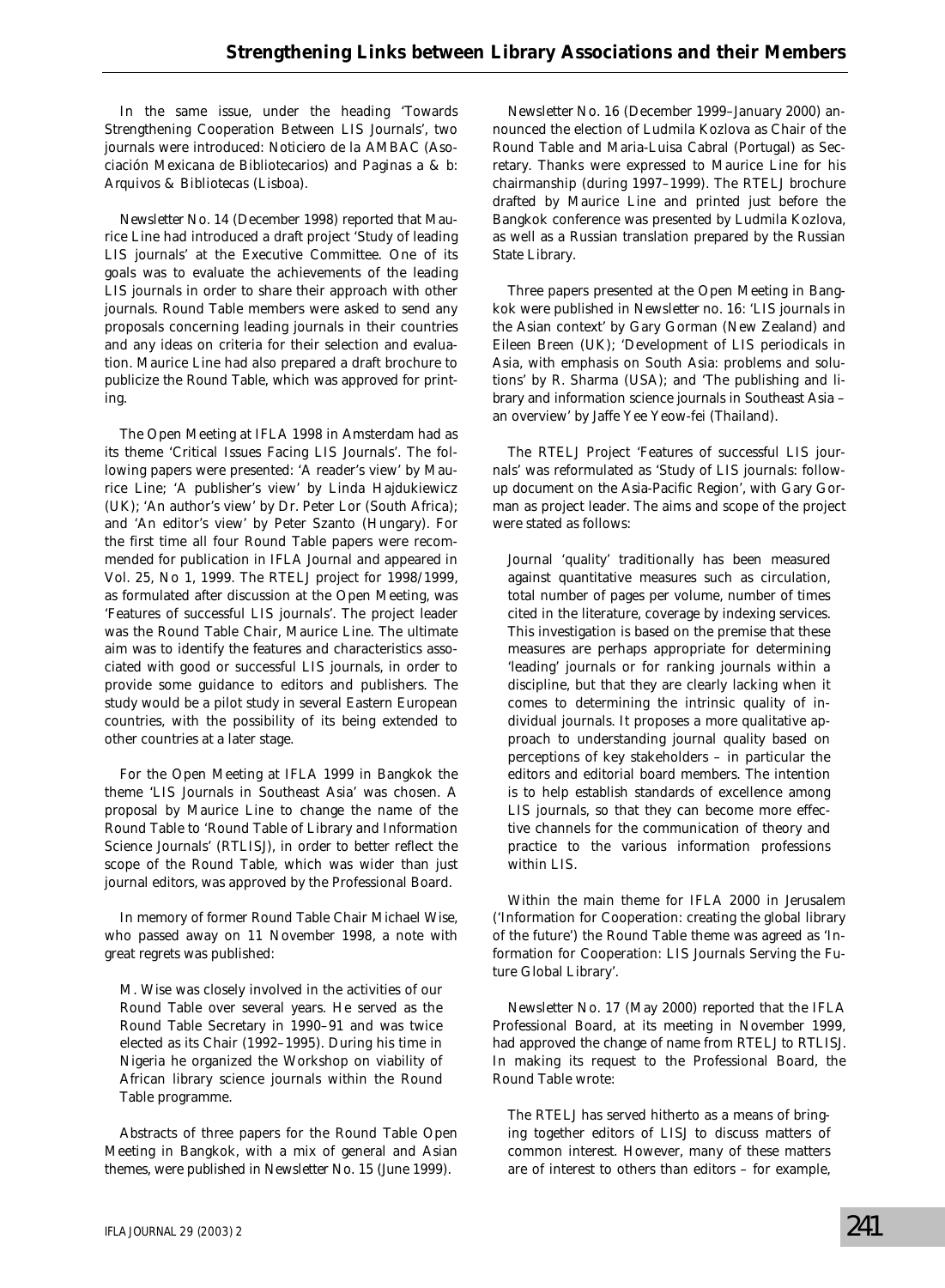publishers, authors, readers and LIS departments. This broad interest has been demonstrated by the attendance at the open sessions of the Round Table at the last two IFLA Conferences … The breadth of interest in LISJ is reinforced by the major changes that journal publishing is undergoing at the present time. A further point is that 'library journals', while it may be a convenient shorthand term for LIS journals, is no longer accurate, and could be misleading.

Under the heading 'Promotion of LIS Journals and their Practices' an article 'Recent initiatives by a major LIS journal publisher' was presented by Eileen Breen (Managing Editor, MCB University Press, UK).

*Newsletter* No. 18 (December 2000) published three papers that had been presented at the Open Meeting in Jerusalem. Maria Luisa Cabral, in her paper 'Journals and their audiences: who are their audiences?' discussed the editor's responsibility for promotion of the profession and the enhancement of knowledge. The paper 'Journal quality in the Asian region: results of a pilot study for the IFLA Round Table LISJ' by Gary Gorman was the most interesting item, being a report by Dr. Gorman and Philip Calvert (New Zealand) on the RTLISJ pilot project on the quality of LIS journals. The objectives of this study were to identify the most commonly accepted criteria for evaluation; to evaluate the success of LIS journals in meeting these criteria; and to suggest critical success factors for improving the quality of LIS journals. The project had collected data from 20 journals. The paper 'Professional journals of the Bibliothèque nationale de France' by Anne-Hélène Rigogne (France) introduced a number of relevant issues. A paper 'LIS journal response to globalization: an analytical study of leading and international journals' by Professor John Richardson Jr. (USA) was not presented, as the author was not at the meeting, but it was nonetheless decided to publish it in the *Newsletter*. A call for papers for the Open Meeting at the IFLA Conference in Boston (August 2001) on the theme 'How LIS journals create knowledge' was also published.

Abstracts of three papers presented at the Open Meeting at IFLA 2001 in Boston were published in *Newsletter*  No. 19 (June 2001): 'Journals and the shaping of disciplinary knowledge' by John Budd (USA); 'The content of Australian LIS journals: frameworks for knowledge creation' by Daniel Dorner (New Zealand); and 'LIS journals in the knowledge age' by Eileen Breen (UK) (presented at the Open Meeting by her colleague Sue Verteuil). For the first time abstracts of nine other papers submitted in response to the Call for Papers but not included in the Open Meeting agenda were published. These came from China, Denmark, India, Israel, Spain, Sweden, the United Kingdom and the USA.

At a Joint Workshop in Boston with the Round Table on Management of Library Associations on the theme, 'The Free Press: editorial independence in association magazines' the Round Table's interests were represented by Ludmila Kozlova. An interesting paper on the main theme by Leonard Kniffel (USA) led to a lively discussion.

*Newsletter* No. 20 (December 2001) reported the reelection of Gary Gorman as Chair of the Round Table and Ludmila Kozlova as Secretary. In relation to the Round Table Project 'Journal quality in the Asian region', Gary Gorman had prepared a paper on 'Quality indicators of library journals'. The IFLA Professional Board had approved the continuation of this project and 250 library journals would be studied. Keeping in mind the main theme for IFLA 2002 in Glasgow, 'Libraries for Life: Democracy, Diversity, Delivery', it was decided that the Round Table's theme should be: 'The role of LIS journals in the social context: their contribution to democracy'. Russell Bowden reminded the Executive Committee that 2002 would be the  $25<sup>th</sup>$  anniversary of the establishment of the Round Table. It was agreed that an article on the history of the Round Table should be prepared for *IFLA Journal*.

The Round Table's strategic and action plans for 2002– 2003 were published in the *Newsletter* with a slightly changed mission:

Round Table LISJ serves as a means of bringing together of library and international science journals, their editors, publishers, authors, users and LIS departments and provides an international forum for the discussion of ideas, sharing of experiences and development of projects. Its main scope to promote high standards for professional LIS journals basing on all IFLA professional priorities.

In realization of the project on 'Quality criteria for LIS journals', an article by Philip Calvert and Shi Zengzhi (China) 'Quality versus quantity: contradiction in LIS journal publishing in China' was published.

*Newsletter* No. 21 (June 2002) announced the new status of the Round Table; the Governing Board had agreed that the Round Table should become an IFLA Section. The hope was expressed that the new Section on LIS Journals would be attractive to LISJ professionals and their users and that many new members would be registered in the Section. The Governing Board also decided that the Executive Committees of Round Tables should function as Interim Standing Committees until the next series of elections (October 2004–February 2005). During the IFLA conference in Berlin (August 2003) the Interim Standing Committees should elect officers.

In 'A farewell to IFLA and the RTLISJ', Maurice Line said:

When I attend the IFLA Conference in Glasgow this year it will be my last one. The first I attended was in Budapest in 1972, and I have been to most of the conferences since then; I am sure 30 years of attendance is not a record, but it is not bad.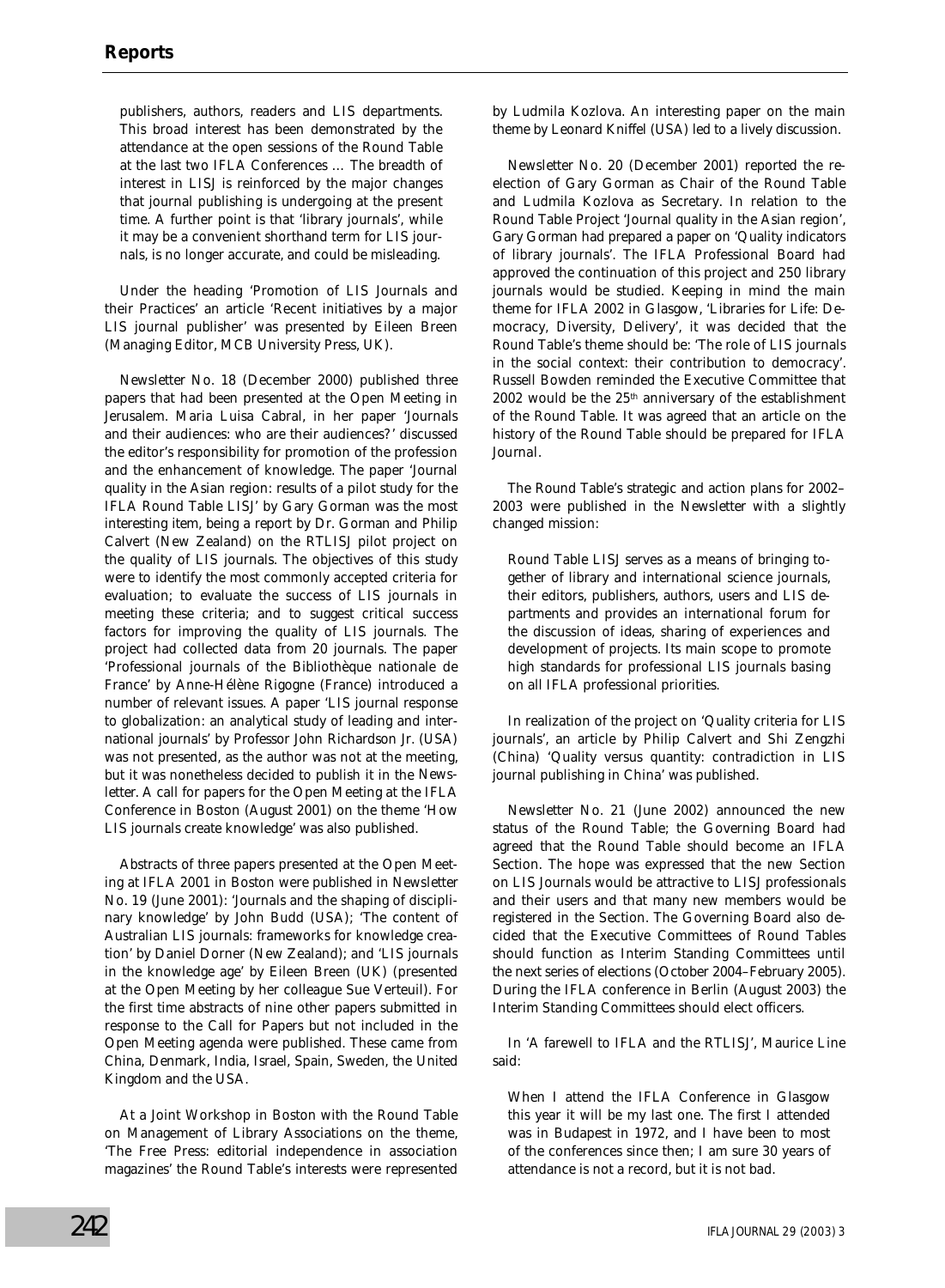My activity within the Round Table on Library and Information Science Journals will come to an end at the same time. As it happens, I shall be giving up the editorship of *Alexandria: the journal of national and international library and information issues*, which I created in 1989, at the end of this year.

I have enjoyed my association with the RTLISJ, especially my two brief years as chair. We have expanded our scope from a body of mere editors to one that embraces readers, libraries and publishers as well, and I think we have managed to get over to the profession at large a greater sense of the role that LIS journals play.

I shall miss the Round Table, but I shall watch its future fortunes from a distance with interest. I wish it every success.

*Newsletter* No. 22 (November 2002) carried a report on the Executive Committee meeting in Glasgow, the last to be held by the Committee in this capacity. The report of the Chair, Gary Gorman contained several forward-looking ideas for the development of the Section along the lines of its strategic plan. Principally, the intention is to widen the appeal of the Section so that it includes readers and librarians and not just editors and publishers. To this end the Section will be looking for collaboration with other IFLA Sections.

It was decided that the article for *IFLA Journal* to celebrate the Round Table's 25<sup>th</sup> anniversary should be prepared by Russian authors, since the representatives of the Russian State Library (Olga Timokhina and Ludmila Kozlova) had held the positions of RTLISJ officers for more than 10 years (since 1991).

A notable occasion during the Glasgow conference was a splendid party given by Emerald, the publisher of many LIS journals, one evening at the Winter Gardens, in honor of the Round Table's 25<sup>th</sup> anniversary. The food and the Scottish dancing were excellent. Gary Gorman, on Emerald's behalf, presented a scroll to Maurice Line in recognition of his service to the Round Table and Section.

The Section's new status took effect from 1 September 2002.

The following papers were presented at the Glasgow Open Meeting on the theme 'The role of LIS Journals in the social context: their contribution to democracy': 'Journal reading habits and subsequent information use by US academic and public librarians' by Susan Weaver (USA); 'Do information professionals read research published in LIS journals?' by Kathlyn Turner (New Zealand); 'Social exclusion in the information profession, and how LIS journals can encourage information provision in a wider social context' by Linda Ashcroft (UK); and 'International quality criteria for library and information science journals' by Philip Calvert and Gary Gorman, presented by Gary Gorman. Abstracts of these papers were published in issue 21 of the *Newsletter*, June 2002.

The Open Meeting theme for IFLA-2003 in Berlin was discussed in relation to the main conference theme 'Access Point Library: Media – Information – Culture'. A Call for papers for the Section's Open Meeting in Berlin, with the theme 'Blurring the Boundaries – Changing the Way in Which We Create, Distribute and Utilize Knowledge in LIS Journals' was proposed, approved and published.

# **Conclusion**

To evaluate the Round Table's activities to date it is necessary to look back on its development in order to perceive more clearly its achievements, problems, and opportunities. Among its significant contributions to the global profession has been the high quality of its programs at annual meetings, particularly those papers that dealt systematically with serial publication in library and information science in various regions of the world. The workshops that it sponsored in 1980, 1982, and 1985, with the unofficial support of several bodies, gave several editors from developing countries an opportunity to receive encouragement and practical guidance for their endeavors. The recommendations resulting from these workshops and other programs at the Section, Division, and Council levels of IFLA have raised important questions that have heightened awareness of the value of professional journals. Finally, the *Guidelines*, published in 1987, but growing out of the experience of all three workshops and the contributions of experienced editors, contained synthesized information that can help those colleagues who understand the critical place that journals and newsletters have in professional communication.

Over the past 25 years the LISJ Round Table/Section has tried to organize a number of research projects, not all of which have been successful. The scope of all the projects was so wide that it was nearly impossible to reach their objectives; the funding was not sufficient.

Another negative feature is the fact that the activities of the Round Table/Section itself have not yet become a subject of research. The only exception, apart from the present article, is the article by Donald Davis, Jr. on which the first part of this article is based. The transition from Round Table into Section requires steps to be made in this direction. A great deal remains to be done after this modest survey.

The emergence and rapid of development of information technology has made the question of the Section's role and the definition of its content and scope in a changing environment more acute. However, it should be remembered that this problem was discussed for the first time in the paper 'Electronic publications in Japan' at the Round Table's Open Meeting at IFLA in Tokyo, in 1986. Also, the Copenhagen Open Meeting (1997) was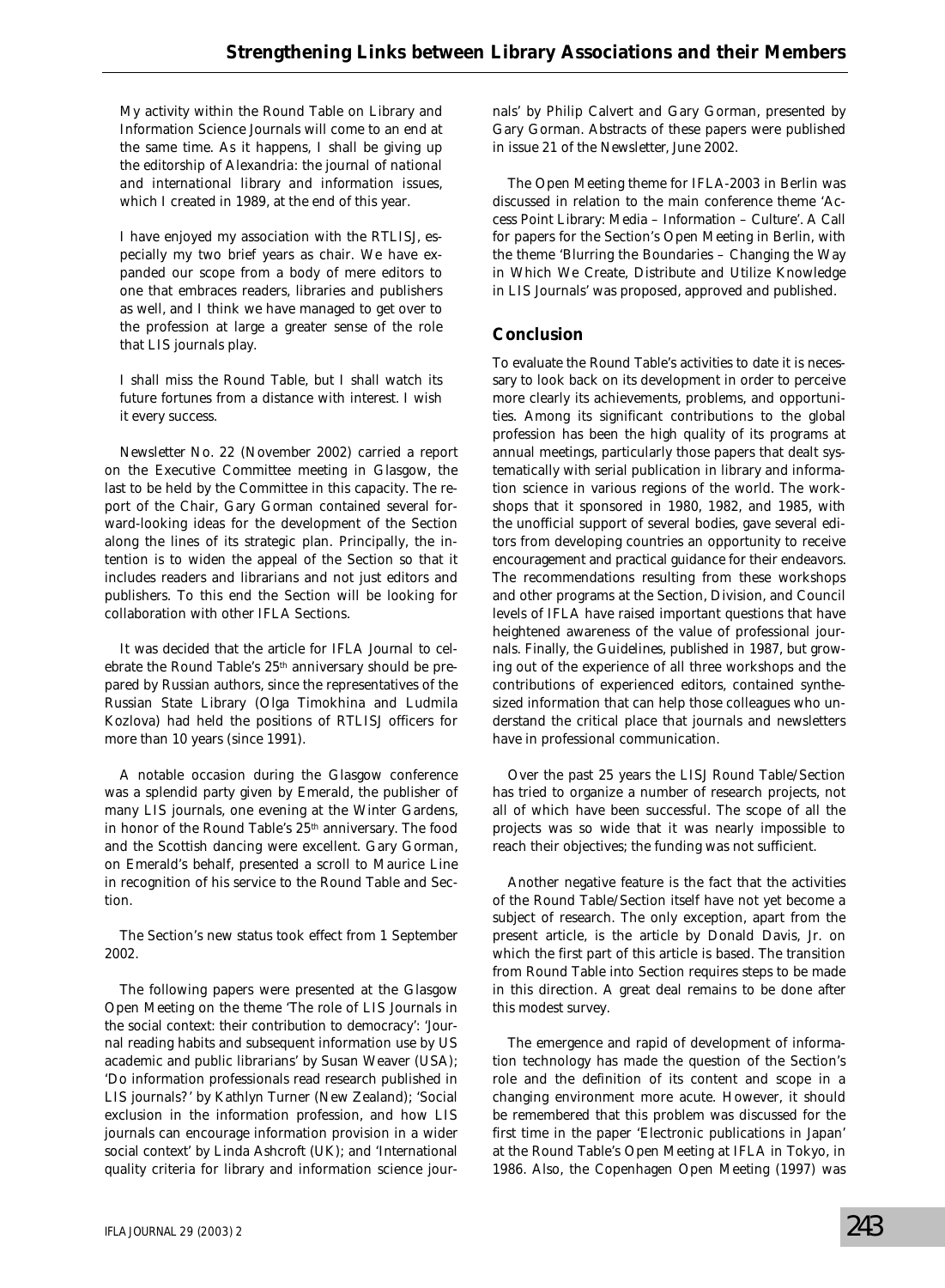completely devoted to the theme 'Towards Electronic Journals'. Nevertheless, this is not enough.

The influence of the new electronic millennium on publications in our field and cooperation between information providers and users need to be considered. The use of electronic journals in the digital environment has not yet become an active agent in international cooperation.

The key to extending the Section's range of research projects may well be the selection of priority research projects. For example, no monitoring was carried out to evaluate the use made of the *Guidelines*. Although the evaluation questionnaire was published in *Newsletter*  No 9, April 1996 and distributed among library associations and library journal editors, the response was poor.

Further exchange of experience will be very useful, provided it is based on serious analysis and well-founded conclusions.

It is necessary to note that the Round Table/Section *Newsletter* has maintained permanent headings such as Promotion of Library Journals, Sharing Experience, Promotion of LISJ Cooperation.

Effective international library cooperation is impossible without a certain level of standardization and unification. Several attempts were made during past years but more need to be made. The role of the *Newsletter* should be increased in this respect. The *Newsletter* should play a larger role as a chronicle of all notable events related to cooperation in the field of LIS journals. Fruitful cooperation with existing LIS journals might be established, not only at the meetings of the Section during IFLA conferences, but also by means of e-correspondence between meetings. IFLANET might be of great assistance to the work of this Section, as well as to others.

Not all LIS journals, even the leading ones, could be expected to become members of the Section. One barrier that must be taken into consideration is a financial one – it is necessary to pay a Section registration fee in order to join.

It is important to note that, in the last few years, most of the Open Meetings of the Round Table/Section have been organized in accordance with the main themes of the IFLA general conferences.

The Section's life is regulated by the Medium Term Programmes and action plans, though in the opinion of the Secretary the MTPs should cover periods of six years, as in the past, rather than four as at present.

The LISJ Section aims to plan its future a long way ahead, and we are confident that we are on the right path. Our goal is to pave new ways, to formulate new directions, to build a future based on past achievements, and to plan a long-term program in order to define the place of the LISJ Section within the IFLA structure.

#### *Acknowledgment*

The authors wish to thank Maurice Line for doing some editing to the draft of this article.

#### *About the Authors*

Donald G. Davis Jr., is Professor in the School of Information, University of Texas at Austin, USA. He was Chair of the IFLA Round Table of Editors of Library Journals (1987–1991); an Executive Committee Member of the Library and Information Science Journals Section up to now; and an Executive Member of the Round Table (later Section) on Library History from 1978 to the present, serving as Chair, 1999–2003. He is author and editor of numerous reference works for the profession, essays, reports and book reviews and is Editor of *Libraries & Culture*. He may be contacted at: School of Information, University of Texas at Austin, 1 University Station, D7000, Austin, TX 78712-0390, USA. Tel. +1 (512) 471-3806. Fax: +1 (512) 471-3971. E-mail: dgdavis@ischool.utexas. edu.

Olga Diakonova is Chief Librarian of the Russian State Library in Moscow. In 1965 she served as a UNESCO expert in Congo (Brazzaville) and was a Programme Specialist in the Department of Documentation, Libraries and Archives of UNESCO in Paris from 1970–1976. She served as a Standing Committee Member of the National Libraries and Statistics Sections of IFLA from 1978–1985, and assisted in the preparation of the Library and Information Science Journals Section Round Table (later Section) *Newsletter* from 1992–2002. She may be contacted at: Department of Foreign Library Science and International Library Relations, Russian State Library, Vozdvizhenka 3/5, 101 000 Moscow, Russian Federation. Tel. +7 (095) 2023565/1427. Fax: +7 (095) 2002255/ 9136933. E-mail: Lkozlova@rsl.ru.

Ludmila Kozlova is Chief of the Department of Foreign Library Science and International Library Relations of the Russian State Library in Moscow. She was Chair of the Preparatory Committee for the 57<sup>th</sup> IFLA Council and General Conference in Moscow in 1991, a Standing Committee Member of the Section on Statistics from 1985–1993 and again from 1997–2005, and a Standing Committee Member of the National Libraries Section from 1993–1997. She has been the Russian language representative on the IFLA Publications Committee and a member of the Editorial Committee of the *IFLA Journal*  since 1994, an officer of the IFLA Library and Information Science Journals Round Table (later Section) from 1995 to date and Editor of its *Newsletter* from 1992– 2002. Contact address as for Olga Diakonova.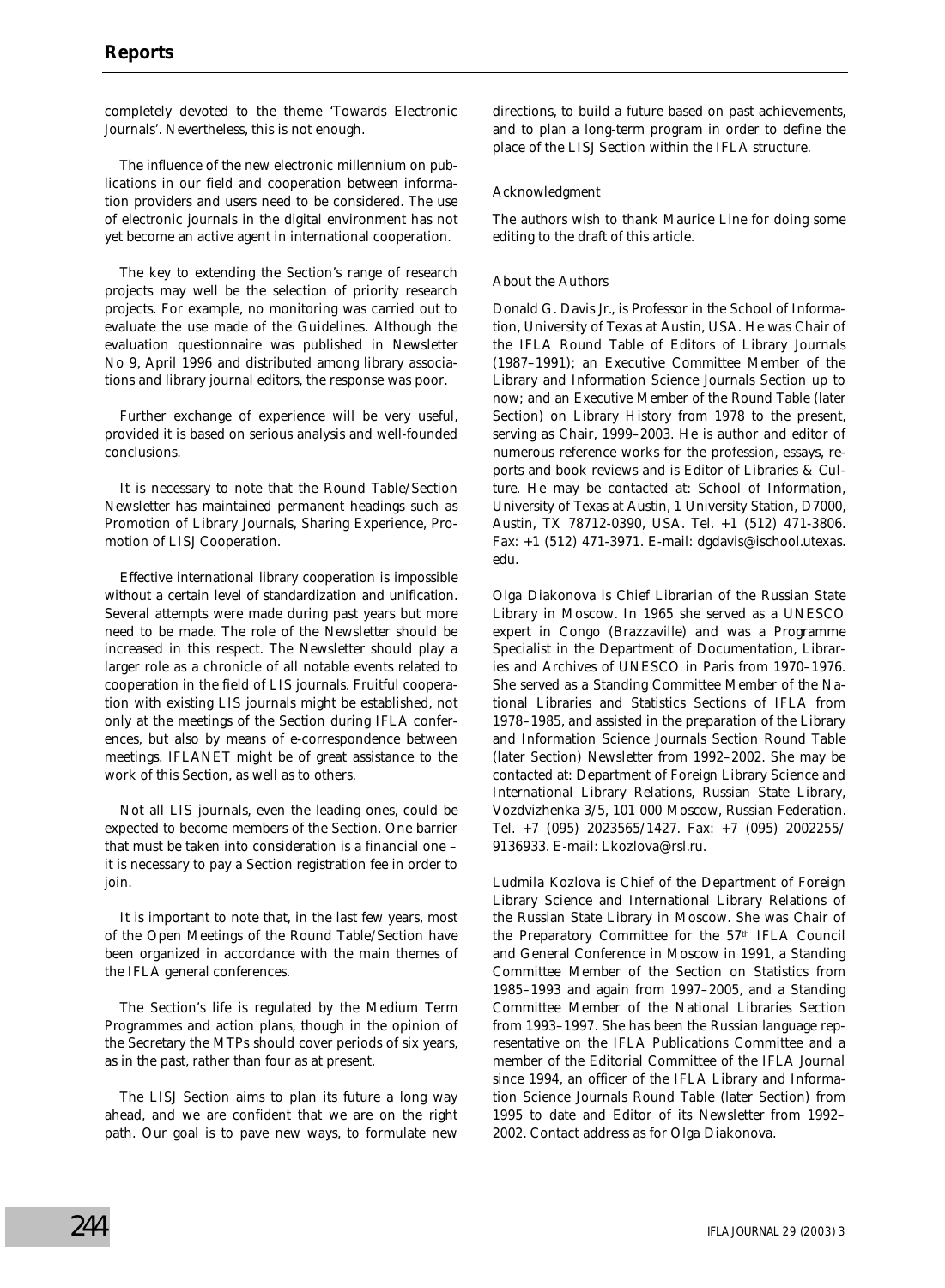# **RIGHT** SHIMMON, SECRETARY-GENERAL *CONSTRUCTION* **NEWS**

#### IFLA Policies and Programmes

## **Cuba**

IFLA and its Committee on Free Access to Information and Freedom of Expression (FAIFE) issued a press statement on 12 June 2003 expressing their deepest concerns about the effects of US policies on access to information in Cuba.

News that Marcia Medina Cruzata of the Biblioteca Nacional José Martí has been denied a visa to participate in the XIIIth General Assembly of Acuril (The Association of Caribbean University, Research and Institutional Libraries) in Puerto Rico has heightened IFLA's concern about US policies to isolate Cuba. Previous policies allowed professional interaction but recent tightening has made that more difficult.

This adds to the longstanding embargo on trade with Cuba, which has had a marked effect on the capacity of Cuban libraries to offer the range of resources needed by the Cuban people. IFLA has previously called on the government of the United States to share information materials widely in Cuba and to address the systemic effects of the embargo. A resolution of IFLA Council, when meeting in Boston in August 2001, stated its strongly felt concerns about the effects of the US embargo and urged the US Government to eliminate obstacles to access to information and professional interaction imposed by US Government policies.

Obstacles include:

- bureaucratic difficulties with the export of information materials to Cuba despite their formal exclusion from the embargo
- a severe reduction in the capacity of Cuban libraries and citizens to purchase information materials and

related technologies due to the economic effects of the embargo

- indirect disruption of access to information by Cubans and Cuban libraries caused by the effects on power supply, telecommunications and other aspects of life in Cuba
- inhibitions to professional interaction and exchange caused by the restrictions on travel to the US by Cuban nationals and to Cuba by US nationals.

The Chair of the IFLA/FAIFE Committee, Mr Alex Byrne, urged the US government to eliminate obstacles imposed by its policies on access to information by Cubans.

*Ross Shimmon Secretary-General* 

#### **Joint IFLA/IPA statement on Freedom of Expression on the Internet**

The International Publishers' Association (IPA) and the International Federation of Library Associations and Institutions (IFLA) state that access to, and expression on, the Internet and all of its resources should be consistent with the United Nations Universal Declaration of Human Rights and especially Article 19:

Everyone has the right to freedom of opinion and expression; this right includes freedom to hold opinions without interference and to seek, receive and impart information and ideas through any media and regardless of frontiers.

Recognizing that unhindered access to information is essential to freedom, equality, global understanding and peace,

### NEWS CONTENTS

| <b>IFLA Policies and</b>      |     |
|-------------------------------|-----|
| Programmes                    | 245 |
| World Library and Information |     |
| Congress, Berlin              | 246 |
| <b>IFLA Council Meetings</b>  |     |
| in Berlin                     | 255 |
| Election Results              | 258 |
| From the Governing Board      | 260 |
| Future Conferences            | 261 |
| Membership                    | 261 |
| From the Divisions            |     |
| and Sections                  | 262 |
| Grants and Awards             | 262 |
| From IFLA Corporate           |     |
| Partners                      | 264 |
| From other Organizations      | 265 |

Acknowledging that the fundamental principles underlying the use of copyright materials in the print environment remain the same in the electronic environment,

Asserting that intellectual freedom is the right of every individual both to hold and express opinions and to seek and receive information and is at the heart of both publishing and library and information service,

Observing that:

The Internet has become a vital medium for freedom of expression and freedom of access to information,

The provision of unhindered access to information via the Internet supports communities and individuals to attain freedom, prosperity, creativity and development,

### *IFLA and IPA assert that:*

Access should not be subject to any form of ideological, political or religious censorship.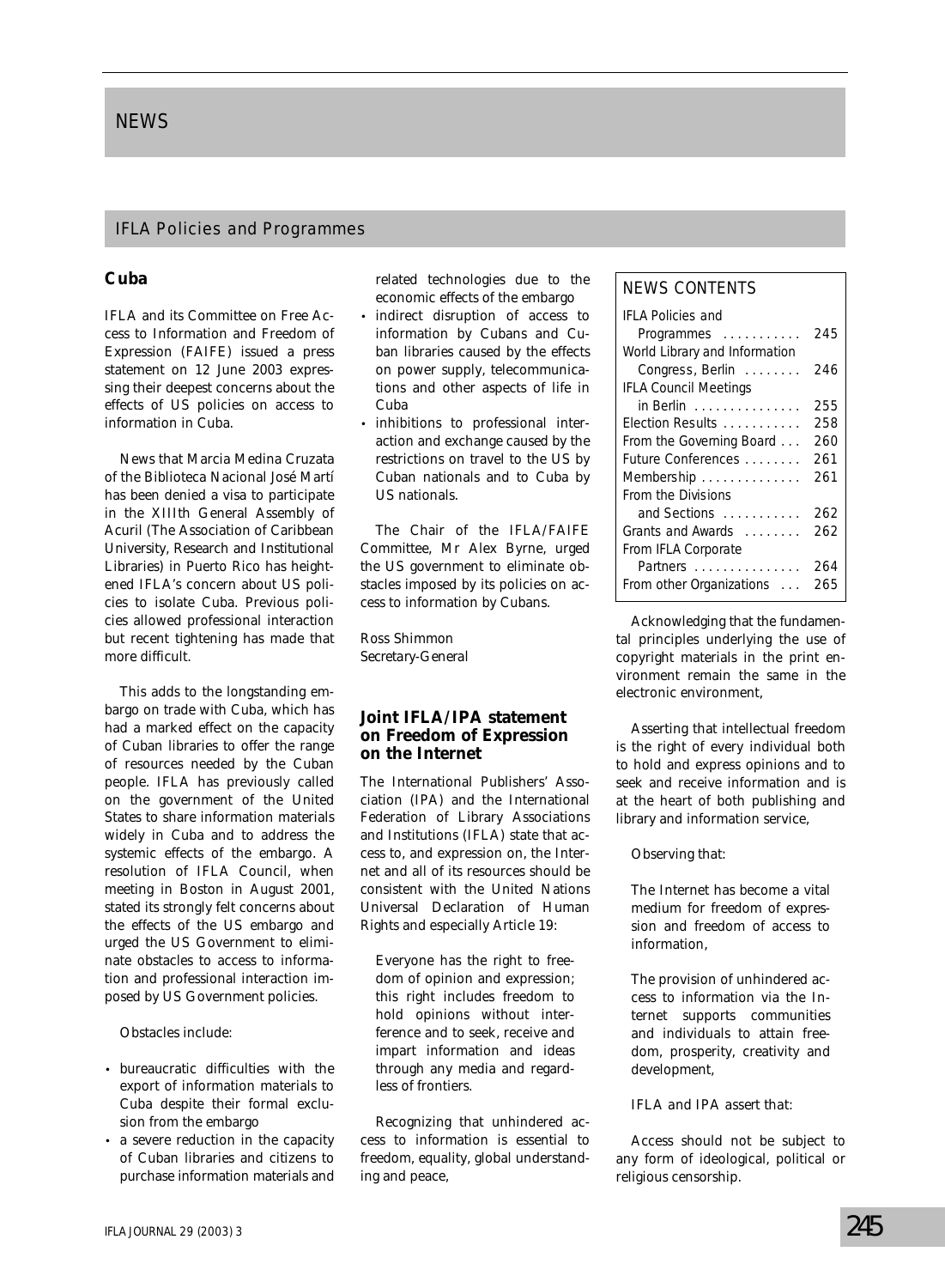### *IFLA and IPA urge:*

- The international community to support the development of Internet accessibility worldwide, and especially in developing countries, to thus reap the global benefits offered by the Internet,
- National governments to develop a national information infrastructure which will deliver Internet access to all the nation's population,
- All governments to support the unhindered flow of Internet acces-

sible information and to oppose any attempts to censor or inhibit Freedom of Expression.

*Approved by the IFLA/IPA Steering Group at its meeting in Toronto on 26th June 2003.*

# World Library and Information Congress, Berlin

# **Another Success in Berlin**

More than 4,500 participants from 133 countries attended the World Library and Information Congress, the 69th General Conference of the International Federation of Library Associations and Institutions, which was held in Berlin from 1–9 August. More than 1,120 delegates were first-timers, and more than 80 were enabled to attend thanks to generous grants from a variety of organizations. Twentyone new members joined IFLA during the Congress.

The theme of the Congress, 'Access Point Library: Media – Information – Culture' was symbolized by the Congress logo, based on the Brandenburg Gate in Berlin and reflecting the role of libraries of all kinds as gateways to information, knowledge and culture.

Freedom and equity of access to information and freedom of expression were pervasive sub-themes throughout the Congress, reflected dramatically in an account of the destruction and looting of libraries in Iraq by M. Jean-Pierre Arnoult, the only librarian in a recent UNESCO mission sent to assess the effects of the war on Iraq's cultural heritage. Delegates were stunned by distressing photographs of damaged and destroyed libraries and archives, and various pledges of assistance were made during the discussion. A resolution urging action by governments to help restore the library and information infrastructure in Iraq was passed by the Congress in its closing session.

Lively debates also took place on the impact of the anti-terrorism legislation being introduced around the world, which often impedes free access to information. The Congress also approved a resolution deploring the introduction of legislation that violates fundamental human rights to privacy and unhampered access to information in the name of national security, and calling for the repeal or amendment of all such legislation in order to protect these rights.

Outstanding among several important keynote addresses was a presentation on the forthcoming World Summit on the Information Society by M. Adama Samassékou, President of the Preparatory Committee for the World Summit and formerly Minister of Education in Mali. Describing the destruction of the Berlin Wall as 'an historical celebration of liberty and solidarity', M. Samassékou went on to note that 'there are other walls which divide human beings'; there are those who can read and those who cannot; there are the information rich and the information poor. We speak of our planet as 'globalized', but in reality it is torn by many divides – not only the so-called 'digital divide'. Discussing the nature of the transition towards an Information Society, M. Samassékou declared:

I am profoundly convinced that the role of libraries and information services in the creation and diffusion of knowledge and in formal and informal education will not only continue to be indispensable, but will become more and more important.

At the end of a six-year period of office, Mme. Christine Deschamps handed over the Presidency of the Federation during the closing ceremony to Ms. Kay Raseroka of Botswana, whose Presidential theme for the next two years will be 'Libraries for Lifelong Literacy'.

# **"Long Live IFLA!"**

In her address to the opening session of the Berlin Congress, the outgoing President, Christine Deschamps, provided an overview of some the main achievements of IFLA during her sixyear Presidency, during which time, she said, "IFLA has undergone profound changes". The most important of these changes, in her view, was certainly the drafting of the new IFLA statutes:

We have tried to rejuvenate IFLA, to give it better structures, better adapted to the international environment, and allowing more democratic working. … One of the first measures that we took, immediately, contributing to the democratization of IFLA, was the decision to hold elections by postal ballot and not only by voting at the Conference. In this way, the least developed countries, which could not previously be represented at the Council, not even by proxy, can henceforth make their voices heard directly. We hope that this gives them a truer idea of the interest we take in them and of the extent to which we value their opinion.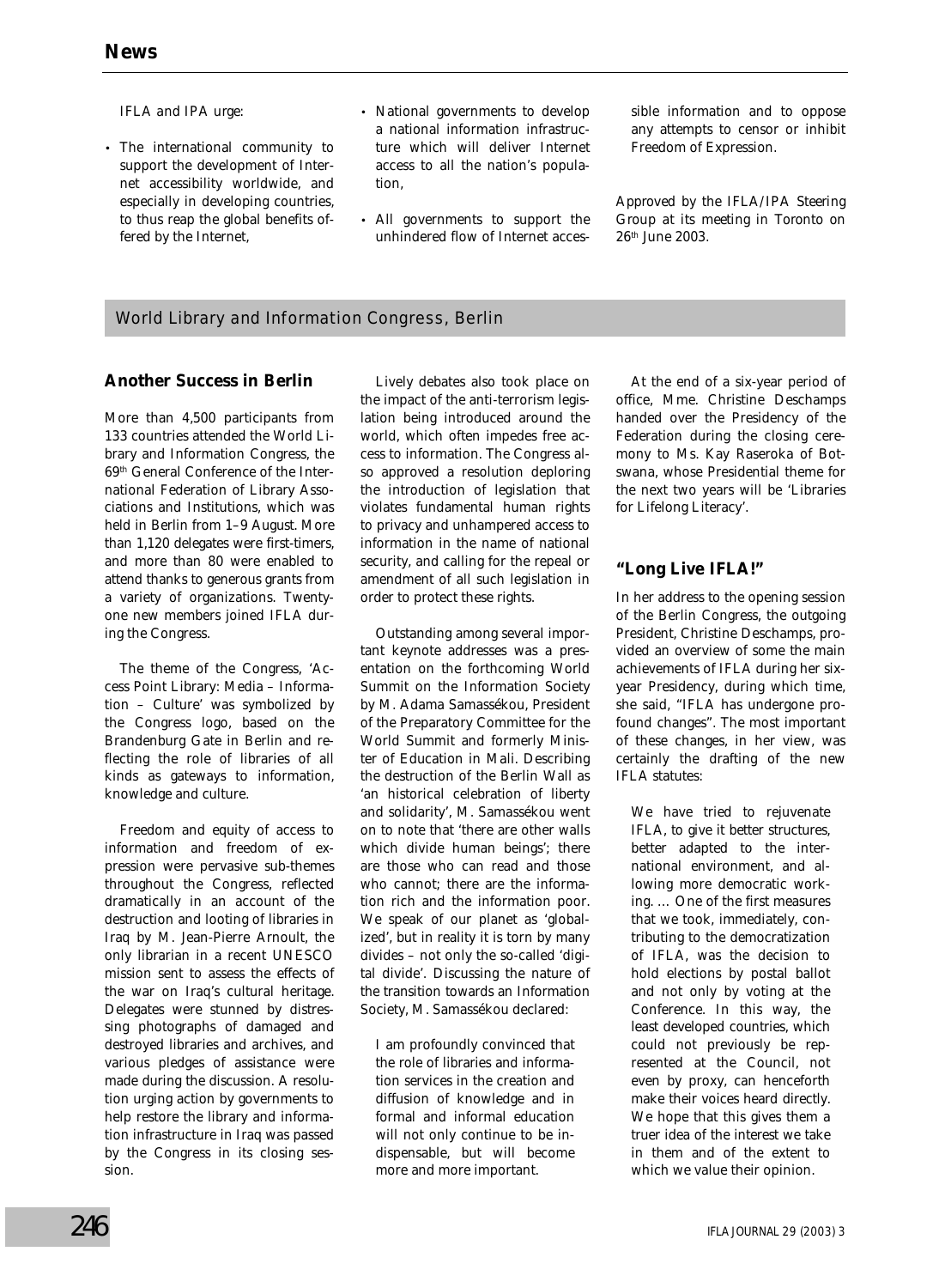In another action aimed at helping poorer countries experiencing difficulties, membership subscriptions for those countries classed by the United Nations as least developed had been reduced by 60 percent. Although this had been difficult to achieve in the present economic climate, it had been "absolutely necessary … to give substance to the term 'solidarity', and demonstrate our fierce determination to bring together librarians of all countries, including the least privileged". Subscription rates for students of librarianship had also been significantly reduced, and young information professionals in developing countries had been helped to build on their initial training through visits to libraries and associations in the United States under the joint IFLA/ OCLC training programme, established with support from OCLC, UNESCO and the American Library Association.

Also during the last six years, IFLA had greatly developed its international relations with various member organizations of the United Nations system – not only with UNESCO, but also with other UN agencies such as the World Intellectual Property Organization (WIPO) and the International Organization for Standardization (ISO). Christine drew particular attention to IFLA's participation in the International Committee of the Blue Shield, which had been created in close cooperation with UNESCO and which brought together representatives of IFLA, the International Council on Archives (ICA), the International Council of Museums (ICOM), and the International Council on Monuments and Sites (ICOMOS). The Committee works, in collaboration with IFLA's Preservation and Conservation programme, to protect museums, archives, libraries, monuments and sites in case of natural disaster and in times of war. Unfortunately, the Blue Shield had had to expend a large part of its efforts on the effects of war in the last few years, in the former Yugoslavia, Afghanistan and, more recently, in Iraq.

A new and very significant development had been IFLA's successful efforts to introduce 'libraries' into programmes for international development, including participation in the G8 DOT Force and the preparations for the World Summit on the Information Society. The effort involved was considerable, but essential in order to demonstrate the importance of library services in the emergence of this new society.

Turning to the Core Activities, Christine Deschamps first drew attention to two important Committees which had come into existence just at the moment when she took over the presidency in 1997: the Committee on Copyright and Other Legal Matters (CLM) and the Committee on Freedom of Access to Information and Freedom of Expression (FAIFE). She thanked the Chairs of the two committees, Marianne Scott and Alex Byrne, both of whom were stepping down during the Congress, and also thanked Ingrid Parent for her work in setting up a joint working group with the International Publishers Association (IPA). The efforts of this last group meant that, for the first time, publishers and librarians could work in partnership on sensitive political and economic issues without clashing. The President also summarized the position with regard to the older Core Programmes, on Universal Availability of Publications (UAP), Preservation and Conservation (PAC), the Advancement of Librarianship Programme (ALP), Universal Bibliographic Control and International MARC, (UBCIM) and Universal Dataflow and Telecommunications (UDT).

The organization of the annual conference had been improved in various ways, including the establishment of criteria for the selection of candidate cities and the encouragement of multilingualism within IFLA, for example, through the publication of *IFLA Express* in all the official working languages of IFLA.

Referring to her worldwide travels as President during the past six years, Christine said:

I have always thought it most important to consider my role as to bring people together, to get all our members working together. IFLA is so diverse and varied that it is essential to nourish the spirit of solidarity, cohesion and belonging which is shared by all our members. I will not recite here the names of all the countries that I have visited during my Presidency. I have travelled a lot, I have been in poor countries and in rich countries, in libraries of all types, large and small. Everywhere I have seen devoted and enthusiastic professionals who have achieved inspiring things, regardless of their countries' level of economic or technological development. As I leave IFLA I am more than ever committed to libraries and to the role they can play in countries' development and the social and economic integration of their users. I would just like to say that libraries do not need huge resources in order to provide useful and necessary services to our users. It is occasionally the poorest who show the greatest imagination and creativity in this area. We thank them for this lesson in humility and solidarity (there is that word again!).

After briefly summarizing the work related to IFLA publications and routine activities such as Governing Board and committee meetings, the President thanked the Headquarters staff for their efforts and the French Government for its support for her Presidency, and concluded:

There! We have come to the end of those six years. Six years seems a very long time, but when you want to achieve things, the time passes quickly. There will always be people who will say that we should have done more, or done things differently. That is inevitable, and I myself would have liked to better manage the transition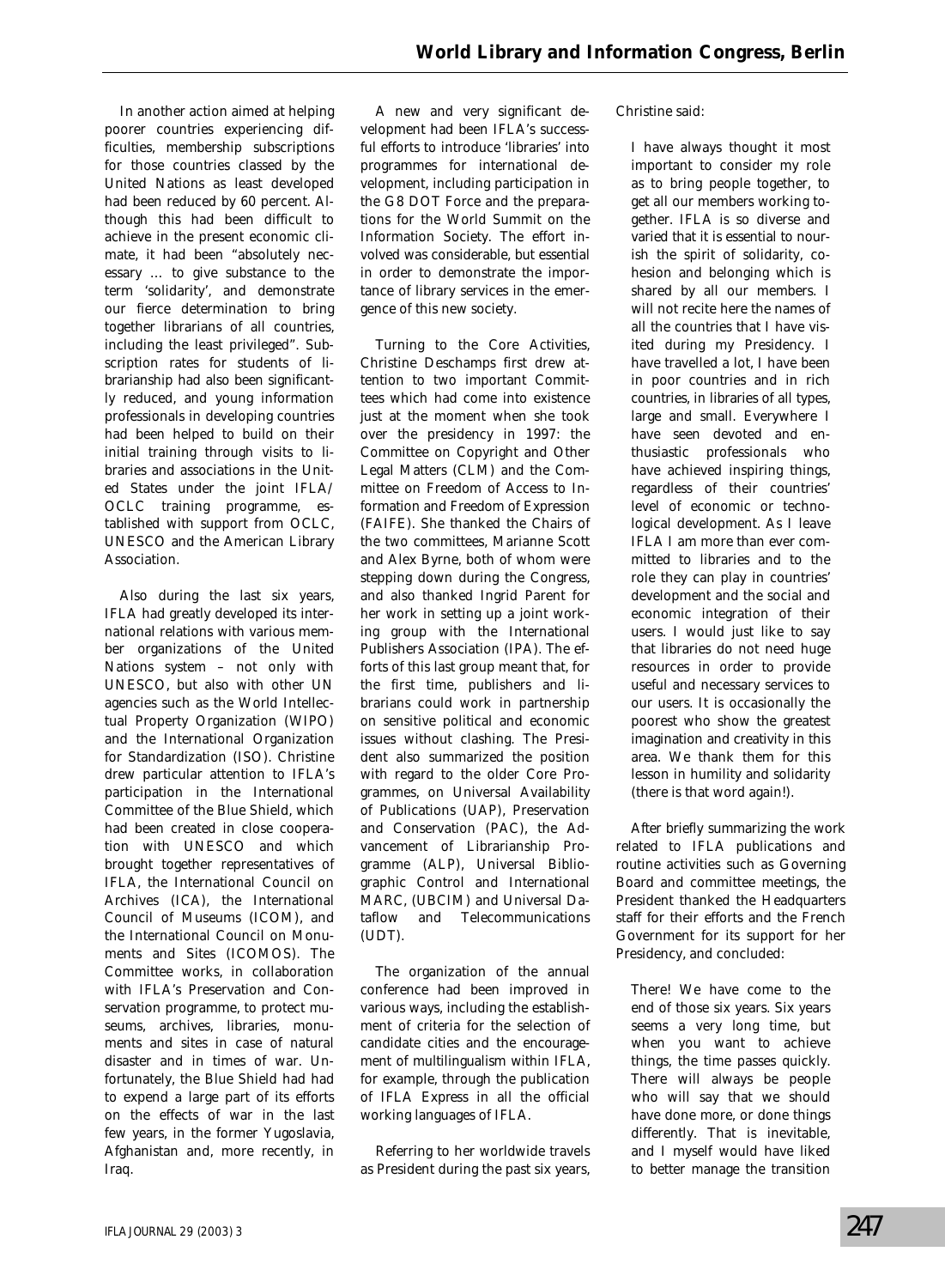

*"There! We have come to the end of those six years." – Christine Deschamps.* (Photo: BDB-IFLA 2003/Dirk Deckbar)

to our first President-Elect, Kay Raseroka. But one cannot do everything, and to err is only human. Nevertheless, I would like to gauge our results against two numerical standards: IFLA membership, which stood at 1514 in 1997, while today it stands at 1754; and the number of conference participants: 3500 at the Amsterdam conference, 4000 at Boston, 4500 at Glasgow, and – at the time of writing these lines – it appears that we may draw even more to Berlin. I like to think that this proves the vitality, the modernity and the smooth running of our institution. I think I can say that I am leaving it in good hands with Kay, and I wish her success. Long live IFLA! With these words I declare the World Library and Information Congress, the 69th IFLA Conference open!

## **"This is a Wonderful Time to be a Librarian"**

*On formally taking over the position of President from Christine Deschamps at the close of Council 2 in Berlin, Kay Raseroka addressed the assembled IFLA members and staff as follows:* 

Permit me, distinguished colleagues, to pay tribute to the founders, past

Presidents, officers and members of the Federation, whose vision, dedication to the values of the profession of librarianship and information services have positioned us, their inheritors and heirs, to stand where we are today: the global voice of librarianship, united in our belief in the Core Values of IFLA.

This is a wonderful time to be a librarian. We all have immense opportunities to use our key professional skills of helping people advance knowledge to enrich lives and to create an environment within our libraries and information centres that enables individuals in the diverse communities which we serve to enjoy freedom of access to information.

We have done extremely well in the organization of information and the establishment of standards, guidelines, and manifestos as a foundation for service. Now is the time to ACT. Let us use these tools to provide better information services. Let us advance our commitment to our core values through concrete actions that help people to freely access the information they need for advancement in all aspects of their lives.

In selecting 'Libraries for Lifelong Literacy' as the theme for my Presidency, I am deeply conscious of the fact that many, many people, all over the world, have no opportunity to make use of or benefit from printed information. The barriers are various:

- inability to read in any language
- inability to read in a particular language needed to access relevant information
- sight disability for various reasons including loss of sight due to ageing.

The developments in information and communication technologies (ICTs) are changing our ability to create and access information without regard to distance. While these technologies still make extensive use of the printed word, they also make it possible for people who cannot read to obtain information through audio-visual media. The challenge for librarians is to stretch our frames of reference to creatively and imaginatively exploit all aspects of ICT for the benefit of humanity.

In a recent visit to the library of the Canadian Institute for the Blind, it occurred to me that there are similarities in the experiences of those who are blind or dyslexic and those who belong to an oral tradition. If people in both developed and developing countries can listen to stories of their own heritage, hear those from the experience of others, gather at their local libraries to obtain information on health, agriculture, the weather and other topics by listening to tapes or broadcasts, consulting websites, and so on, the barriers caused by print disability will be overcome.

Information and communication technologies will thus contribute, in a practical way, not only to bridging the information access divide, but also to enlarging vistas and increasing the potential for personal learning and growth.

The issue of access to information by the print disabled through the use of ICTs raises important questions of copyright. Audio-streamed materials are often accessible only on a one-toone basis and may be broadcast to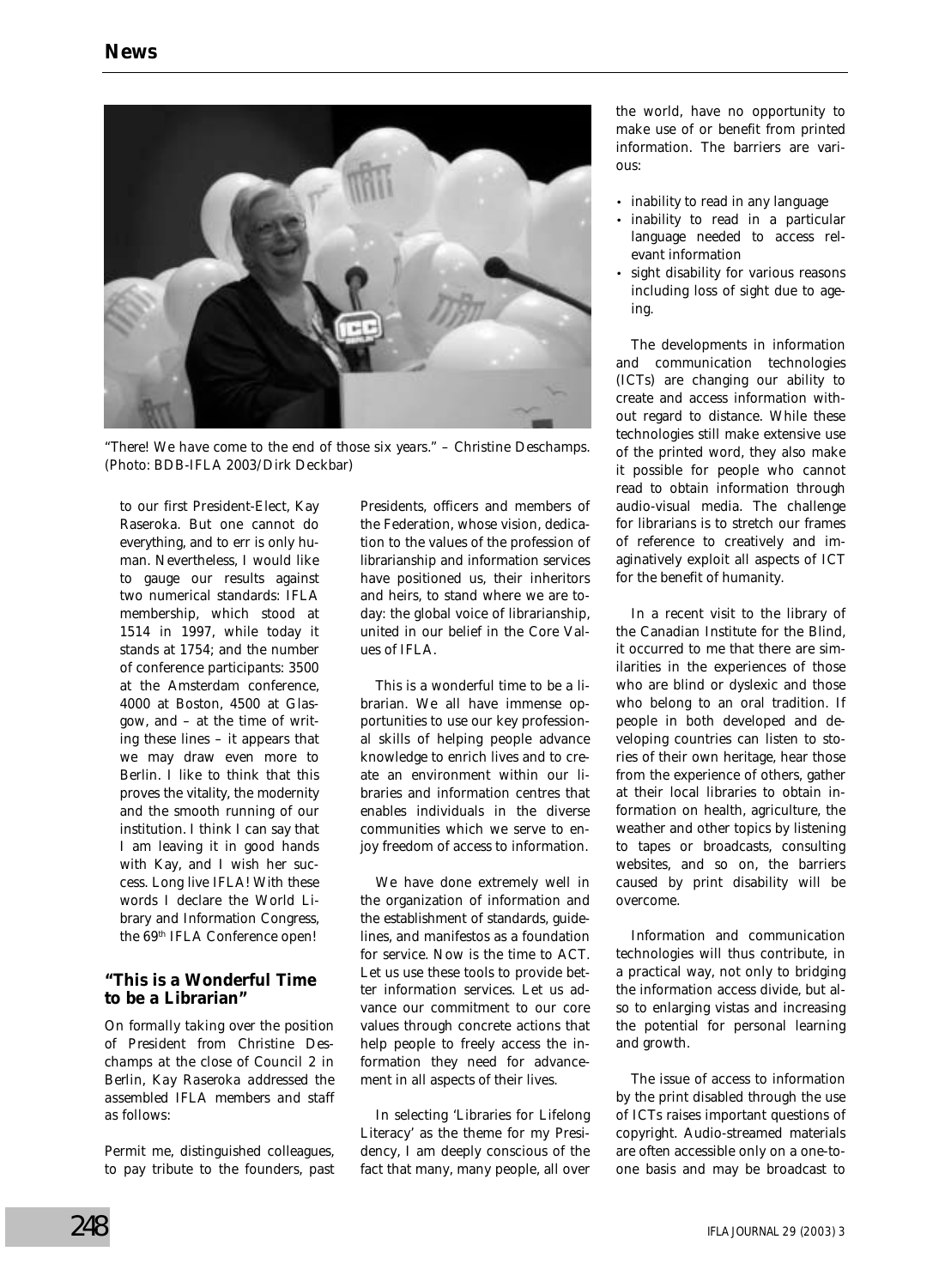groups only with special permission in order to satisfy copyright requirements.

The challenge here is for librarians to engage in the various aspects of intellectual property rights in support of the IFLA core activity on Copyright and Other Legal Matters.

We need to:

- understand the commercial influences on the construction of copyright regimes
- explore and expose the detrimental effects of such regimes on the realization of the fundamental principle of sharing information for educational and personal advancement rather than commercial benefit
- apply this principle to all sources of information and knowledge, from indigenous knowledge systems to scholarly information systems.

I wish to challenge us to focus on developing the information and knowledge society from childhood, through partnership between the public and school library systems.

While we aggressively engage in advocacy at the World Summit on the Information Society at the international level, the reality of our claim that

Librarianship is the only profession which is really alert to an information literate citizenry as the prerequisite for personal and democratic empowerment, lifelong learning and societal and economic development (Bundy, 2002)

must be reflected through case studies of successes and efforts at developing information literacy within both public and school library systems. As we focus on user needs we empower ourselves to be the heart of the information and knowledge society from the point of view of users, the electorate who are ultimately the guarantors of sustainability of libraries.



*"This is a wonderful time to be a librarian!" – Kay Raseroka at the closing ceremony.* (Photo: BDB-IFLA 2003/Dirk Deckbar)

Last but not least, the HIV/AIDS pandemic is a serious threat to life all over the world, but particularly in Sub-Saharan Africa. The spread of the virus is due in large part to ignorance, particularly among young people. Ignorance can only be overcome through education and the provision of relevant information. Libraries and information services therefore have a major role to play in combating the spread of HIV/ AIDS by providing accurate and upto-date information on its causes, on effective protective measures and treatments, and on counselling and other support services for AIDS sufferers.

During my Presidency, the President and President-Elect will work as a team. The Governing Board will focus on the vision, strategy and actions that only it is capable of implementing.

National library associations are the foundation of IFLA and will work as partners with the Governing Board in formulating and implementing actions for advocacy at the national level.

Our success as leaders of the Federation will depend on your support. We urge you to focus on actions that will have clear, measurable outcomes and that will make a difference to library users and help them to participate fully in the evolving information and knowledge society.

### **Reflections on the 2003 World Library and Information Congress**

#### Winston Tabb

Madam President, Fellow Delegates to this 69th IFLA General Conference and Council, but our first World Library and Information Congress: As outgoing chair of IFLA's Professional Committee, which today concludes its service as IFLA's first Professional Committee, I welcome the opportunity, at the end of a highly successful conference, to take a few moments to reflect on the professional highlights of the warm and stimulating week we have spent together.

The theme of this World Congress, 'Access Point Library: Media – Information – Culture', gave many opportunities for IFLA's professional units to focus on the ways in which libraries of the future will not only fulfil their traditional roles but serve a broad range of information provision needs in their communities and in the global network. Planning programs, discussion groups, and poster sessions emanating from this theme gave sections, core activities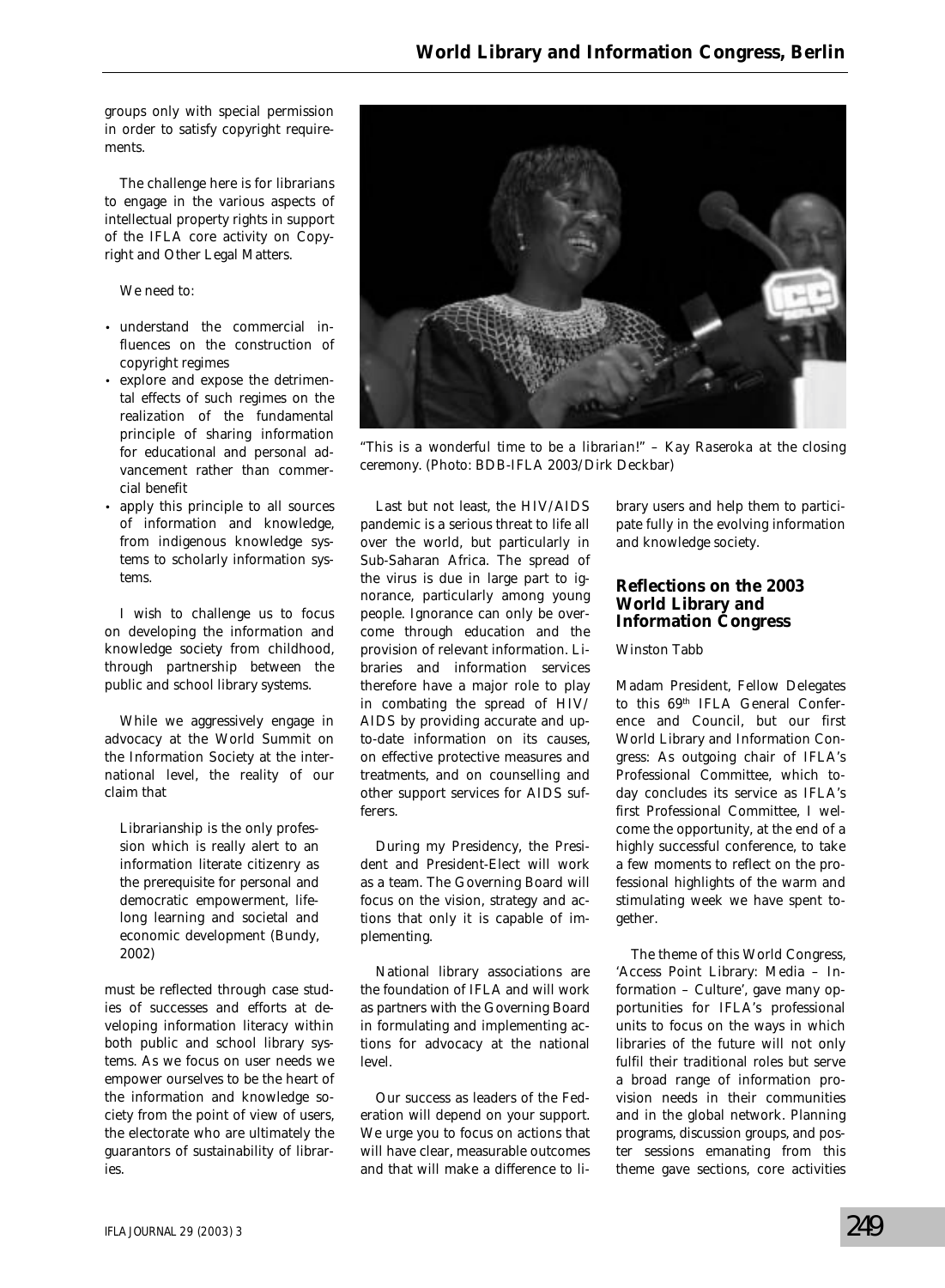and individual members opportunities to re-enforce the Federation's core values of (1) freedom of access to information, ideas and works of imagination; (2) the belief that people, communities and organizations need universal and equitable access to information for their social, educational, cultural, democratic and economic well-being; and (3) a commitment to delivery of high quality library and information services helps guarantee that access.

The impact that an ever-widening array of media is having on our profession and services was stressed in programs such the Audiovisual and Multimedia Section's program, 'Audiovisual and multimedia as part of the curricula in library schools and continuing education'; the Art Libraries Section's program, 'The evolution of the art library: from early collecting to virtual services'; and the Serial Publication and Reference Section's joint workshop on 'Electronic journals: how they are changing our lives'. Library visits to a broad range of special libraries, archives and museums gave additional opportunities for delegates to be exposed to the ways in which various media are affecting our profession.

Challenges in strengthening information content and services by building strategic alliances and serving special information needs were addressed in the Government Libraries Section's program, 'Changing governments, changing libraries'; and in the Libraries Serving Disadvantaged Persons Section's program, 'Library services to prisoners: accepting the challenge and making it happen'. Plenary sessions, such as Rainer Kuhlen's talk, 'Change of paradigm in knowledge management – framework for collaborative knowledge production', further promoted this sub-theme.

The third sub-theme, guaranteeing human culture and values, struck a responsive chord with many sections, such as Latin America and Caribbean, which presented a program on 'Access to cultural information in the libraries of Latin America and the Caribbean'; the Africa Section, whose program was on 'Libraries and cultural values in the changing information world: African perspective'; and Libraries Serving the General Public Section's program, 'Libraries as vital partners in the social and cultural fabric of modern society'. The cultural role of libraries was also a popular theme among the members who volunteered to present poster sessions, such as Donald Davis' poster on 'Library and cultural history'.

These are just a few examples of the many programs, plenary sessions, library visits and poster sessions at this World Congress that demonstrate a commitment to IFLA's core values, support our professional priorities – such as supporting the role of libraries in society and providing unrestricted access to information – and bring some coherence to the programmatic aspects of our conference, a concern to which the Professional Committee has recently devoted a considerable amount of attention. So on behalf of that Committee I thank the National Organizing Committee and all of our sections and committees and presenters for your efforts to make this an intellectually challenging, educational and unifying conference.

A highlight of this week's conference for the 130 or so who were able to attend was the President-Elect's program on Wednesday. Following on the highly successful brainstorming session hosted by Kay Raseroka in Glasgow last year, delegates from 39 countries gathered to develop specific action items they would like to see IFLA's sections pursue during the next two years to support our incoming President's theme, 'Libraries for Lifelong Literacy'. Most of the participants worked in groups organized around IFLA's eight professional divisions; two separate tables were devoted to the crosscutting themes of Indigenous Knowledge and Advocacy. Many of us who were privileged to participate were struck, as leaders from the various tables briefly presented their recommendations, not that there were different approaches

and actions, as one would expect in such a diverse organization; but at how broad was the consensus about the need for more effective advocacy for libraries from all parts of the profession, and at how many encouraging suggestions the members themselves posed about possibilities for more effective partnerships within the Federation. The Professional Committee congratulates Kay Raseroka on this innovation in collaborative program planning and looks forward to working with her to ensure that the World Congresses in Buenos Aires and Oslo build on this great beginning.

Another element of this conference that has been widely praised was the poster sessions. The physical arrangements in this conference centre were perfect for this increasingly popular element of our professional program. To recognize the important role the poster sessions play in educating the delegates and in offering additional ways for members to contribute to the conference, the Professional Committee, for the second year, is awarding a prize for the most outstanding poster session. A jury comprising Professional Committee members John Meriton and Glynis Willars reviewed the 60-plus poster sessions offered this year. After carefully considering the information content; overall interest and relevance to IFLA's professional priorities; the aesthetic quality, general appearance and clarity of the presentation; and the helpfulness of the presenters at each poster session, the award jury selected as this year's winners of the Outstanding Poster Session Award, Ivan Pehar and Martina Dragij of Croatia. Their colorful, beautifully designed poster showed in clear visual images the restoration of the city library of Zadar and its many community-centered services. Their library has been saved and restored by community action with substantial help from the army. The presentation showed great commitment and enthusiasm. Care was taken to ensure that both German and English speakers were present to describe the project and expand on its visual imagery.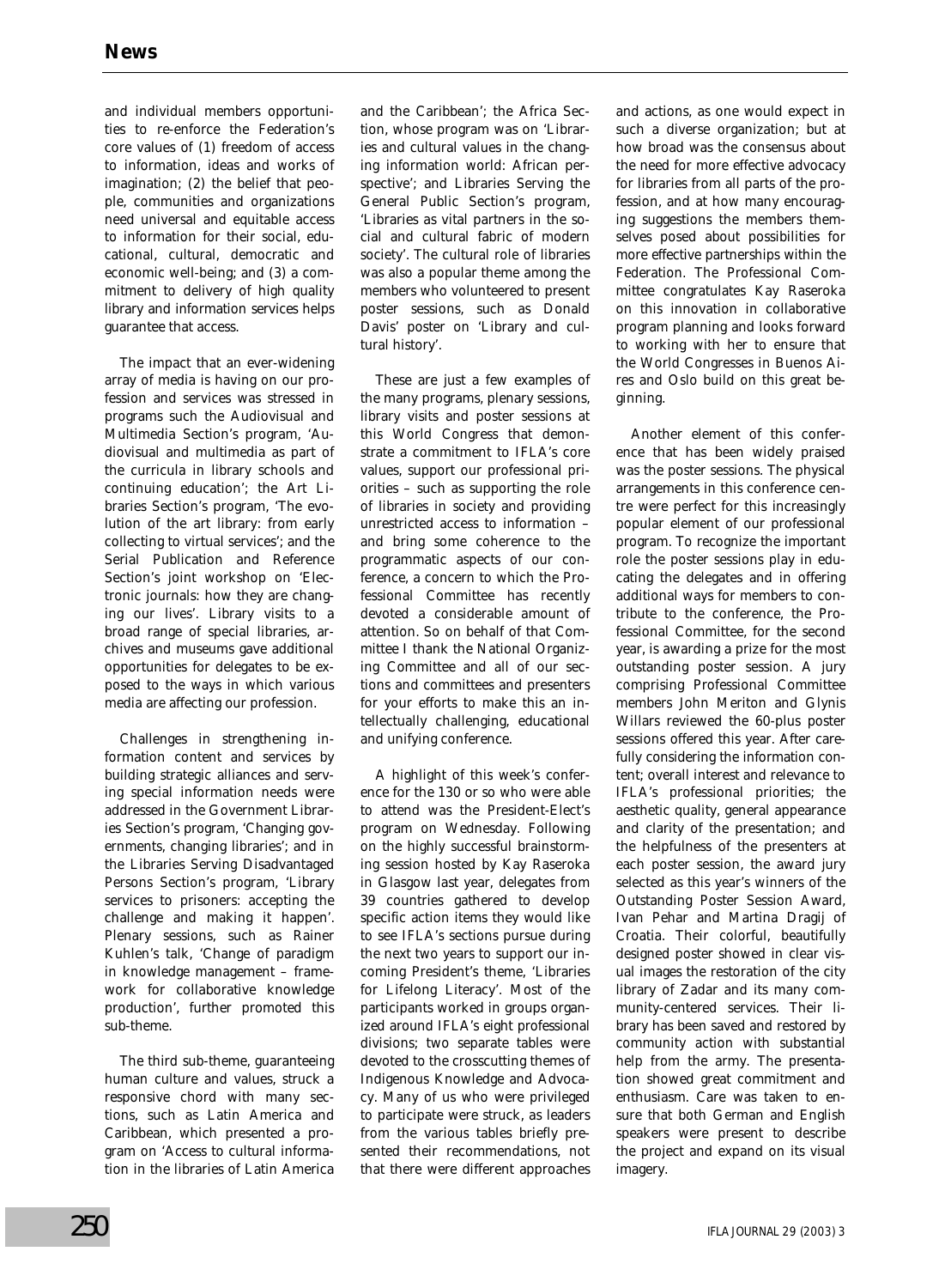Regular, clear and helpful communication among IFLA members is a need taken seriously by the Governing Board, Professional Committee and HQ staff. IFLANET is one obvious, ever-improving and indispensable means for maintaining our professional links; but we are not now, or likely soon to be, reliably connected to all of our colleagues via cyberspace. Thus the regular and timely publication of section and core activity newsletters in both print and digital forms remains imperative. Three years ago the Professional Board decided to promote and re-enforce this mandate by asking its chair to offer an annual prize for the best newsletter. This task proved to be so difficult again this year that I have selected four newsletters, from those received by July 15, to receive honorable mention: (listed alphabetically) Education and Training, Latin America and the Caribbean, Library and Information Science Journals, and Library Services to Multicultural Populations. But the winner is the Preservation and Conservation Section.

All of the newsletters chosen were published in both print and digital form. What particularly impressed me in the Preservation and Conservation Section's newsletter was its comprehensiveness and its 'newsiness', including very timely and thorough information about the section and IFLA in general, but also about preservation programs and activities throughout the world. Published with color photographs and in two IFLA languages – English and Russian – this section's newsletter is an outstanding example of how our newsletters can bridge the digital divide. Those who can access the newsletter only in print form will find it full of useful information, complete in itself; but those who can access the online version will also find numerous useful links that transport them quickly to sites with additional relevant information.

Finally it is my pleasure to present a new award, the IFLA 3M International Marketing Award, offered by IFLA Gold Star partner 3M to honor libraries and librarians for



*Brainstorming in Berlin.* (Photo: Sophie Felföldi)

creative programs to increase use of their libraries. Third place winners this year are Janice Bell and Maureen Carter of the Library and Learning Resource Centre, Birmingham, UK. Second place winner is Yupin Chancharoensin of Chulalongkorn University, Bangkok, Thailand. The winner, who receives USD 1,000 and a fully paid trip to this World Congress is Mireia Sala, Concorci de Biblioteques, Barcelona, Spain, for initiating a book club to attract new customers to that library. She is accompanied by Don Leslie of 3M.

As I end my term as Chair of the Professional Committee, I want publicly to thank the members of the Committee who have labored diligently for two years to strengthen IFLA's professional program, the HQ staff who have provided strong support, and all the officers and IFLA members who volunteered their time to ensure that IFLA's core values are advanced throughout the world.

#### *Berlin, August 8, 2003*

### **Brainstorming Success**

Some 128 participants from 39 countries contributed their ideas on the practical application of the President-Elect's theme, 'Libraries for Lifelong Literacy', in a highly successful brainstorming session held during the Berlin Congress. The discussions focused on specific ways in which IFLA's Divisions and Sections could support this theme through actions to be included in their 2003–2005 strategic plans. Reports on the findings of the various groups were to be submitted to the appropriate Divisional Coordinating Boards for further consideration, and a summary report on the proceedings will be published in a forthcoming issue of *IFLA Journal.* 

# **Update on Iraq**

In an 'Update Session on Iraq' on Tuesday 5 August, Jean-Marie Arnoult, Inspecteur-général des bibliothèques for the French government, presented the results of his recent mission to Iraq as the only librarian in a UNESCO mission sent to assess the situation of Iraq's cultural heritage after the war.

To a packed audience, M. Arnoult explained that, due to the unsettled situation in Iraq, it had been decided to visit mainly libraries under the authority of government ministries –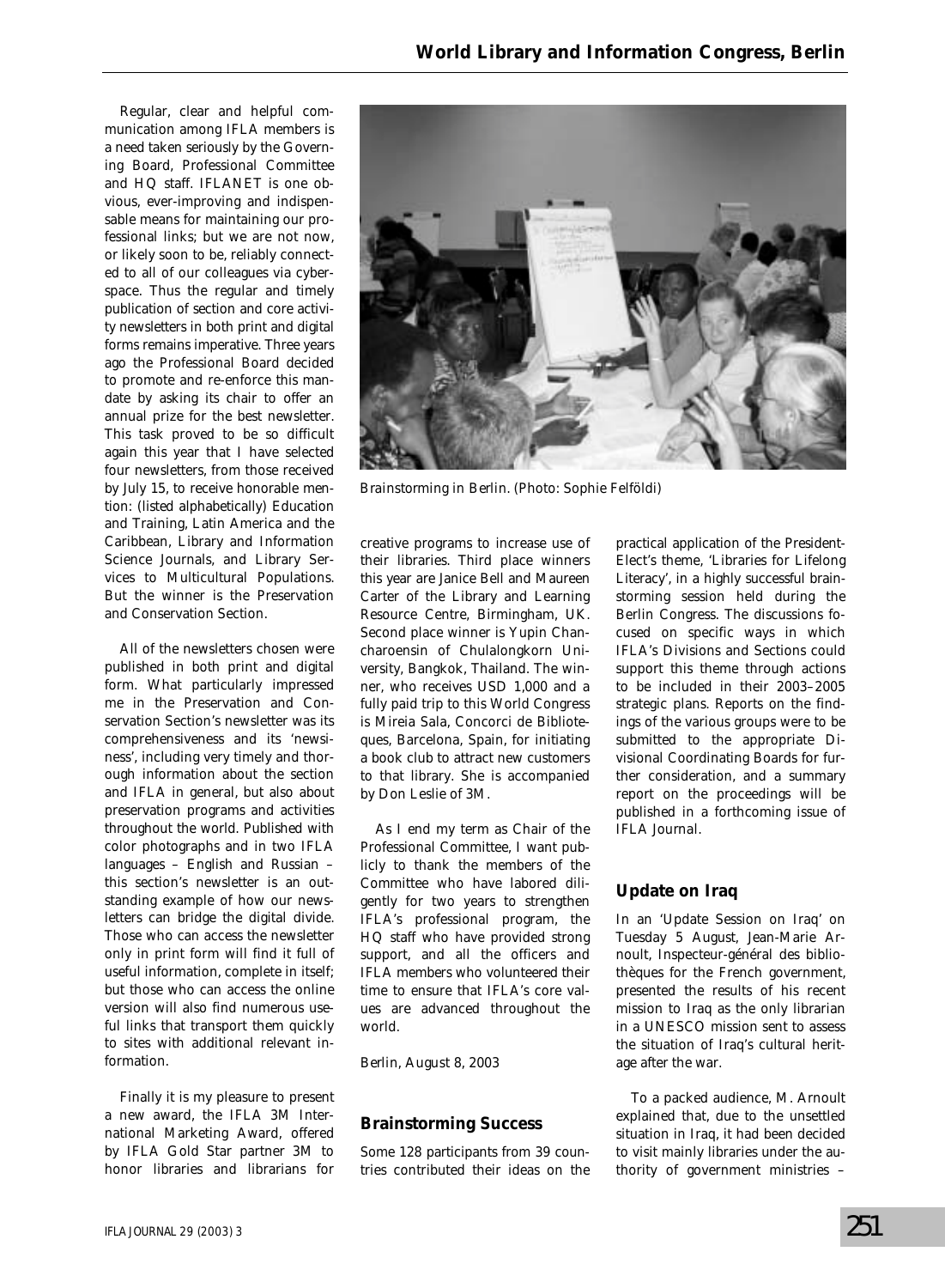

*Jean-Marie Arnoult describes the situation in Iraq.* (Photo: Sophie Felföldi)

public libraries, public archives, university libraries and religious libraries. He went on to describe the condition of the main libraries and archives which he had been able to visit or about which he had been given information.

In Baghdad, the Iraqi Centre for Manuscripts, which held a large part of Iraq's patrimony, was safe: the building was in a good state and had not been looted. In the months before the conflict, the collection had been transferred to a safe and secret shelter with correct conditions of conservation. However, the Centre's laboratory and restoration unit, which had been housed in a separate location, had been completely looted.

Elsewhere in Baghdad, the situation was much worse. The National Library had been severely damaged, having been burnt and looted twice. After the first fire, library staff and volunteers had moved part of the collections to other locations, but it was clear that the fires had been well organized: books had been collected together in various places and burned with some kind of fuel which had created temperatures high enough to destroy books, furniture and the structure of the building itself. The National Archives, located in the

same building as the National Library, had been largely destroyed by the same kind of fire, although part of the collection had been moved, and fortunately saved, in the same locations as the books of the National Library. The Awqaf Library in Baghdad had also been totally destroyed by fire, with the same method used in the National Library building; only the outer walls were still standing. The Central Library of Mustansiriya University in Baghdad had not been damaged by fire, but by looting. Some of the stolen collections had later been returned, and it was estimated that only about 2 percent of the collection had been looted.

In Basra, the Central Public Library had been totally destroyed by fire. The outer walls were still standing but were deeply damaged by high temperatures. The method used was probably the same as in Baghdad: use of a specific fuel to activate the fire and completely burn books and shelves. The building of the Central Library of the University of Basra had been looted and vandalized: doors and windows were broken and smashed, as well as the equipment in the reading rooms and the technical services. Shelves, tables and chairs had been looted. Again, the collections had been gathered together and burnt; it was thought that about 75 percent of the collections had been destroyed.

The situation in Mosul was much better. Although there was some external damage to the Central Public Library, the inside appeared to be in good condition, and no looting seemed to have disturbed the library. The Central Library of the University of Mosul had been vandalized and looted, but not burnt. Appeals in the local mosques condemning theft and requiring the restitution of stolen books had produced good results; only about 30 percent of the books had been lost. This library was a good example of cooperation between scholars and representatives of the coalition forces. With help and funds from the US forces, new tables, chairs and furniture had been quickly acquired and necessary repairs completed. Library employees had also made tremendous efforts to clean the library and university professors, on their own initiative, had contacted foreign colleagues to send books to replace those lost.

M. Arnoult identified four main types of action needed to improve the situation: reconstruction of buildings; reconstruction of collections; retraining of personnel; and administrative and legislative reorganization.

The impact of the presentation was increased by the presentation of numerous coloured photographs of the damaged and destroyed libraries and archives. Members of the audience were clearly moved by these horrific images, and various pledges of assistance and suggestions for programmes of action were put forward during the discussion. The full text of M. Arnoult's report is available on IFLANET at: http://www. ifla.org/VI/4/admin/iraq2407.htm.

# **Reports from Bibliothek & Information International Grantees**

*Twenty-five participants at the World Library and Information Congress in Berlin were supported by grants from*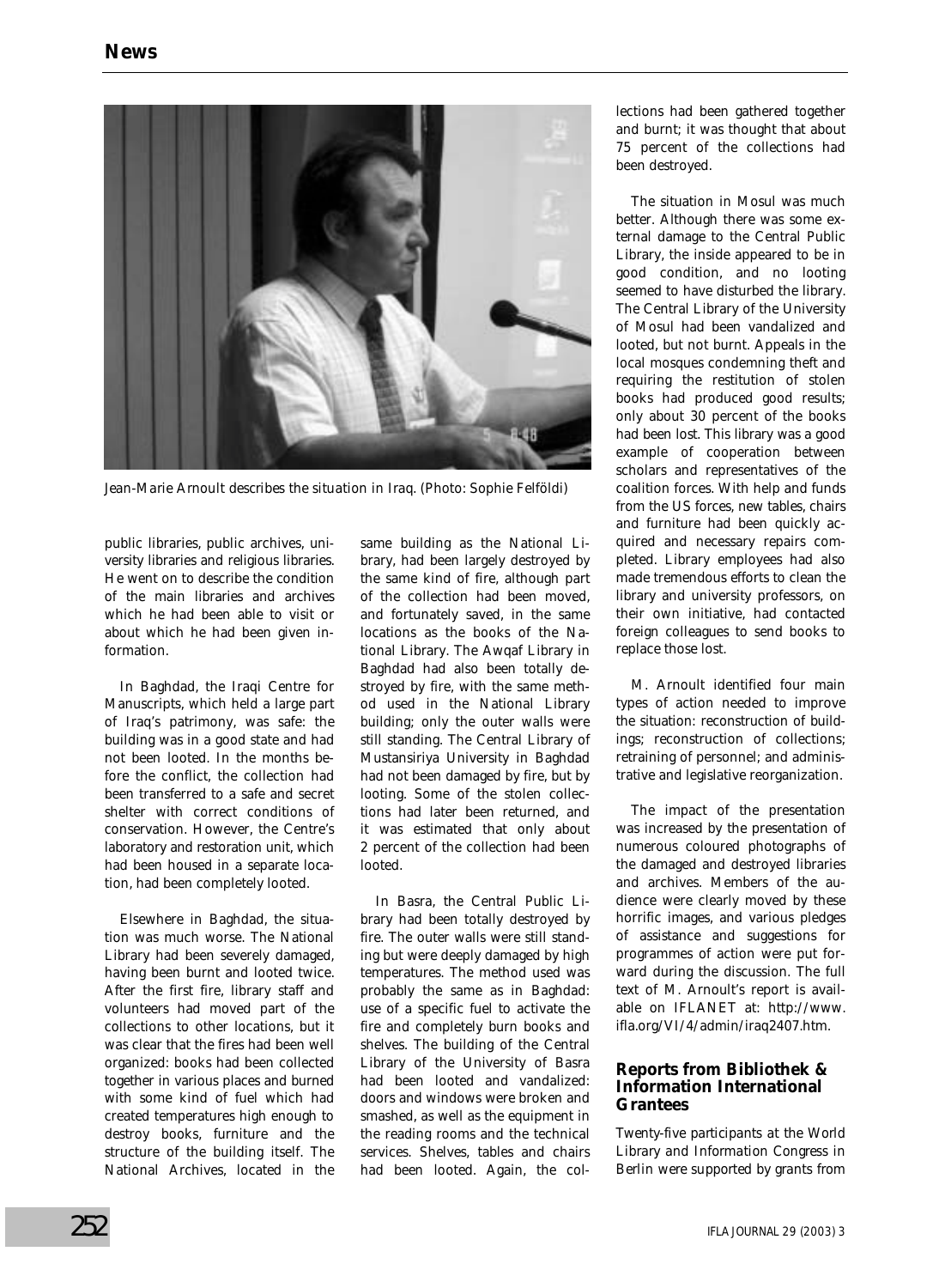*Bibliothek & Information International (BII). Edited extracts from the reports of a few of the grantees are presented below. All the grantees expressed their appreciation and thanks to BII for giving them this opportunity to attend the Congress.* 

### *Luyimbazi Godfrey (Uganda)*

My primary interest in the conference was the meetings and discussions concerning LIS Education and Training. It was my first time to attend the IFLA conference; I was disappointed that my name in the list of participants was listed under Zimbabwe instead of Uganda! I therefore missed a golden chance to be listed as one of the flag bearers for my country.

The Management of Library Associations business meeting discussion ranged from guidelines for managing library associations to strategic planning. One of the projects I strongly supported was aimed at getting library associations involved into the political sphere in their respective countries. This would ease the implementation of IFLA policies in different counties. However, I did not support IFLA's wish to restrict the number of meetings during the IFLA conference (at least this is how I understood it). Such a variety of meetings makes IFLA quite unique and interesting, so it ought to remain.

There was also talk on restructuring the membership dues. The restructuring should, however, aim at strengthening member associations and institutions, especially from the developing world, rather than weakening them, bearing in mind that currently the representation in IFLA sections and committees by developing countries is so low. There should be equitable representation so that IFLA does not appear to be only for the rich countries. I would also make an appeal for library associations in Africa not to always wait for softer terms and waivers and grants to get involved in IFLA activities or pay IFLA dues. They should endeavour to make their own contributions, like payment of membership dues, which



*"Never in my life had I seen so many librarians on the dance floor"* (Photo: BDB-IFLA 2003/Dirk Deckbar)

can be done from internally generated funds. The Uganda Library Association, in spite of the fact that Uganda is one of the Least Developed Countries, has kept its IFLA subscription dues up to date from internally generated funds; yet there could be some African countries richer than Uganda which have not shown the same commitment.

For someone involved in the education and training of information professionals or any other area of the LIS profession, IFLA provides the best platform for professional discourse and dialogue. It is unfortunate that for many professionals in the developing world, the costs of attending IFLA conferences are still prohibitive. Only a few individual members can afford to attend IFLA. These few, therefore, may not effectively represent the interests of other stakeholders from these countries. As IFLA looks into that, some sort of online contribution via e-mail or otherwise by those who may not have attended the IFLA conference but have keen interest to participate, should be found because once someone has attended the IFLA conference and tested its air of democracy, free expression and rich intellectual discussions one would always want to be a participant. During this conference there is apparently much more freedom of speech and expression than there would probably be in some of our countries.

The Conference was not only academically very stimulating to some of us, but also socially captivating. In one single event, library and Information workers the world over would get an opportunity to know each other, establish contacts for future cooperation, feel a sense of pride and belonging and map out strategies for greater cooperation and work towards the advancement of this noble profession for the betterment of mankind.

#### *Dick Kawooya (Uganda)*

For a recent 'entrant' to the profession, IFLA Berlin 2003 was yet another turning point. By all means a dream come true. As an undergraduate student, one of my lecturers frequently talked passionately about IFLA as the supreme global library organization with highly regarded annual conferences. He emphatically referred to the international character of the meetings as the premier event that brings professionals from all over the world together.

To be a participant (first-timer) and a featured presenter is no mean achievement … IFLA Berlin afforded me that! The conference made it possible to physically meet 'old virtual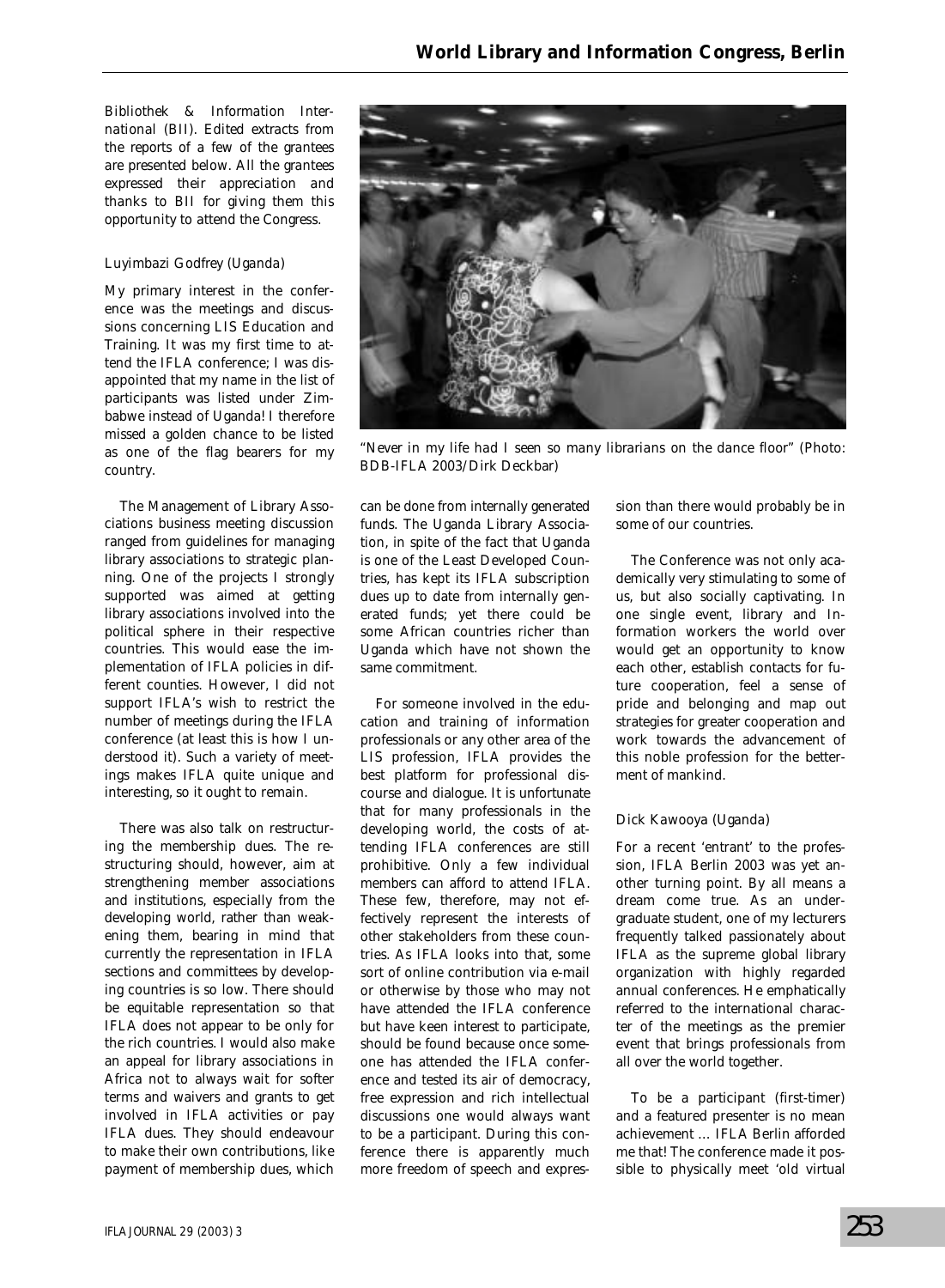friends' I have corresponded and/or worked with for a long time. It was also time to interact with role models like Paul Sturges, whose work has illuminated the plight of libraries and information access in Africa. IFLA was also an opportunity to make new friends most of whom are to remain long-term professional colleagues.

By all means activities at IFLA brought new energies, confidence and reassurance that as a professional I belong to the right group. In an email to friends, I observed that "never in my life had I seen so many librarians on the dance floor", in reference to the spectacular opening ceremonies. Spectacular applies to all activities and events of the conference that were well coordinated ... thanks to the organizing committee.

There is no doubt that IFLA 2003 was beneficial to me professionally and Uganda generally. The various meetings I attended to represent Uganda resulted in tangible results. Visiting different exhibition stands, I was able to make invaluable contacts for the Association and forthcoming SCECSAL conference organizers. As a featured presenter at SCECSAL, feedback from IFLA at my presentation will be useful to African colleagues converging in Kampala next year.

### *Jia Liu (China)*

*Dr Jia Liu's report to BII was entitled 'First Touch, Great Harvest'.* 

I was very glad to have an opportunity to take part in the 69<sup>th</sup> General Conference of IFLA in Berlin. That's the first time for me to attend this conference, which is at the top level in the library world all over the world. I can say without any hesitation that undoubtedly I've got a really great harvest during the conference. What I've got from the conference:

#### *Know more about IFLA.*

It's needless to say that the conference is one of the best ways for each participant to know more about the aims, core values, latest activities, etc. about IFLA and its different divisions and sections concentratedly. I've got to know much more about the organization via physically locating in the atmosphere.

### *Broaden professional view.*

Normally, I focused on my own subject, metadata and its applications in the digital library. During the conference I had chances to get touch with other subjects in the field of library and information science. Furthermore, many participants were very active in sharing their own experiences in their work with others. That's good for me to know more about the librarianship in a practical sense.

#### *Learn new things.*

The conference is also nice for providing a platform for displaying new ideas and practices. For example, the concept 'evidencebased' is a new one to me while Vascoda is also a fresh project that comes to me for the first time.

### *Know deeper about librarianship in Germany.*

I've done research in Germany since last October. However, because of the barrier mainly dealing with the language, my knowledge about the German librarianship is still limited so far. This regret was made up a lot this time for all of the presentations were given in English so that I could get a panorama of the librarianship in the country.

The organizer of the conference is very kind for paying much special kind attention to us first timers, which made us feel very warm. The meeting held just for the first timers bring us a chance to know how to take advantage of the conference as most as possible.

Though I found so many benefits during the conference IFLA, I felt sorry for one thing. It's great that the Internet cafés in the conference centre provide attendees free service to support us to keep in touch with the outside. However, when I used the system I found that I could not read any emails in Chinese. It was forbidden to install any special software for help on this point. I'm afraid that it was the same situation for other characters other than western ones. Having been in Europe for more than ten months, I never thought that I could write in Chinese out of my office and flat. However, I could read the Chinese characters almost everywhere except this time.

## *Piotr Lapo (Belarus)*

I gained very interesting information, papers, and my personal impressions and I am going to share that with my Belarusian colleagues by writing and publishing a few articles in local professional library journals. It is really difficult to tell about all my numerous interesting discussions and promising meetings with my colleagues from Germany, Lithuania, Poland, Kazakhstan, Kyrgyzstan, Ukraine, Uzbekistan, Russia, and the USA. We exchange professional information and ideas and discuss possible directions and concrete measures of our future cooperation.

# *Ibrahim Ramjuan (Mauritius)*

Attending the WLIC is a dream for many library and information professionals simply because it is the biggest annual international conference of librarians. The Congress was a golden opportunity not only for professional enrichment but also for forging links with library and information colleagues from all continents. Being multilingual was indeed a great advantage during such encounters.

IFLA, the German National Organizing Committee, the sponsors and the two hundred dedicated German volunteers deserve our heartiest congratulations for making such an important international congress a great success. Last, but not least, a special word of thanks goes to Bibliothek and Information International (BII) for having generously sponsored twenty-five participants from Africa, Asia, Europe, Latin America and Oceania to attend the WLIC 2003.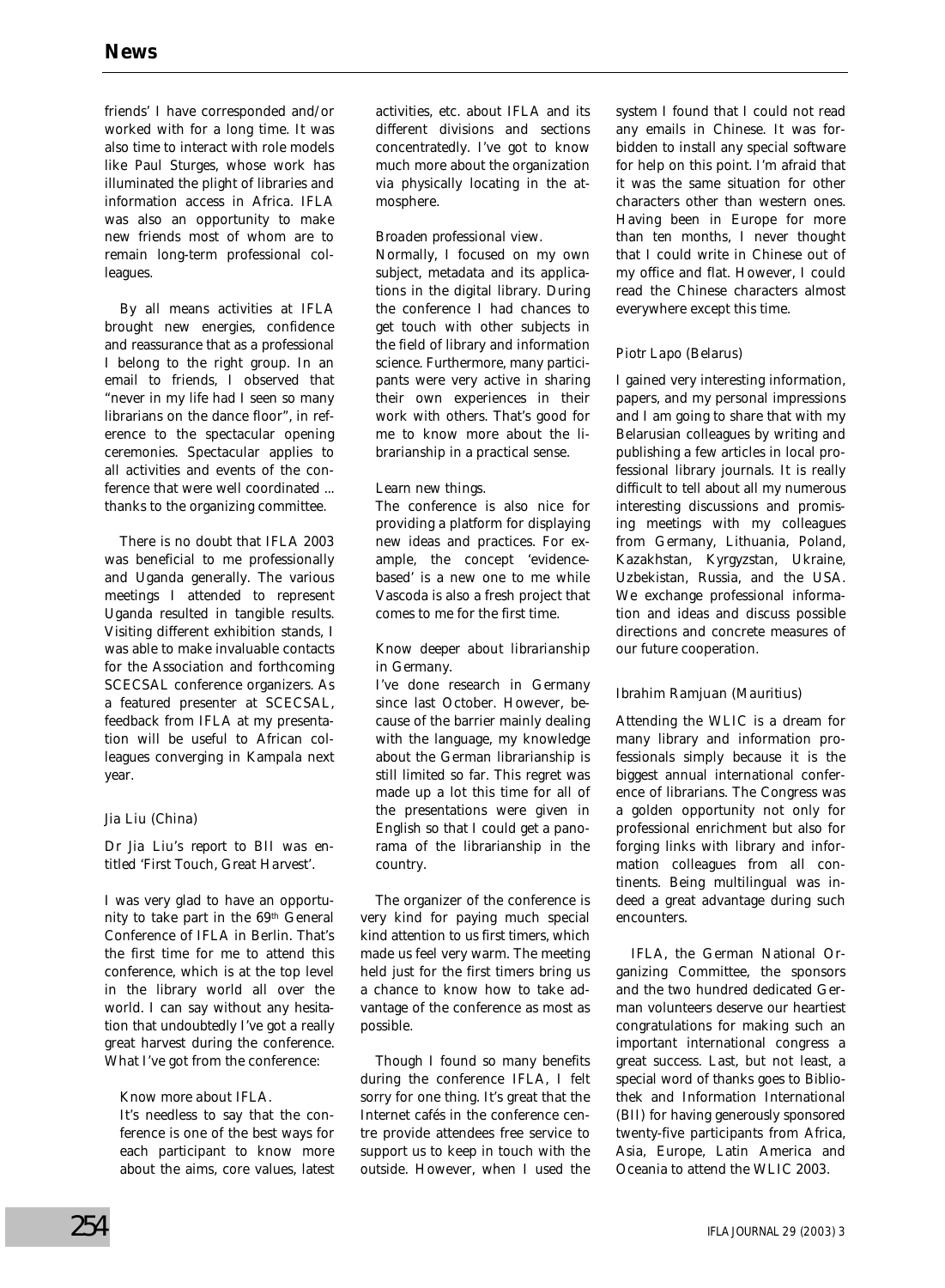# IFLA Council Meetings in Berlin

*Meetings of IFLA Council, comprising voting members of the Federation, were held before and after the World Library and Information Congress, the 69th IFLA General Conference and Council, in Berlin on 3 and 8 August 2003.* 

# **Council I**

The first meeting of Council was opened by the President of IFLA, Christine Deschamps, who welcomed delegates to Berlin and wished them a successful conference. Delegates were also welcomed by Georg Ruppelt, Chair of the National Organizing Committee. Rashidah Begum (Malaysia), John Day (USA), Wanda Dole (USA), Susan Lazinger (Israel) and Patricia Yocum (USA) were appointed tellers for the counting of votes on two motions proposing amendments to the Statutes which had been submitted for approval by Council. A count revealed that there were not enough paid-up Association Members present to constitute a quorum, and it was therefore decided to continue with the business on the agenda which did not require a vote. The agenda was adopted and the Minutes of the previous meeting of Council, held on 18 and 23 August 2002 in Glasgow, were adopted and signed by the President.

The Secretary-General announced the results of the elections for President-Elect and for places on the Governing Board and the Professional Committee. [The results are reported in full elsewhere in the News section of this issue].

#### *Secretary-General's Report*

The Secretary-General, Ross Shimmon, presented his report. Because he would be retiring before the next congress, he reported on the period since he took office in 1999. On his appointment he had been given a remit which included the strengthening of the finances of IFLA, the implementation of the recommendations of the Working Party on the Revision of the



*Ross Shimmon.* (Photo: BDB-IFLA 2003/Dirk Deckbar)

Statutes to improve the democratic processes and to encourage a more open organization, and the development of the advocacy role of IFLA. He believed that significant progress had been made in all three areas. The financial reserves had been built up to a point where more resources could now be devoted to professional programmes. The revision of the Statutes had been implemented smoothly and in good time, resulting in a more open and more democratic organization. The advocacy role was developing strongly, especially in the context of the UN World Summit on the Information Society, and in partnership with other NGOs in the International Committee of the Blue Shield. These achievements were the result of partnerships within IFLA and with other organizations. He paid tribute to the work of the staff at headquarters, in the core activities and the regional offices, and to the close working relationship with the Governing Board. Without the support of the host institutions and corporate partners much less progress would have been made. There was still much to do, however, as the demands are almost infinite while the resources are finite. He felt able to report that IFLA was in good shape. The report was adopted.

#### *Annual Accounts*

The Treasurer, Derek Law, presented the annual accounts. He was pleased



*Derek Law.* (Photo: BDB-IFLA 2003/ Dirk Deckbar)

to report that modest surpluses in recent years had enabled the general reserves to be built up so that they represented approximately the annual staffing costs of the Federation. This was the result of deliberate policy and was good practice for organizations like IFLA. The interest from these reserves would be used to maintain their value. This meant that priority could now shift to spending more on the professional programme. In line with the decision of Council last year, membership fees in all categories were increased by 2 percent, below inflation but sufficient to keep pace with increased costs. He was proposing a similar increase to the Governing Board this year. The fee structure for all membership categories, except one, had been reviewed during his time as Treasurer and new categories introduced. He was disappointed that his objective of reviewing the fee structure for National Association Members had not been achieved, but hoped that his successor as Treasurer would be able to do so. The report was adopted.

### *In Memoriam*

The President read out the names of members who had died since the last conference; Alice Bulogosi, Peter Durey, Ramesh Jayaram, Preben Kirkegaard, Seymour Lubetsky, Ian Mowat, Elena Nebogatikova, John Sumsion. Members stood in silence in their memory.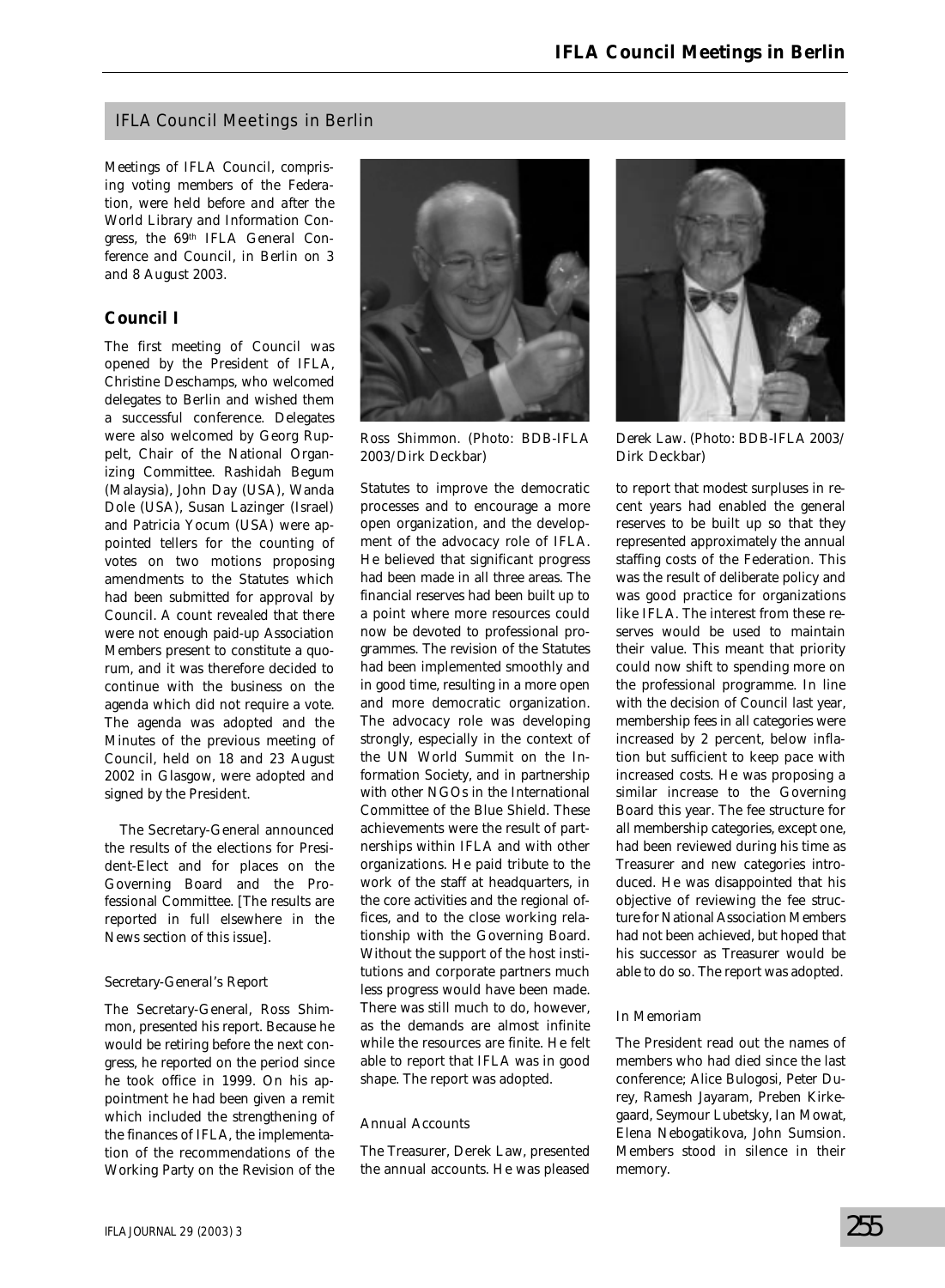### *Adjournment*

The President adjourned the meeting until 8 August, following the closing session of the congress. She urged those present to encourage more Association Members to attend that meeting in order to achieve a quorum.

# **Council II**

The President, Christine Deschamps, opened the second session of the Council meeting on 8 August and invited the incoming President, Kay Raseroka, to preside over the meeting. On this occasion, a quorum was established.

### *Proposed Amendments to the Statutes*

On behalf of the Governing Board, the Treasurer, Derek Law, proposed the following amendment to the Statutes:

### Proposal A

Proposed amendment to Article 22.2 of the Statutes:

"Delete: 'together with 3' and substitute 'the President-elect and 2'".

The effect of this amendment would be to make the President-Elect an ex-officio member of the Professional Committee, at the same time reducing the number of members of the Committee elected by the Governing Board from three to two. The proposed amendment had been the subject of a postal ballot of all voting members, with 714 votes in favour, 3 against, and 1 abstention. In accordance with the Statutes, the proposal now required a two-thirds majority of voting members present in order to be adopted. The proposal was duly seconded. Of the number 238 voting members present, 219 voted for the proposal. There were no votes recorded against the proposal and no recorded abstentions. The proposal was therefore carried *nem con.*

### Proposal B

The Treasurer, on behalf of the Governing Board, proposed a new Article 15.8.3 which would enable Council to transact its business if a quorum were not present. The proposed amendment had been the subject of a postal ballot of all members, with 706 votes in favour, 9 against and 3 abstentions. The proposal now required a two-thirds majority of voting members present in order to be adopted. Barry Cropper, CILIP, UK, said that he believed that the proposed new Article would be unconstitutional. He therefore proposed an amendment, which the Treasurer, after consulting members of the Executive Committee, was prepared to accept. The proposed amendment was duly seconded, with 230 votes in favour and 7 against, with 1 abstention. The amended proposal read as follows:

If a quorum is not present at a meeting of Council, the announced business may be transacted subject to gaining a twothirds majority of those present. Such business may be implemented only if subsequently endorsed by a quorate meeting of the Governing Board. Any decisions made may be confirmed at the next meeting of Council. If a quorum is not present at that meeting, agenda items requiring confirmation or decision shall be referred to a postal ballot.

This was put to the meeting, with 237 votes in favour, no votes against, and one abstention. The proposal as amended was therefore carried.

### *Committee Reports*

The outgoing chairs of the Committee on Copyright and other Legal Matters, (Marianne Scott), and the Committee on Free Access to Information and Freedom of Expression (Alex Byrne) presented their final reports. The President congratulated Marianne Scott on the award of Honorary Fellowship of IFLA and Alex Byrne, on his election as President-Elect for the 2003– 2005 term.

### *Motions and Resolutions*

The following resolutions were adopted:

### World Summit on the Information **Society**

*Proposed by Robert Moropa, President, Library and Information Association of South Africa, Carla Hayden, President, American Library Association, and Barry Cropper, Chair, Executive Board of the Chartered Institute of Library and Information Professionals (UK):* 

Whereas the World Summit for the Information Society offers a unique opportunity for the library community to be recognized as the heart of the information society,

And whereas IFLA has already devoted a great amount of work to influence the draft declaration and plan of action of the World Summit for the Information Society,

Therefore be it resolved that library associations and institutions are urged to advocate to their government representatives to the World Summit for the Information Society for libraries as a global public good,

And be it resolved that IFLA calls upon all governments to address the growing gap between the information rich and the information poor, and promote library development programs for poor rural and urban populations, literacy instruction through libraries, and the strengthening of library education programs,

And be it resolved that IFLA urges governments to eliminate fees for basic services broadly construed, assist in developing local content for electronic information services, and provide equitable access to the Internet,

And be it resolved that this resolution be sent to all national library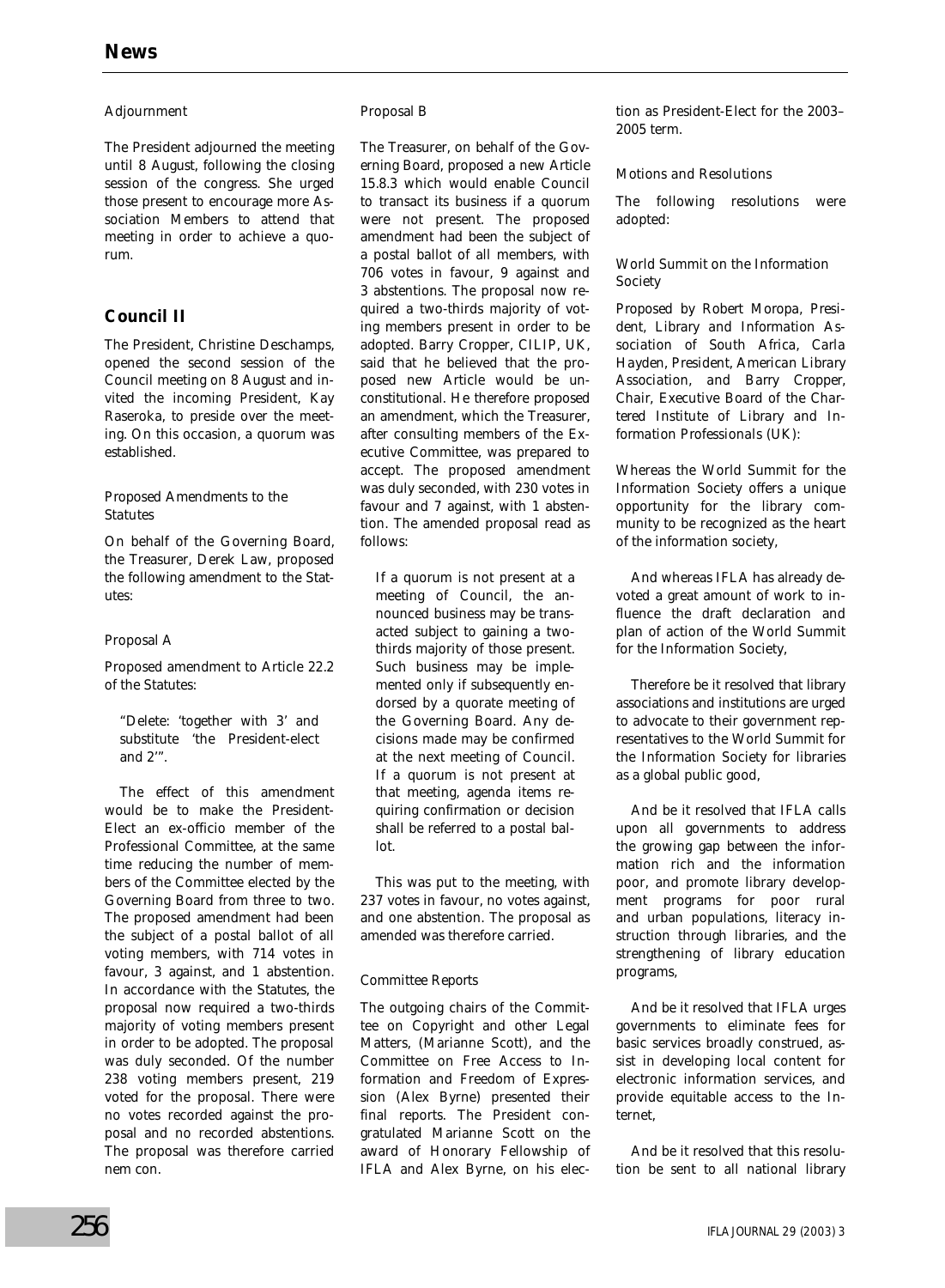associations and government delegations to the World Summit for the Information Society.

#### National Security Legislation

*Proposed by Al Kagan, University of Illinois, USA.* 

Whereas IFLA understands the need for appropriate national legislation consistent with international conventions to fight terrorism,

And whereas almost all countries have ratified the Universal Declaration of Human Rights, specifically including Article 19,

And whereas IFLA has drawn attention to the consequences for libraries, librarians, and library users of the USA PATRIOT Act,

And whereas national security legislation should not infringe existing civil and privacy rights,

Therefore be it resolved that IFLA deplores the introduction by a number of countries of legislation which violates fundamental human rights to privacy and unhampered access to information in the name of national security, and calls for the repeal or amendment of all such legislation in order to protect these rights,

And be it resolved that this resolution be disseminated worldwide, and specifically sent to all national library associations with a request that they respond on this matter to the FAIFE Office of IFLA.

### Libraries in Iraq

*Three separate resolutions, proposed by the Preservation and Conservation Core Activity and the Preservation and Conservation Section, by Alice Prochaska, Yale University, USA, and Nancy M. Cline, Harvard University, USA, and by Jan Fullerton, Chair, Conference of Directors of National Libraries, were withdrawn in favour of a consolidated resolution, amended in accordance with a proposal by Bob McKee, Chief Executive, Chartered Institute* 

*of Library and Information Professionals, UK, as follows:* 

Whereas recent UNESCO missions have confirmed destruction and extensive damage in libraries and archives throughout Iraq; and

Whereas IFLA as an advocate for free access to information and freedom of expression, affirms the central importance of libraries to civil society; and

Whereas IFLA as an advocate for the preservation of recorded history and cultural heritage has played a key role in making librarians all over the world aware of the significance of these losses to the Iraqi population and to humanity; and

Whereas discussions at IFLA's 2003 conference have advanced the understanding of the complexities surrounding any efforts to rebuild the library professional in Iraq and the library collections, systems, and buildings throughout the country;

It is resolved that

- IFLA members should encourage all national governments, that have not already done so, to ratify UNESCO's 1954 Hague Convention for the Protection of Cultural Property in the Event of Armed Conflict and its Protocols particularly the Second Protocol (1999) which will provide for enhanced protection of cultural property and introduce the concept of a cultural war crime.
- IFLA should encourage all countries to take appropriate and strong measures to combat illicit trade in cultural heritage, if they have not already done so.
- IFLA encourage its members to work in a collaborative international effort, looking to the International Committee of the Blue Shield as a coordinating body.
- IFLA members should encourage the creation of a national Blue Shield committee in their respective countries.
- IFLA should strengthen its communications program to foster un-

derstanding of the conditions facing librarians and libraries in Iraq and to develop a global awareness of the impact of those losses, not only for those who would study the past but also for those who depend on libraries to contribute to the rebuilding of civil society, recognizing libraries as an essential part of the social infrastructure.

- IFLA should encourage all countries to commit themselves to contribute to the restoration of the physical, professional and technological infrastructure of Iraq's libraries.
- IFLA should redouble its actions and also make publicly evident its work in assisting the rebuilding of Iraq's libraries; and further, that this resolution be conveyed to each national member association of IFLA with a request that they respond to the International Committee of the Blue Shield committee via IFLA Headquarters.

#### Women's Information Needs

*Proposed by Mary Biblo, Kalpana Dasgupta, Monica Ertel, Leena Siitonen, Thelma Tate, and Marta Terry, Women's Issues Section.* 

Background:

IFLA's Professional Priorities include:

- promoting literacy, reading and lifelong learning, and
- promoting unrestricted access to information.

[The] main thrust of this resolution is on studying information needs of women. This particular issue is a direct outcome of the Satellite Meeting on 'Globalization: Empowering Women through Information. Impact on Information Availability and Use in Society on Women' organized by the Women's Issues Section in Berlin on 31 July 2003.

Women's information needs are specific: they cover social, economic, health, educational and cultural issues that range across women in all sectors of society. Women's informa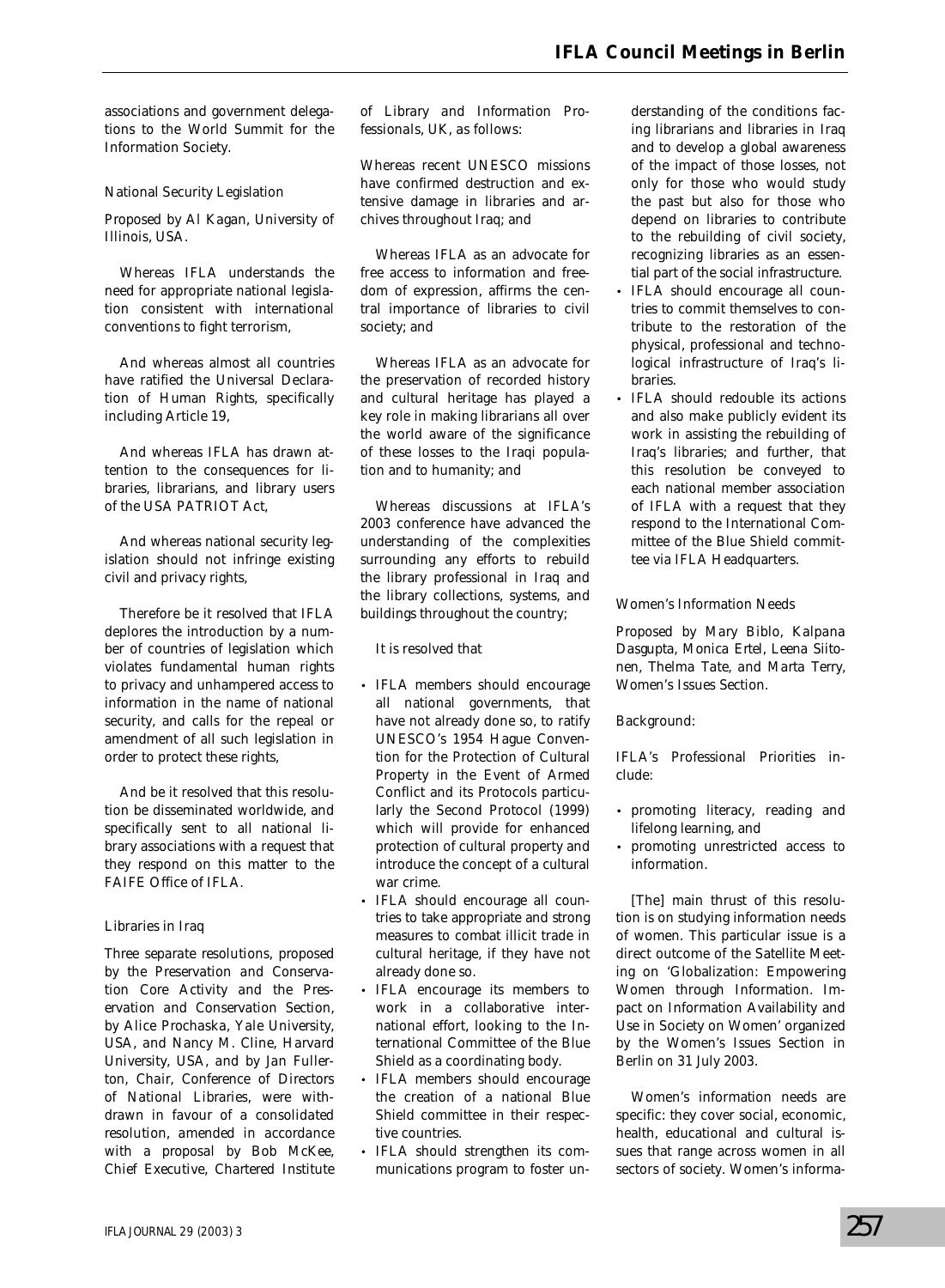tion skills vary from basic to the most advanced.

Resolution:

As members of the Women's Issues Section we urge the members of all

# Election Results

### **President-Elect**

Alex Byrne, University Librarian, University of Technology, Sydney, Australia, has been voted President-Elect by IFLA members.

He began his two-year term as President-Elect during the IFLA conference in Berlin, and will succeed Kay Raseroka as President in August 2005 for a two-year term.

On hearing the news, Alex said:

I am honoured and humbled to be elected President-elect of IFLA, the peak international organization for my profession. I look forward to working closely with incoming President Kay Raseroka and then succeeding her to continue the process of making IFLA a truly global organization which has the right



Alex Byrne. (Photo: BDB-IFLA (Algentina) 700 creed<br>2002 Dialy Deelthan 2003/ Dirk Deckbar)

divisions and sections of IFLA to undertake activities to study information needs of women in the member countries in order to enhance information services to women and to the augment women's use of information.

#### *Address by the President*

Before closing the meeting, the President, Kay Raseroka, gave a brief address on her Presidency [reported elsewhere in this issue].

to know at its heart. Through the combined efforts of our profession, IFLA can support our aspirations, and those of the wider communities we serve, to create a just information society for the benefit of all.

There were three candidates for the position of President-Elect. The full results of the election, were:

Alex Byrne (Australia) 495 Claudia Lux (Germany) 384 not elected Winston Tabb (USA) 257 not elected.

Two members of staff of the Royal Library of the Netherlands, P.J. Moree and J.J.M. Bos, acted as scrutineers.

*Ross Shimmon Secretary General 10 June 2003* 

# **Governing Board**

Following the elections for the new IFLA Governing Board, the successful candidates will serve a two-year term on the Board, beginning at the end of the Berlin conference in August 2003. Four members, Shawky Salem, Tiiu Valm, Evgeniy Kuz'min and Vinyet Panyella, will be serving on the Board for the first time. In total, 435 valid ballot papers were received (a return rate of 36 percent) and 1137 votes were cast (46 percent of the possible total).

The full results were:

Ana María Peruchena Zimmermann (Argentina) 750 elected

Jianzhong Wu (China) 658 elected Ellen Tise (South Africa) 619 elected Ingrid Parent (Canada) 606 elected Sissel Nilsen (Norway) 602 elected Shawky Salem (Egypt) 496 elected Tiiu Valm (Estonia) 436 elected Evgeniy Kuz'min (Russian Federation) 417 elected

Vinyet Panyella (Spain) 374 elected Barbara Ford (USA) 370 not elected Gary E. Strong (USA) 365 not elected Réjean Savard (Canada) 316 not elected

John Berry (USA) 311 not elected Sally McCallum (USA) 311 not elected

Alex Byrne (Australia) received 715 votes in this ballot. But since he was elected as President-Elect, he will serve on the Governing Board in that capacity. The eleventh candidate in the order of the number of votes cast (Vinyet Panyella) was therefore elected.

Two members of staff of the Royal Library of the Netherlands, P.J. Moree and J.J.M. Bos, acted as scrutineers.

*Ross Shimmon Secretary General* 

# **Composition**

The composition of the new Governing Board and its various committees is now as follows:

#### *President*

Kay Raseroka (Botswana).

### *President-Elect*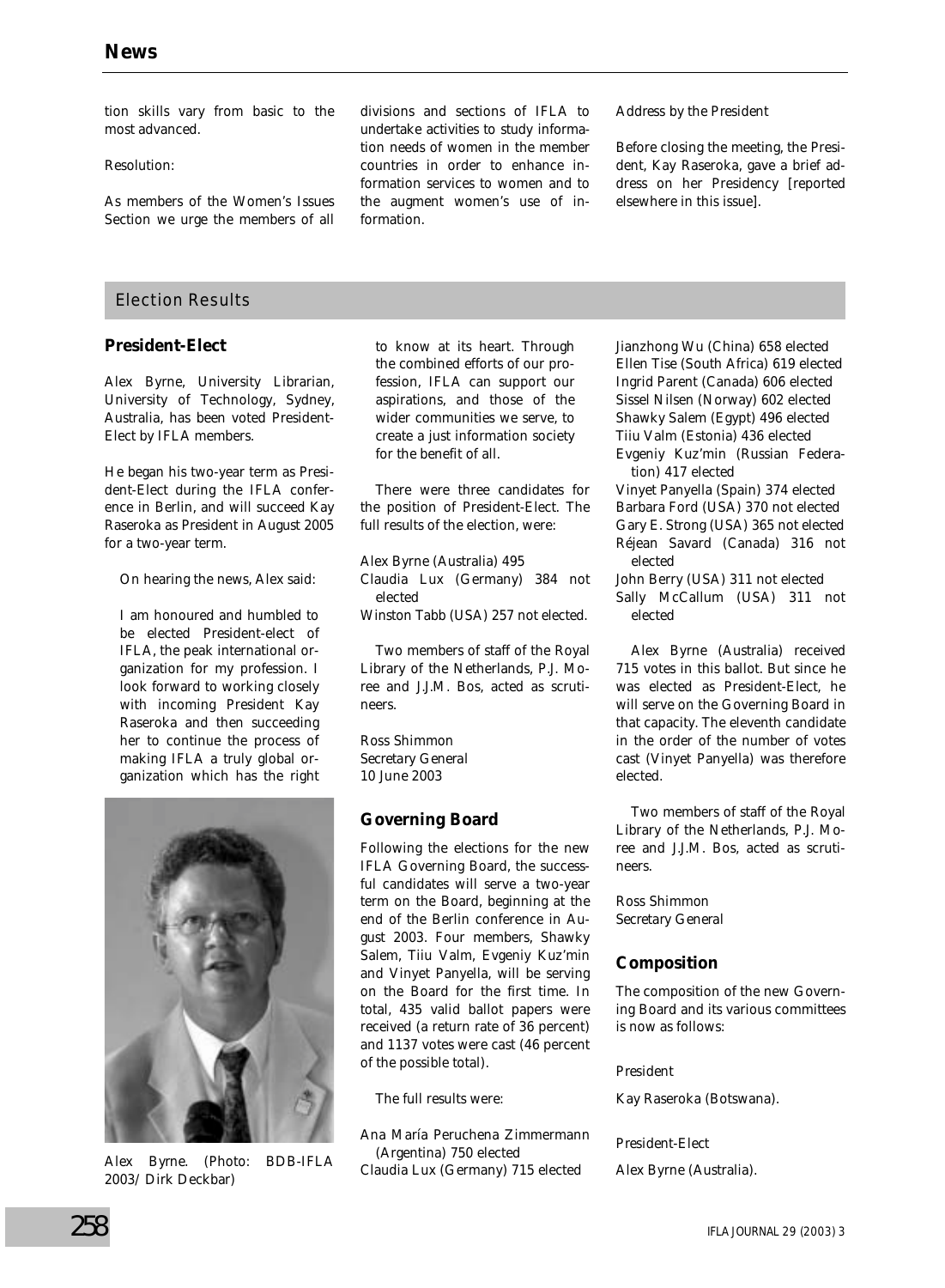# *Elected Members*

 $(1)$  = first term.  $(2)$  = second and final term.

Evgeniy Kuz'min (Russian Federation) (1) Claudia Lux (Germany) (2) Sissel Nilsen (Norway) (2) Vinyet Panyella (Spain) (1) Ingrid Parent (Canada) (2) (Treasurer) Shawky Salem (Egypt) (1), Ellen Tise (South Africa) (2) Tiiu Valm (Estonia), (1) Jianzhong Wu (China) (2), Ana María Peruchena Zimmermann (Argentina) (2).

Coopted Member for 2003–2004: Christina Stenberg (Sweden)

# *Professional Committee Members of the Governing Board*

Ia McIlwaine (UK) Chair of PC Cristóbal Pasadas Ureña (Spain) Division 1 (vacant) Division 2 Torny Kjekstad (Norway) Division 3 Barbara Tillett (USA) Division 4 Edward Swanson (USA) Division 5 Nancy Gwinn (USA) Division 6 Marian Koren (Netherlands) Division 7 Jacinta Were (Kenya) Division 8.

# *Executive Committee*

Kay Raseroka (Botswana) Chair, exofficio Alex Byrne (Australia) ex-officio Ingrid Parent (Canada) ex-officio Ia McIlwaine (UK) ex-officio Ellen Tise (South Africa) Cristóbal Pasadas Ureña (Spain) Ross Shimmon, ex-officio, secretary.

# *Professional Committee*

Ia McIlwaine (UK) Chair Cristóbal Pasadas Ureña (Spain) Division 1 (vacant) Division 2 Torny Kjekstad (Norway) Division 3 Barbara Tillett (USA) Division 4 Edward Swanson (USA) Division 5 Nancy Gwinn (USA) Division 6

Marian Koren (Netherlands) Division 7

Jacinta Were (Kenya) Division 8.

Alex Byrne (Australia) ex-officio Sissel Nilsen (Norway), elected by GB Vinyet Panyella (Spain) elected by GB.

*Copyright and Other Legal Matters Committee* 

Winston Tabb (USA) Chair.

*Free Access to Information and Freedom of Expression Committee* 

Paul Sturges (UK) Chair.

### *IFLA/IPA Steering Group, IFLA Representatives*

Claudia Lux (Germany) Co-Chair Vinyet Panyella (Spain) Ross Shimmon, ex-officio Winston Tabb (USA) CLM representative.

*International Committee of the Blue Shield, IFLA Representatives* 

Ross Shimmon Marie-Thérèse Varlamoff (PAC) Substitute: Sjoerd Koopman.

# *Conference Planning Committee*

Claudia Lux (Germany) Chair Ia McIlwaine (UK) ex-officio Evgeniy Kuz'min (Russian Federation) Shawky Salem (Egypt) Tiiu Valm (Estonia) Jianzhong Wu (China).

# *Publications Committee*

Nancy Gwinn (USA) Chair Edward Swanson (USA) Barbara Tillett (USA) Ana María Peruchena Zimmermann (Argentina) Ramón Abad Hiraldo (USA) exofficio.

# *IFLA Journal Editorial Committee*

Ramón Abad Hiraldo (USA) Chair Charles Batambuze (Uganda) Rashidah Begum (Malaysia) (subject to acceptance) Prof Kawasaki (Japan) (subject to acceptance)

Victor Federico Torres (USA – Puerto Rico)

David Miller (USA) (subject to acceptance) Lis Byberg (Norway) (subject to ac-

ceptance) Edward Swanson (USA) ex-officio Stephen Parker, ex-officio Sjoerd Koopman, ex-officio.

### *Membership Development Committee*

(vacant) Chair Marian Koren (Netherlands) Torny Kjekstad (Norway) (subject to acceptance) Jacinta Were (Kenya).

# *ALP Advisory Board*

Composition: 2 from Nordic Support Group, Chair of Division 8, plus 2 from Division 8 and one from GB. Representative of host library

Appointments deferred until December.

# *CLM Advisory Board*

Appointments deferred until December.

# *FAIFE Advisory Board*

Paul Sturges (UK) Chair Ellen Tise (South Africa), GB representative Barbara Schleihagen (Germany) Bob McKee (UK) Frode Bakken (Norway).

# *PAC Advisory Board*

Sissel Nilsen (Norway), Chair, GB representative Nancy Gwinn (USA) Chair of PAC Section Renée Herbouze **(**France) represent-

ing host institution

Jan Fullerton **(**Australia)

Deanna Marcum (USA) (subject to acceptance) John McIlwaine (UK)

Representative from JICPA.

# *UNIMARC Advisory Board*

The Permanent UNIMARC Committee (PUC) will act as the Advisory Board for one more year.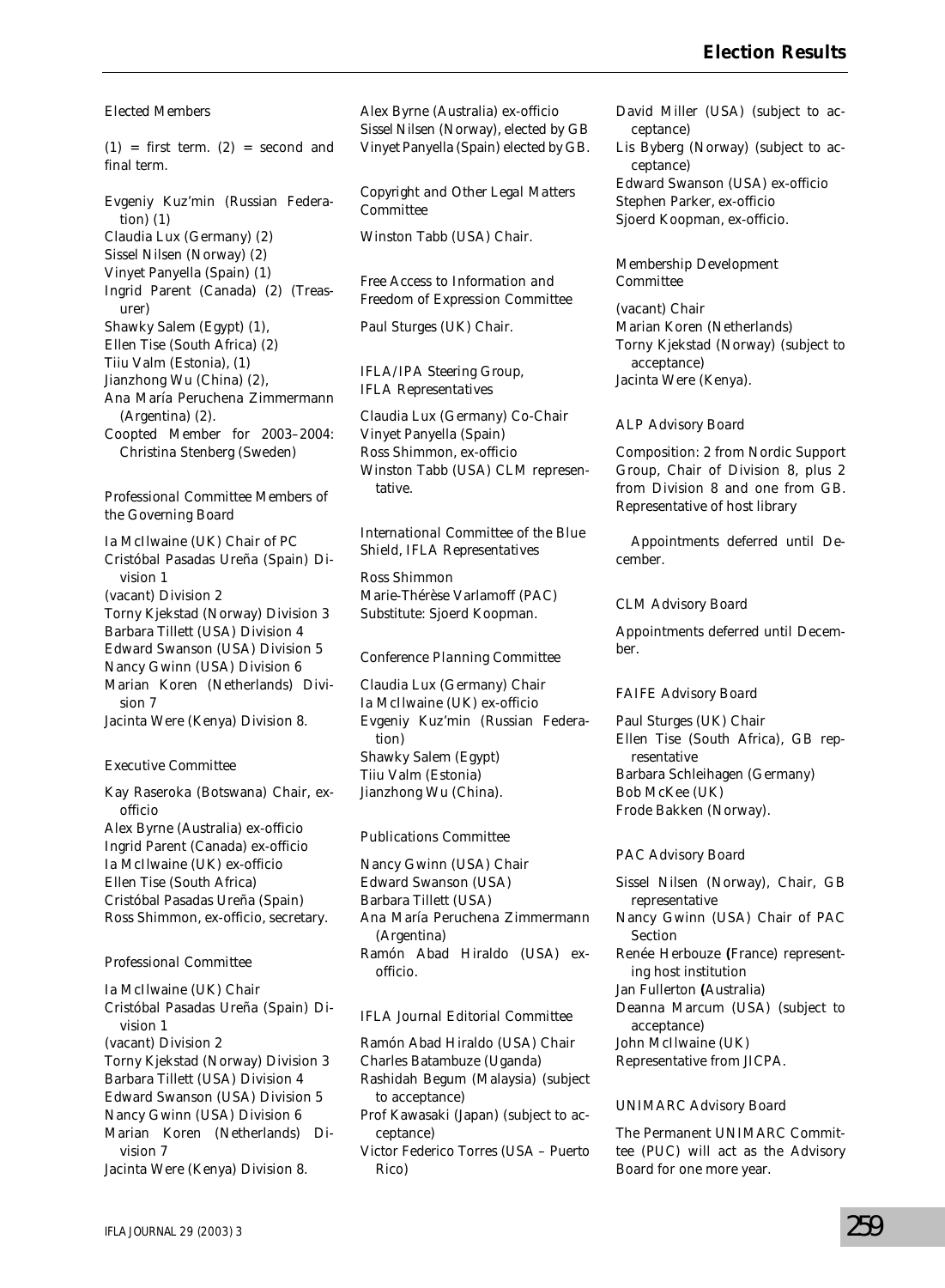#### *ICABS IFLA Representatives*

Ia McIlwaine (UK) Sally McCallum (USA)

Appointed for one year initially.

### *National Association Members Fees Working Party*

- Ingrid Parent (Canada) Chair, IFLA Treasurer, ex-officio
- Christina Stenberg, Chair, Management of Library Associations Section, Sweden
- Duane Webster, Executive Director, Association of Research Libraries, **IKA**
- Jan-Ewourt van der Putten, Director, Netherlands Public Library Association and President, European Bureau of Library, Information and Documentation Associations (EBLIDA), Netherlands

Norma Amenu Kpodo, Secretary, The Commonwealth Library Association (COMLA), Jamaica Alisia Ocaso, President, Uruguayan Library Association Ross Shimmon, ex officio

Kelly Moore, IFLA Membership Manager, ex-officio.

#### *World Summit Group*

Kay Raseroka (Botswana) Chair Alex Byrne (Australia) Ross Shimmon Sjoerd Koopman Susanne Seidelin Daisy McAdam (Switzerland) Danielle Mincio (Switzerland).

#### *Blue Ribbon Committee*

Bob Wedgeworth (USA) Co-Chair Alex Byrne (Australia) Co-Chair

Ingrid Parent (Canada) IFLA Treasurer Klaus-Dieter Lehmann (Germany) Vinyet Panyella (Spain) Tamiko Matsumura (Japan).

### *President-Elect's Planning Group*

Alex Byrne (Australia) Chair Nancy Gwinn (USA) Marian Koren (Netherlands) Claudia Lux (Germany) Ia McIlwaine (UK) Vinyet Panyella (Spain) Shawky Salem (Egypt) Ellen Tise (South Africa) Tiiu Valm (Estonia) Cristóbal Pasadas Ureña (Spain) Jianzhong Wu (China).

*Ross Shimmon Secretary General* 

# From the Governing Board

#### **Governing Board Meetings in Berlin**

The Governing Board met before and after the Berlin Congress, on 1 and 9 August 2003. The first meeting was chaired by Christine Deschamps and attended by Barbara Schleihagen, Secretary General of the National Organizing Committee for the Congress, and by Louis Cabral, Claude Bonnelly and Andrea Paoli as guests. Division 3 was represented by Glenys Willars in place of John Day, who had resigned from the Board.

The meeting discussed the arrangements for the Berlin Congress and the arrangements for deciding on the venue for the 2008 Congress. After presentation by representatives of the teams bidding for Québec and Rome, it was agreed that the 2008 Congress would be held in Québec.

The results of the postal ballots for President-Elect and Governing Board members and on proposed changes to the Statutes were discussed, and proposals for additional staffing for IFLA HQ were approved.

It was reported that the Professional Committee, at its meeting held earlier that day, had agreed to a proposal to establish a Young Librarians Discussion Group. It was hoped that the Management of Library Associations Sections would sponsor it.

Members were reminded of the decision to carry out a self-assessment of the core activities and sections, to be completed by 2007. A proposal by Alex Byrne for a twostep process, starting with a selfevaluation followed by a peer review was agreed. The process would begin with FAIFE in October 2003.

It was agreed to appoint Winston Tabb as Chair of the CLM Committee and Paul Sturges as Chair of the FAIFE Committee.

Recommendations by the Conference Planning Committee to adopt a new Conference Manual and to set up individual foundations for each annual congress were agreed. The Committee also proposed that, since IFLA now had appointed a core professional conference organizer, it was no longer necessary to decide on venues for the annual congresses five years ahead. The committee's recommendation that the next call should be issued in 2005 for the three-year period 2009–2011 was agreed.

The Governing Board meeting on 9 August 2003 was chaired by the new President, Kay Raseroka, and attended by both newly-elected and continuing Board members.

The President welcomed new members and said she expected the Board to deal with broad issues to do with strategy and policy. She was looking forward to the Board working as a team where differences of opinion could be accepted without confrontation. Meanwhile there was much statutory business to be completed at this meeting.

The Board made a number of elections and appointments [reported above in this issue. Ed.], including the election of Ingrid Parent as Treasurer for 2003–2005.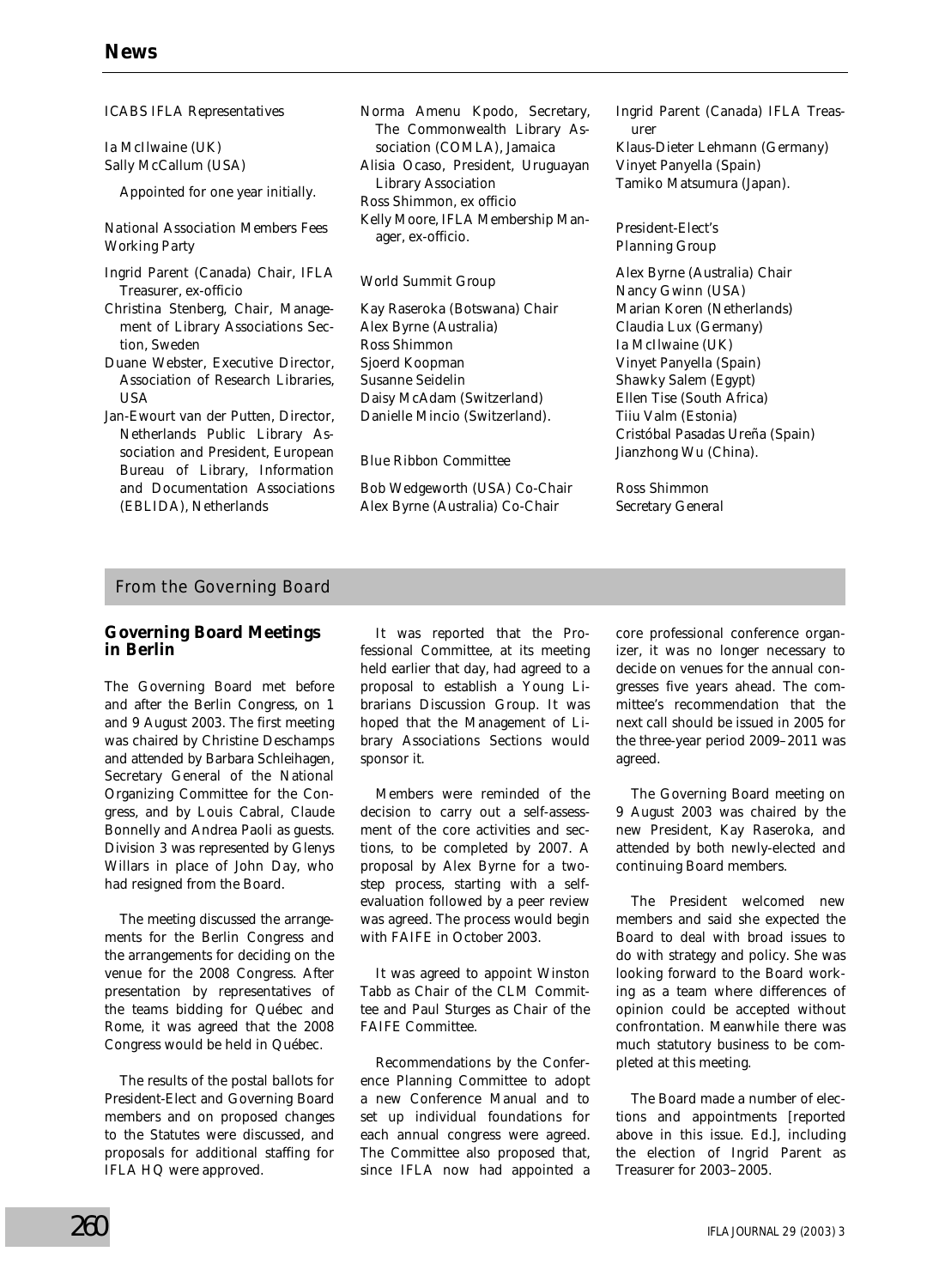

*Ingrid Parent, IFLA's new Treasurer* 

A proposed fact-finding mission on libraries in Afghanistan, to be funded mainly by the Nordic library associations, was discussed and it was agreed that the Secretary General enter into discussions with UNESCO to see if a project similar to one proposed for Israel/Palestine would be feasible.

The arrangements of the World Library and Information Congress to be held in Buenos Aires in 2004 were discussed, and Ana María Zimmermann reported that planning was going ahead satisfactorily.

Proposed increases of 2 percent in membership fees in all categories were agreed. Exceptions were fees for Student Affiliates and the 'floors' for National Association Members, all of which would be held at the level for 2003.

A proposal to establish a Blue Ribbon Committee, which would seek external funding for a range of IFLA activities, was agreed.

The Board agreed that IFLA would host on IFLANET a list of offers made by the international library community to rebuild the library infrastructure in Iraq.

It was noted that satisfactory progress was being made on the arrangements for the World Library and Information Congresses in Oslo, 2005; Seoul 2006; and Durban, 2007.

Ingrid Parent, co-Chair of the IFLA/IPA Steering Group, reported that the Group was considering possible joint projects on literacy to be organized as a contribution to the UN Decade of Literacy. IFLA would be invited to provide some speakers for the IPA congress, be held in Berlin in 2004.

In response to a question about the future of the Green Light Group, the President said that its work had been subsumed in that of the President-Elect's Planning Group.

Alex Byrne proposed that in order to leave time for strategic planning, the Board's business would be organized differently with effect from the next meeting. Only those items starred for discussion would be discussed. All other items would be regarded as adopted without discussion. Each document will have a cover page indicating whether the matter should be 'to note', 'to refer' or 'to adopt'. Members would be able to star items for discussion ahead of the meeting.

In closing the meeting, the President said she appreciated the participation of members and asked them to consider their own action plan for the next two years. Alex Byrne then proposed a vote of thanks to Claudia Lux for her part in ensuring a wonderful congress week and in particular for her hospitality and that of the staff of the Zentral- und Landesbibliothek in hosting the Board meeting. There was a round of applause.

## Future Conferences

#### **World Library and Information Congress 2008**

IFLA received five expressions of interest to host the World Library and Information Congress in 2008. The Governing Board, on the advice of the Conference Planning Committee, decided on a short-list of two: Québec and Rome. The invitation to Québec came from Association pour l'Avancement des Sciences et des Techniques de la Documentation (ASTED). The invitation to Rome was made by Associazione Italiana Biblioteche (AIB).

During the closing session of the Berlin Congress, it was announced that Québec had been approved as the host city for the WLIC 2008.

*Ross Shimmon Secretary General* 

### Membership

### **New Members**

An astounding total of 60 associations, institutions and individuals have joined the IFLA community between 13 May and 9 September. Of these, 21 registered their membership in Berlin during the World Library and Information Congress.

We are especially pleased to have our first-ever members from Gabon, Guinea, and the Dominican Republic. Welcome to all our new members!

#### *National Association Members (5)*

- Association des Documentalistes du Gabon (ADG), Gabon
- Association Nationale des Bibliothécaires, Archivistes, Documentalistes et Muséographes (ANMBAD-Guinée), Guinea
- Israel Librarians and Information Specialists Association, Israel
- ALBAD Association Luxembourgeoise des Bibliothécaires, Archivistes et Documentalistes, Luxembourg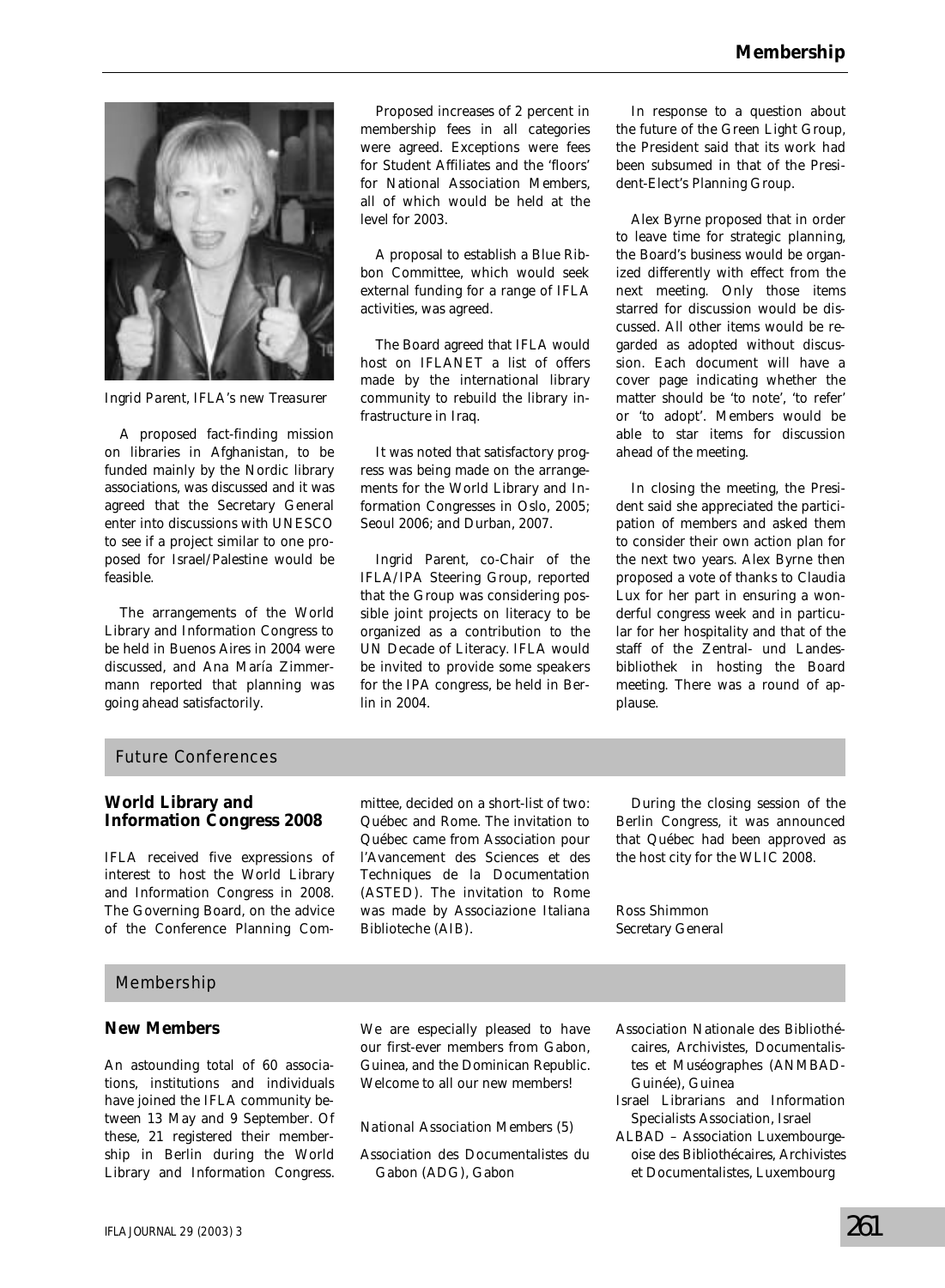Colegio de Bibliotecologos del Perú, Perú.

#### *Institutional Members (22)*

- Bibliothèque publique centrale pour la Région de Bruxelles-Capitale, Belgium
- Gembloux Agricultural University, Belgium
- Botswana Institute for Development Policy Analysis, Botswana
- NDAP / National Digital Archives Program, Taiwan, China
- Banco de la Republica, Biblioteca Luis Angel Arango, Colombia
- Medvescak Public Library, Croatia
- Værløse Bibliotekerne, Denmark
- Fundación Global Democracia y Desarrollo, Dominican Republic
- Turku School of Economics and Business Administration, Library and Information Services, Finland
- Bibliotheksservice-Zentrum Baden-Württemberg (BSZ), Germany

eIFL.net, Italy

- Celtic International School, Mexico
- Stadsbibliotheek Haarlem, Netherlands
- NORDBOK Nordic Literature and Library Committee, Norway
- Norwegian Archive, Library and Museum Authority, Norway
- Telemark University College Library, Norway
- National Library of Palestine, Palestinian Territories
- Svenska Akademiens Nobelbibliotek / The Nobel Library of the Swedish Academy, Sweden
- National Science & Technology Development Agency, Thailand
- Institute of Museums and Library Services, United States
- International Children's Digital Library, United States
- Institute of Social Science Information, National Centre for Social Sciences and Humanities, Viet Nam.

#### *Personal Affiliates (24)*

- José Adalberto Fuster Retali, Argentina
- Ms Gayle Louise Davies, Australia Teyiet Serge Arnaud N'da, Benin Arnaud Nougbodohoue, Benin Ms Jeane dos Reis Passos, Brazil Phil Smith, Canada Allison Standen, Canada Ms Inka Behn, Germany

Yumi Kitamura, Japan Ms Caroline Adhiambo Kayoro, Kenya Hesbon A. Shikuku Kionge, Kenya Eduard N. Jacob, Netherlands Ms Chinwe A. Agbakoba, Nigeria Ms Oluremi Jegede, Nigeria Bronislaw Zurawski, Poland Peter J. Lor, South Africa Louis Edouard Ndiaye, Tanzania Ms Fiona Williams, United Kingdom Ms Judith Lin Hunt, United States Ms Joyce Jelks, United States Ms Andrea L. Lamb, United States Ms Zora V. Ludwig, United States John Phillos, United States Ms Patricia Thurston, United States. *Student Affiliates (9)* 

Ms Linda Sally Stanley, Australia Ms Rosidalia García Salazar, Guatemala Ms Kerstin Ochudlo-Höbing, Germany Dick Kawooya, Uganda Ms Neelam Sharma, United Kingdom Daniel Berdaner, United States Ms Clara Burns, United States Ms Britta Santamauro, United States Tony White, United States

# From the Divisions and Sections

## **Science and Technology Survey Completed**

The IFLA Section of Science and Technology Libraries proudly announces the completion of its Survey of Scientific and Technological Information Needs in Less-Developed and Developing Countries. The project results are now accessible on IFLANET from the Section of Science and Technologies Libraries home page at http://www.ifla.org/ VII/s7/sstl.htm. Please visit the site and give us your comments. It is intended to be an ongoing project with additional material being added from suggestions from section members, IFLA members, or others. For future searching, search history and strategies are available using the Search History link. Please email your suggestions to Tovah\_Reis@Brown.edu.

*Irma Pasanen, Secretary, IFLA Section of Science and Technology Libraries* 

# Grants and Awards

# **Frederick Thorpe Award**

IFLA Libraries for the Blind Section and the Ulverscroft Foundation are delighted to announce the winner of the first Frederick Thorpe Award for organizations: the Department of Library, Archive and Information Studies, University of Ibadan, Nigeria.

This award is designed to provide an opportunity for an organization:

- to adopt and adapt a development from elsewhere to improve local service delivery for visually impaired people, or
- to implement a new development to improve service delivery that could be transferable elsewhere.

The University has won the Award, worth GBP 15,000, for their project, 'Setting up a computerized catalogue and distribution database for visually impaired people in Nigeria'. The University will provide a national lead in coordinating the work of numerous bodies in Nigeria which produce alternative format materials thereby maximizing the range of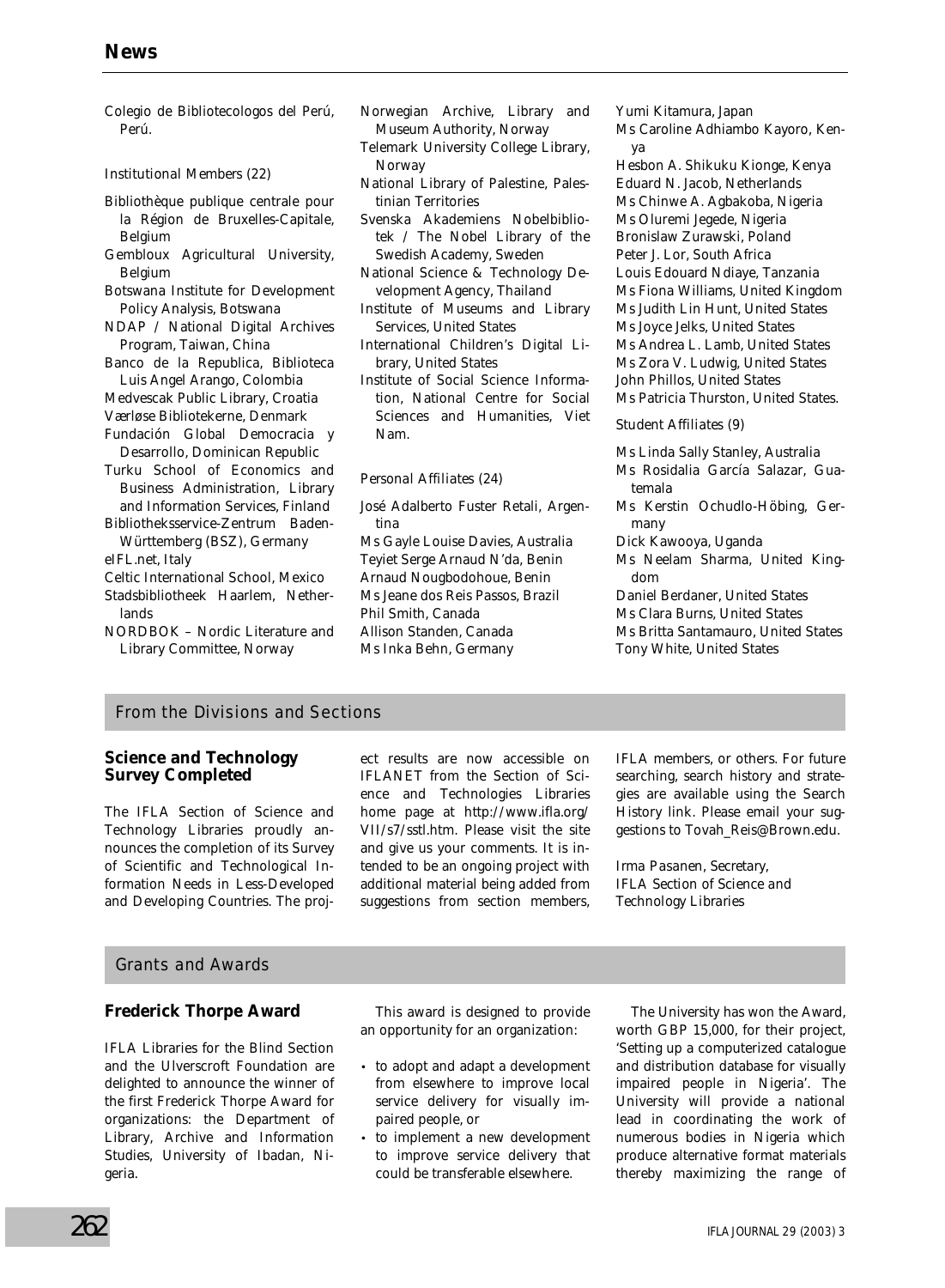titles which can be produced from within the limited resources available.

The official announcement of the winner of the Award was made at the IFLA LBS Conference in Marburg, Germany on 28 July 2003.

### *For further details please contact:*

Helen Brazier, Secretary of IFLA LBS at helen.brazier@nlbuk.org. *or* 

Joyce Sumner, Secretary of the Ulverscroft Foundation at foundation @ulverscroft.co.uk.

# **IFLA/3M International Marketing Award**

To recognize those libraries that develop and implement effective marketing programs, the IFLA Management and Marketing Section and 3M Library Systems joined last year to create the IFLA/3M International Marketing Award. First, second, and third prizes were presented at the closing session of the World Library and Information Congress in Berlin, Germany, in Berlin on by Winston Tabb, Chair of the IFLA Professional Committee. The first-place winner received airfare, lodging, and registration for the 2003 IFLA General Conference, and a cash award of USD 1000 to further the marketing efforts of the library.

# *Criteria and Applications*

Altogether there were fifteen applicants from seven countries (four from Spain, four from the USA, three from the UK, and one each from India, Serbia, Tanzania and Thailand.) Any library, agency, or association in the world that promotes library service was eligible to receive the award. For this award, applications were available in the five official IFLA languages (English, Spanish, French, Italian, German) starting at the beginning of 2003 on the websites of both sponsors, IFLA and 3M.

This year's applicants were judged on such criteria as the creativity and innovation as demonstrated by solutions to marketing challenges, effectiveness of marketing goals, and an ongoing commitment to marketing.

### *This Year's Winners and Applicants*

First Place: 'The Marketing Campaign: Literary Pathways.' Concorci de Biblioteques de Barcelona (CBB) Spain.

*Submitted by:* Mireia Sala, director. *Contact email:* msalaf@mail.bcn.es.

The public library system of Barcelona, Spain, is developing non-users into users through a program called 'Literary Pathways'. This is a program featuring actors or guides leading tour participants and reading selections of works, into neighborhoods in which famous authors lived, or were portrayed in their writings. The library requires the literary travelers to register for a library card. The nearest library is often a stop on the tour as well. The library encourages families and children to participate together, thereby creating a basis for a whole new generation of library users.

The campaign is supported by a variety of communication media from posters in bakeries, to publicity articles in specialty magazines and local newspapers. Brochures and buttons were developed as well as point of purchase displays in the libraries.

Second Place: 'CU e-Intellectual Property.' Center of Academic Resources, Chulalongkorn University, Bangkok, Thailand.

*Submitted by:* Ms. Yupin Chancharoensin and Ms. Supaporn Chaithammapakorn. *Contact email:* yupin. c@car.chula.ac.th.

The second place winner is from Bangkok, Thailand and the 1999 site of an IFLA marketing workshop, sponsored by the Management and Marketing Section. The Center of Academic Resources within the university offered a full text in-house database of graduate theses, which was well accepted, but little used. To increase use and better serve the academic community, the library added in faculty research data, so the staff created a well-developed marketing plan to increase use of the database by 10 percent. A second objective was to provide easier access to the database at anytime from anywhere. These objectives were to be met within 18 months. The campaign used all the tenets of marketing, including customer identification and segmentation, marketing strategy and evaluation. The database was renamed 'CU e-Intellectual Property'.

Third Place: 'We Got News for You!' Newman College of Higher Education Library and Learning Resource Centre, Birmingham, UK

*Submitted by:* Janice Bell and Maureen Carter. *Contact email:* library@ newman.ac.uk.

Newman College Library designed a campaign to communicate changes in the library's staff, programs and services. The library staff identified primary target markets as academic staff and students. The goal was to make the markets more knowledgeable about the 'new' and larger library, and to increase use of a growing array of virtual services. The library created a newspaper, *The Library Times*, which is published and available on campus and on the college's intranet. The winning features of this application were again the identification of customer groups, the precise and systematic communication to those groups through various and sundry media, and evaluation based upon measurable objectives.

# *Other Applicants*

Please contact Section Chair Daisy McAdam for more information regarding other applications. *Contact email:* Daisy.McAdam@ses.unige.ch.

### *Next Year's Application*

It is significant that 3M, a major international business, would partner with the library field to award best marketing practices. "Effective marketing is vital to a library's success. We are proud to continue our support for this award," says Don Leslie, Business and Government Relations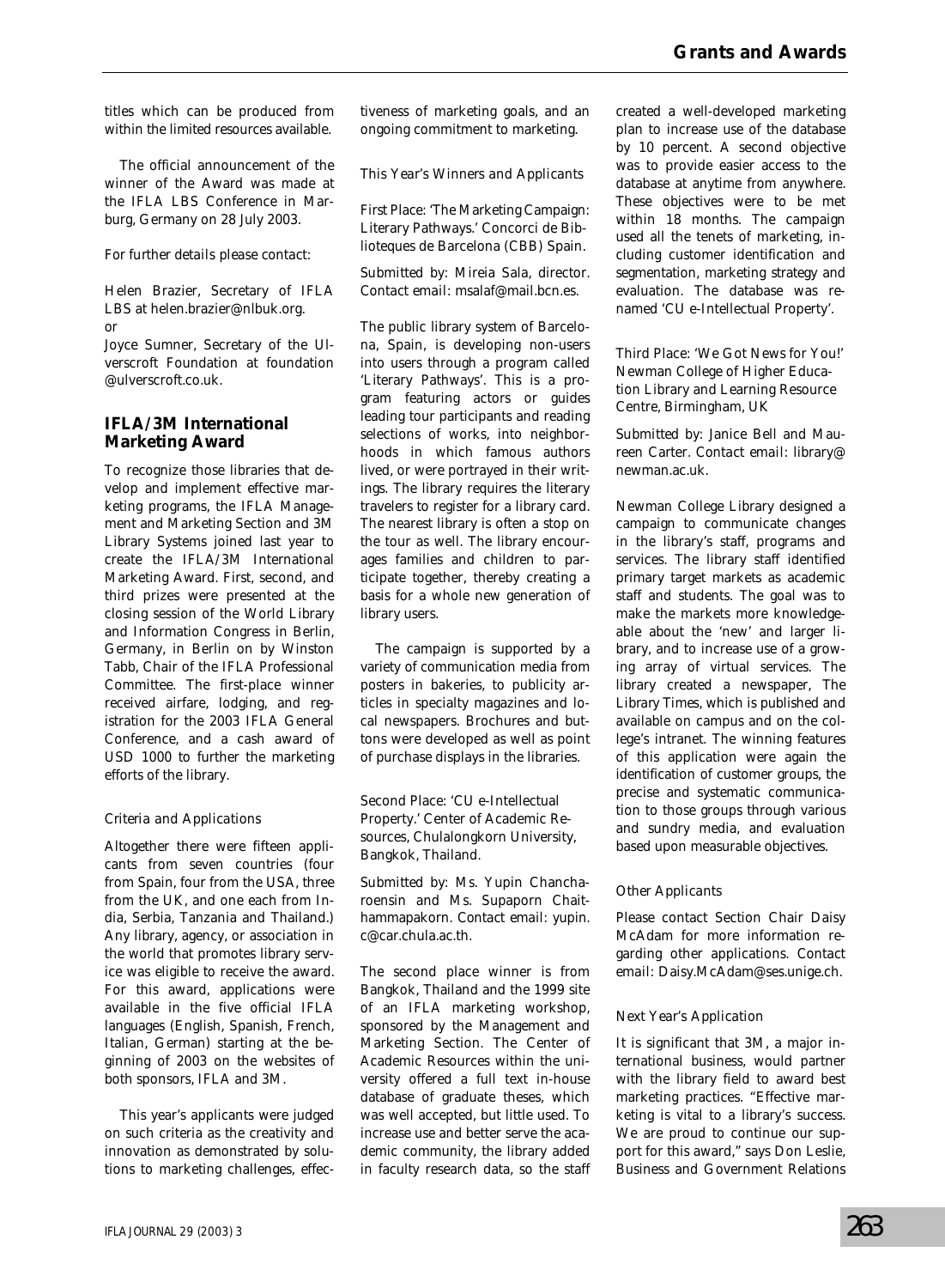Manager for 3M Library Systems and coordinator of the program.

Applications will be available in September for the 2004 award at www.3m.com/us/library or through IFLANET at http://www.ifla.org/. The due date is 30 November 2003.

#### *Christie Koontz*

## **Gender and ICT Awards**

The Gender and ICT Awards is a four-year project organized by the Global Knowledge Partnership (GKP) and the Association for Progressive Communication Women's Networking Support Program (APC WNSP) with initial financial support from the Swiss Agency for Development and Cooperation (SDC).

There are four categories and each category winner will be awarded USD 8,000.

The Awards are designed to recognize gender and ICT initiatives globally and provide further impetus for others to mainstream gender in the field of ICT for women's empowerment, and to support advocacy work. Insights into best practices and lessons learnt within Gender and ICT projects will be showcased and discussed on a special website during the four-year run of the Awards. They are meant to provide a much-needed opportunity to recognize community-based or small-scale initiatives designed and implemented by women and women's organizations/ networks, while also providing recognition to larger scale but costeffective multi-stakeholder initiatives.

This year, winners of the Gender and ICT Awards will be presented and celebrated at a special event held parallel to the World Summit on the Information Society (WSIS) in Geneva, Switzerland, from 10–12 December 2003.

*Further details on the application process are available at:* http:// www.genderawards.net.

*GKP Secretariat* 

# **Dr. Shawky Salem Conference Grant 2004**

The Dr. Shawky Salem Conference Grant is an annual grant established by Dr. Shawky Salem and IFLA. The aim of the grant is to enable one expert in library and information science who is a national of an Arab country, to attend the IFLA Conference. The deadline for receiving applications is 1 February 2004.

*For more information and for the Application Form please visit IFLANET at:* http://www.ifla.org/ III/grants/grant04.htm.

### From IFLA Corporate Partners

# **Librarians Help Define Blackwell Publishing Policy**

Blackwell Publishing is pleased to announce the formation of its first Library Advisory Board. Drawn from across the international library community, members of the board will be charged with providing input and advice on Blackwell's product development plans, publishing policies, and library sales and marketing strategies of the future.

Members of Blackwell Publishing's Library Advisory Board include:

- Helmut Hartmann Universitätsbibliothek Graz – Austria
- Christian Brouwer Université Libre de Bruxelles – Belgium
- Anette Schneider Danish National Library Authority – Denmark
- Dr. Hildegard Schaeffler Bayerische Staatsbibliothek – Germany
- Bernd-Christoph Kaemper Universitätsbibliothek Stuttgart – Germany
- Dr. Matthias Gottwald Schering AG – Germany
- Elhanan Adler MALMAD / Israel Center for Digital Information Services – Israel
- Paola Gargiulo Universitá di Roma / Ciber Consortia – Italy
- Prof Syun Tutiya Chiba University – Japan
- Daniel Mattes Universidad Anahuac – Mexico
- Margarita Lugo UAM Mexico
- Roel Tilly University of Maastricht – Netherlands
- Lluís M. Anglada Consorci de Biblioteques Universitàries de Catalunya – Spain
- Tommy Kågner Karolinska Institutet – Sweden
- Barbara Aronson World Health Organization – Switzerland
- Bulent Karasozen Middle East Technical University / ANKOS Consortia – Turkey
- Roger Brown GlaxoSmithKline **I**IK
- Christine Fyfe University of Leicester – UK
- Dr. Judith Palmer Radcliffe Science Library – UK
- Hazel Woodward Cranfield University – UK
- Rick Anderson University of Nevada, Reno – USA
- Nancy Gibbs Duke University **I**ISA
- Ivy Anderson Harvard University – USA

The inaugural meeting of the Library Advisory Board took place during the International Federation of Library Associations (IFLA) conference in Berlin, Germany, on 4 August 2003. The agenda included discussions related to short-term plans and longer-term trends in journal pricing and purchasing models, and the place of online resources in the 21st century library.

The Library Advisory Board will meet twice a year and members of the Board will serve for two years initially.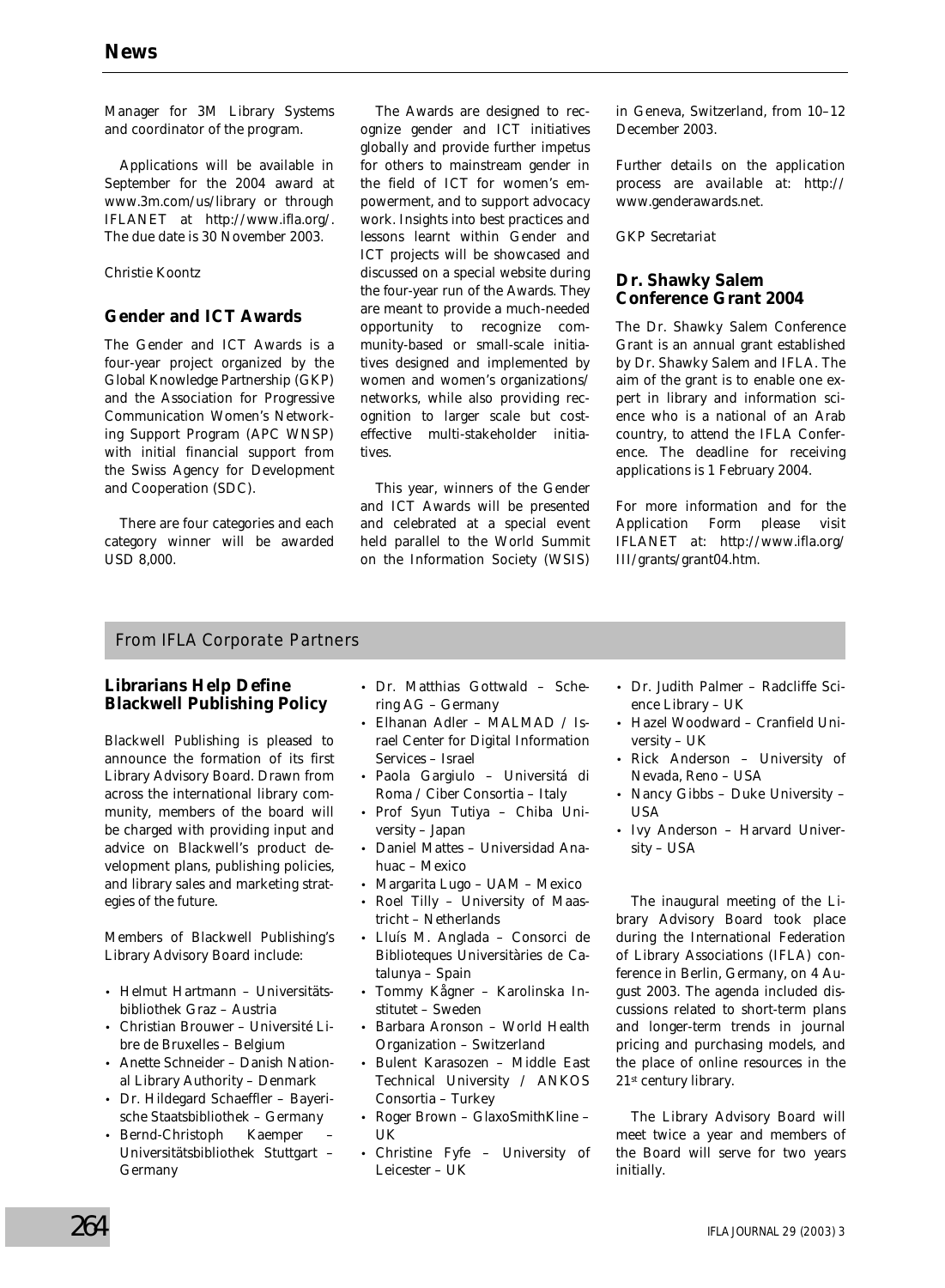# From other Organizations

# **Global E-Quality Network**

The Global E-Quality Network is a virtual thematic network dealing with Knowledge and ICT-related research and practices to support local, regional, national and international initiatives. Its major focus is to optimize the online knowledge exchange and online dissemination of research publications and information about (theoretical and applied) projects, thematic dossiers, reports, informed debates and shared needs in the context of ICTs and Global E-Quality themes.

*The network is accessible at:* http:// www.globalequality.info.

#### **Canadian Research Strategy for Knowledge Dissemination**

A group of researchers from the Canadian Association of Research Libraries, l'Université de Montréal, and the University of Western Ontario are launching a two-year study of knowledge dissemination in Canada. Using an innovative methodology, the investigators, William F. Birdsall, Jean-Claude Guédon, and Robert E. Babe, along with a team of collaborators and partners, will examine the current system for disseminating research knowledge and identify whether Canada needs a national research strategy in this area.

Knowledge gained through scholarly research contributes to economic, social, and cultural wellbeing. However, this research has little value if it is not shared and disseminated widely. Currently, the Canadian system for disseminating research knowledge is being challenged on several fronts, by new technology, globalization, and changing research patterns. Canada's response to these drivers will determine its ability to make use of research knowledge and remain competitive on the international scene. This study will identify critical areas within the Canadian scholarly communication system that must be addressed and propose a comprehensive research strategy for knowledge dissemination in Canada.

Participation by Canadian researchers, the users and creators of knowledge, is a crucial aspect of this study. Investigators will employ a web-based consensus process to collect the input of Canadian researchers and the larger stakeholder community.

The study is funded by the Social Sciences and Humanities Research Council and the Canadian Association of Research Libraries. Members of the Canada Institute for Scientific and Technical Information, the Canadian National Site Licensing Project, Dalhousie University, and the National Library of Canada are collaborating in the study.

*For more details,* visit the project website at www.kdstudy.ca or contact the Principal Investigator: William F. Birdsall, Canadian Association of Research Libraries. Tel: +1 (902) 835-2821. Email: billbirdsall@ accesswave.ca.

# **New Topic on Digital Opportunity Channel**

A new topic is up for discussion in the forum 'Information Society: Voices from the South' on Digital Opportunity Channel. The new topic is: 'Issues of Rights, Freedom, Laws and Ethics: how to address these for the development of Information Society in the South?' The topic has been divided into several sub-topics:

- 1. Freedom of expression, censorship: how do these affect the Information Society?
- 2. Communication rights at individual and country level: examples, case studies and experiences
- 3. Privacy issues, data protection, and surveillance: how these can be preserved?
- 4. Intellectual property rights issues, global information commons: do developing countries need to take these seriously?
- 5. Free/open source software: can these be alternative to development?

Inputs to the forum are welcome; those already in the forum, may post messages to IS@dgroups.org. To join the forum, please sign up at http://www.digitalopportunity.org/ discussion/signup, or simply send a blank mail to join-IS@dgroups.org.

*Further information from:* Kanti Kumar, Editor, Digital Opportunity Channel www.digitalopportunity.org, OneWorld South Asia

*or from:* Partha Pratim Sarker, Moderator, IS Discussion Forum Co-Editor, Bytes for All partha@ bytesforall.org.

# **EBLIDA Moves**

The European Bureau of Library, Information and Documentation Associations (EBLIDA) has moved to a new address:

EBLIDA, Grote Marktstraat 43, The Hague, The Netherlands. PO Box 16359, NL-2500 BJ The Hague. Tel. + 31 70 309 0551. Fax: + 31 70 309 0558. E-mail: eblida@debibliotheken. nl. Website: www.eblida.org.

*María Pía González Pereira, Director EBLIDA.* 

# **Iraq Cultural Heritage Update**

A US Government interagency working group has been formed to assist in the rebuilding of the cultural heritage infrastructure in Iraq. The working group will provide educational opportunities, as identified by the Iraqis, in fields such as conservation, museum management, library science, archaeology and cultural pres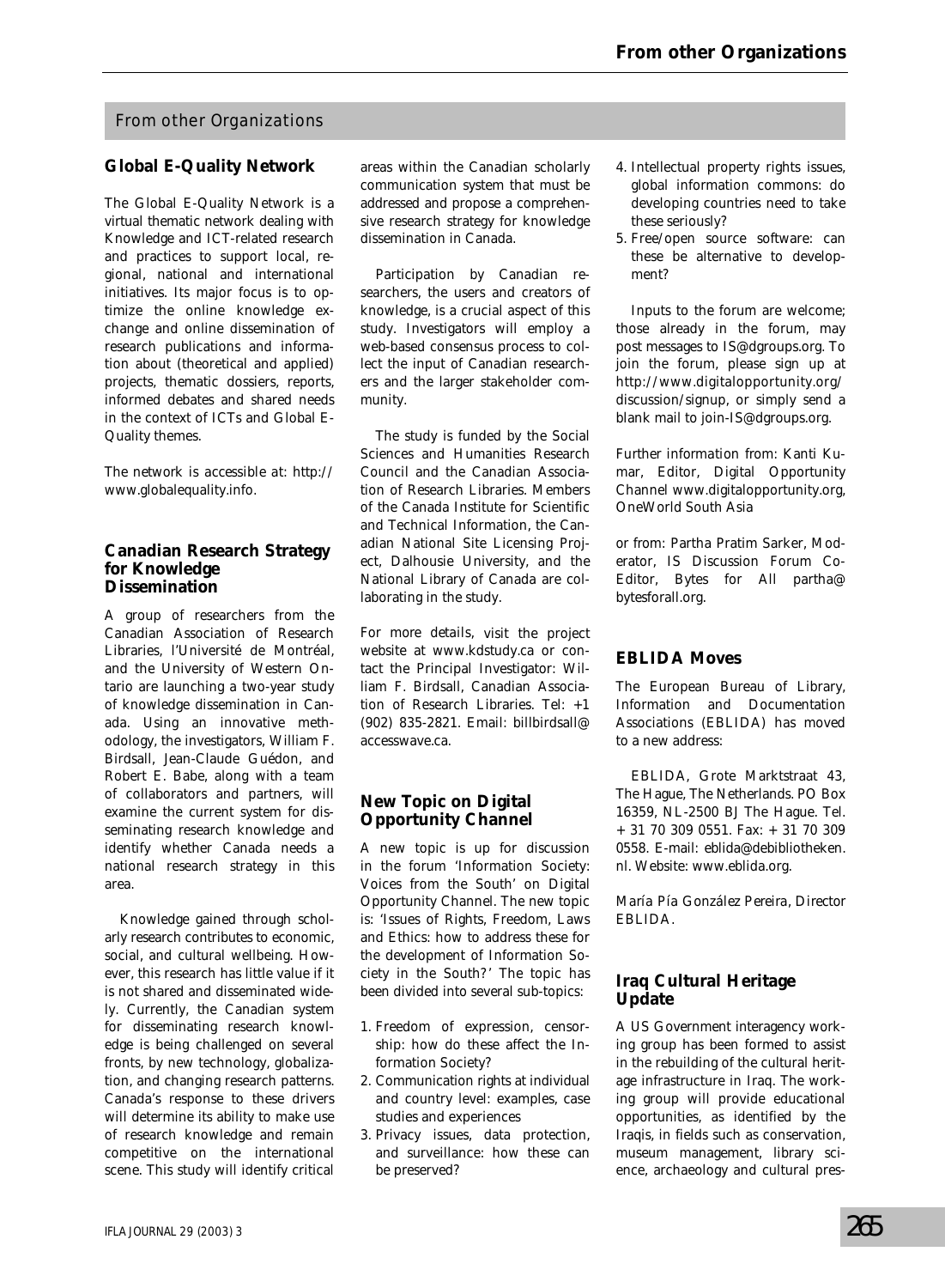ervation; and will help reconstitute their research capability and facilitate scholarly access to Iraq's rich heritage. The Department of State is coordinating this interagency response to assist Iraq in preserving its cultural heritage and will help channel donations from private sources wishing to support this effort.

US Federal Government agency actions include:

- The Department of State has set aside USD 2 million toward efforts to preserve Iraq's cultural heritage. The Department of State has also received a donation up to USD 1 million from the Packard Humanities Institute to assist with cultural heritage preservation in Iraq. The Department, in cooperation with the Institute, is in the process of providing computers, photographic equipment and related supplies to the Iraq National Museum in Baghdad so that professional staff can carry out their day-to-day responsibilities in museum curatorship and administration.
- In addition, the Department of State has given a grant to the International Council of Museums to develop the Red List of Iraqi Antiquities at Risk, an online reference to the types of Iraqi cultural property that may be illicitly traded. The Department has also created its own searchable image database of the types of objects looted from museums and other locations in Iraq. These two initiatives are in support of law enforcement efforts. At the appropriate time, the Department will establish a US overseas research center in Baghdad and launch a special institute to train Iraqi graduate students for museum and library careers. Additionally, there are plans to undertake cultural preservation and museum administration exchange programs to enable Iraqis to engage with American counterparts in ways to rebuild Iraq's cultural heritage infrastructure.
- The National Endowment for the Humanities is announcing Recovering Iraq's Past, an initiative that

will award up to USD 500,000 for projects that document, preserve, and revitalize Iraq's cultural heritage. Recovering Iraq's Past aims to restore access to Iraq's museums and library collections, in order to enhance the public's understanding and appreciation of Iraq as the birthplace of civilization.

- The US Agency for International Development will develop a prioritized list of buildings and equipment to be reconstituted of which museum and libraries will be candidates; initiate a program to re-invigorate and modernize Iraq's higher education institutions; and will explore options of culturalthemed tourism as a component of the future Iraq economy. The economic governance program will explore a range of business opportunities, sectors of investment, etc., which could include cultural tourism – that program is currently being competed with proposals under review.
- The National Science Foundation is ready to provide awards and convene groups of experts geared towards the identification, recovery and preservation and conservation of scientifically relevant archaeological and cultural heritage artifacts and the advancement of knowledge in relevant fields.
- The Library of Congress will spearhead the work to be done with libraries by helping to reconstitute pre-war Iraqi collections; assist Iraqi librarians as they expand and modernize their library system; and provide training opportunities for Iraqi librarians.
- The Institute of Museum and Library Services will support American librarians and museum professionals in partnership with their Iraqi counterparts to create and share digital content and develop educational resources.
- The National Endowment for the Arts will partner with other federal agencies, American institutions and their Iraqi counterparts to work toward the restoration of Iraq's artistic legacy including providing leadership and funding for the documentation, preservation and exhibition of works of art.

• The Coalition Provisional Authority is working with Iraqi experts to protect and restore libraries, museums, and important cultural sites. As specific needs are identified, they are communicated to donor countries and organizations.

# **MELCOM Resolution on Iraq**

MELCOM, the European Association of Middle East Librarians, assembled in Beirut at its 25<sup>th</sup> annual conference, unanimously

Deplores the destruction and theft of Iraqi libraries, archives and their contents following the US and British led invasion and occupation of Iraq in April 2003. This occurred in breach of the United Nations Convention on the protection of cultural property of countries under military occupation.

Commends the efforts of UNESCO, IFLA and other international bodies to assess the extent of this damage and deplores the recent action of the occupying powers in refusing entry into Iraq to accredited representatives.

Insists that the international library community, of which it is part, play a full and unimpeded role in assisting Iraqi colleagues to restore, as far as possible, their library and archival heritage and infrastructure, a process MELCOM is willing to contribute to by offering the professional expertise of its members.

Proposes to send a highly qualified professional from among its members into Iraq to assess the situation and to report to the Board.

Supports the initiatives taken by our North American colleagues of the Middle East Librarians Association (MELA) and related organizations.

### *Beirut, 28 May 2003.*

*Further information;* MELCOM International. Website: www.unibamberg.de/unibib/melcom/home. html.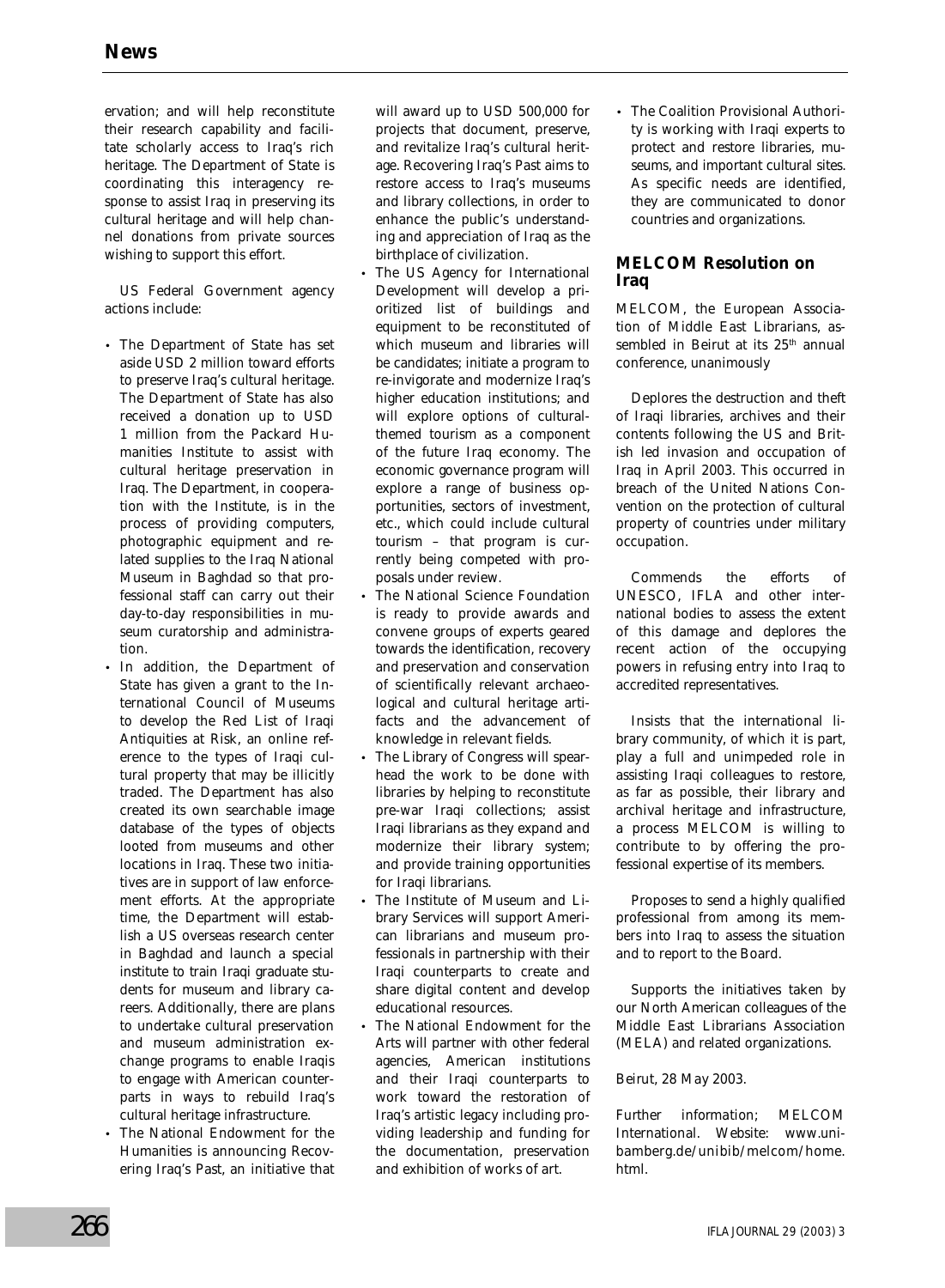## **National Audit Office Study of the British Library**

A National Audit Office (NAO) study is now underway on the British Library. The study focuses on whether the British Library is effective in providing services beyond the reading rooms. It aims to address three overall questions:

- 1. whether the Library's website (www.bl.uk) is effective in facilitating remote use
- 2. whether the Library has an effective programme for converting material into digital form
- 3. whether the document supply service (based at Boston Spa, Yorkshire) is meeting the needs of users effectively.

The study forms part of the NAO's programme of value for money studies within the area of culture, media and sport. These reviews assess how well public money is being used in order to make improvements to public services. It is planned to publish a report for Parliament early next year.

*For further details about this study*, or more information about the work of the NAO, please contact Mark Strathdene, NAO Press Office: tel: +44 20 7798 7183. E-mail: mark. strathdene@nao.gsi.gov.uk.

Details of the study are also posted on the NAO website (www. nao.gov.uk), where public comment is invited on the study issues.

*Graham Holmes, Culture Media Sport VFM team, National Audit Office.* 

## **Preparing 21st Century Catalogers**

The Association for Library Collections & Technical Services (ALCTS), (a division of the American Library Association) and the Association for Library and Information Science Education (ALISE) have established a joint task force in response to a call from the Library of Congress to recommend appropriate training and education for bibliographic control of Web resources. The task force report and recommendations are available at http://www.loc.gov/catdir/ bibcontrol/CatalogingandMetadata Education.pdf.

The joint task force proposes a five-part plan to help metadata and cataloging educators and trainers: to announce the task force's findings regarding the elements of bibliographic control expertise; to assemble a 'metadata basics' package for use by faculty and workshop leaders; to create a listserv for sharing news; to set up a Web clearinghouse for pedagogical resources; and to hold a conference for educators and trainers to share expertise and ideas for integrating metadata topics into courses and workshops.

An implementation group for the task force's plan has been appointed, and a second ALCTS task force is preparing recommendations for changes and additions to continuing education programs for catalogers.

*For more information, contact* Diane Baden of NELINET: e-mail: dbaden @nelinet.net

*or* 

Olivia Frost of the University of Michigan: e-mail: cfrost@si.umich. edu.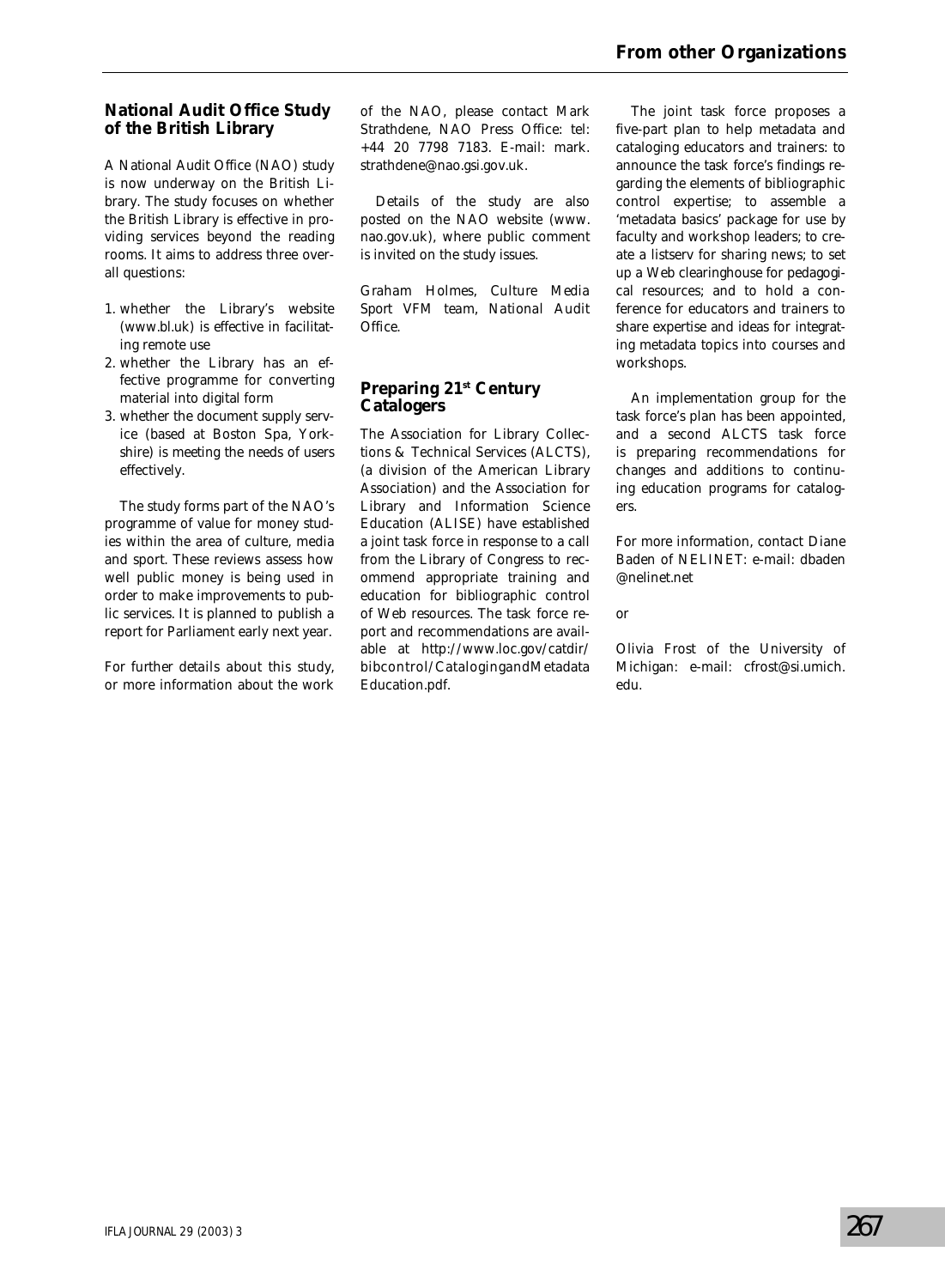# INTERNATIONAL CALENDAR

### 2003

6–8 de octubre de 2003. Maputo, Mozambique.

**1er. Seminario Nacional de Bibliotecas, Archivos, Centros de Documentación y Museos**. *Tema:* Facilitando el acceso a la información.

*Para mas informaciones dirigirse a* Fondo Bibliográfico de Lengua Portuguesa (FBLP), Av. 25 de Septiembre n° 1230, 7° piso. Caja Postal n°1330, Maputo, Mozambique. Tel. +258-1-429531/2. Fax: +258-1- 429530. E-mail: palop@zebra.uem.mz. Página Internet: www.teledata.mz/cidoc.

October 16–22, 2003. Amsterdam, The Netherlands.

#### **SEPIA Workshop on management of photographic collections.**

*For more information:* European Commission on Preservation and Access, PO Box 19121, 1000 GC Amsterdam, The Netherlands. Tel. +31 20 5510839. Fax: +31 20 6204941. E-mail: ecpa@bureau.knaw.nl. Website: http://www.knaw.nl/ecpa/.

October 20–23, 2003. Long Beach, California, USA. **American Society for Information Science and Technology. Annual Conference.** *Theme:* Humanizing Information Technology: From Ideas to Bits and Back. *More information:* Richard Hill, Executive Director, American Society for Information Science and Technology, 1320 Fenwick Lane, Suite 510, Silver Spring, MD 20910, USA. Fax: +1 (301) 495-0900. Voice: +1 (301) 495-0900. E-mail: rhill@asis.org. Website: http:// www.asis.org/Conferences/AM03/am03cfp.html.

#### October 23–26, 2003. Memphis, Tennessee, USA. **EEI21 – Memphis – 2003. The Ethics of Electronic Information in the 21st Century.**

*More information:* Tom Mendina, Chairman, EEI21 – MEMPHIS. E-mail: tmendina@memphis.edu. Website: http://www.memphis.edu/ethics21.

#### October 28–31, 2003. Canberra, Australia.

### **8th Interlending and Document Supply International Conference.**

*Further information from:* Tom Ruthven, Director, Interlending Services, National Library of Australia, Canberra ACT 2600, Australia. E-mail: truthven@nla.gov.au.

#### November 3–4, 2003. Geneva, Switzerland.

#### **Pre-conference to the World Summit on the Information Society for librarians.**

*Further information:* Genevieve Clavel-Merrin, Swiss National Library, Hallwylstrasse 15, CH-3003 Bern. Tel. +41 31 322 89 36. Fax: +41 31 322 84 63. E-mail: Genevieve.Clavel@slb.admin.ch. Website: http://www. snl.ch.

#### November 2–8, 2003. New Orleans, LA, USA

**ACM CIKM 2003. Twelfth International Conference on Information and Knowledge Management (CIKM).**  *Further information:* Padmini Srinivasan, University of Iowa. Tel: +1 (319) 335-5707. (U. of Iowa); +1 (301) 435-3262 (National Library of Medicine); Fax: +1 (301) 480-3035.

November 17–21, 2003. Zvenigorod District, Moscow Region, Russia.

**LIBCOM-2003: Seventh International Conference and Exhibition: Information Technologies, Computer Systems and Publications for Libraries.** 

*Further information:* Conference Web site: http:// www.gpntb.ru/libcom3/eng/. Conference email: libcom 2003@gpntb.ru, iliac@iliac.org. For online registration and additional information please see: http://www. gpntb.ru/libcom3/eng/.

November 17–18, 2003. San Antonio, Texas, USA. **VRD 5th Annual Digital Reference Conference.**  *Theme:* Reference Roundup.

*For more information:* Pat Grimsley. Tel. +1 (800) 464- 9107. E-mail: vrdconf@vrd.org. Website: http://www. vrd2003.org/.

December 8–11, 2003. Kuala Lumpur, Malaysia.

**6th International Conference of Asian Digital Libraries (ICADL 2003).** *Theme:* Digital Libraries: technology and management of indigenous knowledge for global access.

*Further information:* Co-Chairs Malaysia: e-mail: nma@ sun1.ftsm.ukm.my. ICADL website: http://www.ftsm. ukm.my/ICADL2003.

December 10–12, 2003. Geneva, Switzerland.

#### **World Summit on the Information Society. Phase 1.**  (Phase 2: Tunis, Tunisia, 2005).

*Further information from:* News Section Mr. A. Levin, Chief a.i., Coordination, External Relations and Communication Units, International Telecommunication Union (ITU), Place des Nations, CH-1211 Geneva 20, Switzerland. Tel. +41 (22) 730 6113. Fax: +41 (22) 730 5881. E-mail: levin@itu.int. Website: www.itu.int/wsis/.

# 2004

January 21–23, 2004. Chennai, India.

**22nd Annual Convention and Conference of Society for Information Science.** *Theme:* Digital Information Exchange: Pathways to Build Global Information Society.

*Further information:* Dr. Harish Chandra, Organising Secretary (SIS 2004) and Librarian, Central Library,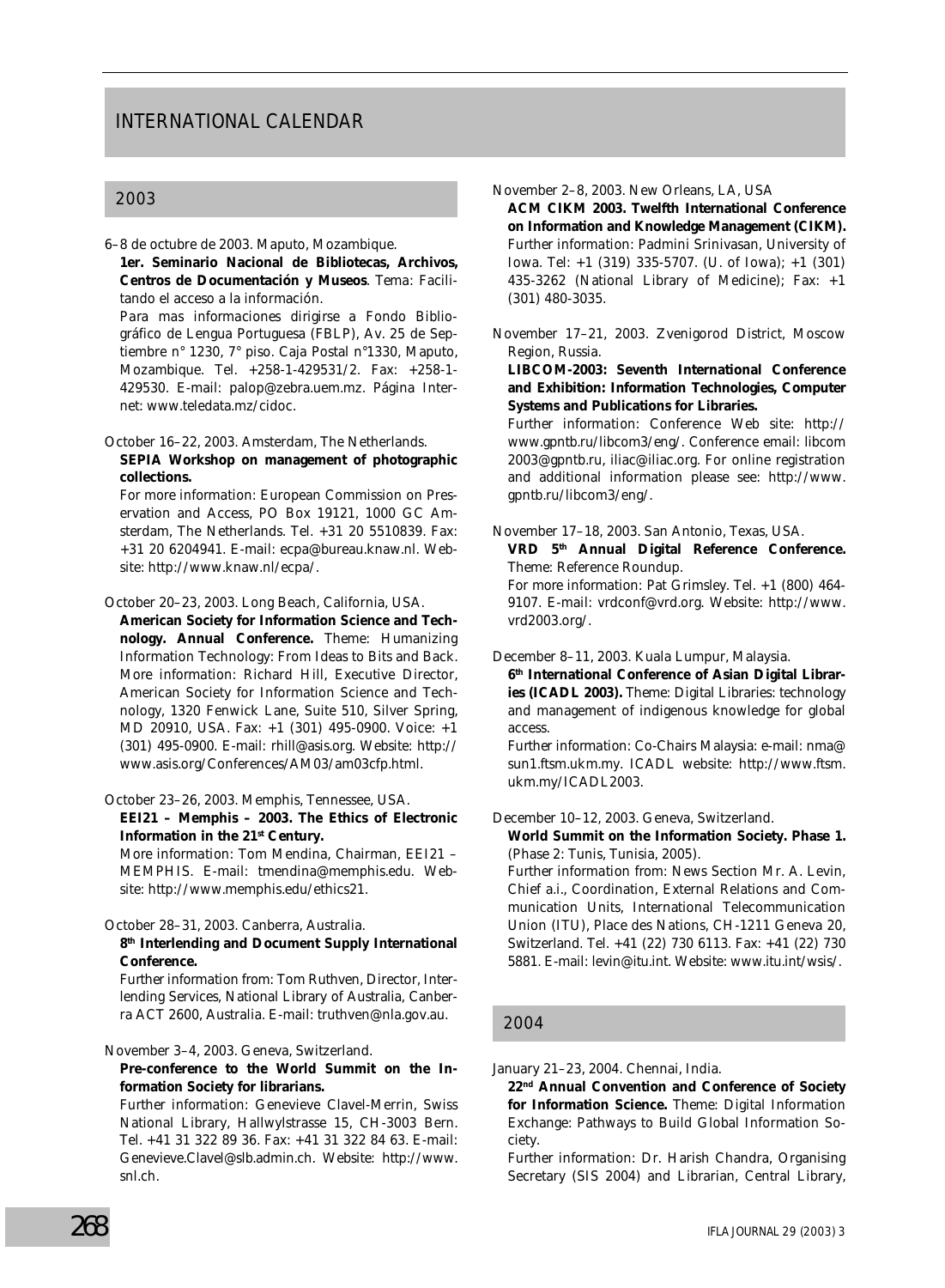Indian Institute of Technology Madras, IIT Campus. Chennai-600 036, India. E-mail: hchandra@iitm.ac.in. Tel: 044-22578740 (Office). 044-22579740 (Residence). Mobile: 9840336854. Conference website: http:// www.cenlib.iitm.ac.in/sis2004/index.html.

February 3–5, 2004. Bielefeld, Germany.

**7th International Bielefeld Conference 2004.** *Theme:*  Thinking beyond Digital Libraries – Designing the Information Strategy for the next decade. *Further information:* Dr. Norbert Lossau, Direktor, Universitätsbibliothek Bielefeld. Tel. +49 521 106-4050. Fax: +49 21 106-4052. E-mail: lossau@ub.uni-bielefeld.de. Website: www.ub.uni-bielefeld.de.

February 11–13, 2004. New Delhi, India.

**International CALIBER-2004. (Convention on Automation of Libraries in Education and Research Institutions).** *Theme:* Road Map to New Generation of Libraries using Emerging Technologies.

*Further information:* Dr. Gayas Makhdumi, Organising Secretary CALIBER-2004, University Librarian & Head, DLIS, Jamia Millia Islamia, Maulana Mohammad Ali Johar Marg, Jamia Nagar, New Delhi – 110 025, India. Phone: +91-11-26984910/26981717 (Ext. 472). Fax: +91-11-26982360. E-mail: zhl@jmi.ernet.in. Website: http://www.inflibnet.ac.in.

February 24–27, 2004. New Delhi, India.

### **ICDL 2004 – International Conference on Digital Libraries: Knowledge creation, preservation, access and management.**

*Further information:* Conference Coordinator, ICDL 2004 Secretariat, TERI, Darbari Seth Block, Habitat Place, Lodhi Road, New Delhi – 110 003 / India. Tel. +91 11 2465 1629, +91 11 2468 2100, or +91 11 2468 211. Fax: +91 11 2468 2133. E-mail: ICDL2004@ teri.res.in. Website: www.teriin.org/events/icdl.

April 1–6, 2004. New York, USA.

#### **Art Libraries Society of North America (ARLIS/NA) Conference.**

*Further information:* Margaret N. Webster, Chair, Visual Resources Facility, College of Architecture, Art & Planning, B-56 Sibley Hall, Cornell University, Ithaca, NY 14853, USA. Tel.+1 (607) 255-3300. Fax: +1 (607) 255-1900. E-mail: mnw3@Cornell.edu.

April 26–28, 2004. Lund, Sweden,

**NCSC 2004. 2nd Nordic Conference on Scholarly Communication.** *Theme:* Towards a new publishing environment.

*Further information:* Henrik Åslund, Lund University Libraries, Head Office. Tel. +46 46 222 93 33. Email: Henrik.Aslund@lub.lu.se. Website: http://www.lub.lu. se/ncsc2004.

June 5–13, 2004. Sudak and other Crimean towns, Crimea, Ukraine.

**Crimea 2004: 11th International Conference.** *Theme:*  Libraries and associations in the transient world: new technologies and new forms of cooperation.

*Further information:* Crimea 2004 Organizing Committee, 12 Kuznetski most, 107996, Moscow, Russia. Tel: +7(095) 924-9458, +7(095) 923-9998. Fax: +7(095) 921-9862, +7(095) 925-9750. E-mail: CRIMEA2004@ gpntb.ru. Regional managers: Europe: crimea.europe@ gpntb.ru; North and South America: crimea.america@ gpntb.ru; Asia, Africa, Australia, and Oceania: crimea. world@gpntb.ru. Conference web sites: http://www. gpntb.ru/win/inter-events/crimea2004; http://www. iliac.org/crimea2004 (online registration is available).

June 11–16, 2004, Gothenburg, Sweden.

**16th Joint Annual Conference of Association for Literary and Linguistic Computing (ALLC) and Association for Computers and the Humanities (ACH).**  *Theme:* Computing and Multilingual, Multicultural Heritage.

*Further information:* Conference website: www.hum. gu.se/allcach2004.

July 5–9, 2004. Kampala, Uganda.

SCECSAL XVI. 16<sup>th</sup> Standing Conference for East**ern, Central and Southern African Library and Information Professionals.** *Theme:* Towards a knowledge society for African development.

*Further information:* Charles Batambuze. Email: library@imul.com. Website: www.geocities.com/scecsal.

August 20–27, 2004. Buenos Aires, Argentina.

World Library and Information Congress: 70<sup>th</sup> IFLA **General Conference and Council.** *Theme:* "Libraries: Tools for Education and Development".

*For more information:* Buenos Aires 2004, Argentine Organizing Committee, Asociación de Bibliotecarios, Graduados de la República Argentina. Tucumán 1424, 8° piso Of. D, C1050AAB, Buenos Aires, Argentina. Phone/Fax: +54(11) 4371-5269 or 4373-0571. E-mail: ifla2004@abgra.org.ar.

August 23–29, 2004. Vienna, Austria.

**15th International Congress on Archives.** *Theme:*  Archives, Memory, and Knowledge.

*More information:* Evelyn Wareham, Programme Officer International Council on Archives (ICA), 60 rue des Francs Bourgeois, F-75003 Paris, France. Tel. +33 (0)1 40 27 61 37. Fax: +33 (0)1 42 72 20 65. Email: wareham@ica.org. Website: www.ica.org.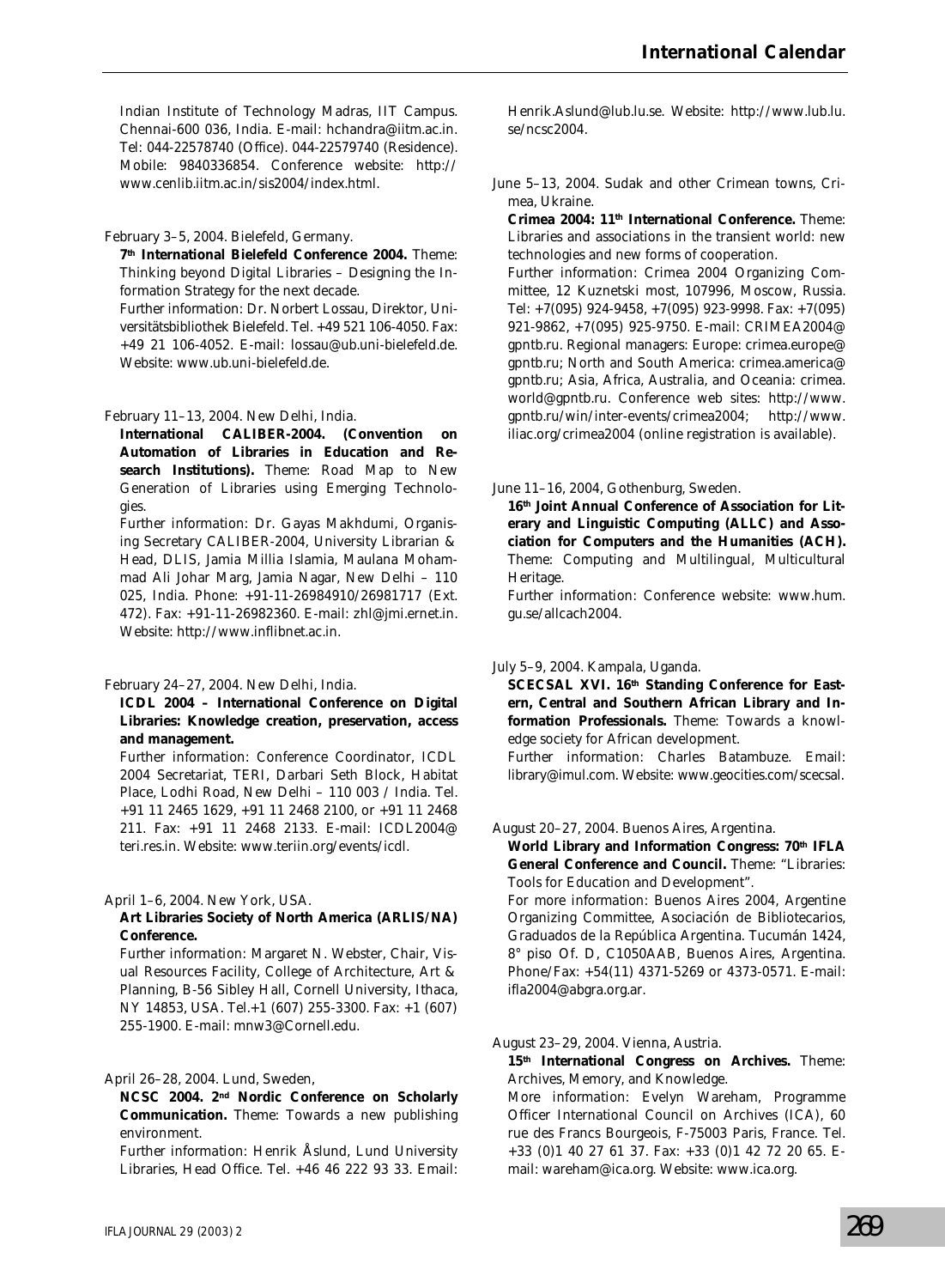### September 1, 2004. South Africa.

## **Books for Africa: IBBY Congress 2004.**

*Contact:* Genevieve Hart, IBBY 2004 Programme Committee, South African Children's Book Forum, PO Box 847, Howard Place 7450, South Africa. sacbf@worldonline.co.za.

October 21–24, 2004. Ankara, Turkey.

#### **Symposium 'The Saga of Librarianship'.**

*Further information:* Prof. Dr. Sekine Karakas, Head, Department of Information Science and Records Management, Faculty of Letters, Ankara University. Tel. +90 312 310 32 80 / 1719, Fax: +90 312 310 57 13. Email: kb@humanity, ankara.edu.tr.

2005

August 20–26, 2005. Oslo, Norway.

**World Library and Information Congress: 71st IFLA General Conference and Council.** *Theme:* Libraries: a voyage of discovery; linking the future to the past. *For more information:* IFLA 2005 Oslo Secretariat, Ann Margret Hauknes, Secretary General, Norwegian Library Association, Malerhaugveien 20, N-0661 Oslo, Norway. Tel: +47 23243430. Fax: +47 22672368. Email: IFLA2005@norskbibliotekforening.no.

## 2006

August 22–28, 2006. Seoul, Korea.

#### **World Library and Information Congress: 72nd IFLA General Conference and Council.**

*For more information:* IFLA Headquarters, POB 95312, 2509 CH, The Hague, The Netherlands. Tel. +31 70 314-0884. Fax: + 31 70 383-4827.

### 2007

#### **World Library and Information Congress: 73rd IFLA Council and General Conference, Durban, South Africa, 2007.**

*Further information from:* International Federation of Library Associations and Institutions (IFLA), PO Box 95312, 2509 CH The Hague, Netherlands. Tel. +31 (70) 3140884. Fax: +31 (70) 3834827. E-mail: IFLA@ ifla.org. Website: http://ifla.inist.fr/index.htm.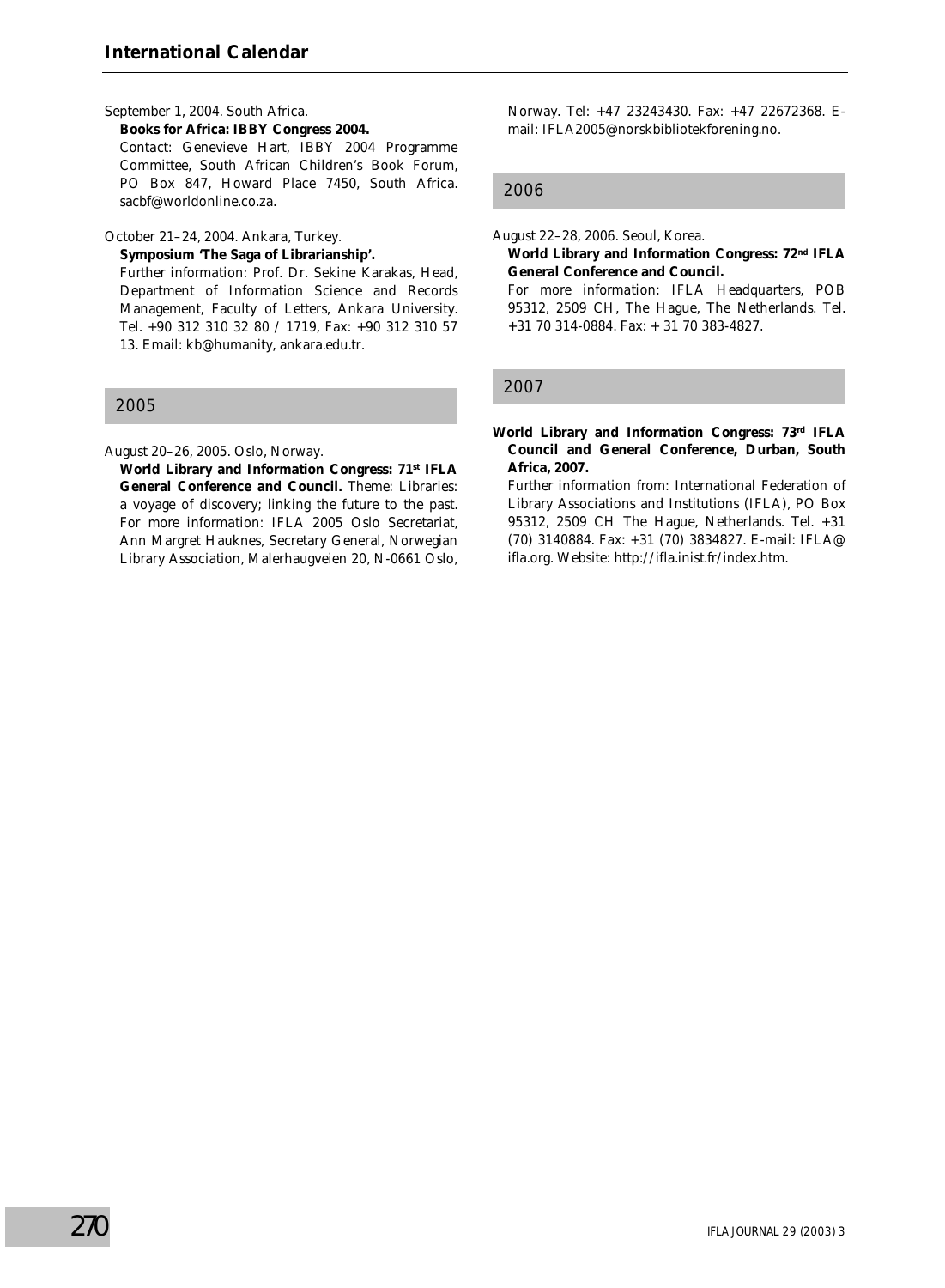# ABSTRACTS

These abstracta may be reproduced without charge.

#### **"Not in My Wildest Dreams":** *IFLA Journal* **interviews Kay Raseroka.**  IFLA Journal 29 (2003) No. 3, p. 205–208

Record of an interview with IFLA's new President, Kay Raseroka, conducted by *IFLA Journal* during the World Library and Information Congress in Berlin, 2–8 August 2003. Discusses Ms Raseroka's decision to stand for election, her views on geographical representation on IFLA governing bodies, her choice of Presidential theme for 2003–2005, and her hopes and plans for IFLA.

#### Ferdinard N. Kasimu. **Community Based Libraries in Kenya: their emergence and impact.**

IFLA Journal 29 (2003) No. 3, p. 209–212

Describes the establishment, operation, impact and problems faced by Community Based Libraries [CBLs] in Kenya. Problems include the thirst for the book and other non-book materials amongst the growing population. Community leaders have been organizing their communities to share the costs of establishing CBLs in their areas in cooperation with the Kenya National Library Service (KNLS). With the establishment of a CBL, all the services offered by KNLS are made available to the recipient community. Concludes with a look into the way forward for CBLs in Kenya.

Chih Wang. **Internet Censorship in the United States: stumbling blocks to the Information Age.** 

IFLA Journal 29 (2003) No. 3, p. 213–221

Reviews recent cases of Internet censorship in the United States, including legislative acts pertaining to child Internet pornography protection and national security. Related issues are briefly summarized. Concludes that the many attempts at Internet censorship have hindered the full dawn of the new information age even in the United States and obstructed the free flow of information in the new world.

#### Dick Kawooya. **Copyright and Access to Information in Uganda: a critical review.**

IFLA Journal 29 (2003) No. 3, p. 222–226

Provides a critical review of Uganda's intellectual property legal regime, which has not provided the necessary protection to intellectual output since it was not tailored to the predominantly oral tradition. Assesses weaknesses in Uganda's copyright legislation and suggests remedies, including the formation of an agency to administer copyrights. Suggests that a new law should guarantee fair use in libraries and educational institutions and also address international obligations.

Claudia B. Bazán. **Legal Deposit and the Collection of National Publications in Argentina.** 

IFLA Journal 29 (2003) No. 3, p. 227–229

Analyses legal deposit legislation in Argentina in the light of international recommendations. Concludes that the national law does not properly observe such recommendations. This could be one of the main reasons for the difficulty in obtaining copies of Argentinean publications and in recording and preserving them. Proposes actions to improve the situation and ensure the development of the national publications collection and the production of the Argentinean national bibliography.

#### Irene Ladrón de Guevara. **Bridges Towards Reading Digital Texts: ideas on how to cross them.**  IFLA Journal 29 (2003) No. 3,

p. 230–234

Edited version of a paper presented at the 68th IFLA General Conference, held in Glasgow, Scotland, from 18– 24 August 2002. Reviews the experience of Banco del Libro [Book Bank] in Venezuela and its strategies for helping readers cross the bridge from paper to digital formats. These include the creation of training and recreational workshops, work projects in schools and other activities, based on the conception and sustained work of an evaluation committee and the selection of digital formats for children and youngsters. The creation of a digital readers' network has been defined as a new goal for Banco del Libro.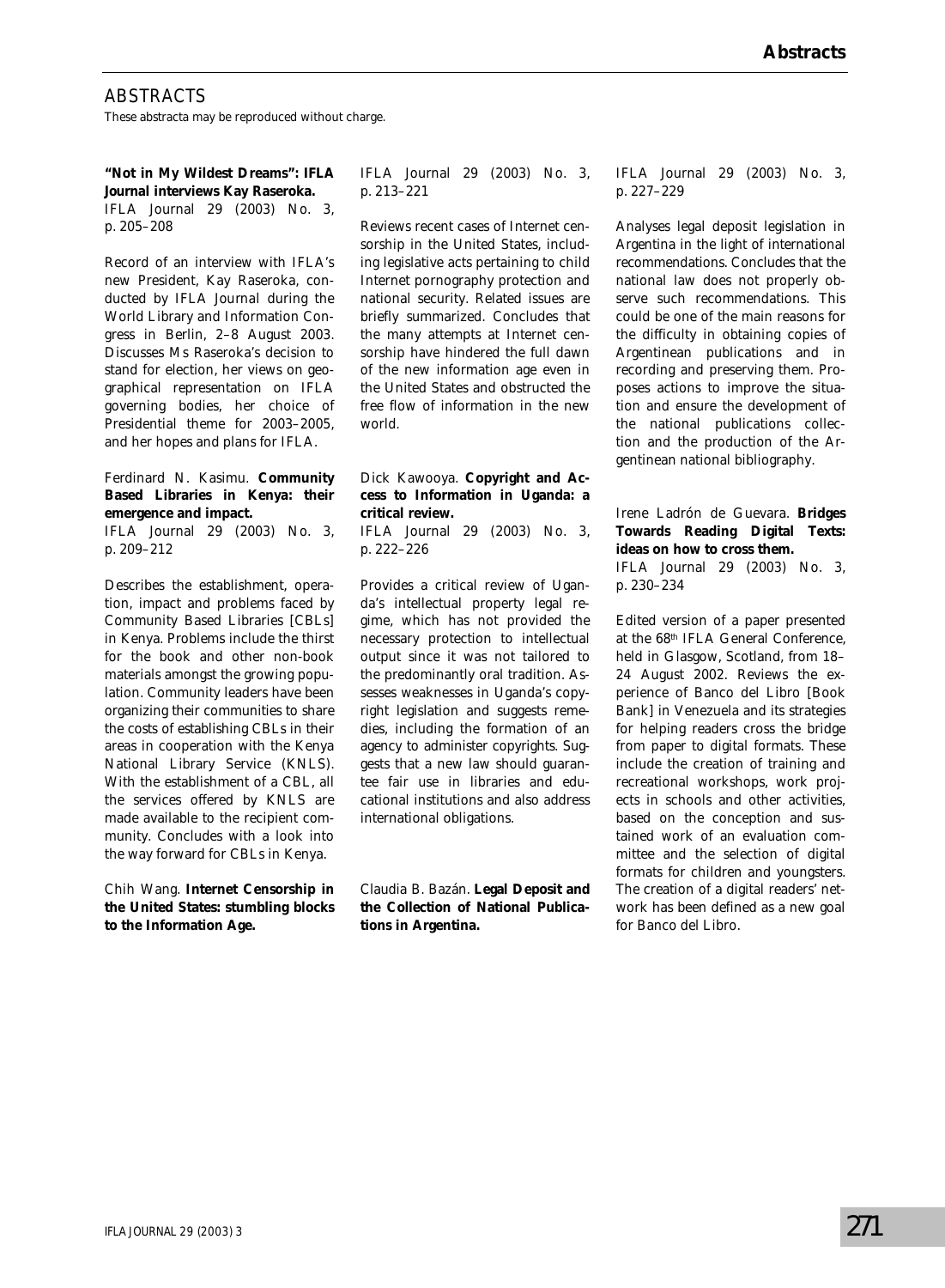# SOMMAIRES

Les sommaires analytiques peut être reproduites sans frais.

**"Not in My Wildest Dreams" :** *IFLA Journal* **interviews Kay Raseroka. [« Même pas dans mes rêves les plus fous »: le journal de l'IFLA s'entretient avec Kay Raseroka.]**  IFLA Journal 29 (2003) No. 3, p. 205–208

Compte rendu d'un entretien de la nouvelle présidente de l'IFLA, Kay Raseroka, avec le journal de l'IFLA à l'occasion du Congrès mondial des bibliothécaires et de l'information qui s'est tenu à Berlin du 2 au 8 août 2003. Evoque la décision de madame Raseroka de se présenter aux élections, son opinion sur la représentation géographique au sein des organes directeurs de l'IFLA, le thème choisi pour sa présidence de 2003 à 2005 ainsi que ses espérances et ses projets pour l'IFLA.

Ferdinard N. Kasimu. **Community Based Libraries in Kenya: their emergence and impact. [Les bibliothèques communautaires au Kenya : leur émergence et leur impact.]**  IFLA Journal 29 (2003) No. 3, p. 209–212

Décrit la mise en place, le fonctionnement et l'impact des bibliothèques communautaires au Kenya et les problèmes auxquels elles sont confrontées, notamment la soif intense de livres et le besoin en matériel ressentis par une population en rapide augmentation. Les responsables locaux ont organisé leurs collectivités de façon à partager les frais de création de ces bibliothèques communautaires au niveau régional avec le Service national kenyan des bibliothèques (Kenya National Library Service ou KNLS). Avec la création d'une bibliothèque communautaire, tous les services proposés par le KNLS sont mis à la disposition de la collectivité bénéficiaire. Conclut en envisageant les possibilités d'évolution qui s'offrent à ces bibliothèques au Kenya.

Chih Wang. **Internet Censorship in the United States: stumbling blocks to the Information Age. [Censure d'Internet aux Etats-Unis : pierre d'achoppement de l'âge de l'information.]** 

IFLA Journal 29 (2003) No. 3, p. 213–221

Passe en revue les cas récents où Internet a été censuré aux Etats-Unis, y compris les décisions législatives prises contre la pornographie sur Internet dans le cadre de la protection de l'enfant et celles prises en matière de sécurité intérieure. Les thèmes s'y rapportant sont brièvement évoqués. En conclut que les nombreuses tentatives pour censurer Internet ont, même aux Etats-Unis, empêché l'avènement d'un nouvel âge de l'information et entravé la libre circulation d'informations dans le nouveau monde.

#### Dick Kawooya. **Copyright and Access to Information in Uganda: a critical review. [Copyright et accès aux informations en Ouganda : une étude critique.]**

IFLA Journal 29 (2003) No. 3, p. 222–226

Examine d'un œil critique le régime juridique de la propriété intellectuelle en Ouganda, qui n'a pas su protéger suffisamment la production intellectuelle dans la mesure où il n'a pas été adapté à la tradition orale prédominante. Identifie les faiblesses de la législation ougandaise en matière de copyright et suggère des remèdes, y compris la création d'un bureau chargé d'administrer les copyrights. Estime qu'il faudrait une nouvelle loi afin de garantir une pratique équitable dans les bibliothèques et les établissements d'enseignement et évoque également les devoirs de la communauté internationale.

Claudia B. Bazán. **Legal Deposit and the Collection of National Publica-**

#### **tions in Argentina. [Dépôt légal et collecte des publications nationales en Argentine.]**

IFLA Journal 29 (2003) No. 3, p. 227–229

Analyse, à la lumière des recommandations internationales, la législation argentine en matière de dépôt légal. Conclut que la législation nationale ne respecte pas suffisamment ces recommandations et que c'est peut-être l'une des principales raisons pour lesquelles il est difficile de se procurer des copies de publications argentines, ainsi que d'enregistrer et de conserver ces publications. Propose des actions à entreprendre afin d'améliorer la situation et d'assurer le développement de la collecte des publications nationales et la constitution de la bibliographie nationale argentine.

#### Irene Ladrón de Guevara. **Bridges Towards Reading Digital Texts: ideas on how to cross them. [Passerelles menant à la lecture de textes numériques : quelques idées pour les franchir.]**

IFLA Journal 29 (2003) No. 3, p. 230–234

Version publiée d'un exposé présenté à l'occasion de la 68ème conférence annuelle de l'IFLA qui s'est tenue à Glasgow en Ecosse du 18 au 24 août 2002. Evoque l'expérience du Banco del Libro (Banque du Livre) au Venezuela et ses stratégies pour aider les lecteurs à franchir la passerelle reliant le livre papier aux formats numériques : mise sur pied d'ateliers de formation et de loisirs, projets d'étude dans les écoles et activités diverses, basées sur la conception et le travail soutenu d'un comité d'évaluation, et sélection de formats numériques destinés aux enfants et aux jeunes. La Banque du Livre s'est fixée pour nouvel objectif la création d'un réseau numérique de lecteurs.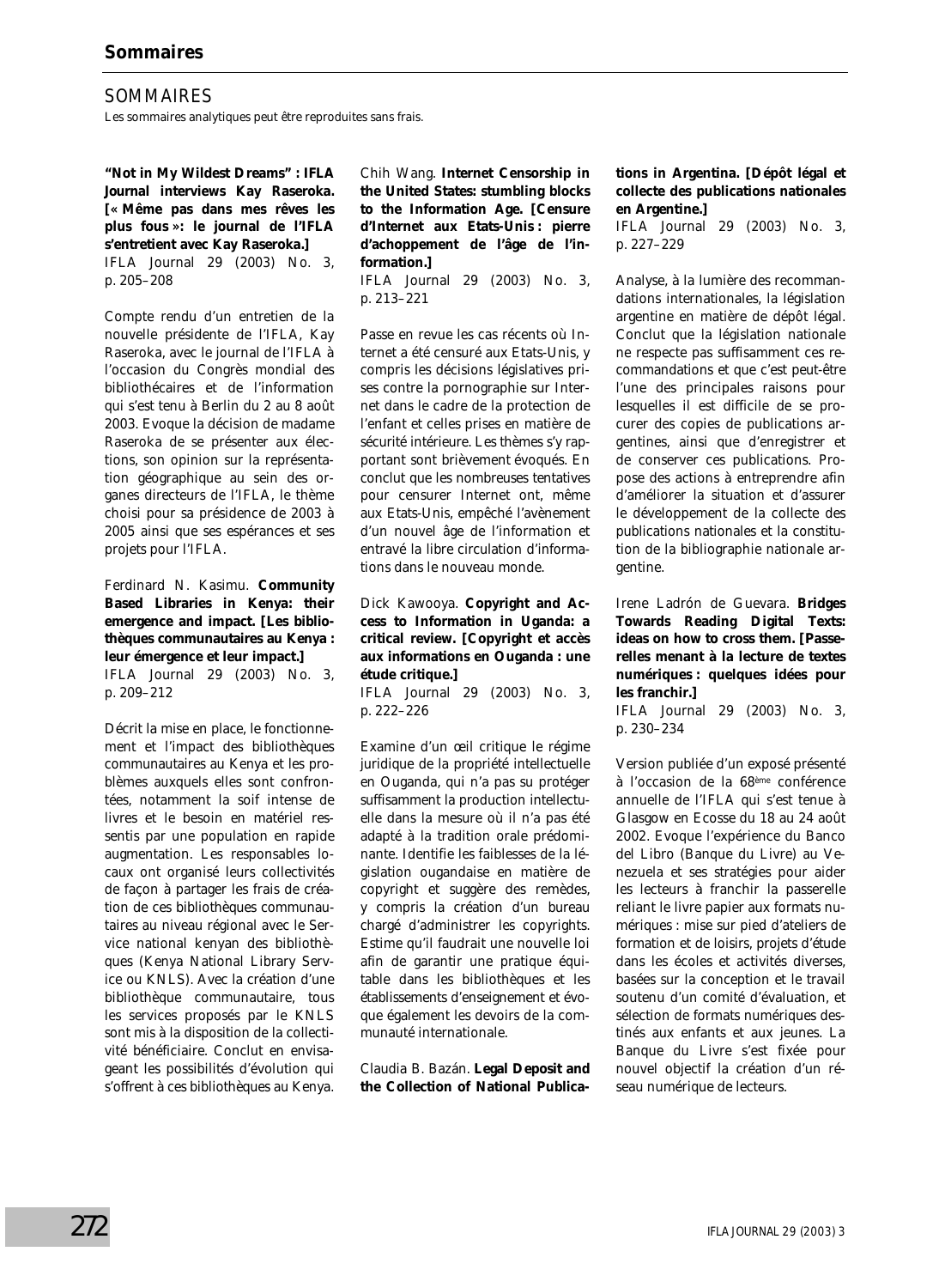## ZUSAMMENFASSUNGEN

Diese Zusammenfassungen können gebührenfrei vervielfältigt werden.

### **"Not in My Wildest Dreams" :** *IFLA Journal* **interviews Kay Raseroka. ["Nicht einmal in meinen wildesten Träumen": Interviews des IFLA-Journals mit Kay Raseroka.]**

IFLA Journal 29 (2003) Nr. 3, S. 205– 208

Aufzeichnung eines Interviews mit der neuen Präsidentin der IFLA, Kay Raseroka. Dieses Interview hat das *IFLA-Journal* anlässlich des Weltkongresses Bibliothek und Information vom 2.–8. August 2003 in Berlin durchgeführt. Zur Sprache kommen dabei Frau Raserokas Entscheidung, sich als Kandidatin zur Wahl zu stellen, ihre Ansichten zur geographischen Repräsentation bei den Verwaltungsgremien der IFLA, die inhaltlichen Schwerpunkte ihrer Präsidentschaft für den Zeitraum 2003– 2005 sowie ihre Wünsche und Pläne für die IFLA.

## Ferdinard N. Kasimu. **Community Based Libraries in Kenya: their emergence and impact. [Community Based Libraries (Kommunale Büchereien) in Kenia: Ihre Entstehung und ihr Einfluss.]**

IFLA Journal 29 (2003) Nr. 3, S. 209– 212

Dieser Artikel beschreibt die Entstehung, die Prinzipien, den Einfluss und die Probleme der Community Based Libraries [CBLs] in Kenia. Gewisse Schwierigkeiten ergeben sich aus der starken Nachfrage der wachsenden Population nach dem Medium Buch sowie nach anderen Materialien, die keine Bücher sind. Kommunale Führungspersonen haben ihre Kommunen so organisiert, dass die Kosten der Einrichtung von CBLs in ihrem Einzugsbereich in Kooperation mit dem Kenya National Library Service (KNLS) teilweise übernommen werden. Mit der Einrichtung eines CBL stehen alle vom KNLS angebotenen Dienstleistungen der jeweiligen Kommune zur Verfügung. Abschließend folgt ein Blick auf die zukünftigen Wege für die CBLs in Kenia.

Chih Wang. **Internet Censorship in the United States: stumbling blocks to the Information Age. [Die Internet-Zensur in den Vereinigten Staaten: Stolpersteine des Informationszeitalters.]** 

IFLA Journal 29 (2003) Nr. 3, S. 213– 221

Dieser Beitrag bespricht jüngere Fälle der Internet-Zensur in den Vereinigten Staaten, einschließlich legislativer Eingriffe im Zusammenhang mit dem Schutz vor Kinderpornographie im Internet und im Interesse der nationalen Sicherheit. Auch auf verwandte Themen wird kurz eingegangen. Die Schlussfolgerung läuft darauf hinaus, dass die vielen Versuche einer Internet-Zensur der Entfaltung des neuen Informationszeitalters selbst in den Vereinigten Staaten im Wege gestanden und den freien Informationsfluss in der neuen Welt behindert haben.

## Dick Kawooya. **Copyright and Access to Information in Uganda: a critical review. [Urheberrecht und Informationszugang in Uganda: ein kritischer Überblick.]**

IFLA Journal 29 (2003) Nr. 3, S. 222– 226

Dieser Text bietet einen kritischen Überblick über den gesetzlichen Schutz des intellektuellen Eigentums in Uganda. Das Gesetz ist bisher nicht in der Lage gewesen, dem intellektuellen Gedankengut den nötigen Schutz zu bieten, da es der vornehmlich mündlichen Tradition keine Rechnung trägt und für diese auch nicht konzipiert ist. Beurteilt Schwachstellen im Urheberrecht von Uganda und bietet auch entsprechende Verbesserungsvorschläge. Dies beinhaltet ebenfalls die Gründung einer Zentralstelle zur Verleihung von Urheberrechten. Der Autor schlägt vor, dass ein neues Gesetz geschaffen werden sollte, das die faire Nutzung in Büchereien sowie Lehr- und Lerninstituten gewährleistet, wobei auch internationale Verpflichtungen angesprochen werden.

Claudia B. Bazán. **Legal Deposit and the Collection of National Publications in Argentina. [Die gesetzliche Einlage und die Sammlung der nationalen Publikationen in Argentinien.]** 

IFLA Journal 29 (2003) Nr. 3, S. 227– 229

Die Autorin analysiert die juristische Basis der gesetzlichen Einlage in Argentinien auf dem Hintergrund der internationalen Empfehlungen. Die Schlussfolgerung ist dahingehend, dass das Landesgesetz diese Empfehlungen nicht hinreichend berücksichtigt. Darin könnte einer der wichtigsten Gründe für die Schwierigkeit liegen, Kopien der argentinischen Veröffentlichungen zu erhalten und diese aufzuzeichnen beziehungsweise zu archivieren. Hinzu kommen Vorschläge zur Verbesserung dieser Situation und zur Sicherstellung der Entwicklung der nationalen Publikationssammlung sowie zur Erstellung der argentinischen Nationalbibliographie.

## Irene Ladrón de Guevara. **Bridges Towards Reading Digital Texts: ideas on how to cross them. [Brücken zum Lesen digitaler Texte: Ideen zur Bewältigung dieser Brücken.]**

IFLA Journal 29 (2003) Nr. 3, S. 230– 234

Überarbeitete Version eines Vortrags anlässlich der 68. IFLA-Generalkonferenz in Glasgow in Schottland vom 18. bis 24. August 2002. Beschreibt die Erfahrung der Banco del Libro [Book Bank] in Venezuela mit ihren Strategien, den Lesern zu helfen, die Brücke vom Papier zum digitalen Format zu überschreiten. Dies beinhaltet Schulungen und Freizeit-Workshops, Arbeitsprojekte in Schulen und andere Aktivitäten. Dies alles beruht auf der Konzeption und der anhaltenden Arbeit eines Auswertungskomitees sowie der Auswertung digitaler Formate für Kinder und Jugendliche. Die Schaffung eines digitalen Lesernetzwerks ist das erklärte neue Ziel der Banco del Libro.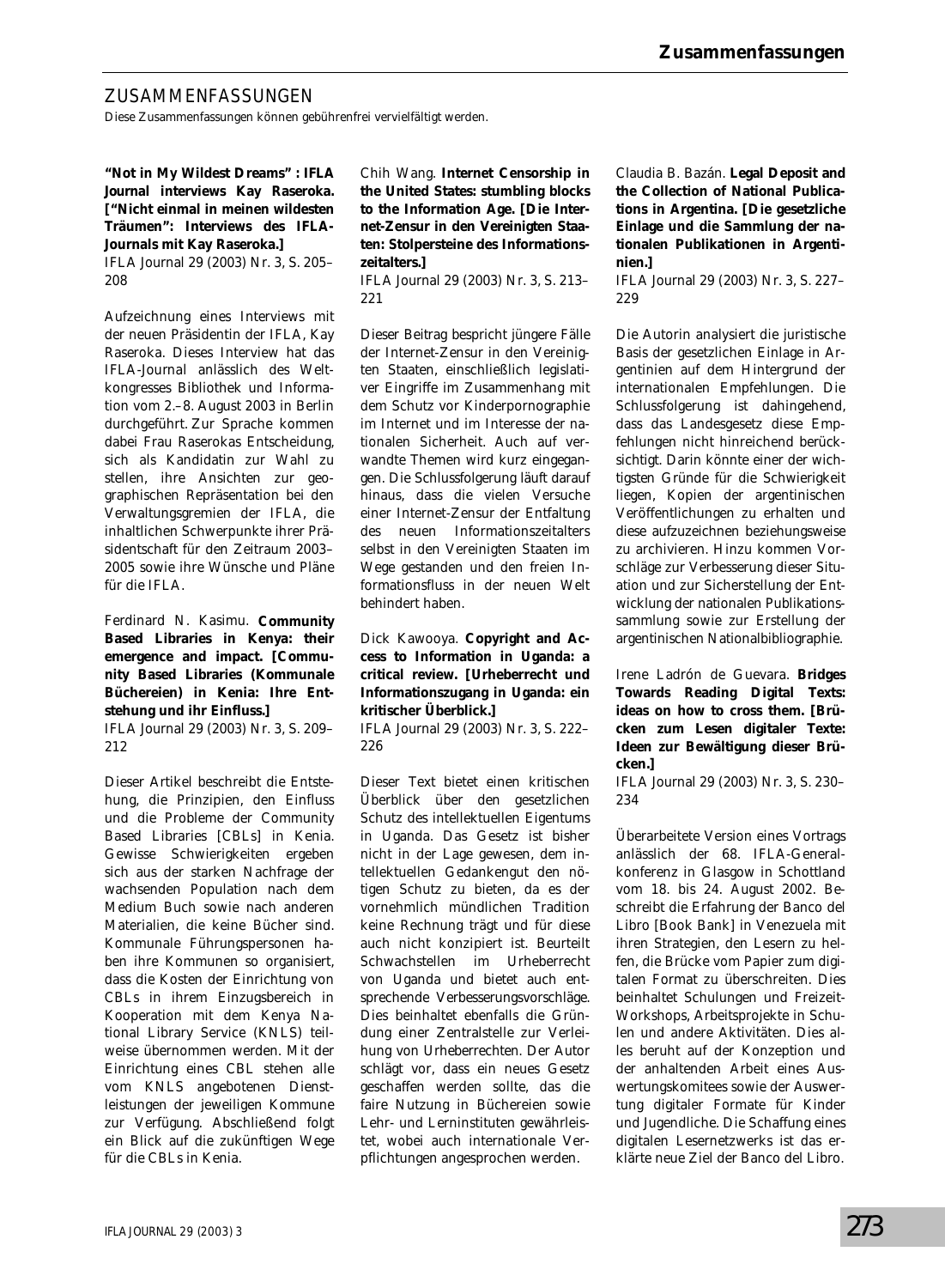## RESÚMENES

Se puede reproducir estas resúmenes sin gastos.

### **"Not in My Wildest Dreams" :** *IFLA Journal* **interviews Kay Raseroka. ["Ni siquiera en mis sueños más descabellados": El periódico IFLA entrevista a Kay Raseroka.]**

IFLA Journal 29 (2003) Nº 3, p. 205– 208

Trascripción de una entrevista del *IFLA Journal* a la nueva presidenta de IFLA, Kay Raseroka, durante el Congreso Mundial de Biblioteconomía y Documentación que tuvo lugar del 2 al 8 de agosto de 2003 en Berlín. En ella se debate la decisión de la Sra. Raseroka de presentarse a la elección, sus opiniones acerca de la representación geográfica en los órganos de gobierno de IFLA, su elección del tema presidencial para el periodo 2003–2005, y sus deseos y planes para IFLA.

## Ferdinard N. Kasimu. **Community Based Libraries in Kenya: their emergence and impact. [Bibliotecas comunitarias en Kenia: nacimiento e impacto.]**

IFLA Journal 29 (2003) Nº 3, p. 209– 212

Describe la creación, funcionamiento, impacto y problemas que deben afrontar las bibliotecas comunitarias [conocidas como CBL, por sus siglas en inglés] en Kenia. Entre dichos problemas se incluyen el anhelo que manifiesta una población cada vez mayor por disponer de libros y otros materiales de lectura. Los líderes de las comunidades han organizado a sus colectividades para compartir los costes de puesta en marcha de las CBL en sus respectivas zonas, en cooperación con el Servicio Nacional de Bibliotecas de Kenia (KNLS). Con la creación de una CBL, la comunidad receptora tiene acceso a todos los servicios que ofrece el KNLS. Ferdinand N. Kasimu finaliza con un análisis del futuro de las CBS en Kenia.

Chih Wang. **Internet Censorship in the United States: stumbling blocks to the Information Age. [Censura de Internet en Estados Unidos: obstáculos para la Era de la Información.]** 

IFLA Journal 29 (2003) Nº 3, p. 213– 221

Analiza casos recientes de censura de Internet en los Estados Unidos, incluidas las leyes referidas a la protección de los niños frente a la pornografía en Internet y a la seguridad nacional, ofreciendo un breve resumen de las cuestiones relacionadas. Chih Wang concluye que los números de censura de Internet han dificultado el nacimiento completo de la era de la información, incuso en Estados Unidos, y ha obstruido la libre circulación de información en el nuevo mundo.

Dick Kawooya. **Copyright and Access to Information in Uganda: a critical review. [Propiedad intelectual y acceso a la información en Uganda: un análisis crítico.]** 

IFLA Journal 29 (2003) Nº 3, p. 222– 226

Ofrece un análisis crítico del fracaso del régimen legal de la propiedad intelectual en Uganda a la hora de ofrecer la protección necesaria al trabajo intelectual, puesto que no se ha adaptado a la tradición predominantemente oral de este país. Evalúa los puntos débiles de la legislación de Uganda en materia de propiedad intelectual, y expone soluciones, incluida la creación de una agencia para administrar la propiedad intelectual. Dick Kawooya sugiere que una nueva legislación debería garantizar una utilización justa en bibliotecas e instituciones educativas, y también aborda las obligaciones internacionales en esta materia.

Claudia B. Bazán. **Legal Deposit and the Collection of National Publications in Argentina. [El Depósito Legal y la recopilación de publicaciones nacionales en Argentina.]**  IFLA Journal 29 (2003) Nº 3, p. 227– 229

Analiza la legislación del depósito legal en Argentina, a la luz de las recomendaciones internacionales. Concluye que la legislación nacional no contempla adecuadamente dichas recomendaciones, algo que podría suponer una de las principales razones por las que resulta difícil obtener, registrar y proteger las publicaciones argentinas. Claudia B. Bazán propone acciones para mejorar esta situación y asegurar la expansión de la recopilación de publicaciones nacionales, así como la producción de la bibliografía nacional argentina.

Irene Ladrón de Guevara. **Bridges Towards Reading Digital Texts: ideas on how to cross them. [Puentes para la lectura de textos digitales: ideas que permiten traspasarlos.]** 

IFLA Journal 29 (2003) Nº 3, p. 230– 234

Versión editada de un documento presentado en la 68 Conferencia General de IFLA que se celebró en Glasgow, Escocia, del 18 al 24 de agosto de 2002. Analiza la experiencia del Banco del Libro de Venezuela, y sus estrategias para ayudar a los lectores a traspasar el puente que existe entre el formato en papel y digital. Dichas estrategias incluyen la creación de talleres de formación y recreativos, proyectos de trabajos en colegios y otras actividades, basados en la concepción y el trabajo continuo de un comité de evaluación, y en la selección de formatos digitales para niños y jóvenes. La creación de una red de lectores digitales se ha definido como nuevo objetivo para el Banco del Libro.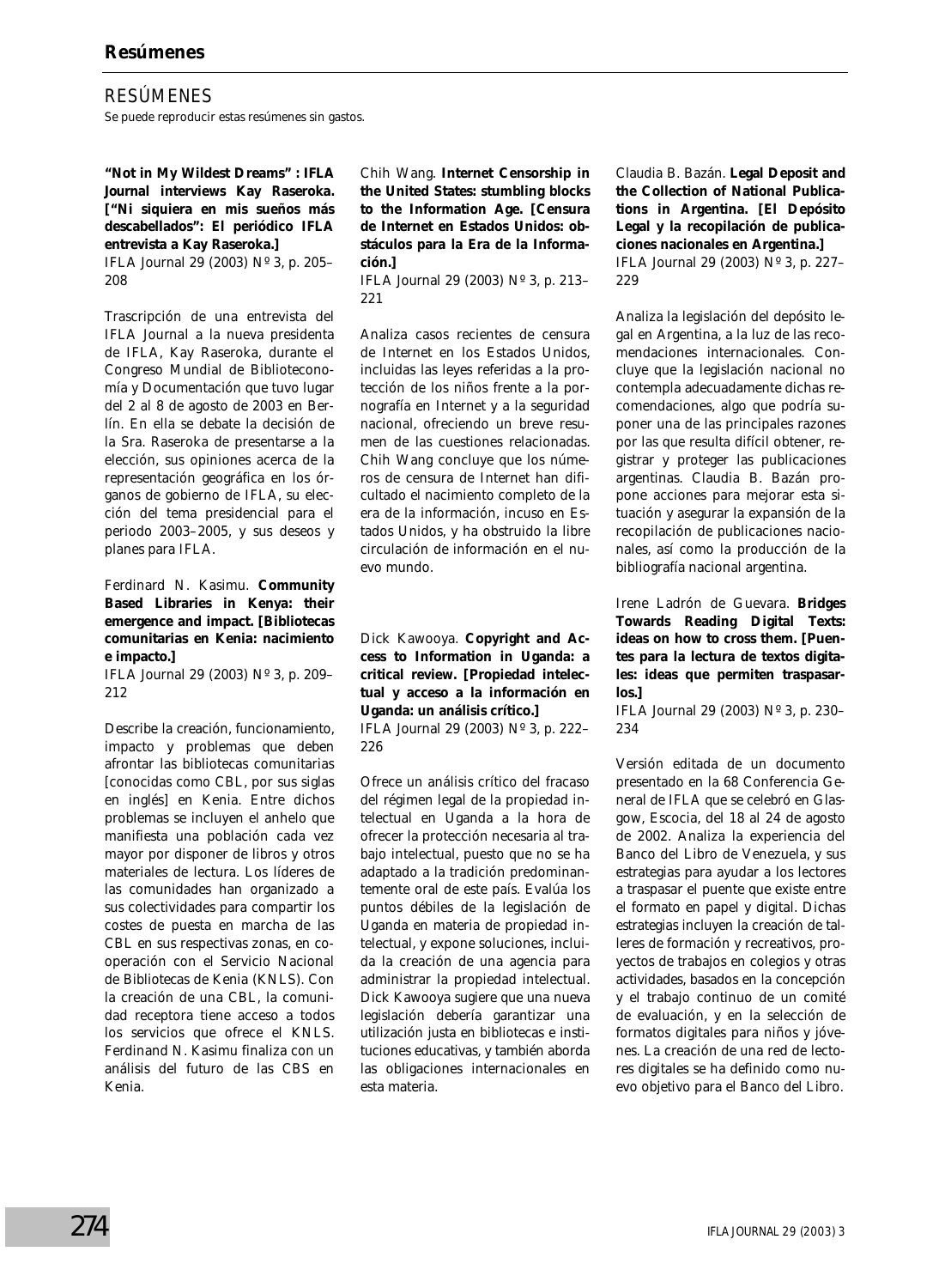## Рефераты статей

**"Not in My Wildest Dreams":** *IFLA Journal* **interviews Kay Raseroka [** во сне не приснится. Журнал ИФЛА интервью Кэй Расерока.] Журнал ИФЛА 29 (2003) № 3, с. 205-208

Запись интервью с новым президентом ИФЛА, Кэй Разерока, интервью взято журналом ИФЛА в ходе Всемирного информационного библиотечного конгресса в Берлине, 2-8 августа 2003. Обсуждаются решения госпожи Расерока представить свою кандидатуру для выборов, ее взгляды на географическое расположение управленческих структур ИФЛА, выбор темы ее президентства на 2003-2005, ее надежды и планы развития ИФЛА.

Ferdinard N. Kasimu. **Community Based Libraries in Kenya: their emergence and impact.** [Фердинанд Н. Казиму. Общинные библиотеки в Кении: возникновение и воздействие.]

Журнал ИФЛА 29 (2003) № 3, с. 209-212

Описывает учреждение, функционирование, воздействие и проблемы, всавшие перед общинными библиотеками в Кении (ОБК). Среди проблем: недостаток книг и других некнижных материалов при растушей численности населения. Руководители общин организовывали их, чтобы пазлелить затраты на учрежление ОБК в своих регионах, содействуя со Службой Национальной библиотеки Кении (СНБК). С учреждением ОБК, все услуги, оказываемые СНБК, стали доступными для общин, пользующихся ими. В заключение взгляд в будущее общинных библиотек в Кении.

Chih Wang. **Internet Censorship in the United States: stumbling blocks**  to the Information Age. [ $4H$  BaHr.

Цензура на интернете в США: трулнопреололимые препятствия века информации.] Журнал ИФЛА 29 (2003) № 3, с. 213-221

Обзор нелавних случаев пензуры в США, включая законодательные акты, имеющие отношение к детской порнографии на интернете и национальной безопасности. Дается краткое резюме связанных с этим вопросов. Заключение сводится к тому, что многие попытки цензуры на интернете помешали полному расцвету нового информационного века даже в США и затруднили свободный поток информации в новый мир.

Dick Kawooya. **Copyright and Access to Information in Uganda: a critical review.** [*IHK Kaboйa*. **ABTOD**ские права и Доступ к информации в Уганде: критическое обозрение.]

Журнал ИФЛА 29 (2003) № 3, с. 222-226

Содержит критическое обозрение правового положения в сфере интеллектуальной собственности Уганды, которое не обеспечивает необходимой защиты интеллектуальным способностям, так как не было созлано для преимущественно устной традиции. Отмечает недостатки законодательства относительно авторских прав и предлагает средства их защиты, включая создание агентства для контроля за авторскими правами. Предполагается, что новый закон будет гарантировать справедливое пользование авторскими правами в библиотеках и учебных заведениях, а также будет соответствовать международным обязательствам.

Claudia B. Bazán. **Legal Deposit and the Collection of National Publica**tions in Argentina. [Клаудия Б. Базан. Правовой залог и Сборник

## национальных публикаций в Аргентине.]

Журнал ИФЛА 29 (2003) № 3, с. 227-229

Лает анализ законолательства относительно легальных депозитов в Аргентине в свете международных рекомендаций. Заключает, что национальный закон не достаточным образом отражает подобные рекомендации. Это может быть одной из главных причин того, почему <mark>так</mark> сложно получить копии аргентинских публикаций, их запись и хранение. Предлагает действия по улучшению ситуации и обеспечению развития собрания национальных -<br>публикаций, а также создание аргентинской национальной библиографии.

Irene Ladrón de Guevara. **Bridges Towards Reading Digital Texts: ideas on how to cross them.** [ Ладрон де Гевара. Ключи к чтению компьютерных текстов: пути их поиска.]

Журнал ИФЛА 29 (2003) № 3, с. 230-234

Отредактированная версия доклада, представленного на 68-й Генеральной конференции ИФЛА, проведенной в Глазго, Шотландия, 18-24 августа 2002. Обзоры опыта Banco del Libro [книжный банк] в Венесуэлле и его стратегии, как помочь читателям преодотеть барьер перехода от бумаги к тексту на экране. Мероприятия включают проведения тренингов и развлекательных семинаров, рабочих -<br>проектов в школах и других форм деятельности, основанных на замысле и непрерывной работе оценочного комитета, а также отборе компьютерных текстов для детей и подростков. Новой целью деятельности Banco del Libro является создание сети компьютерных хрестоматий.